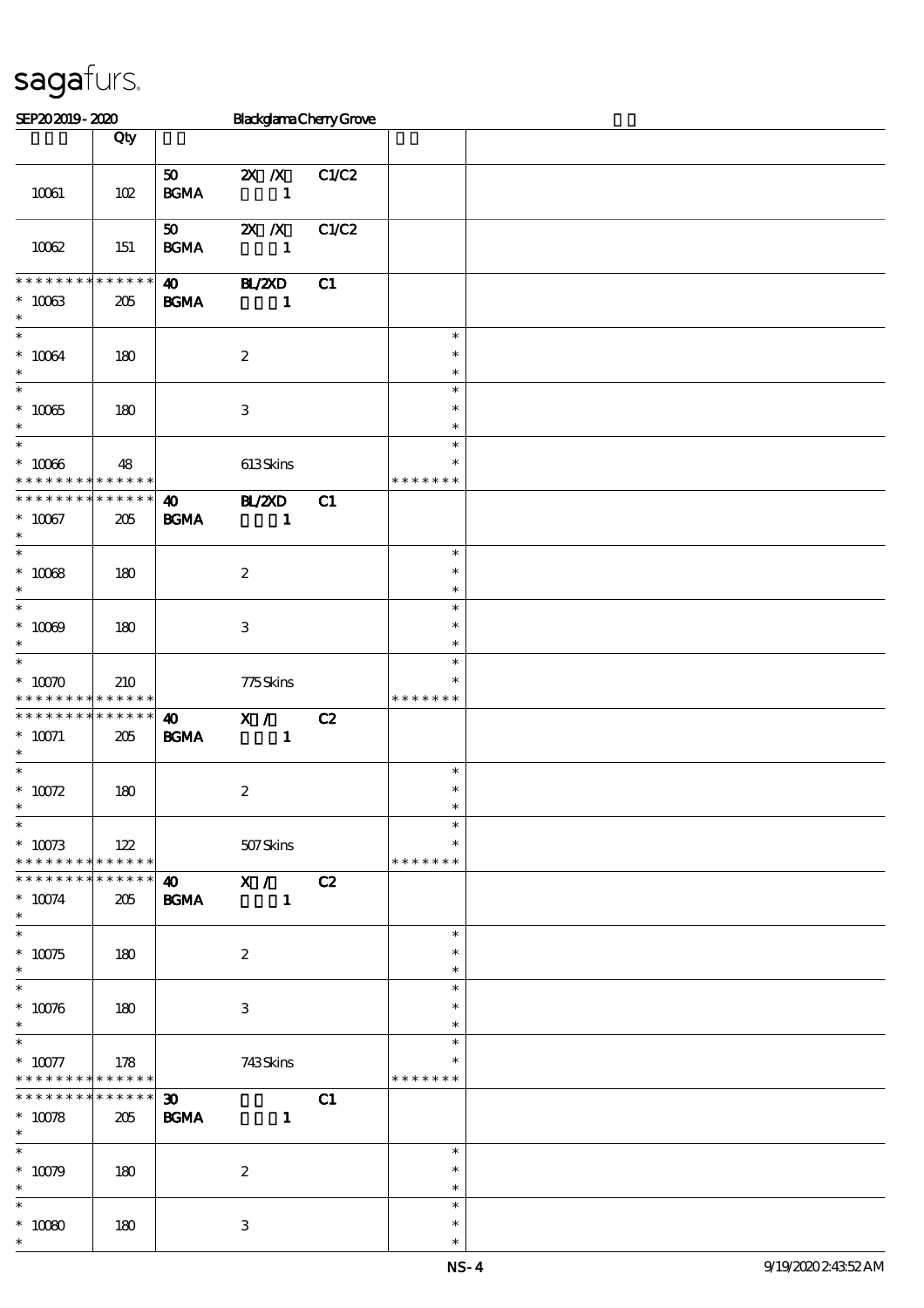| SEP202019-2020                                           |                                                |                                                                    | <b>BlackglamaCherryGrove</b>              |    |                                   |  |
|----------------------------------------------------------|------------------------------------------------|--------------------------------------------------------------------|-------------------------------------------|----|-----------------------------------|--|
|                                                          | Qty                                            |                                                                    |                                           |    |                                   |  |
| $\ast$<br>$^*$ 10081<br>$\ast$                           | 180                                            | $\pmb{\mathfrak{D}}$<br>$\mathbf{B}\mathbf{G}\mathbf{M}\mathbf{A}$ | $\mathbf{1}$                              | C1 | $\ast$<br>$\ast$<br>$\ast$        |  |
| $\overline{\ast}$<br>$^*$ 10082 $\,$                     | $65\,$<br>* * * * * <mark>* * * * * * *</mark> |                                                                    | 810Skins                                  |    | $\ast$<br>$\ast$<br>* * * * * * * |  |
| * * * * * * * *<br>$^*$ 10083 $\,$<br>$\ast$             | * * * * * *<br>205                             | $\boldsymbol{\mathfrak{D}}$<br>$\mathbf{B G MA}$                   | $\mathbf{H}$ /2XD<br>$\mathbf{1}$         | C1 |                                   |  |
| $\ast$<br>$^\ast$ 10084<br>$\ast$                        | 180                                            |                                                                    | $\boldsymbol{2}$                          |    | $\ast$<br>$\ast$<br>$\ast$        |  |
| $\ast$<br>$* 10085$<br>$\ast$                            | 180                                            |                                                                    | $\,3$                                     |    | $\ast$<br>$\ast$<br>$\ast$        |  |
| $\ast$<br>$^\ast$ 10086<br>$\ast$                        | 180                                            |                                                                    | $\boldsymbol{4}$                          |    | $\ast$<br>$\ast$<br>$\ast$        |  |
| $\ast$<br>$^\ast$ 10087<br>$\ast$                        | 180                                            |                                                                    | $\mathbf 5$                               |    | $\ast$<br>$\ast$<br>$\ast$        |  |
| $\ast$<br>$^\ast$ 10088<br>$\ast$                        | 180                                            |                                                                    | $\,6\,$                                   |    | $\ast$<br>$\ast$<br>$\ast$        |  |
| $\ast$<br>$* 10089$<br>$\ast$                            | 180                                            |                                                                    | $\boldsymbol{7}$                          |    | $\ast$<br>$\ast$<br>$\ast$        |  |
| $\ast$<br>$^*$ 10090 $\,$<br>$\ast$                      | 180                                            |                                                                    | $\bf 8$                                   |    | $\ast$<br>$\ast$<br>$\ast$        |  |
| $\ast$<br>$^*$ 10091 $\,$<br>$\ast$                      | $180\,$                                        |                                                                    | $\boldsymbol{9}$                          |    | $\ast$<br>$\ast$<br>$\ast$        |  |
| $\ast$<br>$^*$ 10092<br>* * * * * * * * * * * * * *      | 108                                            |                                                                    | 1753Skins                                 |    | $\ast$<br>$\ast$<br>* * * * * * * |  |
| * * * * * * * * * * * * * *<br>$^\ast$ 10093<br>$\ast$   | 180                                            | $\boldsymbol{\mathfrak{D}}$<br><b>BGMA</b>                         | $\boldsymbol{\mathsf{z}}$<br>$\mathbf{I}$ | C1 |                                   |  |
| $\overline{\phantom{0}}$<br>$^*$ 10094 $\,$<br>$*$       | 180                                            |                                                                    | $\boldsymbol{2}$                          |    | $\ast$<br>$\ast$<br>$\ast$        |  |
| $\overline{\ast}$<br>$^\ast$ 10095<br>$\ast$             | $\boldsymbol{\mathfrak{D}}$                    |                                                                    | $\ensuremath{\mathbf{3}}$                 |    | $\ast$<br>$\ast$<br>$\ast$        |  |
| $\ast$<br>$^\ast$ 10096<br>$\ast$                        | 180                                            |                                                                    | $\boldsymbol{4}$                          |    | $\ast$<br>$\ast$<br>$\ast$        |  |
| $\overline{\phantom{0}}$<br>$^\ast$ 10097<br>$\ast$      | 180                                            |                                                                    | $\mathbf{5}$                              |    | $\ast$<br>$\ast$<br>$\ast$        |  |
| $\ast$<br>$^*$ 10098 $\,$<br>* * * * * * * * * * * * * * | 28                                             |                                                                    | 778Skins                                  |    | $\ast$<br>$\ast$<br>* * * * * * * |  |
| * * * * * * * *<br>$^\ast$ 10099<br>$*$                  | $***$ * * * *<br>205                           | $\boldsymbol{\mathfrak{D}}$<br><b>BGMA</b>                         | X / C2<br>$\blacksquare$                  |    |                                   |  |
| $\overline{\ast}$<br>$^*$ $\,$ $10100$<br>$\ast$         | 180                                            |                                                                    | $\boldsymbol{2}$                          |    | $\ast$<br>$\ast$<br>$\ast$        |  |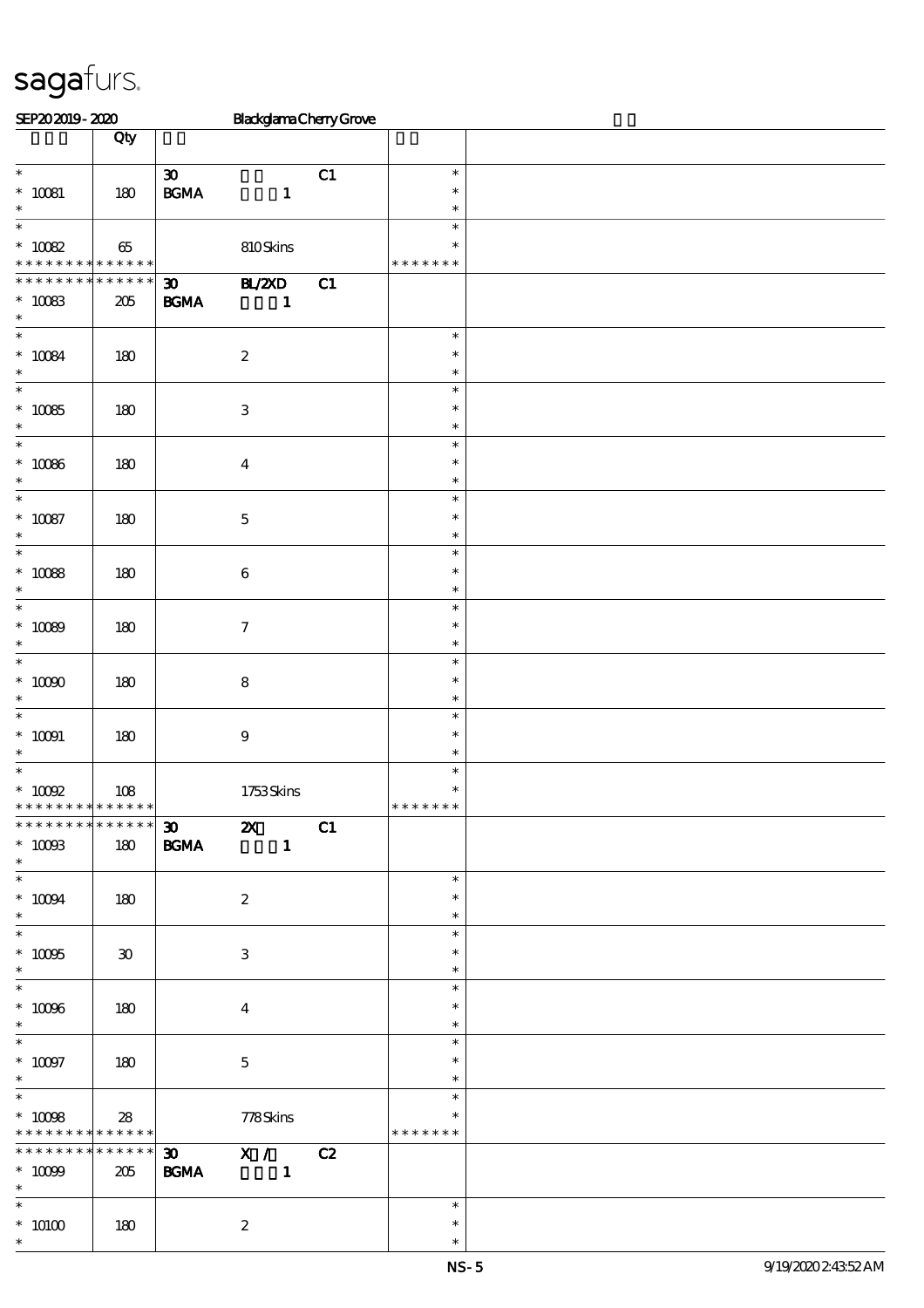| SEP202019-2020                                                               |                       | <b>BlackglamaChenyGrove</b>                                                                                                  |                                   |  |
|------------------------------------------------------------------------------|-----------------------|------------------------------------------------------------------------------------------------------------------------------|-----------------------------------|--|
|                                                                              | Qty                   |                                                                                                                              |                                   |  |
| $\overline{\ast}$<br>$^\ast$ 10101<br>$\ast$                                 | $180\,$               | $\overline{\mathbf{x}}$ /<br>$\boldsymbol{\mathfrak{D}}$<br>C2<br>$\mathbf{B}\mathbf{G}\mathbf{M}\mathbf{A}$<br>$\mathbf{1}$ | $\ast$<br>$\ast$<br>$\ast$        |  |
| $\ast$<br>$*$ 10102<br>$\ast$                                                | $180\,$               | $\boldsymbol{4}$                                                                                                             | $\ast$<br>$\ast$<br>$\ast$        |  |
| $\ast$<br>$^\ast$ 10103 $^\ast$                                              | 180                   | $\mathbf 5$                                                                                                                  | $\ast$<br>$\ast$<br>$\ast$        |  |
| $\ast$<br>$^*$ 10104 $\,$<br>$\ast$                                          | 180                   | $\bf 6$                                                                                                                      | $\ast$<br>$\ast$<br>$\ast$        |  |
| $\overline{\ast}$<br>$^*$ 10105<br>$\ast$                                    | 180                   | $\boldsymbol{7}$                                                                                                             | $\ast$<br>$\ast$<br>$\ast$        |  |
| $\overline{\phantom{0}}$<br>$^*$ 10106 $\,$<br>$\ast$                        | $180$                 | $\bf 8$                                                                                                                      | $\ast$<br>$\ast$<br>$\ast$        |  |
| $\overline{\ast}$<br>$^*$ 10107<br>* * *<br>* * *                            | $99\,$<br>* * * * * * | 1564Skins                                                                                                                    | $\ast$<br>$\ast$<br>* * * * * * * |  |
| * * * * * * * *<br>$^*$ 10108 $\,$<br>$\ast$                                 | $******$<br>205       | $\overline{X}$ /<br>C2<br>$\boldsymbol{\mathfrak{D}}$<br>$\mathbf{B G MA}$<br>$\mathbf{1}$                                   |                                   |  |
| $\ast$<br>$^*$ 10109 $\,$<br>$\ast$                                          | 180                   | $\boldsymbol{2}$                                                                                                             | $\ast$<br>$\ast$<br>$\ast$        |  |
| $\ast$<br>$* 10110$<br>$\ast$                                                | $180$                 | $\ensuremath{\mathbf{3}}$                                                                                                    | $\ast$<br>$\ast$<br>$\ast$        |  |
| $\ast$<br>$* 10111$<br>$\ast$                                                | 180                   | $\overline{\mathbf{4}}$                                                                                                      | $\ast$<br>$\ast$<br>$\ast$        |  |
| $\ast$<br>$^*$ 10112<br>$\star$                                              | $180$                 | $\mathbf 5$                                                                                                                  | $\ast$<br>$\ast$                  |  |
| $\overline{\ast}$<br>$* 10113$<br>$\ast$                                     | 180                   | $\bf 6$                                                                                                                      | $\ast$<br>$\ast$<br>$\ast$        |  |
| $\ast$<br>$^*$ 10114 $\,$<br>$\ast$                                          | 180                   | $\boldsymbol{\tau}$                                                                                                          | $\ast$<br>$\ast$<br>$\ast$        |  |
| $\ast$<br>$* 10115$<br>$\ast$                                                | 180                   | $\bf8$                                                                                                                       | $\ast$<br>$\ast$<br>$\ast$        |  |
| $\overline{\phantom{0}}$<br>$^*$ 10116<br>$\ast$                             | 180                   | $\boldsymbol{9}$                                                                                                             | $\ast$<br>$\ast$<br>$\ast$        |  |
| $\overline{\ast}$<br>$^*$ 10117<br>$\ast$                                    | 180                   | $10\,$                                                                                                                       | $\ast$<br>$\ast$<br>$\ast$        |  |
| $\overline{\phantom{0}}$<br>$^*$ 10118<br>$*$                                | 180                   | $11\,$                                                                                                                       | $\ast$<br>$\ast$<br>$\ast$        |  |
| $\overline{\ast}$<br>$* 10119$<br>* * * * * * * * <mark>* * * * * * *</mark> | $\boldsymbol{80}$     | 2085Skins                                                                                                                    | $\ast$<br>∗<br>* * * * * * *      |  |
| * * * * * * * *<br>$*$ 10120<br>$\ast$                                       | * * * * * *<br>245    | $\boldsymbol{\mathfrak{D}}$<br>C1<br>$\mathbf{B G MA}$<br>$\mathbf{1}$                                                       |                                   |  |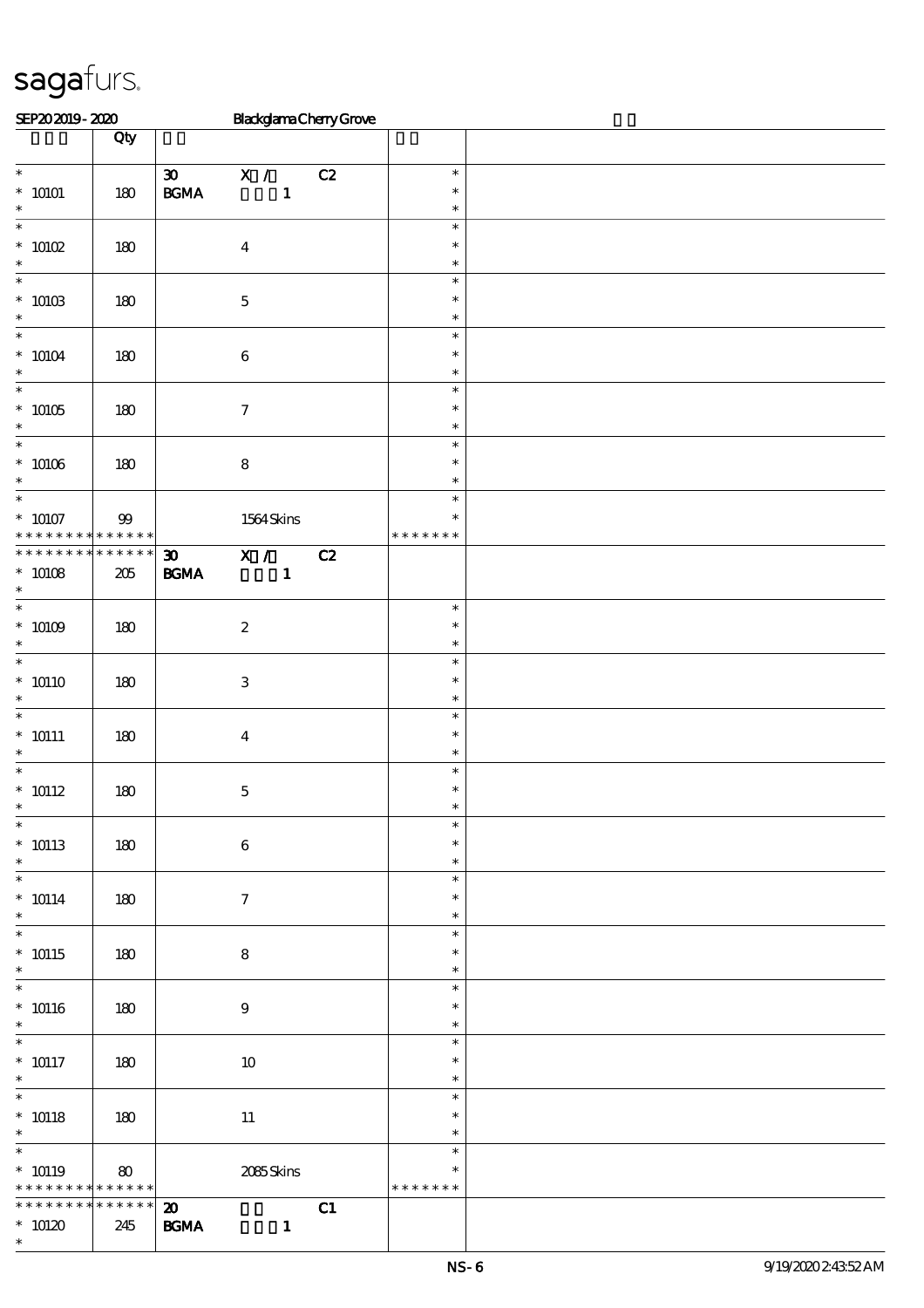| SEP202019-2020                                                   |                                            |                                                  | <b>BlackglamaChenyGrove</b>               |    |                                      |  |
|------------------------------------------------------------------|--------------------------------------------|--------------------------------------------------|-------------------------------------------|----|--------------------------------------|--|
|                                                                  | Qty                                        |                                                  |                                           |    |                                      |  |
| $\overline{\phantom{0}}$<br>$* 10121$<br>$\ast$                  | 220                                        | $\boldsymbol{\mathbf{z}}$<br>$\mathbf{B G MA}$   | $\mathbf{1}$                              | C1 | $\ast$<br>$\ast$<br>$\ast$           |  |
| $\ast$<br>$* 10122$<br>$\ast$                                    | 220                                        |                                                  | $\ensuremath{\mathbf{3}}$                 |    | $\ast$<br>$\ast$<br>$\ast$           |  |
| $\ast$<br>$* 10123$<br>$\ast$<br>$\overline{\ast}$               | 220                                        |                                                  | $\boldsymbol{4}$                          |    | $\ast$<br>$\ast$<br>$\ast$           |  |
| $* 10124$                                                        | 75<br>* * * * * <mark>* * * * * * *</mark> |                                                  | 980Skins                                  |    | $\ast$<br>∗<br>* * * * * * *         |  |
| * * * * * * * *<br>$*10125$<br>$\ast$                            | * * * * * *<br>245                         | $\boldsymbol{\mathfrak{D}}$<br>$\mathbf{B G MA}$ | BL/2XD<br>$\mathbf{1}$                    | C1 |                                      |  |
| $\ast$<br>$* 10126$<br>$\ast$<br>$\overline{\ast}$               | 220                                        |                                                  | $\boldsymbol{2}$                          |    | $\ast$<br>$\ast$<br>$\ast$           |  |
| $* 10127$<br>$\ast$                                              | 220                                        |                                                  | $\ensuremath{\mathbf{3}}$                 |    | $\ast$<br>$\ast$<br>$\ast$           |  |
| $\ast$<br>$* 10128$<br>$\ast$                                    | 220                                        |                                                  | $\boldsymbol{4}$                          |    | $\ast$<br>$\ast$<br>$\ast$           |  |
| $\ast$<br>$*10129$<br>* * * * * * * * <mark>* * * * * * *</mark> | 186                                        |                                                  | $1091$ Skins                              |    | $\ast$<br>$\ast$<br>* * * * * * *    |  |
| * * * * * * * * * * * * * *<br>$*10130$<br>$\ast$                | 245                                        | $\boldsymbol{\mathfrak{D}}$<br>$\mathbf{B G MA}$ | $\boldsymbol{\mathsf{z}}$<br>$\mathbf{1}$ | C1 |                                      |  |
| $\ast$<br>$^*$ 10131<br>$\ast$                                   | 220                                        |                                                  | $\boldsymbol{2}$                          |    | $\ast$<br>$\ast$<br>$\ast$           |  |
| $\ast$<br>$* 10132$<br>$\overline{\phantom{0}}$                  | 220                                        |                                                  | $\ensuremath{\mathbf{3}}$                 |    | $\ast$<br>$\ast$                     |  |
| $^*$ 10133<br>$\ast$<br>$\overline{\ast}$                        | 220                                        |                                                  | $\bf{4}$                                  |    | $\ast$<br>$\ast$<br>$\ast$<br>$\ast$ |  |
| $* 10134$<br>* * * * * * * *                                     | 110<br>$******$                            |                                                  | 1015Skins                                 |    | ∗<br>* * * * * * *                   |  |
| * * * * * * * *<br>$* 10135$<br>$\ast$<br>$\overline{\ast}$      | * * * * * *<br>245                         | <b>BGMA</b>                                      | 20 X / C2                                 |    |                                      |  |
| $* 10136$<br>$\ast$<br>$\overline{\phantom{0}}$                  | 220                                        |                                                  | $\boldsymbol{2}$                          |    | $\ast$<br>$\ast$<br>$\ast$           |  |
| $* 10137$<br>$\ast$<br>$\overline{\ast}$                         | 220                                        |                                                  | $\ensuremath{\mathbf{3}}$                 |    | $\ast$<br>∗<br>$\ast$                |  |
| $* 10138$<br>$\ast$<br>$\overline{\phantom{0}}$                  | 220                                        |                                                  | $\boldsymbol{4}$                          |    | $\ast$<br>$\ast$<br>$\ast$           |  |
| $* 10139$<br>$\ast$<br>$\ast$                                    | 220                                        |                                                  | $\mathbf 5$                               |    | $\ast$<br>$\ast$<br>$\ast$           |  |
| $* 10140$<br>* * * * * * * * * * * * * *                         | 104                                        |                                                  | 1229Skins                                 |    | $\ast$<br>* * * * * * *              |  |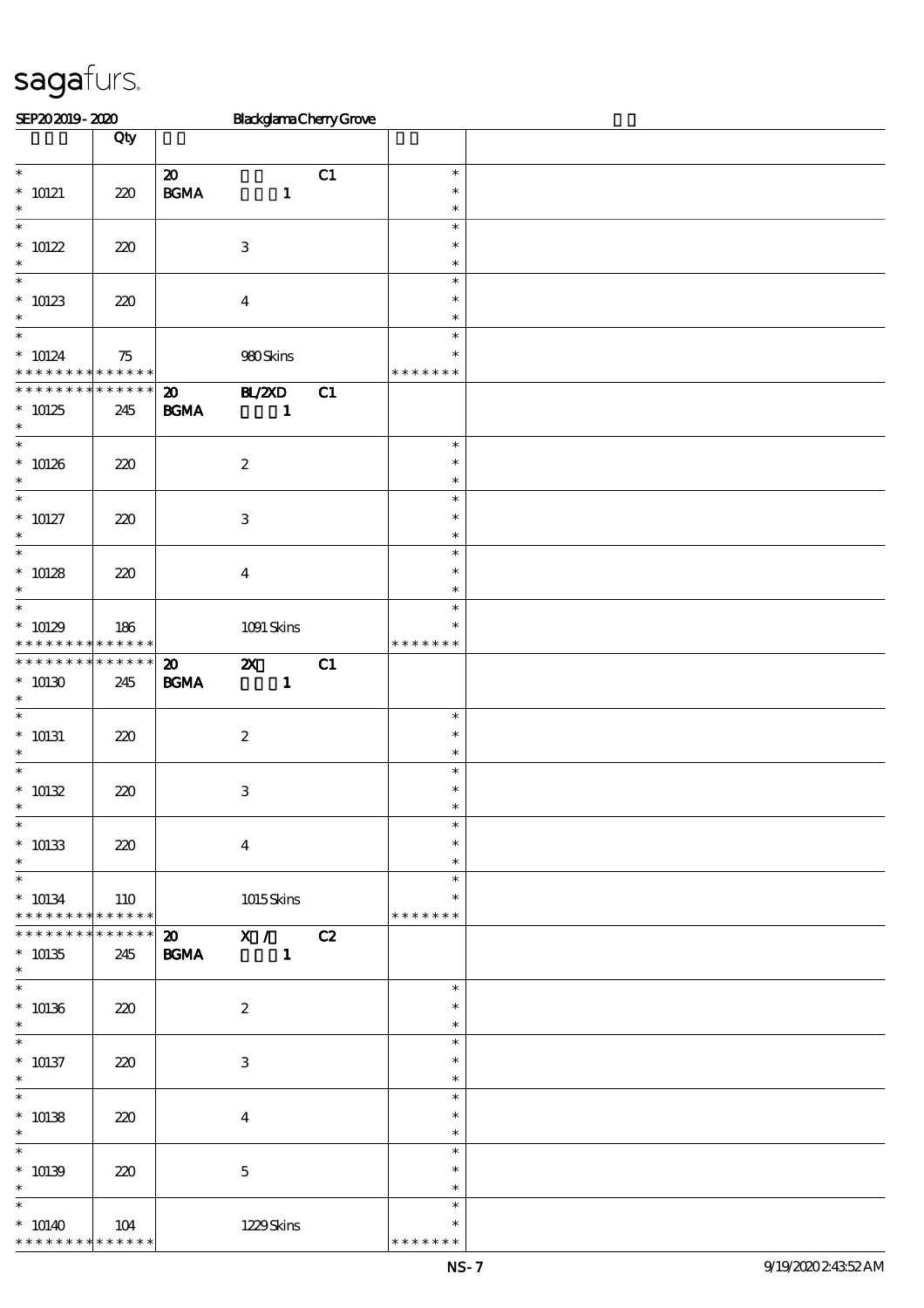| SEP202019-2020                                                  |                    |                                                  | <b>BlackglamaCherryGrove</b> |       |                                   |  |
|-----------------------------------------------------------------|--------------------|--------------------------------------------------|------------------------------|-------|-----------------------------------|--|
|                                                                 | Qty                |                                                  |                              |       |                                   |  |
| * * * * * * * * * * * * * *<br>$* 10141$<br>$\ast$              | 245                | $\boldsymbol{\mathfrak{D}}$<br>$\mathbf{B G MA}$ | X /<br>$\mathbf{1}$          | C2    |                                   |  |
| $\overline{\ast}$<br>$* 10142$<br>$\ast$                        | 220                |                                                  | $\boldsymbol{2}$             |       | $\ast$<br>$\ast$<br>$\ast$        |  |
| $\ast$<br>$* 10143$<br>$\ast$                                   | 220                |                                                  | $\,3$                        |       | $\ast$<br>$\ast$<br>$\ast$        |  |
| $\ast$<br>$^*$ 10144<br>$\ast$                                  | 220                |                                                  | $\boldsymbol{4}$             |       | $\ast$<br>$\ast$<br>$\ast$        |  |
| $\overline{\ast}$<br>$* 10145$<br>$\ast$                        | 220                |                                                  | $\mathbf 5$                  |       | $\ast$<br>$\ast$<br>$\ast$        |  |
| $\ast$<br>$* 10146$<br>$\ast$                                   | 220                |                                                  | $\,6\,$                      |       | $\ast$<br>$\ast$<br>$\ast$        |  |
| $\overline{\ast}$<br>$* 10147$<br>$\ast$                        | 220                |                                                  | $\boldsymbol{7}$             |       | $\ast$<br>$\ast$<br>$\ast$        |  |
| $\overline{\ast}$<br>$* 10148$<br>$\ast$                        | 220                |                                                  | $\bf 8$                      |       | $\ast$<br>$\ast$<br>$\ast$        |  |
| $\ast$<br>$* 10149$<br>* * * * * * * * * * * * * *              | ${\mathfrak A}$    |                                                  | 1877Skins                    |       | $\ast$<br>$\ast$<br>* * * * * * * |  |
| * * * * * * * * * * * * * *<br>$^*$ 10150 $\,$<br>$\ast$        | 265                | $\mathbf 0$<br><b>BGMA</b>                       | <b>BL/2XD</b><br>$\sim$ 1    | C1    |                                   |  |
| $\ast$<br>$* 10151$<br>* * * * * * * * * * * * * *              | 167                |                                                  | 432Skins                     |       | $\ast$<br>$\ast$<br>* * * * * * * |  |
| * * * * * * * * * * * * * *<br>$* 10152$<br>$\ast$              | 265                | $\mathbf{o}$<br><b>BGMA</b>                      | $X$ $N$<br>$\mathbf{1}$      | C1/C2 |                                   |  |
| $\ast$<br>$* 10153$<br>$\ast$                                   | 240                |                                                  | $\boldsymbol{2}$             |       | $\ast$<br>$\ast$<br>$\ast$        |  |
| $\overline{\ast}$<br>$* 10154$<br>* * * * * * * *               | 119<br>* * * * * * |                                                  | 624 Skins                    |       | $\ast$<br>$\ast$<br>* * * * * * * |  |
| * * * * * * * *<br>$^*$ 10155<br>$\ast$                         | * * * * * *<br>265 | $\mathbf{O}$<br><b>BGMA</b>                      | X /<br>$\mathbf{1}$          | C2    |                                   |  |
| $\ast$<br>$^*$ 10156 $\,$<br>$\ast$                             | 240                |                                                  | $\boldsymbol{2}$             |       | $\ast$<br>$\ast$<br>$\ast$        |  |
| $\overline{\ast}$<br>$* 10157$<br>* * * * * * * *               | 178<br>* * * * * * |                                                  | 683Skins                     |       | $\ast$<br>$\ast$<br>* * * * * * * |  |
| * * * * * * * *<br>$* 10158$<br>$\ast$                          | * * * * * *<br>325 | $\mathbf{1}$<br><b>BGMA</b>                      | $X$ $N$<br>$\mathbf{1}$      | C1/C2 |                                   |  |
| $\ast$<br>$* 10159$<br>* * * * * * * * <mark>* * * * * *</mark> | 28                 |                                                  | 353Skins                     |       | $\ast$<br>*<br>* * * * * * *      |  |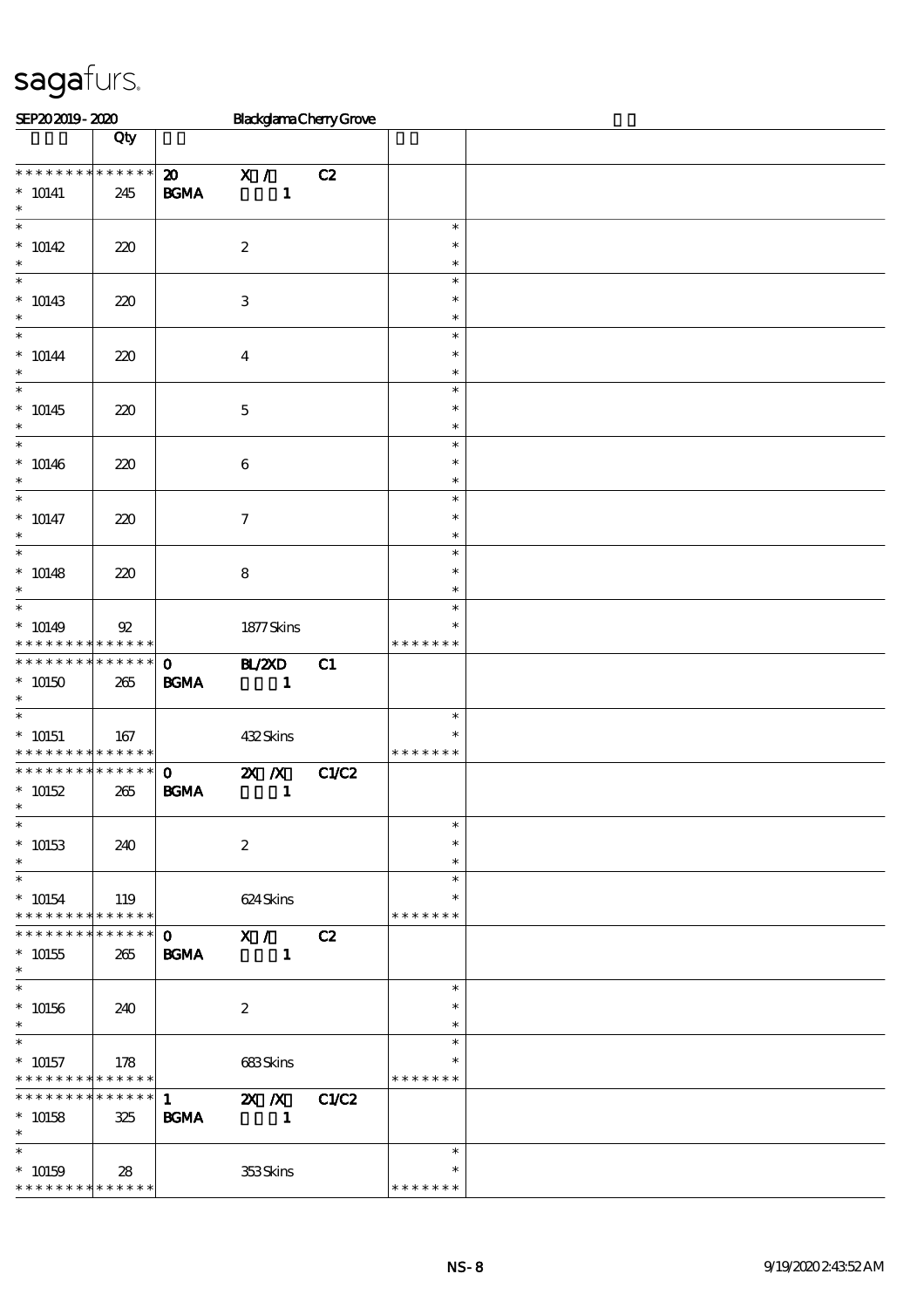| SEP202019-2020                                                           |                    |                                                                           | <b>Blackglama Woodmont</b>                |       |                                      |  |
|--------------------------------------------------------------------------|--------------------|---------------------------------------------------------------------------|-------------------------------------------|-------|--------------------------------------|--|
|                                                                          | Qty                |                                                                           |                                           |       |                                      |  |
| 10161                                                                    | 102                | 50<br>$\mathbf{B}\mathbf{G}\mathbf{M}\mathbf{A}$                          | $X$ $X$<br>$\mathbf{3}$                   | C1/C2 |                                      |  |
| **************<br>$* 10162$<br>$\ast$                                    | 205                | $\boldsymbol{\omega}$<br><b>BGMA</b>                                      | BL/2XD<br>$\mathbf{3}$                    | C1    |                                      |  |
| $\ast$<br>$^*$ 10163 $\,$<br>$\ast$                                      | 180                |                                                                           | $\boldsymbol{2}$                          |       | $\ast$<br>$\ast$<br>$\ast$           |  |
| $\ast$<br>$^*$ 10164 $\,$<br>$\ast$<br>$\overline{\phantom{a}}$          | 180                |                                                                           | $\,3$                                     |       | $\ast$<br>$\ast$<br>$\ast$           |  |
| $* 10165$<br>$\ast$<br>$\overline{\phantom{0}}$                          | 180                |                                                                           | $\boldsymbol{4}$                          |       | $\ast$<br>$\ast$<br>$\ast$           |  |
| $^*$ 10166<br>* * * * * * * *<br>* * * * * * * * * * * * * *             | 132<br>* * * * * * |                                                                           | 877Skins                                  |       | $\ast$<br>$\ast$<br>* * * * * * *    |  |
| $^\ast$ 10167<br>$\ast$<br>$\ast$                                        | 205                | $\boldsymbol{\omega}$<br>B GMA                                            | $\mathbf{X}$ $\mathbf{X}$<br>$\mathbf{3}$ | C1/C2 | $\ast$                               |  |
| $* 10168$<br>$\ast$<br>$\ast$                                            | 180                |                                                                           | $\boldsymbol{2}$                          |       | $\ast$<br>$\ast$<br>$\ast$           |  |
| $* 10169$<br>* * * * * * * * <mark>* * * * * * *</mark>                  | 121<br>******      |                                                                           | 506Skins                                  |       | $\ast$<br>* * * * * * *              |  |
| * * * * * * * *<br>$*10170$<br>$\ast$<br>$\ast$                          | 205                | $\boldsymbol{\omega}$<br>B GMA                                            | X /<br>$\mathbf{3}$                       | C2    |                                      |  |
| $* 10171$<br>$\ast$<br>$\overline{\ast}$                                 | 180                |                                                                           | $\boldsymbol{2}$                          |       | $\ast$<br>$\ast$<br>$\ast$           |  |
| $^*$ 10172<br>* * * * * * * * * * * * * *<br>* * * * * * * * * * * * * * | 54                 |                                                                           | 439Skins                                  |       | $\ast$<br>$\ast$<br>*******          |  |
| $* 10173$<br>$\ast$<br>$\ast$                                            | $205\,$            | $\boldsymbol{\mathfrak{D}}$<br>$\mathbf{B}\mathbf{G}\mathbf{M}\mathbf{A}$ | $\mathbf{3}$                              | C1    |                                      |  |
| $* 10174$<br>$\ast$<br>$\overline{\ast}$                                 | 180                |                                                                           | $\boldsymbol{2}$                          |       | $\ast$<br>$\ast$<br>$\ast$<br>$\ast$ |  |
| $* 10175$<br>$\ast$<br>$\ast$                                            | 180                |                                                                           | 3                                         |       | $\ast$<br>$\ast$<br>$\ast$           |  |
| $* 10176$<br>$\ast$<br>$\ast$                                            | 180                |                                                                           | $\overline{\mathbf{4}}$                   |       | $\ast$<br>$\ast$                     |  |
| $^*$ 10177<br>$\ast$<br>$\overline{\ast}$                                | 180                |                                                                           | $\mathbf{5}$                              |       | $\ast$<br>$\ast$<br>$\ast$<br>$\ast$ |  |
| $* 10178$<br>$\ast$<br>$\ast$                                            | 180                |                                                                           | $\,6\,$                                   |       | $\ast$<br>$\ast$<br>$\ast$           |  |
| $* 10179$<br>$\ast$<br>$\ast$                                            | 180                |                                                                           | $\tau$                                    |       | $\ast$<br>$\ast$<br>$\ast$           |  |
| $^*$ 10180 $\,$<br>$\ast$                                                | 180                |                                                                           | $\bf 8$                                   |       | $\ast$<br>$\ast$                     |  |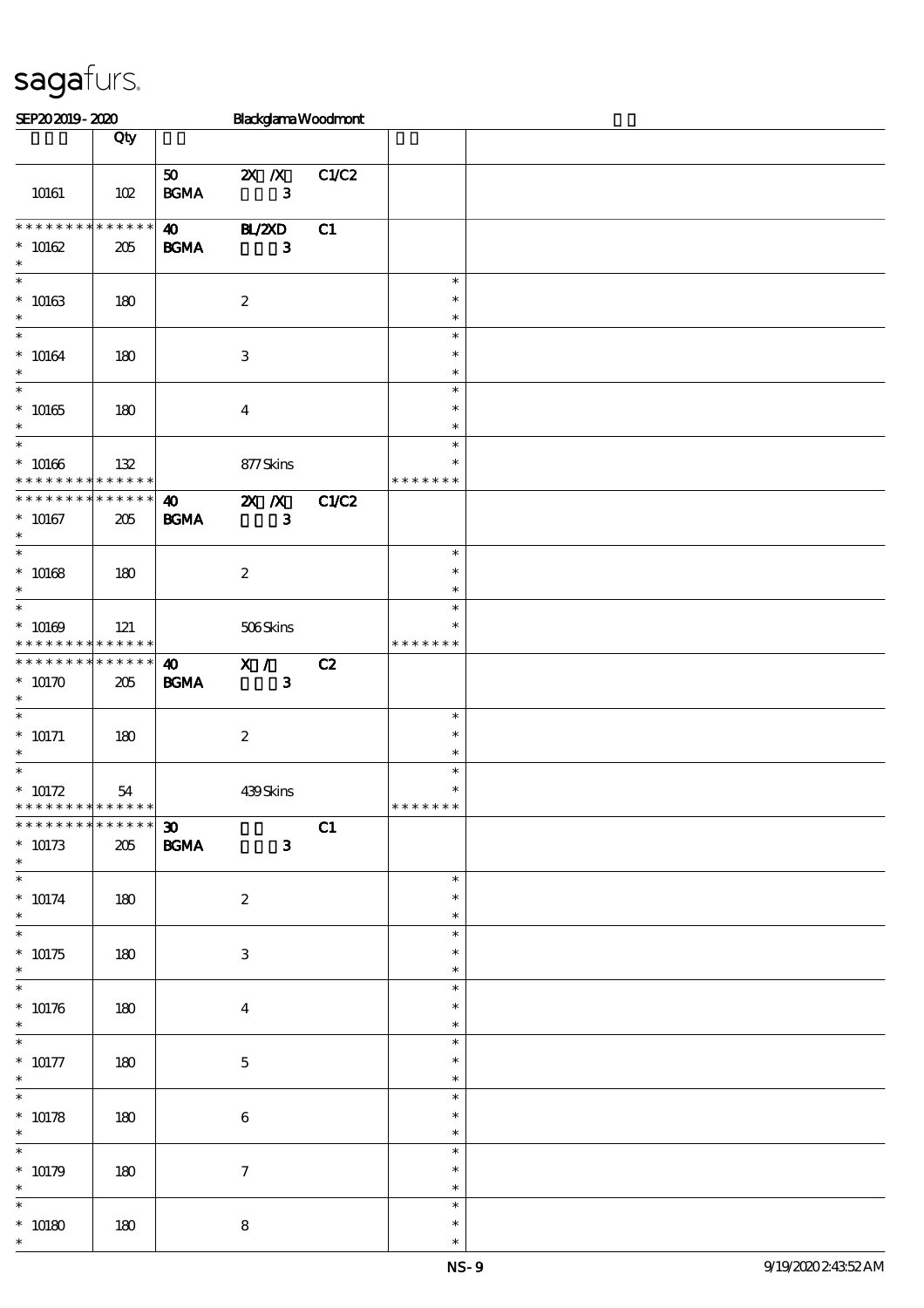| SEP202019-2020                                        |                        | <b>BlackglamaWoodmont</b>                                                         |    |                                   |  |
|-------------------------------------------------------|------------------------|-----------------------------------------------------------------------------------|----|-----------------------------------|--|
|                                                       | Qty                    |                                                                                   |    |                                   |  |
| $\overline{\phantom{0}}$<br>$* 10181$                 | 180                    | $\pmb{\mathfrak{D}}$<br>$\mathbf{B G MA}$<br>$\mathbf{3}$                         | C1 | $\ast$<br>$\ast$                  |  |
| $\ast$<br>$\ast$                                      |                        |                                                                                   |    | $\ast$<br>$\ast$                  |  |
| $* 10182$<br>$\ast$                                   | 180                    | 10                                                                                |    | $\ast$<br>$\ast$                  |  |
| $\ast$<br>$^\ast$ 10183<br>$\ast$                     | 180                    | $11\,$                                                                            |    | $\ast$<br>$\ast$<br>$\ast$        |  |
| $\ast$<br>$* 10184$<br>$\ast$                         | 180                    | $12\,$                                                                            |    | $\ast$<br>$\ast$<br>$\ast$        |  |
| $\overline{\ast}$<br>$* 10185$<br>$\ast$              | 180                    | 13                                                                                |    | $\ast$<br>$\ast$<br>$\ast$        |  |
| $\overline{\phantom{0}}$<br>$^*$ 10186 $\,$<br>$\ast$ | 180                    | 14                                                                                |    | $\ast$<br>$\ast$<br>$\ast$        |  |
| $\ast$<br>$* 10187$<br>$\ast$                         | 180                    | $15\,$                                                                            |    | $\ast$<br>$\ast$<br>$\ast$        |  |
| $\overline{\phantom{0}}$<br>$* 10188$<br>$\ast$       | 180                    | 16                                                                                |    | $\ast$<br>$\ast$<br>$\ast$        |  |
| $\ast$<br>$* 10189$<br>* * * * * * * *                | 152<br>******          | 3057Skins                                                                         |    | $\ast$<br>$\ast$<br>* * * * * * * |  |
| * * * * * * * *<br>$*$ 10190 $\,$<br>$\ast$           | * * * * * *<br>$205\,$ | <b>BL/ZXD</b><br>$\boldsymbol{\mathfrak{D}}$<br>$\mathbf{B G MA}$<br>$\mathbf{3}$ | C1 |                                   |  |
| $\ast$<br>$* 10191$<br>$\ast$                         | 180                    | $\boldsymbol{2}$                                                                  |    | $\ast$<br>$\ast$<br>$\ast$        |  |
| $\ast$<br>$* 10192$                                   | 180                    | $\ensuremath{\mathsf{3}}$                                                         |    | $\ast$<br>$\ast$                  |  |
| $\overline{\ast}$<br>$* 10193$<br>$\ast$              | 180                    | $\bf{4}$                                                                          |    | $\ast$<br>$\ast$<br>$\ast$        |  |
| $\overline{\ast}$<br>$* 10194$<br>$\ast$              | 180                    | $\mathbf 5$                                                                       |    | $\ast$<br>$\ast$<br>$\ast$        |  |
| $\ast$<br>$* 10195$<br>* * * * * * * * * * * * * * *  | 55                     | 980Skins                                                                          |    | $\ast$<br>$\ast$<br>* * * * * * * |  |
| * * * * * * * *<br>$* 10196$<br>$\ast$                | $******$<br>205        | $\mathbf{3}$<br><b>BGMA</b>                                                       |    |                                   |  |
| $\overline{\ast}$<br>$^*$ 10197<br>$\ast$             | 180                    | $\boldsymbol{2}$                                                                  |    | $\ast$<br>$\ast$<br>$\ast$        |  |
| $\ast$<br>$* 10198$<br>$\ast$                         | 180                    | 3                                                                                 |    | $\ast$<br>$\ast$<br>$\ast$        |  |
| $\ast$<br>$* 10199$<br>$\ast$                         | 180                    | $\boldsymbol{4}$                                                                  |    | $\ast$<br>$\ast$<br>$\ast$        |  |
| $\ast$<br>$^*$ 10200 $\,$<br>$\ast$                   | 180                    | $\bf 5$                                                                           |    | $\ast$<br>$\ast$<br>$\ast$        |  |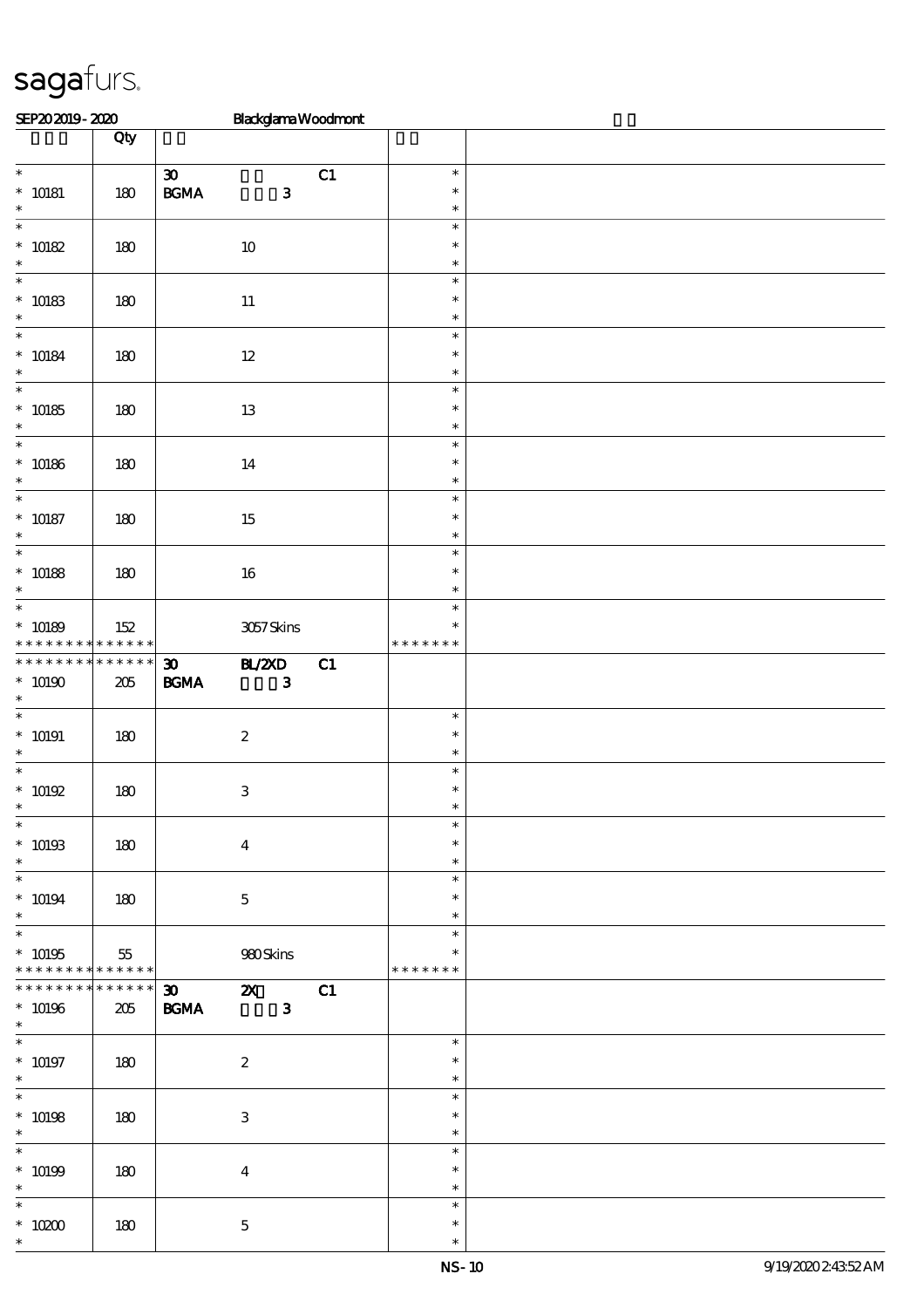| SEP202019-2020                             |        |                                            | <b>BlackglamaWoodmont</b> |    |               |  |
|--------------------------------------------|--------|--------------------------------------------|---------------------------|----|---------------|--|
|                                            | Qty    |                                            |                           |    |               |  |
|                                            |        |                                            |                           |    |               |  |
| $\overline{\phantom{0}}$                   |        | $\boldsymbol{\mathfrak{D}}$                | $\boldsymbol{\mathsf{Z}}$ | C1 | $\ast$        |  |
| $*$ 10201 $\,$                             | 180    | $\mathbf{B}\mathbf{G}\mathbf{M}\mathbf{A}$ | $\mathbf{3}$              |    | $\ast$        |  |
| $\ast$                                     |        |                                            |                           |    | $\ast$        |  |
| $\ast$                                     |        |                                            |                           |    | $\ast$        |  |
| $*$ 10202                                  | 180    |                                            | $\boldsymbol{\tau}$       |    | $\ast$        |  |
| $\ast$                                     |        |                                            |                           |    | $\ast$        |  |
| $\ast$                                     |        |                                            |                           |    | $\ast$        |  |
| $^*$ 1003                                  | 180    |                                            | $\bf 8$                   |    | $\ast$        |  |
| $\ast$                                     |        |                                            |                           |    | $\ast$        |  |
| $\overline{\ast}$                          |        |                                            |                           |    | $\ast$        |  |
| $^*$ 10204 $\,$                            | $72\,$ |                                            |                           |    | $\ast$        |  |
| * * * * * * * * <mark>* * * * * * *</mark> |        |                                            | 1537Skins                 |    | * * * * * * * |  |
| * * * * * * * * * * * * * *                |        |                                            |                           |    |               |  |
|                                            |        | $\boldsymbol{\mathfrak{D}}$                | X /                       | C2 |               |  |
| $*10205$                                   | 205    | <b>BGMA</b>                                | $\mathbf{3}$              |    |               |  |
| $\ast$                                     |        |                                            |                           |    |               |  |
|                                            |        |                                            |                           |    | $\ast$        |  |
| $^\ast$ 10206                              | 164    |                                            | 369Skins                  |    | $\ast$        |  |
| * * * * * * * * <mark>* * * * * * *</mark> |        |                                            |                           |    | * * * * * * * |  |
| * * * * * * * * * * * * * *                |        | $\boldsymbol{\mathfrak{D}}$                | $\overline{\mathbf{x}}$ / | C2 |               |  |
| $* 10207$                                  | 205    | $\mathbf{B G MA}$                          | $\mathbf{3}$              |    |               |  |
| $\ast$                                     |        |                                            |                           |    |               |  |
| $\overline{\ast}$                          |        |                                            |                           |    | $\ast$        |  |
| $^*$ 10208 $\,$                            | 180    |                                            | $\boldsymbol{2}$          |    | $\ast$        |  |
| $\ast$                                     |        |                                            |                           |    | $\ast$        |  |
| $\ast$                                     |        |                                            |                           |    | $\ast$        |  |
| $* 10009$                                  | 180    |                                            | $\,3$                     |    | $\ast$        |  |
| $\ast$                                     |        |                                            |                           |    | $\ast$        |  |
| $\overline{\ast}$                          |        |                                            |                           |    | $\ast$        |  |
| $*10210$                                   | 180    |                                            | $\overline{\mathbf{4}}$   |    | $\ast$        |  |
| $\ast$                                     |        |                                            |                           |    | $\ast$        |  |
| $\ast$                                     |        |                                            |                           |    | $\ast$        |  |
| $* 10211$                                  | 167    |                                            | 912Skins                  |    | $\ast$        |  |
| * * * * * * * * <mark>* * * * * * *</mark> |        |                                            |                           |    | * * * * * * * |  |
| * * * * * * * * * * * * * *                |        | $\boldsymbol{\mathfrak{D}}$                |                           | C1 |               |  |
| $\hspace{0.1cm}^*$ 10212                   | 220    | $\mathbf{B G MA}$                          | $\mathbf{3}$              |    |               |  |
| $\star$ $\sim$                             |        |                                            |                           |    |               |  |
| $\ast$                                     |        |                                            |                           |    | $\ast$        |  |
| $* 10213$                                  | 220    |                                            | $\boldsymbol{2}$          |    | $\ast$        |  |
| $\ast$                                     |        |                                            |                           |    | $\ast$        |  |
| $\ast$                                     |        |                                            |                           |    | $\ast$        |  |
| $*$ 10214                                  | 220    |                                            | $\ensuremath{\mathsf{3}}$ |    | $\ast$        |  |
| $\ast$                                     |        |                                            |                           |    | $\ast$        |  |
| $\ast$                                     |        |                                            |                           |    | $\ast$        |  |
| $*$ 10215                                  | 220    |                                            | $\bf{4}$                  |    | $\ast$        |  |
| $\ast$                                     |        |                                            |                           |    | $\ast$        |  |
| $\overline{\ast}$                          |        |                                            |                           |    | $\ast$        |  |
|                                            |        |                                            |                           |    | $\ast$        |  |
| $* 10216$<br>$\ast$                        | 220    |                                            | $\mathbf{5}$              |    |               |  |
|                                            |        |                                            |                           |    | $\ast$        |  |
| $\ast$                                     |        |                                            |                           |    | $\ast$        |  |
| $*$ 10217                                  | 34     |                                            | 6                         |    | $\ast$        |  |
| $\ast$<br>$\overline{\phantom{0}}$         |        |                                            |                           |    | $\ast$        |  |
|                                            |        |                                            |                           |    | $\ast$        |  |
| $* 10218$                                  | 220    |                                            | $\tau$                    |    | $\ast$        |  |
| $*$                                        |        |                                            |                           |    | $\ast$        |  |
| $\overline{\ast}$                          |        |                                            |                           |    | $\ast$        |  |
| $* 10219$                                  | 220    |                                            | 1574Skins                 |    | $\ast$        |  |
| * * * * * * * * <mark>* * * * * * *</mark> |        |                                            |                           |    | * * * * * * * |  |
| * * * * * * * * * * * * * * *              |        | $\boldsymbol{\mathfrak{D}}$                | <b>HL/2XD</b>             | C1 |               |  |
| $*$ 10220                                  | 245    | <b>BGMA</b>                                | $\mathbf{3}$              |    |               |  |
| $\ast$                                     |        |                                            |                           |    |               |  |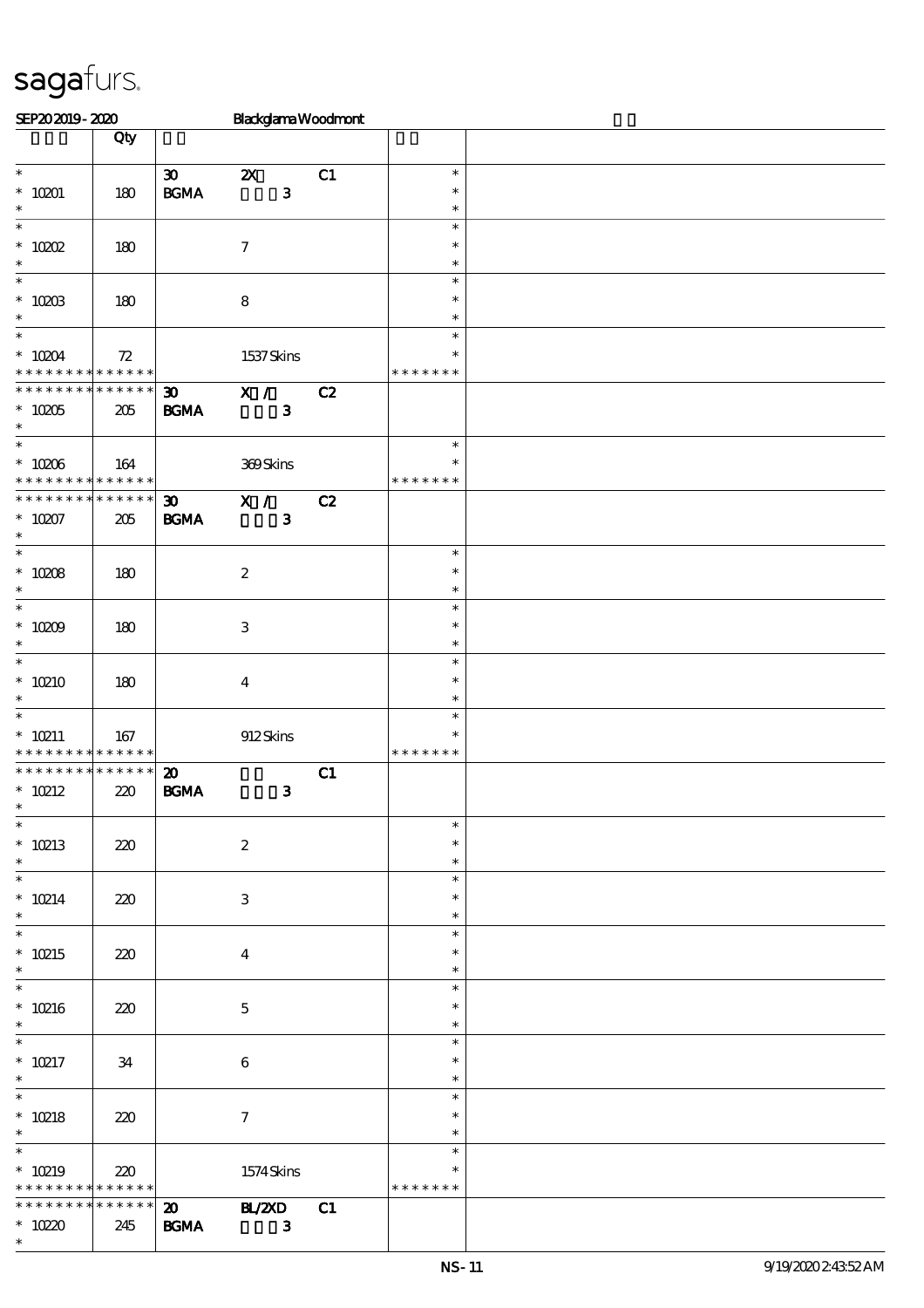| SEP202019-2020                                                |                             |                             | <b>BlackglamaWoodmont</b> |    |                  |  |
|---------------------------------------------------------------|-----------------------------|-----------------------------|---------------------------|----|------------------|--|
|                                                               | Qty                         |                             |                           |    |                  |  |
| $\overline{\ast}$                                             |                             | $\boldsymbol{\mathfrak{D}}$ | BL/2XD                    | C1 | $\ast$           |  |
| $* 10221$                                                     | 220                         | $\mathbf{B G MA}$           | $\mathbf{3}$              |    | $\ast$           |  |
| $\ast$<br>$\ast$                                              |                             |                             |                           |    | $\ast$<br>$\ast$ |  |
| $* 10222$                                                     | 141                         |                             | 606Skins                  |    | $\ast$           |  |
| * * * * * * * * <mark>* * * * * * *</mark>                    |                             |                             |                           |    | * * * * * * *    |  |
| **************                                                |                             | $\boldsymbol{\mathfrak{D}}$ | $\boldsymbol{\alpha}$     | C1 |                  |  |
| $* 10223$<br>$\ast$                                           | 245                         | BGMA                        | $\mathbf{3}$              |    |                  |  |
| $\overline{\phantom{0}}$                                      |                             |                             |                           |    | $\ast$<br>$\ast$ |  |
| $* 10224$<br>$\ast$                                           | 220                         |                             | $\boldsymbol{2}$          |    | $\ast$           |  |
| $\overline{\ast}$                                             |                             |                             |                           |    | $\ast$           |  |
| $*10225$                                                      | 220                         |                             | $\,3\,$                   |    | $\ast$           |  |
| $\ast$<br>$\overline{\phantom{0}}$                            |                             |                             |                           |    | $\ast$<br>$\ast$ |  |
| $* 10226$                                                     | 232                         |                             | $\boldsymbol{4}$          |    | $\ast$           |  |
| $\ast$                                                        |                             |                             |                           |    | $\ast$           |  |
| $\overline{\phantom{0}}$                                      |                             |                             |                           |    | $\ast$           |  |
| $* 10227$<br>$\ast$                                           | 220                         |                             | $\mathbf 5$               |    | $\ast$<br>$\ast$ |  |
| $\overline{\ast}$                                             |                             |                             |                           |    | $\ast$           |  |
| $* 10228$                                                     | 162                         |                             | 1299Skins                 |    | $\ast$           |  |
| * * * * * * * * <mark>* * * * * * *</mark>                    |                             |                             |                           |    | * * * * * * *    |  |
| * * * * * * * * * * * * * *                                   |                             | $\boldsymbol{\mathfrak{D}}$ | X /                       | C2 |                  |  |
| $*10229$<br>$\ast$                                            | 245                         | <b>BGMA</b>                 | $\mathbf{3}$              |    |                  |  |
| $\ast$                                                        |                             |                             |                           |    | $\ast$           |  |
| $*10230$                                                      | 78                          |                             | 323Skins                  |    |                  |  |
| * * * * * * * * <mark>* * * * * * *</mark><br>* * * * * * * * | ******                      | $\boldsymbol{\mathsf{20}}$  | X /                       | C2 | * * * * * * *    |  |
| $* 10231$                                                     | 245                         | <b>BGMA</b>                 | $\mathbf{3}$              |    |                  |  |
| $\ast$                                                        |                             |                             |                           |    |                  |  |
| $\ast$                                                        |                             |                             |                           |    | $\ast$           |  |
| $* 10232$<br>$\star$                                          | 220                         |                             | $\boldsymbol{2}$          |    | $\ast$           |  |
| $\ast$                                                        |                             |                             |                           |    | $\ast$           |  |
| $* 10233$                                                     | 220                         |                             | $\,3$                     |    | $\ast$           |  |
| $\ast$                                                        |                             |                             |                           |    | $\ast$           |  |
| $\ast$                                                        |                             |                             |                           |    | $\ast$<br>$\ast$ |  |
| $* 10234$<br>* * * * * * * * <mark>* * * * * *</mark>         | 185                         |                             | 870Skins                  |    | * * * * * * *    |  |
| * * * * * * *                                                 | $* * * * * * *$             |                             | $\overline{0}$ BL/2XD     | C1 |                  |  |
| $* 10235$                                                     | 266                         | <b>BGMA</b>                 | $\mathbf{3}$              |    |                  |  |
| $*$<br>$\overline{\ast}$                                      |                             |                             |                           |    | $\ast$           |  |
| $*10236$                                                      | 240                         |                             | $\boldsymbol{2}$          |    | $\ast$           |  |
| $\ast$                                                        |                             |                             |                           |    | $\ast$           |  |
| $\ast$                                                        |                             |                             |                           |    | $\ast$           |  |
| $* 10237$                                                     | $\boldsymbol{\mathfrak{D}}$ |                             | 536Skins                  |    | $\ast$           |  |
| * * * * * * * * <mark>* * * * * *</mark>                      |                             | $\mathbf{O}$                | <b>2X</b> <i>N</i> C1/C2  |    | * * * * * * *    |  |
| 10238                                                         | 250                         | <b>BGMA</b>                 | $\overline{\mathbf{3}}$   |    |                  |  |
|                                                               |                             |                             |                           |    |                  |  |
|                                                               |                             | $\mathbf{O}$                | X / C2                    |    |                  |  |
| 10239                                                         | 256                         | <b>BGMA</b>                 | $\mathbf{3}$              |    |                  |  |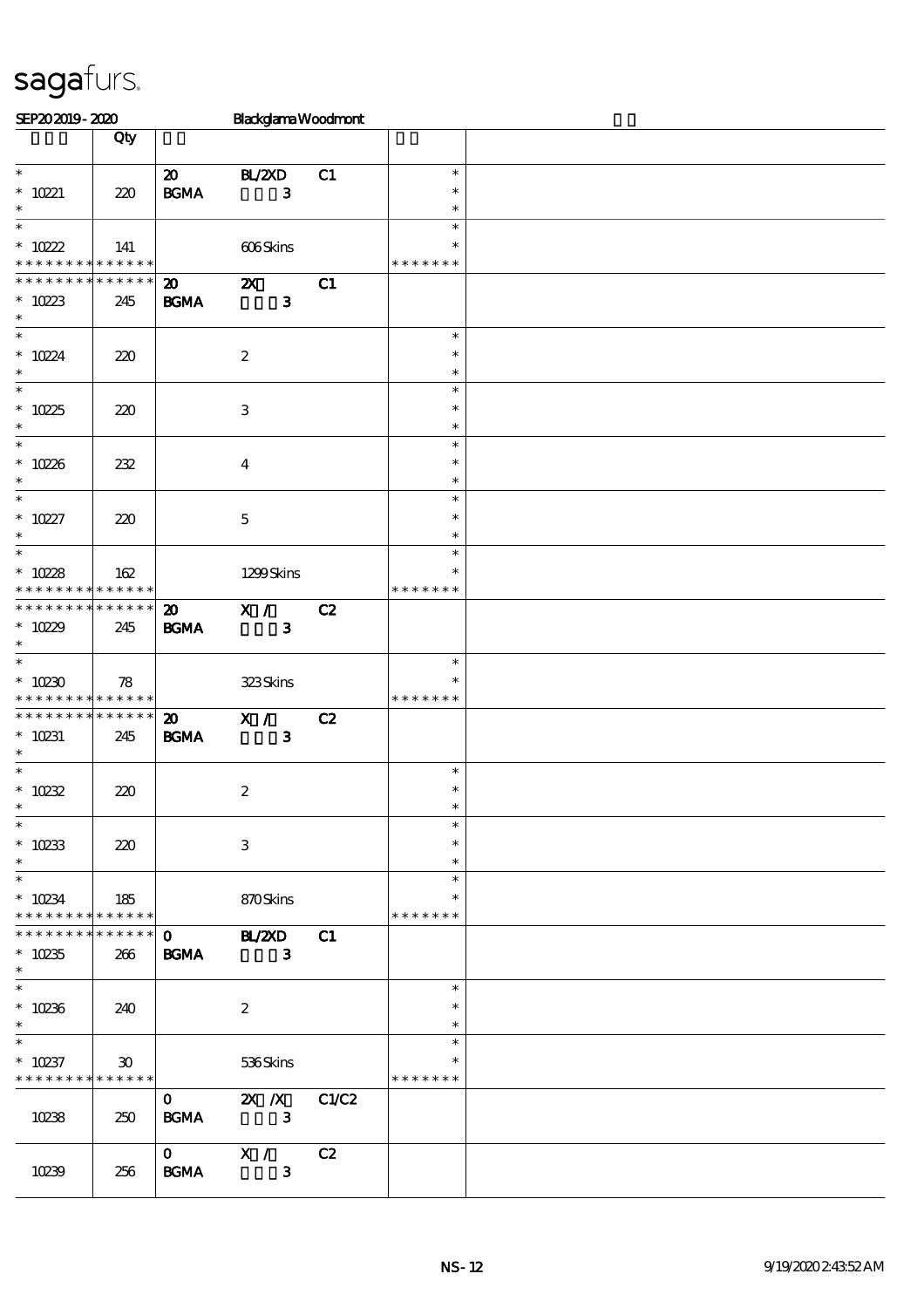| SEP202019-2020 |     | BlackglamaErickson-Hobbs |                     |      |  |  |  |  |  |  |
|----------------|-----|--------------------------|---------------------|------|--|--|--|--|--|--|
|                | Qty |                          |                     |      |  |  |  |  |  |  |
| 10241          | 105 | U<br><b>BGMA</b>         | <b>2X X</b> C1<br>2 |      |  |  |  |  |  |  |
| 10242          | 203 | <b>BCMA</b>              | <b>BL/2XD</b><br>2  | - C1 |  |  |  |  |  |  |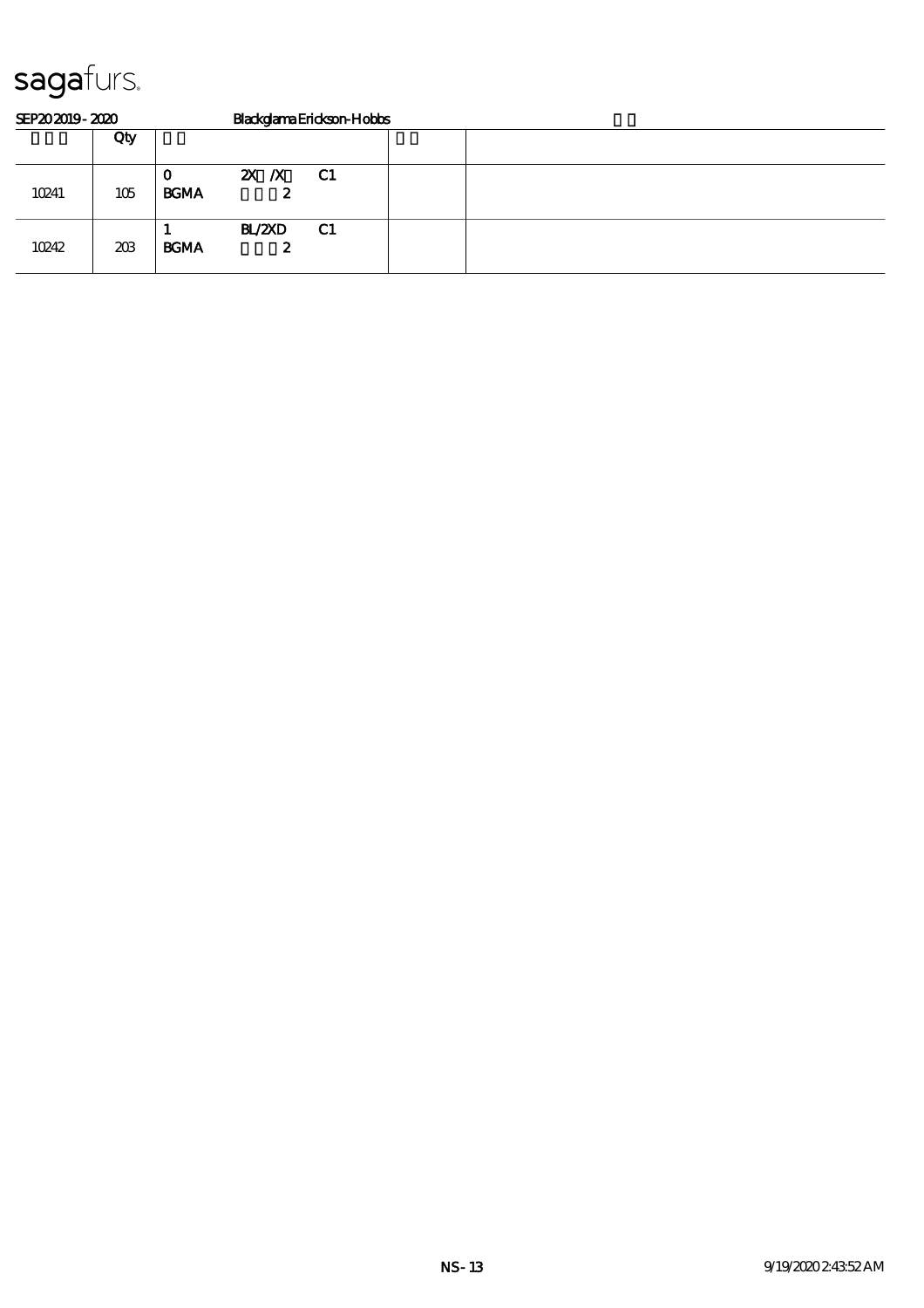| SEP202019-2020                             |             |                                            | <b>Blackglama Ames Black Satin</b> |       |               |  |
|--------------------------------------------|-------------|--------------------------------------------|------------------------------------|-------|---------------|--|
|                                            | Qty         |                                            |                                    |       |               |  |
|                                            |             |                                            |                                    |       |               |  |
|                                            |             | 50                                         | $X$ $X$                            | C1/C2 |               |  |
| 10261                                      | 99          | $\mathbf{B}\mathbf{G}\mathbf{M}\mathbf{A}$ | $\boldsymbol{z}$                   |       |               |  |
|                                            |             |                                            |                                    |       |               |  |
| * * * * * * * * * * * * * *                |             | $\boldsymbol{\omega}$                      | <b>HL/2XD</b>                      | C1    |               |  |
| $* 10002$                                  | 205         | <b>BGMA</b>                                | $\boldsymbol{z}$                   |       |               |  |
| $\ast$                                     |             |                                            |                                    |       |               |  |
| $\ast$                                     |             |                                            |                                    |       | $\ast$        |  |
|                                            | 180         |                                            | $\boldsymbol{2}$                   |       | $\ast$        |  |
| $* 10263$<br>$\ast$                        |             |                                            |                                    |       | $\ast$        |  |
| $\overline{\ast}$                          |             |                                            |                                    |       | $\ast$        |  |
| $* 10264$                                  |             |                                            |                                    |       | $\ast$        |  |
| $\ast$                                     | 180         |                                            | $\,3$                              |       | $\ast$        |  |
| $\overline{\phantom{0}}$                   |             |                                            |                                    |       | $\ast$        |  |
|                                            |             |                                            |                                    |       |               |  |
| $* 10265$<br>$\ast$                        | 180         |                                            | $\boldsymbol{4}$                   |       | $\ast$        |  |
| $\overline{\phantom{0}}$                   |             |                                            |                                    |       | $\ast$        |  |
|                                            |             |                                            |                                    |       | $\ast$        |  |
| $* 10266$                                  | 180         |                                            | $\mathbf 5$                        |       | $\ast$        |  |
| $\ast$<br>$\overline{\phantom{0}}$         |             |                                            |                                    |       | $\ast$        |  |
|                                            |             |                                            |                                    |       | $\ast$        |  |
| $* 10267$                                  | 156         |                                            | 1081 Skins                         |       | $\ast$        |  |
| * * * * * * * *                            | * * * * * * |                                            |                                    |       | * * * * * * * |  |
| * * * * * * * *                            | * * * * * * | $\boldsymbol{\omega}$                      | H Z D                              | C1    |               |  |
| $* 10268$                                  | 205         | <b>BGMA</b>                                | $\boldsymbol{z}$                   |       |               |  |
| $\ast$                                     |             |                                            |                                    |       |               |  |
| $\ast$                                     |             |                                            |                                    |       | $\ast$        |  |
| $* 10269$                                  | 44          |                                            | $\boldsymbol{2}$                   |       | $\ast$        |  |
| $\ast$                                     |             |                                            |                                    |       | $\ast$        |  |
| $\overline{\ast}$                          |             |                                            |                                    |       | $\ast$        |  |
| $*10270$                                   | 172         |                                            | 421 Skins                          |       | $\ast$        |  |
| * * * * * * * * <mark>* * * * * * *</mark> |             |                                            |                                    |       | * * * * * * * |  |
| * * * * * * * *                            | * * * * * * | $\boldsymbol{\omega}$                      | X /                                | C2    |               |  |
| $* 10271$                                  | 205         | <b>BGMA</b>                                | $\boldsymbol{z}$                   |       |               |  |
| $\ast$                                     |             |                                            |                                    |       |               |  |
| $\overline{\phantom{0}}$                   |             |                                            |                                    |       | $\ast$        |  |
| $* 10272$                                  | 180         |                                            | $\boldsymbol{2}$                   |       | $\ast$        |  |
| $\ast$                                     |             |                                            |                                    |       | $\ast$        |  |
| $\ast$                                     |             |                                            |                                    |       | $\ast$        |  |
| $* 10273$                                  | 180         |                                            | $\ensuremath{\mathbf{3}}$          |       | $\ast$        |  |
| $\ast$                                     |             |                                            |                                    |       | $\ast$        |  |
| $\ast$                                     |             |                                            |                                    |       | $\ast$        |  |
| $* 10274$                                  | $52\,$      |                                            | 617Skins                           |       | $\ast$        |  |
| * * * * * * * * * * * * * *                |             |                                            |                                    |       | * * * * * * * |  |
| * * * * * * * *                            | * * * * * * | $\boldsymbol{\mathfrak{D}}$                |                                    | C1    |               |  |
| $* 10275$                                  | 205         | <b>BGMA</b>                                | $\boldsymbol{z}$                   |       |               |  |
| $\ast$                                     |             |                                            |                                    |       |               |  |
| $\overline{\phantom{0}}$                   |             |                                            |                                    |       | $\ast$        |  |
| $* 10276$                                  | 180         |                                            | $\boldsymbol{2}$                   |       | $\ast$        |  |
| $\ast$                                     |             |                                            |                                    |       | $\ast$        |  |
| $\ast$                                     |             |                                            |                                    |       | $\ast$        |  |
| $^*$ 10277                                 | 180         |                                            | 3                                  |       | $\ast$        |  |
| $\ast$                                     |             |                                            |                                    |       | $\ast$        |  |
| $\overline{\phantom{0}}$                   |             |                                            |                                    |       | $\ast$        |  |
| $* 10278$                                  | 180         |                                            | $\boldsymbol{4}$                   |       | $\ast$        |  |
| $\ast$                                     |             |                                            |                                    |       | $\ast$        |  |
| $\overline{\phantom{1}}$                   |             |                                            |                                    |       | $\ast$        |  |
| $* 10279$                                  | 180         |                                            | $\mathbf 5$                        |       | $\ast$        |  |
| $\ast$                                     |             |                                            |                                    |       | $\ast$        |  |
| $\ast$                                     |             |                                            |                                    |       | $\ast$        |  |
| $* 10280$                                  | 180         |                                            | $\,6\,$                            |       | $\ast$        |  |
| $\ast$                                     |             |                                            |                                    |       | $\ast$        |  |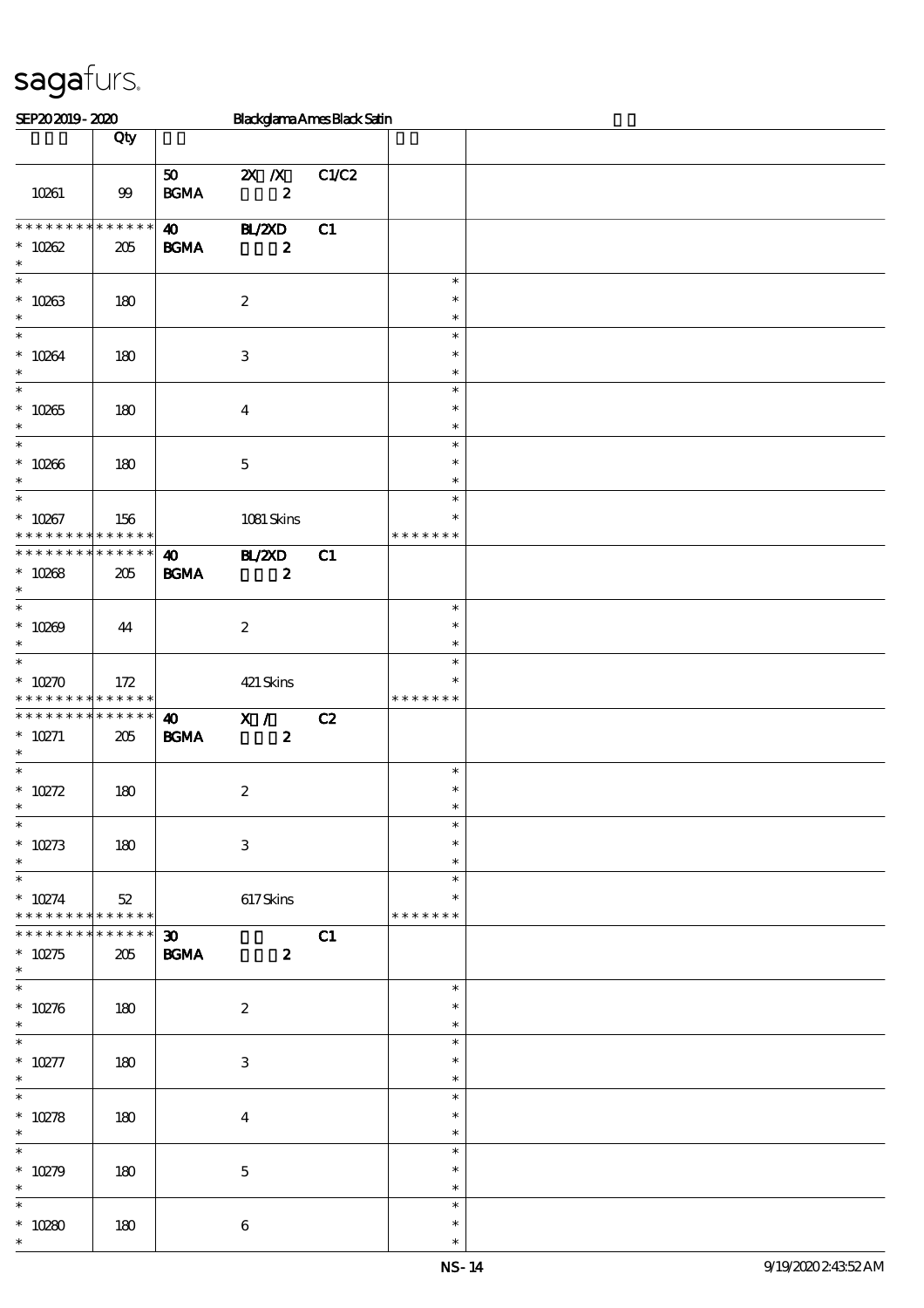| SEP202019-2020                                     |                                  | Blackglama Ames Black Satin                                                                       |    |                                   |  |
|----------------------------------------------------|----------------------------------|---------------------------------------------------------------------------------------------------|----|-----------------------------------|--|
|                                                    | Qty                              |                                                                                                   |    |                                   |  |
| $\ast$<br>$* 10281$<br>$\ast$                      | 180                              | $\boldsymbol{\mathfrak{D}}$<br>$\mathbf{B G MA}$<br>$\boldsymbol{z}$                              | C1 | $\ast$<br>$\ast$<br>$\ast$        |  |
| $\overline{\ast}$<br>$* 10282$<br>* * *<br>$\ast$  | 159<br>******                    | 1444 Skins                                                                                        |    | $\ast$<br>$\ast$<br>* * * * * * * |  |
| * * * * * * *<br>×<br>$* 10283$<br>$\ast$          | * * * * * *<br>205               | $\boldsymbol{\mathfrak{D}}$<br>$\boldsymbol{2}$<br>$\mathbf{B G MA}$                              | C1 |                                   |  |
| $\ast$<br>$* 10284$<br>$\ast$                      | 180                              | $\boldsymbol{2}$                                                                                  |    | $\ast$<br>$\ast$<br>$\ast$        |  |
| $\overline{\phantom{0}}$<br>$* 10285$<br>$\ast$    | 180                              | $\,3\,$                                                                                           |    | $\ast$<br>$\ast$<br>$\ast$        |  |
| $\overline{\phantom{0}}$<br>$* 10286$<br>$\ast$    | 90                               | $\boldsymbol{4}$                                                                                  |    | $\ast$<br>$\ast$<br>$\ast$        |  |
| $\overline{\ast}$<br>$* 10287$<br>$\ast$           | 180                              | $\mathbf 5$                                                                                       |    | $\ast$<br>$\ast$<br>$\ast$        |  |
| $\overline{\phantom{0}}$<br>$* 10288$<br>$\ast$    | 180                              | $\,6\,$                                                                                           |    | $\ast$<br>$\ast$<br>$\ast$        |  |
| $\ast$<br>$* 10289$<br>* * * * * * * *             | 84<br>$\ast\ast\ast\ast\ast\ast$ | 1099Skins                                                                                         |    | $\ast$<br>$\ast$<br>* * * * * * * |  |
| * * * * * * * *<br>$* 10290$<br>$\ast$             | * * * * * *<br>205               | $\boldsymbol{\mathfrak{D}}$<br>$\boldsymbol{\mathsf{z}}$<br>$\mathbf{B G MA}$<br>$\boldsymbol{z}$ | C1 |                                   |  |
| $\ast$<br>$* 10291$<br>$\ast$                      | 180                              | $\boldsymbol{2}$                                                                                  |    | $\ast$<br>$\ast$<br>$\ast$        |  |
| $\ast$<br>$* 10292$<br>∗                           | 180                              | $\,3\,$                                                                                           |    | $\ast$<br>$\ast$                  |  |
| $\ast$<br>$* 10293$<br>$\ast$                      | 180                              | $\boldsymbol{4}$                                                                                  |    | $\ast$<br>$\ast$<br>$\ast$        |  |
| $\overline{\ast}$<br>$* 10294$<br>$\ast$           | 180                              | $\mathbf 5$                                                                                       |    | $\ast$<br>$\ast$<br>$\ast$        |  |
| $\overline{\phantom{0}}$<br>$^*$ 10295<br>$\ast$   | 180                              | $\,6\,$                                                                                           |    | $\ast$<br>$\ast$<br>$\ast$        |  |
| $\overline{\ast}$<br>$* 10296$<br>$\ast$           | 180                              | $\boldsymbol{\tau}$                                                                               |    | $\ast$<br>$\ast$<br>$\ast$        |  |
| $\overline{\ast}$<br>$* 10297$<br>$\ast$           | 180                              | $\bf 8$                                                                                           |    | $\ast$<br>$\ast$<br>$\ast$        |  |
| $\ast$<br>$* 10298$<br>* * * * * * * * * * * * * * | 191                              | $1656$ Skins                                                                                      |    | $\ast$<br>$\ast$<br>* * * * * * * |  |
| * * * * * * * *<br>$* 10299$<br>$\ast$             | * * * * * *<br>205               | $\boldsymbol{\mathfrak{D}}$<br>$\mathbf{x}$<br>$\mathbf{B G MA}$<br>$\boldsymbol{z}$              | C1 |                                   |  |
| $\overline{\ast}$<br>$^\ast$ 10300<br>$\ast$       | 180                              | $\boldsymbol{2}$                                                                                  |    | $\ast$<br>$\ast$<br>$\ast$        |  |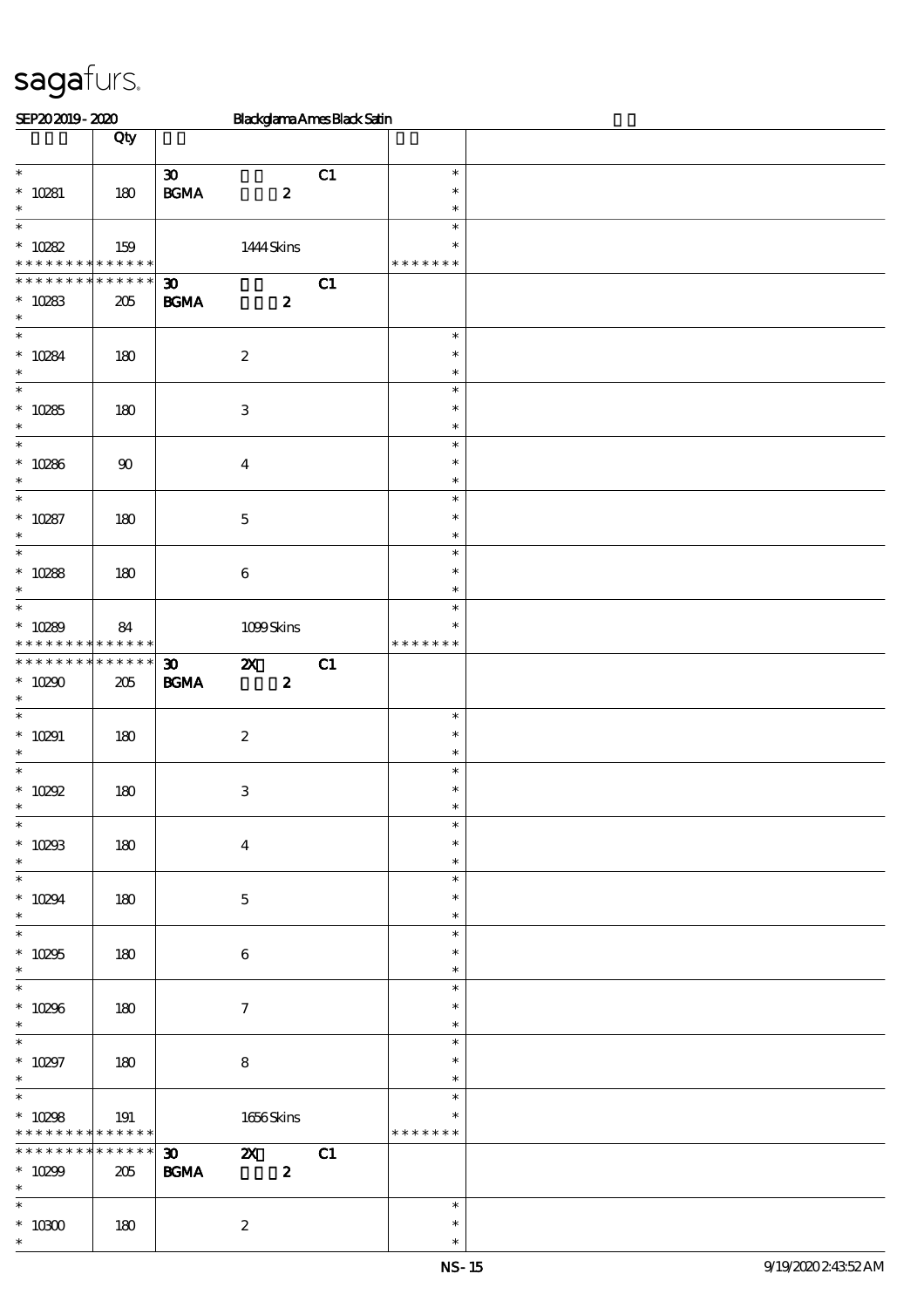| SEP202019-2020                     |                            |                             | Blackglama Ames Black Satin |    |                               |  |
|------------------------------------|----------------------------|-----------------------------|-----------------------------|----|-------------------------------|--|
|                                    | Qty                        |                             |                             |    |                               |  |
| $\overline{\phantom{0}}$           |                            |                             |                             |    |                               |  |
|                                    |                            | $\boldsymbol{\mathfrak{D}}$ | $\boldsymbol{\mathsf{Z}}$   | C1 | $\ast$                        |  |
| $^*$ 10301 $\,$<br>$\ast$          | 180                        | $\mathbf{B G MA}$           | $\pmb{2}$                   |    | $\ast$<br>$\ast$              |  |
| $\ast$                             |                            |                             |                             |    | $\ast$                        |  |
| $*$ 10302                          | 120                        |                             | $\boldsymbol{4}$            |    | $\ast$                        |  |
| $\ast$                             |                            |                             |                             |    | $\ast$                        |  |
| $\ast$                             |                            |                             |                             |    | $\ast$                        |  |
| $^*$ 10303                         | ${\bf 54}$                 |                             | $\mathbf 5$                 |    | $\ast$                        |  |
| $\ast$                             |                            |                             |                             |    | $\ast$                        |  |
| $\ast$                             |                            |                             |                             |    | $\ast$                        |  |
| $^*$ 10304 $\,$<br>$\ast$          | 180                        |                             | $\,6\,$                     |    | $\ast$                        |  |
| $\ast$                             |                            |                             |                             |    | $\ast$<br>$\ast$              |  |
| $^*$ 10305 $\,$                    | 180                        |                             | $\boldsymbol{7}$            |    | $\ast$                        |  |
| $\ast$                             |                            |                             |                             |    | $\ast$                        |  |
| $\ast$                             |                            |                             |                             |    | $\ast$                        |  |
| $^\ast$ 10306                      | 160                        |                             | $\bf 8$                     |    | $\ast$                        |  |
| $\ast$                             |                            |                             |                             |    | $\ast$                        |  |
| $\overline{\ast}$                  |                            |                             |                             |    | $\ast$                        |  |
| $^\ast$ 10307                      | 56                         |                             | $1315$ Skins                |    | $\ast$                        |  |
| * * *<br>$* *$                     | * * * * * *<br>* * * * * * |                             |                             |    | * * * * *<br>$\ast$<br>$\ast$ |  |
| * * * * * * * *                    |                            | $\boldsymbol{\mathfrak{D}}$ | X /                         | C2 |                               |  |
| $* 10008$<br>$\ast$                | $205\,$                    | $\mathbf{B G MA}$           | $\boldsymbol{z}$            |    |                               |  |
| $\ast$                             |                            |                             |                             |    | $\ast$                        |  |
| $^*$ 10309 $\,$                    | 180                        |                             | $\boldsymbol{2}$            |    | $\ast$                        |  |
| $\ast$                             |                            |                             |                             |    | $\ast$                        |  |
| $\overline{\ast}$                  |                            |                             |                             |    | $\ast$                        |  |
| $^*$ 10310 $\,$                    | 180                        |                             | $\,3$                       |    | $\ast$                        |  |
| $\ast$                             |                            |                             |                             |    | $\ast$                        |  |
| $\ast$                             |                            |                             |                             |    | $\ast$                        |  |
| $*$ 10311<br>$\ast$                | 180                        |                             | $\boldsymbol{4}$            |    | $\ast$<br>$\ast$              |  |
| $\ast$                             |                            |                             |                             |    | $\ast$                        |  |
| $^*$ 10312                         | 180                        |                             | $\mathbf 5$                 |    | $\ast$                        |  |
|                                    |                            |                             |                             |    |                               |  |
| $\overline{\phantom{0}}$           |                            |                             |                             |    | $\ast$                        |  |
| $* 10313$                          | 180                        |                             | $\bf 6$                     |    | $\ast$                        |  |
| $\ast$                             |                            |                             |                             |    | $\ast$                        |  |
| $\overline{\phantom{0}}$           |                            |                             |                             |    | $\ast$                        |  |
| $^*$ 10314 $\,$                    | 180                        |                             | $\tau$                      |    | $\ast$                        |  |
| $\ast$<br>$\overline{\ast}$        |                            |                             |                             |    | $\ast$<br>$\ast$              |  |
| $^*$ 10315                         | 180                        |                             | 8                           |    | $\ast$                        |  |
| $\ast$                             |                            |                             |                             |    | $\ast$                        |  |
| $\overline{\phantom{0}}$           |                            |                             |                             |    | $\ast$                        |  |
| $^*$ 10316                         | 117                        |                             | 1582Skins                   |    | $\ast$                        |  |
| * * * * * * * *                    | * * * * * * *              |                             |                             |    | * * * * * * *                 |  |
| * * * * * * *                      | * * * * * *                |                             | 30 X / C2                   |    |                               |  |
| $^*$ 10317                         | 205                        | <b>BGMA</b>                 | $\mathbf{z}$                |    |                               |  |
| $\ast$<br>$\overline{\phantom{0}}$ |                            |                             |                             |    | $\ast$                        |  |
| $^\ast$ 10318                      | 180                        |                             | $\boldsymbol{z}$            |    | $\ast$                        |  |
| $\ast$                             |                            |                             |                             |    | $\ast$                        |  |
| $\overline{\phantom{0}}$           |                            |                             |                             |    | $\ast$                        |  |
| $^*$ 10319                         | 180                        |                             | $\ensuremath{\mathbf{3}}$   |    | $\ast$                        |  |
| $\ast$                             |                            |                             |                             |    | $\ast$                        |  |
| $\ast$                             |                            |                             |                             |    | $\ast$                        |  |
| $^*$ 10320 $\,$                    | 180                        |                             | $\bf{4}$                    |    | $\ast$                        |  |
| $\ast$                             |                            |                             |                             |    | $\ast$                        |  |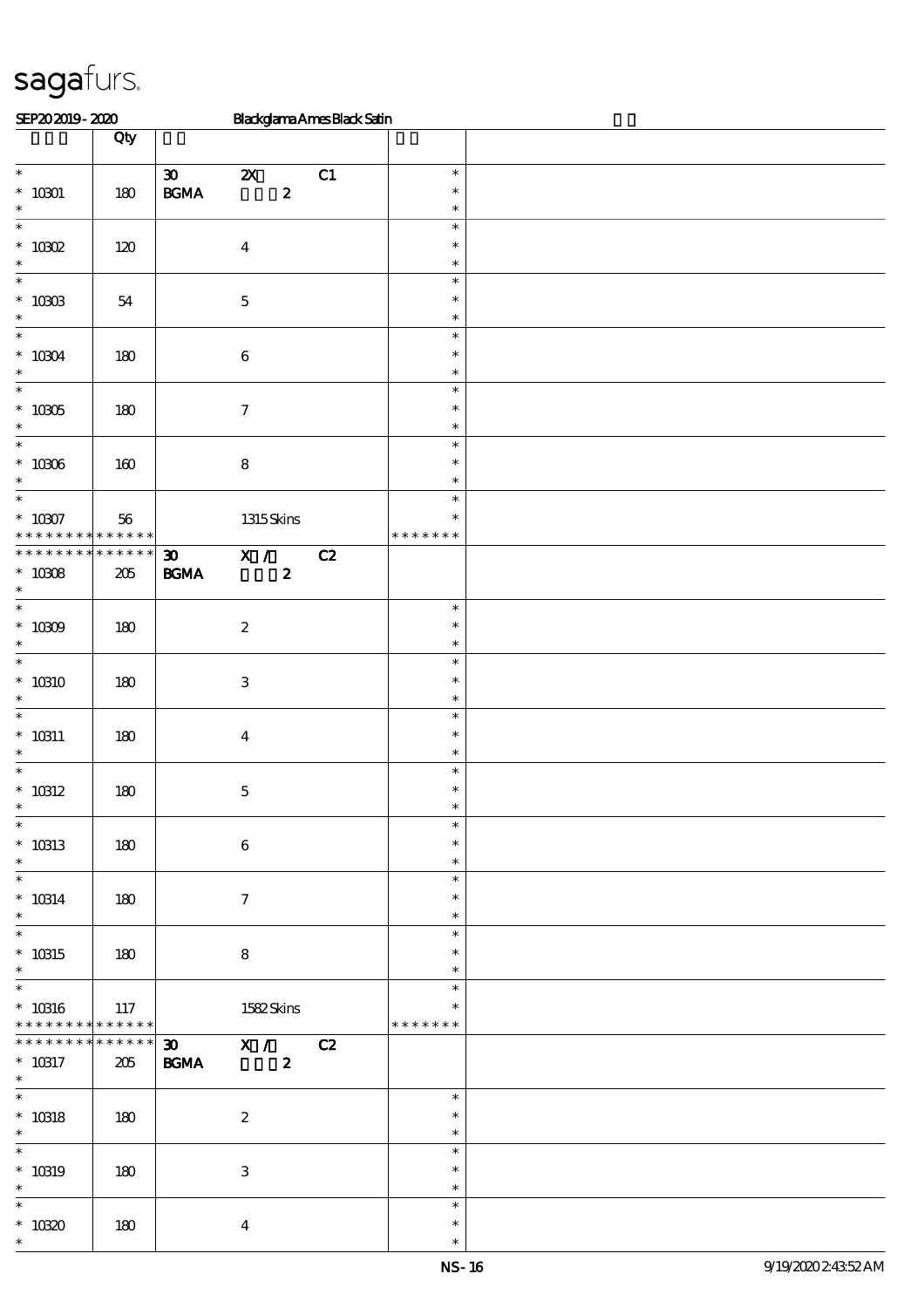| SEP202019-2020                     |             |                             | Blackglama Ames Black Satin   |    |                  |  |
|------------------------------------|-------------|-----------------------------|-------------------------------|----|------------------|--|
|                                    | Qty         |                             |                               |    |                  |  |
|                                    |             |                             |                               |    |                  |  |
| $\overline{\phantom{0}}$           |             | $\boldsymbol{\mathfrak{D}}$ | $\mathbf{X}$ /                | C2 | $\ast$           |  |
| $^*$ 10321                         | 180         | $\mathbf{B G MA}$           | $\boldsymbol{z}$              |    | $\ast$           |  |
| $\ast$                             |             |                             |                               |    | $\ast$           |  |
| $\overline{\ast}$                  |             |                             |                               |    | $\ast$           |  |
| $* 10322$                          | 180         |                             | $\,6\,$                       |    | $\ast$           |  |
| $\ast$                             |             |                             |                               |    | $\ast$           |  |
| $\ast$                             |             |                             |                               |    | $\ast$           |  |
| $* 10323$                          | ${\bf 33}$  |                             | $\boldsymbol{7}$              |    | $\ast$           |  |
| $\ast$                             |             |                             |                               |    | $\ast$           |  |
| $\ast$                             |             |                             |                               |    | $\ast$           |  |
| $* 10324$                          | 180         |                             | $\bf 8$                       |    | $\ast$           |  |
| $\ast$                             |             |                             |                               |    | $\ast$           |  |
| $\overline{\phantom{0}}$           |             |                             |                               |    | $\ast$           |  |
| $* 10325$                          | 180         |                             | $\boldsymbol{9}$              |    | $\ast$           |  |
| $\ast$                             |             |                             |                               |    | $\ast$           |  |
| $\ast$                             |             |                             |                               |    | $\ast$           |  |
| $* 10326$                          | 160         |                             | $10\,$                        |    | $\ast$           |  |
| $\ast$                             |             |                             |                               |    | $\ast$           |  |
| $\overline{\ast}$                  |             |                             |                               |    | $\ast$           |  |
| $* 10327$                          | $55\,$      |                             | 1713Skins                     |    | $\ast$           |  |
| * * *                              | * * * * * * |                             |                               |    | * * * * * * *    |  |
| * * * * * * * *                    | * * * * * * | $\boldsymbol{\mathbf{z}}$   |                               | C1 |                  |  |
| $* 10328$                          | $205\,$     | $\mathbf{B G MA}$           | $\boldsymbol{z}$              |    |                  |  |
| $\ast$                             |             |                             |                               |    |                  |  |
| $\ast$                             |             |                             |                               |    | $\ast$           |  |
| $* 10329$                          | 180         |                             | $\boldsymbol{2}$              |    | $\ast$           |  |
| $\ast$                             |             |                             |                               |    | $\ast$           |  |
| $\ast$                             |             |                             |                               |    | $\ast$           |  |
| $^*$ 10330 $\,$                    | 180         |                             | $\,3\,$                       |    | $\ast$           |  |
| $\ast$                             |             |                             |                               |    | $\ast$           |  |
| $\ast$                             |             |                             |                               |    | $\ast$           |  |
| $^\ast$ 10331                      | 180         |                             | $\bf{4}$                      |    | $\ast$           |  |
| $\ast$                             |             |                             |                               |    | $\ast$           |  |
| $\ast$                             |             |                             |                               |    | $\ast$           |  |
| $* 10332$                          | 180         |                             | $\mathbf 5$                   |    | $\ast$           |  |
| ∗<br>$\frac{1}{*}$                 |             |                             |                               |    |                  |  |
|                                    |             |                             |                               |    | $\ast$           |  |
| $* 10333$                          | 180         |                             | $\bf 6$                       |    | $\ast$           |  |
| $\ast$<br>$\overline{\phantom{0}}$ |             |                             |                               |    | $\ast$           |  |
|                                    |             |                             |                               |    | $\ast$           |  |
| $^*$ 10334 $\,$                    | 180         |                             | $\tau$                        |    | $\ast$           |  |
| $\ast$<br>$\overline{\ast}$        |             |                             |                               |    | $\ast$           |  |
|                                    |             |                             |                               |    | $\ast$           |  |
| $^\ast$ 10335                      | 139         |                             | 8                             |    | $\ast$           |  |
| $\ast$<br>$\overline{\phantom{0}}$ |             |                             |                               |    | $\ast$           |  |
|                                    |             |                             |                               |    | $\ast$           |  |
| $* 10336$                          | 53          |                             | 1477Skins                     |    | $\ast$           |  |
| * * * * * * * * * * * * * * *      | * * * * * * |                             |                               |    | * * * * * * *    |  |
| * * * * * * * *                    |             |                             | $\overline{\text{20}}$ BL/2XD | C1 |                  |  |
| $^\ast$ 10337                      | 245         | <b>BGMA</b>                 | $\overline{\mathbf{z}}$       |    |                  |  |
| $\ast$<br>$\overline{\ast}$        |             |                             |                               |    |                  |  |
|                                    |             |                             |                               |    | $\ast$           |  |
| $* 10338$<br>$\ast$                | 220         |                             | $\boldsymbol{z}$              |    | $\ast$<br>$\ast$ |  |
| $\ast$                             |             |                             |                               |    | $\ast$           |  |
|                                    |             |                             |                               |    |                  |  |
| $^*$ 10339 $\,$<br>$\ast$          | 220         |                             | 3                             |    | $\ast$<br>$\ast$ |  |
| $\ast$                             |             |                             |                               |    | $\ast$           |  |
|                                    |             |                             |                               |    | $\ast$           |  |
| $*10340$                           | 220         |                             | $\bf{4}$                      |    |                  |  |
| $\ast$                             |             |                             |                               |    | $\ast$           |  |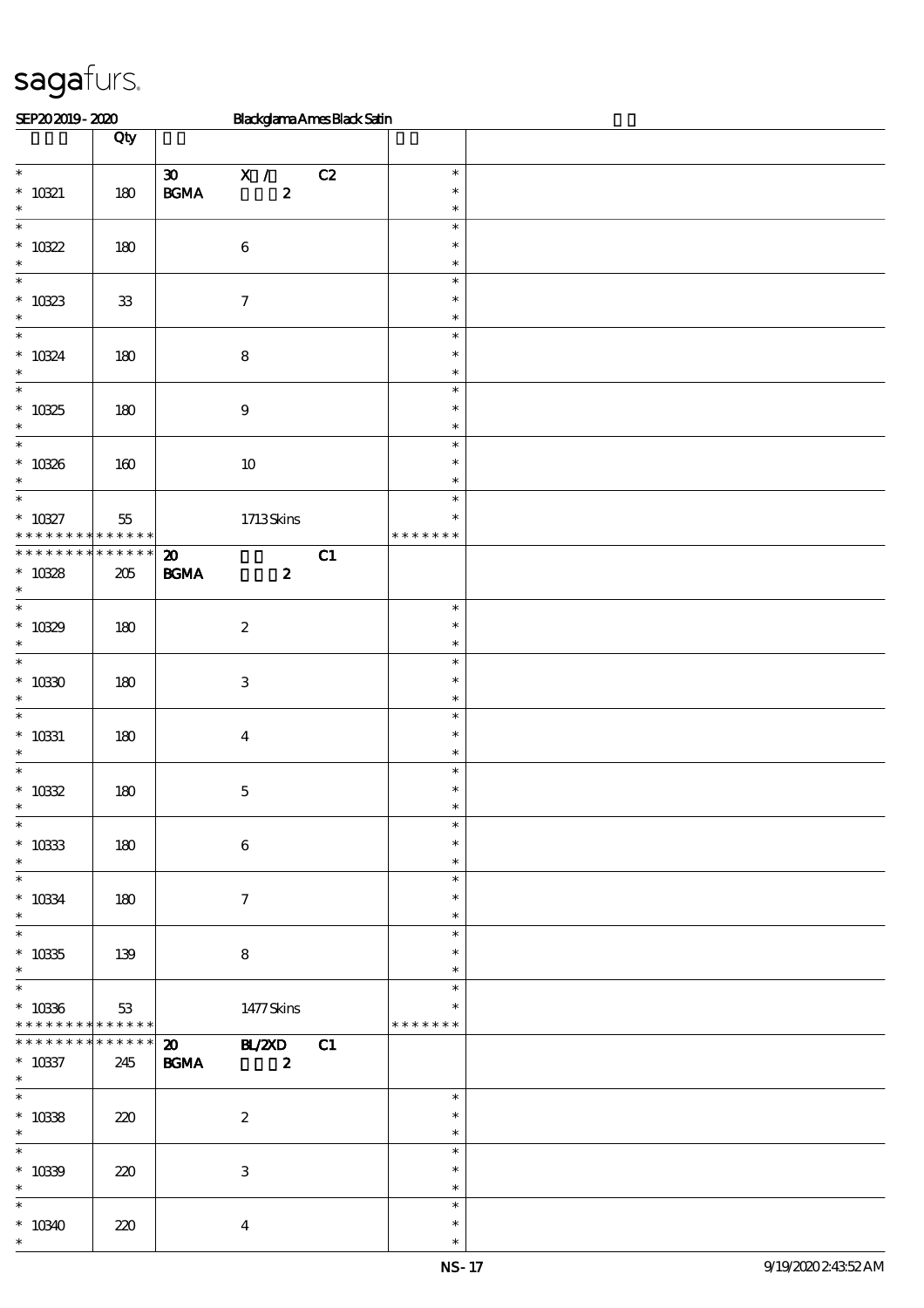| SEP202019-2020                                                           |                    |                                                  | <b>Blackglama Ames Black Satin</b>            |    |                                   |  |
|--------------------------------------------------------------------------|--------------------|--------------------------------------------------|-----------------------------------------------|----|-----------------------------------|--|
|                                                                          | Qty                |                                                  |                                               |    |                                   |  |
| $\overline{\phantom{0}}$<br>$^*$ 10341<br>$\ast$                         | 220                | $\boldsymbol{\mathfrak{D}}$<br>$\mathbf{B G MA}$ | BL/2XD<br>$\boldsymbol{z}$                    | C1 | $\ast$<br>$\ast$<br>$\ast$        |  |
| $\ast$<br>$* 10342$<br>$\ast$                                            | 220                |                                                  | $\bf 6$                                       |    | $\ast$<br>$\ast$<br>$\ast$        |  |
| $\ast$<br>$* 10343$<br>* * * * * * * * <mark>* * * * * * *</mark>        | 152                |                                                  | 1497Skins                                     |    | $\ast$<br>$\ast$<br>* * * * * * * |  |
| * * * * * * * * * * * * * *<br>$* 10344$<br>$\ast$                       | 245                | $\boldsymbol{\mathfrak{D}}$<br>$\mathbf{B G MA}$ | $\boldsymbol{\mathsf{z}}$<br>$\boldsymbol{z}$ | C1 |                                   |  |
| $\ast$<br>$* 10345$<br>$\ast$                                            | 220                |                                                  | $\boldsymbol{2}$                              |    | $\ast$<br>$\ast$<br>$\ast$        |  |
| $\ast$<br>$* 10346$<br>$\ast$                                            | 220                |                                                  | $\,3$                                         |    | $\ast$<br>$\ast$<br>$\ast$        |  |
| $\overline{\ast}$<br>$* 10347$<br>$\ast$                                 | 220                |                                                  | $\boldsymbol{4}$                              |    | $\ast$<br>$\ast$<br>$\ast$        |  |
| $\ast$<br>$* 10348$<br>$\ast$                                            | 220                |                                                  | $\mathbf 5$                                   |    | $\ast$<br>$\ast$<br>$\ast$        |  |
| $\ast$<br>$* 10349$<br>$\ast$                                            | 220                |                                                  | $\bf 6$                                       |    | $\ast$<br>$\ast$<br>$\ast$        |  |
| $\ast$<br>$* 10350$<br>$\ast$                                            | 192                |                                                  | $\boldsymbol{\tau}$                           |    | $\ast$<br>$\ast$<br>$\ast$        |  |
| $\ast$<br>$* 10351$<br>* * * * * * * * * * * * * *                       | 74                 |                                                  | $1611$ Skins                                  |    | $\ast$<br>∗<br>* * * * * * *      |  |
| * * * * * * * *<br>$* 10352$<br>$\downarrow$<br>$\overline{\phantom{0}}$ | ******<br>245      | $\boldsymbol{\mathfrak{D}}$<br>$\mathbf{B G MA}$ | X /<br>$\boldsymbol{z}$                       | C2 |                                   |  |
| $^\ast$ 10353<br>$\ast$<br>$\overline{\phantom{0}}$                      | 220                |                                                  | $\boldsymbol{2}$                              |    | $\ast$<br>$\ast$<br>$\ast$        |  |
| $^*$ 10354 $\,$<br>$\ast$                                                | 220                |                                                  | $\ensuremath{\mathbf{3}}$                     |    | $\ast$<br>$\ast$<br>$\ast$        |  |
| $\ast$<br>$^\ast$ 10355<br>$\ast$<br>$\overline{\ast}$                   | 220                |                                                  | $\bf{4}$                                      |    | $\ast$<br>$\ast$<br>$\ast$        |  |
| $* 10356$<br>* * * * * * * * <mark>* * * * * * *</mark>                  | 157                |                                                  | 1062Skins                                     |    | $\ast$<br>∗<br>* * * * * * *      |  |
| * * * * * * * *<br>$* 10357$<br>$\ast$                                   | * * * * * *<br>245 | <b>BGMA</b>                                      | 20 X / C2<br>$\mathbf{2}$                     |    |                                   |  |
| $\overline{\ast}$<br>$* 10358$<br>$\ast$                                 | 220                |                                                  | $\boldsymbol{2}$                              |    | $\ast$<br>$\ast$<br>$\ast$        |  |
| $\overline{\phantom{a}}$<br>$* 10359$<br>$\ast$                          | 220                |                                                  | $\ensuremath{\mathbf{3}}$                     |    | $\ast$<br>$\ast$<br>$\ast$        |  |
| $\ast$<br>$^\ast$ 10360<br>$\ast$                                        | 220                |                                                  | $\boldsymbol{4}$                              |    | $\ast$<br>∗<br>$\ast$             |  |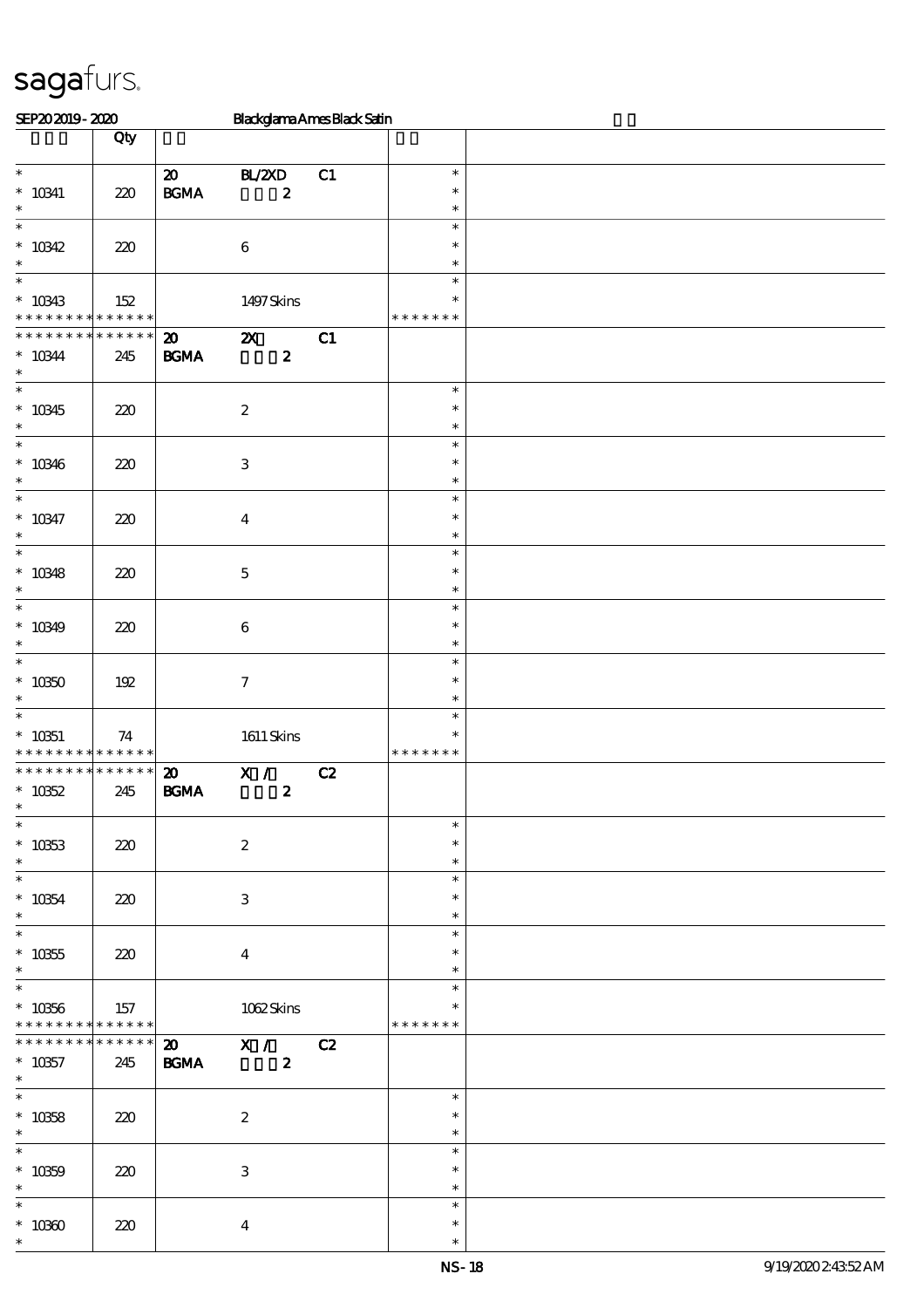| SEP202019-2020                       |             |                                            | <b>Blackglama Ames Black Satin</b>                                                                                                                                                                                                                                                                                                                                                |    |               |  |
|--------------------------------------|-------------|--------------------------------------------|-----------------------------------------------------------------------------------------------------------------------------------------------------------------------------------------------------------------------------------------------------------------------------------------------------------------------------------------------------------------------------------|----|---------------|--|
|                                      | Qty         |                                            |                                                                                                                                                                                                                                                                                                                                                                                   |    |               |  |
|                                      |             |                                            |                                                                                                                                                                                                                                                                                                                                                                                   |    |               |  |
| $\overline{\phantom{0}}$             |             | $\boldsymbol{\mathfrak{D}}$                | $X / \sqrt{2}$                                                                                                                                                                                                                                                                                                                                                                    | C2 | $\ast$        |  |
| $* 10061$                            | 220         | $\mathbf{B}\mathbf{G}\mathbf{M}\mathbf{A}$ | $\boldsymbol{z}$                                                                                                                                                                                                                                                                                                                                                                  |    | $\ast$        |  |
| $\ast$                               |             |                                            |                                                                                                                                                                                                                                                                                                                                                                                   |    | $\ast$        |  |
| $\overline{\ast}$                    |             |                                            |                                                                                                                                                                                                                                                                                                                                                                                   |    | $\ast$        |  |
| $* 10002$                            | 220         |                                            | $\,6\,$                                                                                                                                                                                                                                                                                                                                                                           |    | $\ast$        |  |
| $\ast$                               |             |                                            |                                                                                                                                                                                                                                                                                                                                                                                   |    | $\ast$        |  |
| $\ast$                               |             |                                            |                                                                                                                                                                                                                                                                                                                                                                                   |    | $\ast$        |  |
|                                      |             |                                            | $\boldsymbol{7}$                                                                                                                                                                                                                                                                                                                                                                  |    | $\ast$        |  |
| $* 10963$<br>$\ast$                  | 62          |                                            |                                                                                                                                                                                                                                                                                                                                                                                   |    | $\ast$        |  |
| $\ast$                               |             |                                            |                                                                                                                                                                                                                                                                                                                                                                                   |    | $\ast$        |  |
|                                      |             |                                            |                                                                                                                                                                                                                                                                                                                                                                                   |    |               |  |
| $* 10064$                            | 220         |                                            | ${\bf 8}$                                                                                                                                                                                                                                                                                                                                                                         |    | $\ast$        |  |
| $\ast$                               |             |                                            |                                                                                                                                                                                                                                                                                                                                                                                   |    | $\ast$        |  |
| $\ast$                               |             |                                            |                                                                                                                                                                                                                                                                                                                                                                                   |    | $\ast$        |  |
| $^\ast$ 10365                        | 220         |                                            | $\boldsymbol{9}$                                                                                                                                                                                                                                                                                                                                                                  |    | $\ast$        |  |
| $\ast$                               |             |                                            |                                                                                                                                                                                                                                                                                                                                                                                   |    | $\ast$        |  |
| $\ast$                               |             |                                            |                                                                                                                                                                                                                                                                                                                                                                                   |    | $\ast$        |  |
| $* 10966$                            | 220         |                                            | $10\,$                                                                                                                                                                                                                                                                                                                                                                            |    | $\ast$        |  |
| $\ast$                               |             |                                            |                                                                                                                                                                                                                                                                                                                                                                                   |    | $\ast$        |  |
| $\ast$                               |             |                                            |                                                                                                                                                                                                                                                                                                                                                                                   |    | $\ast$        |  |
| $* 10367$                            | 161         |                                            | 2228Skins                                                                                                                                                                                                                                                                                                                                                                         |    | $\ast$        |  |
|                                      | * * * * * * |                                            |                                                                                                                                                                                                                                                                                                                                                                                   |    | * * * * * * * |  |
| * * * * * * * *                      | * * * * * * | $\mathbf{O}$                               | BL/2XD                                                                                                                                                                                                                                                                                                                                                                            | C1 |               |  |
| $* 10068$                            | 265         | $\mathbf{B G MA}$                          | $\boldsymbol{z}$                                                                                                                                                                                                                                                                                                                                                                  |    |               |  |
| $\ast$                               |             |                                            |                                                                                                                                                                                                                                                                                                                                                                                   |    |               |  |
| $\ast$                               |             |                                            |                                                                                                                                                                                                                                                                                                                                                                                   |    | $\ast$        |  |
| $* 10000$                            |             |                                            |                                                                                                                                                                                                                                                                                                                                                                                   |    | $\ast$        |  |
| $\ast$                               | 240         |                                            | $\boldsymbol{2}$                                                                                                                                                                                                                                                                                                                                                                  |    | $\ast$        |  |
| $\ast$                               |             |                                            |                                                                                                                                                                                                                                                                                                                                                                                   |    |               |  |
|                                      |             |                                            |                                                                                                                                                                                                                                                                                                                                                                                   |    | $\ast$        |  |
| $* 10370$                            | 229         |                                            | $\,3\,$                                                                                                                                                                                                                                                                                                                                                                           |    | $\ast$        |  |
| $\ast$                               |             |                                            |                                                                                                                                                                                                                                                                                                                                                                                   |    | $\ast$        |  |
| $\ast$                               |             |                                            |                                                                                                                                                                                                                                                                                                                                                                                   |    | $\ast$        |  |
| $* 10371$                            | 240         |                                            | $\boldsymbol{4}$                                                                                                                                                                                                                                                                                                                                                                  |    | $\ast$        |  |
| $\ast$                               |             |                                            |                                                                                                                                                                                                                                                                                                                                                                                   |    | $\ast$        |  |
| $\ast$                               |             |                                            |                                                                                                                                                                                                                                                                                                                                                                                   |    | $\ast$        |  |
| $* 10372$                            | 207         |                                            | 1181 Skins                                                                                                                                                                                                                                                                                                                                                                        |    | $\ast$        |  |
| * * * * * * * * * * * * * *          |             |                                            |                                                                                                                                                                                                                                                                                                                                                                                   |    | * * * * * * * |  |
| * * * * * * * * * * * * * * *        |             |                                            | $\overline{0}$ $\overline{X}$ $\overline{X}$ $C1C2$                                                                                                                                                                                                                                                                                                                               |    |               |  |
| $* 10373$                            | 265         | <b>BGMA</b>                                | $\sim$ 2                                                                                                                                                                                                                                                                                                                                                                          |    |               |  |
| $\ast$                               |             |                                            |                                                                                                                                                                                                                                                                                                                                                                                   |    |               |  |
| $\overline{\phantom{0}}$             |             |                                            |                                                                                                                                                                                                                                                                                                                                                                                   |    | $\ast$        |  |
| $^*$ 10374 $\,$                      | 260         |                                            | 525Skins                                                                                                                                                                                                                                                                                                                                                                          |    | $\ast$        |  |
| * * * * * * * * * * * * * * *        |             |                                            |                                                                                                                                                                                                                                                                                                                                                                                   |    | * * * * * * * |  |
| * * * * * * * * * * * * * * *        |             |                                            | $\overline{0}$ $\overline{X}$ / $\overline{C}$ $\overline{C}$ $\overline{C}$ $\overline{C}$ $\overline{C}$ $\overline{C}$ $\overline{C}$ $\overline{C}$ $\overline{C}$ $\overline{C}$ $\overline{C}$ $\overline{C}$ $\overline{C}$ $\overline{C}$ $\overline{C}$ $\overline{C}$ $\overline{C}$ $\overline{C}$ $\overline{C}$ $\overline{C}$ $\overline{C}$ $\overline{C}$ $\over$ |    |               |  |
|                                      |             |                                            |                                                                                                                                                                                                                                                                                                                                                                                   |    |               |  |
| $* 10375$<br>$\ast$                  | 265         | <b>BGMA</b>                                | $\boldsymbol{z}$                                                                                                                                                                                                                                                                                                                                                                  |    |               |  |
| $\ast$                               |             |                                            |                                                                                                                                                                                                                                                                                                                                                                                   |    | $\ast$        |  |
|                                      |             |                                            |                                                                                                                                                                                                                                                                                                                                                                                   |    |               |  |
| $* 10376$                            | 182         |                                            | $\boldsymbol{z}$                                                                                                                                                                                                                                                                                                                                                                  |    | $\ast$        |  |
| $\ast$<br>$\overline{\phantom{a}^*}$ |             |                                            |                                                                                                                                                                                                                                                                                                                                                                                   |    | $\ast$        |  |
|                                      |             |                                            |                                                                                                                                                                                                                                                                                                                                                                                   |    | $\ast$        |  |
| $* 10377$                            | 240         |                                            | 3                                                                                                                                                                                                                                                                                                                                                                                 |    | $\ast$        |  |
| $\ast$                               |             |                                            |                                                                                                                                                                                                                                                                                                                                                                                   |    | $\ast$        |  |
| $\overline{\ast}$                    |             |                                            |                                                                                                                                                                                                                                                                                                                                                                                   |    | $\ast$        |  |
| $* 10378$                            | 223         |                                            | 910Skins                                                                                                                                                                                                                                                                                                                                                                          |    | ∗             |  |
| * * * * * * * * * * * * * * *        |             |                                            |                                                                                                                                                                                                                                                                                                                                                                                   |    | * * * * * * * |  |
| * * * * * * * *                      | ****** 1    |                                            | <b>2X</b> <i>X</i> C1/C2                                                                                                                                                                                                                                                                                                                                                          |    |               |  |
| $* 10379$                            | 325         | <b>BGMA</b>                                | $\overline{\mathbf{2}}$                                                                                                                                                                                                                                                                                                                                                           |    |               |  |
| $\ast$                               |             |                                            |                                                                                                                                                                                                                                                                                                                                                                                   |    |               |  |
| $\ast$                               |             |                                            |                                                                                                                                                                                                                                                                                                                                                                                   |    | $\ast$        |  |
| $^\ast$ 10380                        | 300         |                                            | $\boldsymbol{z}$                                                                                                                                                                                                                                                                                                                                                                  |    | $\ast$        |  |
| $\ast$                               |             |                                            |                                                                                                                                                                                                                                                                                                                                                                                   |    | $\ast$        |  |
|                                      |             |                                            |                                                                                                                                                                                                                                                                                                                                                                                   |    |               |  |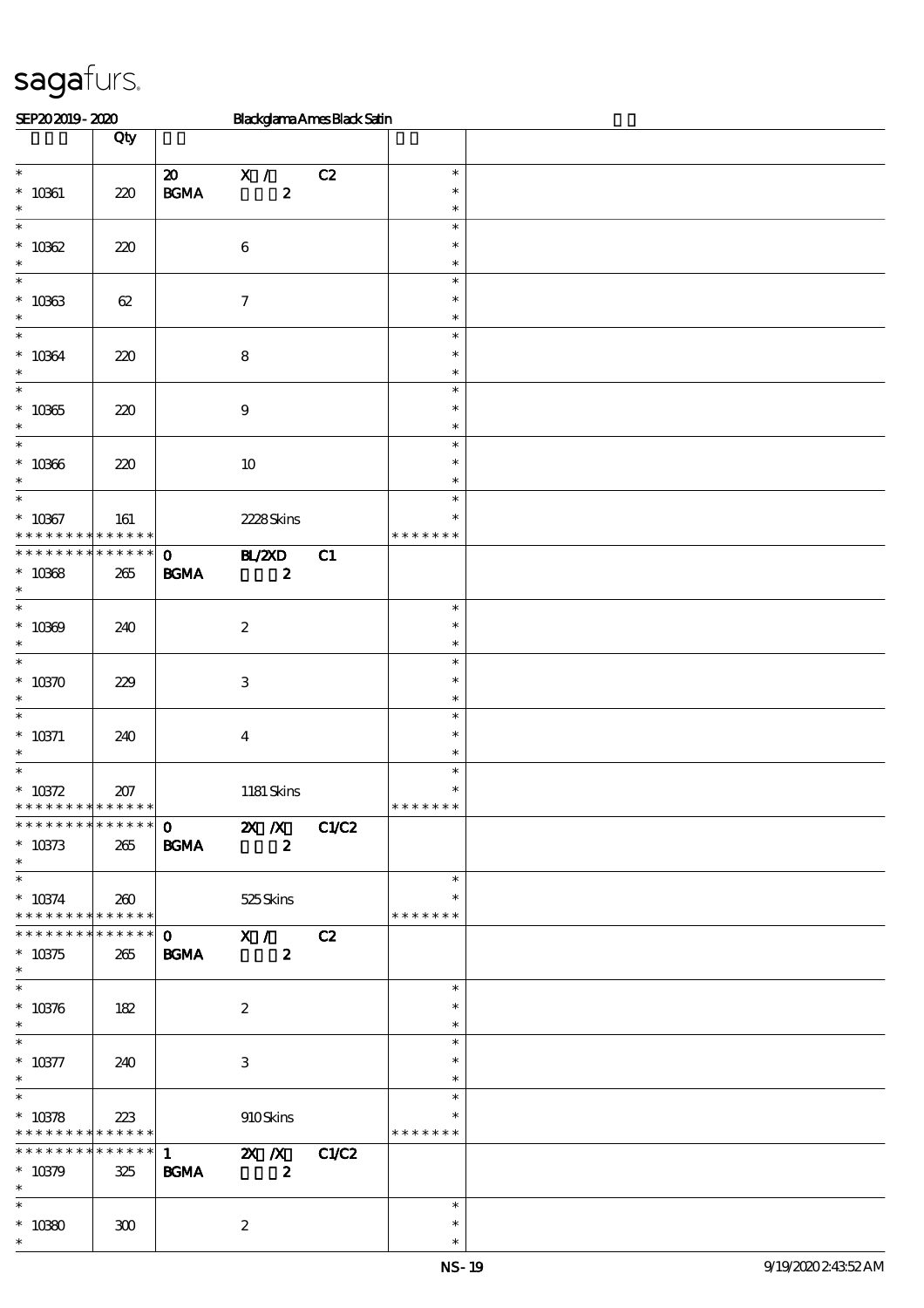| SEP202019-2020  |     |             | <b>Blackglama Ames Black Satin</b> |   |       |         |  |  |
|-----------------|-----|-------------|------------------------------------|---|-------|---------|--|--|
|                 | Qty |             |                                    |   |       |         |  |  |
|                 |     |             |                                    |   |       |         |  |  |
| $\ast$          |     |             | $\mathbf{X}$ $\mathbf{X}$          |   | C1/C2 | ж       |  |  |
| $* 10881$       | 427 | <b>BCMA</b> |                                    | w |       |         |  |  |
| *************** |     |             |                                    |   |       | ******* |  |  |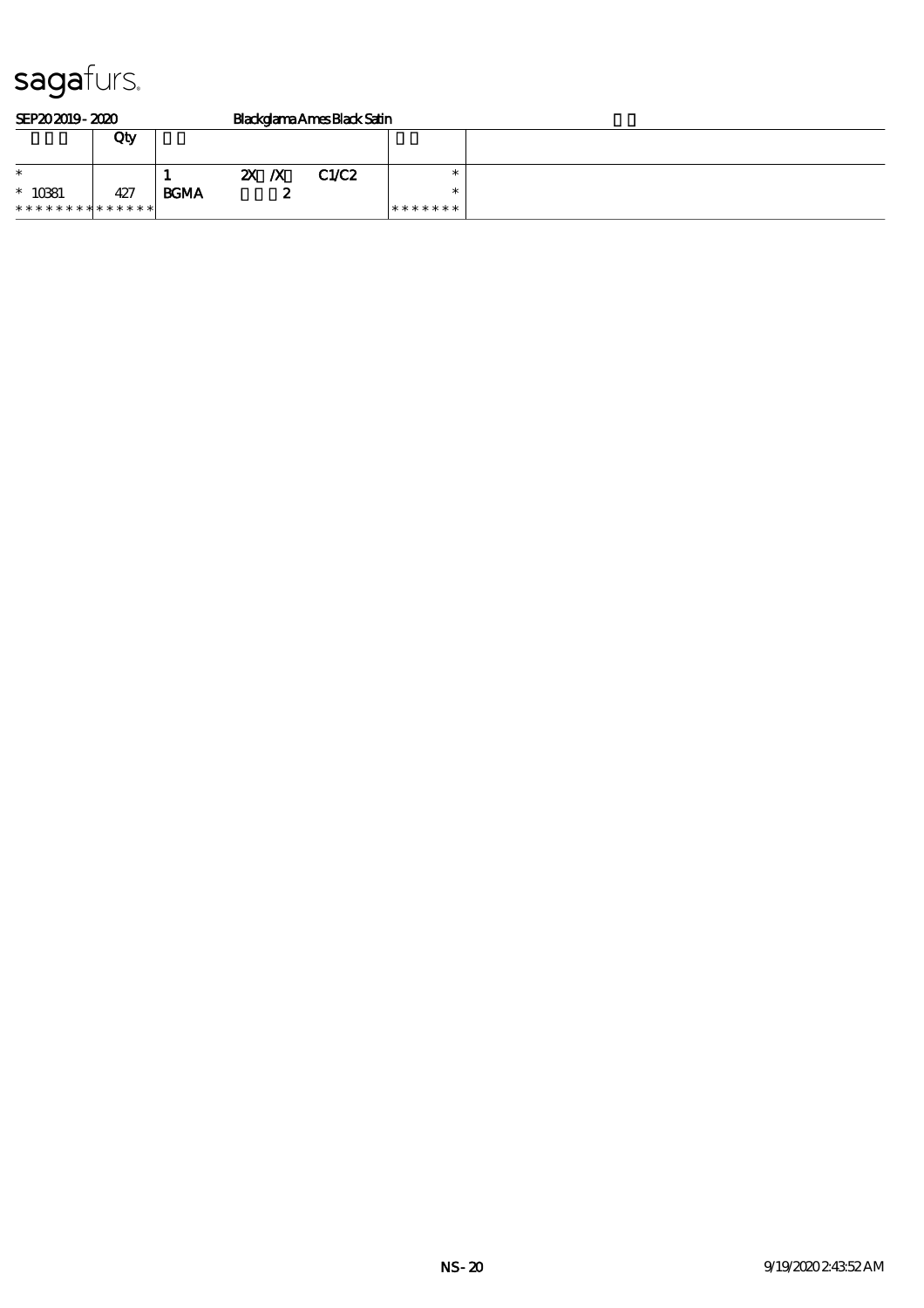| SEP202019-2020                                           |                                          |                                                  | <b>BlackglamaSpringbrook</b>                  |       |                                   |  |
|----------------------------------------------------------|------------------------------------------|--------------------------------------------------|-----------------------------------------------|-------|-----------------------------------|--|
|                                                          | Qty                                      |                                                  |                                               |       |                                   |  |
|                                                          |                                          |                                                  |                                               |       |                                   |  |
| 10401                                                    | $132$                                    | 50<br>$\mathbf{B}\mathbf{G}\mathbf{M}\mathbf{A}$ | $\mathbf{X}$ $\mathbf{X}$<br>$\pmb{2}$        | C1/C2 |                                   |  |
| * * * * * * * *<br>$*$ 10402<br>$\ast$                   | * * * * * *<br>205                       | $\boldsymbol{\omega}$<br>$\mathbf{B G MA}$       | <b>HL/2XD</b><br>$\boldsymbol{z}$             | C1    |                                   |  |
| $\overline{\phantom{0}}$<br>$*$ 10403<br>$\ast$          | 180                                      |                                                  | $\boldsymbol{2}$                              |       | $\ast$<br>$\ast$<br>$\ast$        |  |
| $\ast$<br>$* 10404$<br>$\ast$                            | 180                                      |                                                  | $\ensuremath{\mathbf{3}}$                     |       | $\ast$<br>$\ast$<br>$\ast$        |  |
| $\overline{\ast}$<br>$* 10405$<br>$\ast$                 | 180                                      |                                                  | $\boldsymbol{4}$                              |       | $\ast$<br>$\ast$<br>$\ast$        |  |
| $\overline{\phantom{0}}$<br>$* 10406$<br>* * * * * * * * | $93\,$<br>* * * * * *                    |                                                  | 838Skins                                      |       | $\ast$<br>$\ast$<br>* * * * * * * |  |
| * * * * * * * *<br>$* 10407$<br>$\ast$                   | * * * * * *<br>205                       | $\boldsymbol{\omega}$<br>$\mathbf{B G MA}$       | $\overline{\mathbf{x}}$ /<br>$\boldsymbol{z}$ | C2    |                                   |  |
| $\overline{\ast}$<br>$* 10408$<br>$\ast$                 | 180                                      |                                                  | $\boldsymbol{2}$                              |       | $\ast$<br>$\ast$<br>$\ast$        |  |
| $\overline{\ast}$<br>$* 10009$<br>$\ast$                 | 180                                      |                                                  | 3                                             |       | $\ast$<br>$\ast$<br>$\ast$        |  |
| $\ast$<br>$*10410$<br>* * * * * * * *                    | 59<br>* * * * * *                        |                                                  | 624 Skins                                     |       | $\ast$<br>∗<br>* * * * * * *      |  |
| * * * * * * * *<br>$* 10411$<br>$\ast$                   | * * * * * *<br>205                       | $\boldsymbol{\omega}$<br><b>BGMA</b>             | X /<br>$\boldsymbol{z}$                       | C2    |                                   |  |
| $\overline{\ast}$<br>$^*$ 10412 $\,$<br>$*$              | $180$                                    |                                                  | $\boldsymbol{2}$                              |       | $\ast$<br>$\ast$<br>$\ast$        |  |
| $\ast$<br>$* 10413$<br>$\ast$                            | 180                                      |                                                  | $\ensuremath{\mathbf{3}}$                     |       | $\ast$<br>$\ast$<br>$\ast$        |  |
| $\ast$<br>$* 10414$<br>* * * * * * * *                   | $\boldsymbol{\omega}$<br>$* * * * * * *$ |                                                  | 655Skins                                      |       | $\ast$<br>$\ast$<br>* * * * * * * |  |
| * * * * * * * *<br>$* 10415$<br>$\ast$                   | $******$<br>205                          | $\boldsymbol{\mathfrak{D}}$<br><b>BGMA</b>       | $\boldsymbol{z}$                              | C1    |                                   |  |
| $\overline{\ast}$<br>$* 10416$<br>$\ast$                 | 180                                      |                                                  | $\boldsymbol{2}$                              |       | $\ast$<br>$\ast$<br>$\ast$        |  |
| $\ast$<br>$* 10417$<br>$\ast$                            | 180                                      |                                                  | 3                                             |       | $\ast$<br>$\ast$<br>$\ast$        |  |
| $\overline{\phantom{0}}$<br>$* 10418$<br>$\ast$          | 180                                      |                                                  | $\boldsymbol{4}$                              |       | $\ast$<br>$\ast$<br>$\ast$        |  |
| $\ast$<br>$* 10419$<br>$\ast$                            | 180                                      |                                                  | $\mathbf 5$                                   |       | $\ast$<br>$\ast$<br>$\ast$        |  |
| $\ast$<br>$*10420$<br>$\ast$                             | 180                                      |                                                  | $\boldsymbol{6}$                              |       | $\ast$<br>$\ast$<br>$\ast$        |  |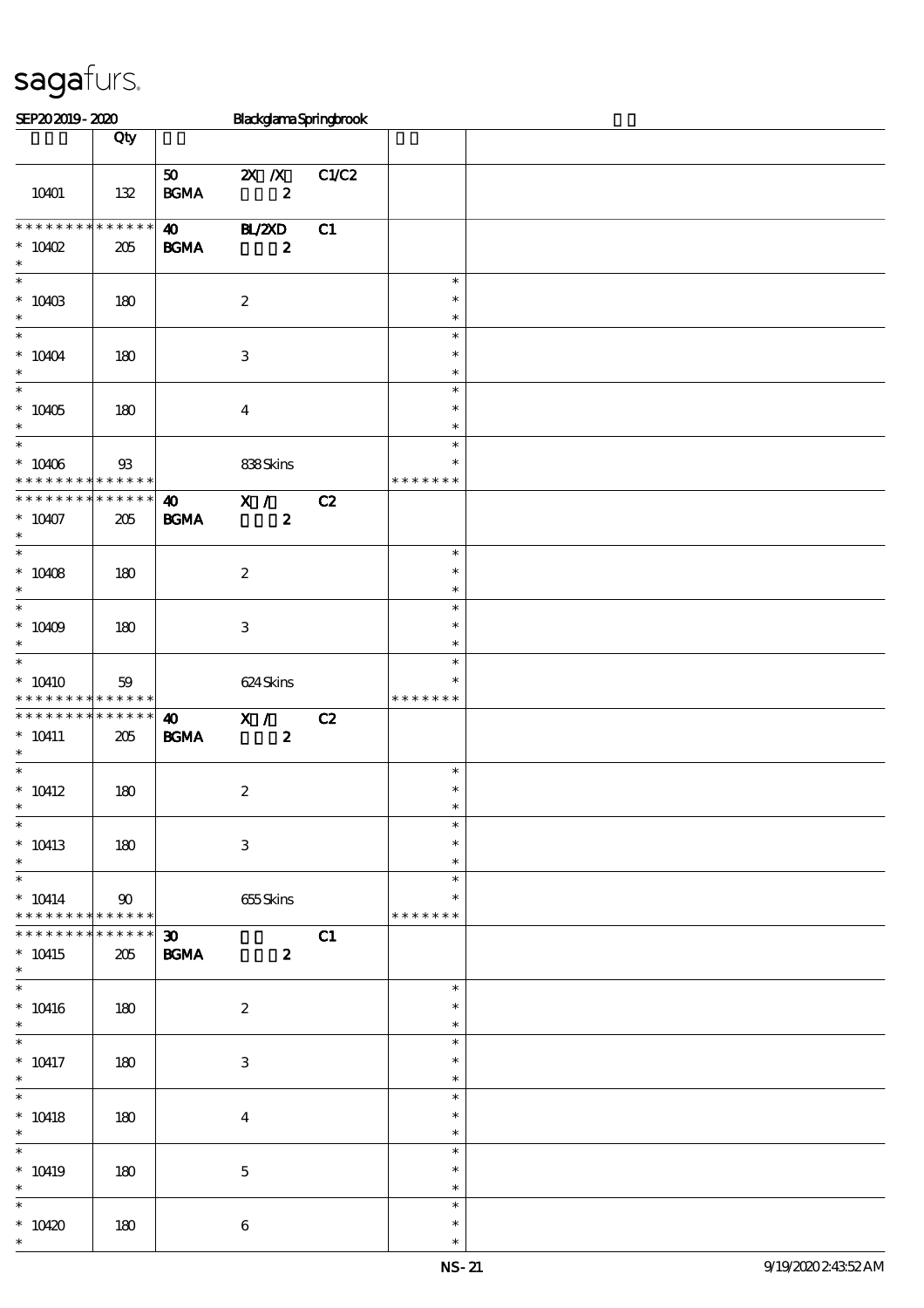| SEP202019-2020                             |             |                             | BlackglamaSpringbrook |    |                  |  |  |  |  |  |
|--------------------------------------------|-------------|-----------------------------|-----------------------|----|------------------|--|--|--|--|--|
|                                            | Qty         |                             |                       |    |                  |  |  |  |  |  |
|                                            |             |                             |                       |    |                  |  |  |  |  |  |
| $\overline{\phantom{0}}$                   |             | $\boldsymbol{\mathfrak{D}}$ |                       | C1 | $\ast$           |  |  |  |  |  |
| $* 10421$                                  | $180$       | $\mathbf{B G MA}$           | $\boldsymbol{z}$      |    | $\ast$           |  |  |  |  |  |
| $\ast$<br>$\overline{\phantom{0}}$         |             |                             |                       |    | $\ast$<br>$\ast$ |  |  |  |  |  |
|                                            |             |                             |                       |    | $\ast$           |  |  |  |  |  |
| $*10422$<br>$\ast$                         | 180         | $\bf 8$                     |                       |    | $\ast$           |  |  |  |  |  |
| $\ast$                                     |             |                             |                       |    | $\ast$           |  |  |  |  |  |
| $*10423$                                   | ${\bf 39}$  |                             | 1504Skins             |    | $\ast$           |  |  |  |  |  |
| * * * * * * * * <mark>* * * * * * *</mark> |             |                             |                       |    | * * * * * * *    |  |  |  |  |  |
| * * * * * * * *                            | * * * * * * | $\boldsymbol{\mathfrak{D}}$ |                       | C1 |                  |  |  |  |  |  |
| $* 10424$                                  | 205         | $\mathbf{B G MA}$           | $\boldsymbol{z}$      |    |                  |  |  |  |  |  |
| $\ast$                                     |             |                             |                       |    |                  |  |  |  |  |  |
| $\overline{\phantom{0}}$                   |             |                             |                       |    | $\ast$           |  |  |  |  |  |
| $*10425$                                   | 180         | $\boldsymbol{2}$            |                       |    | $\ast$           |  |  |  |  |  |
| $\ast$<br>$\ast$                           |             |                             |                       |    | $\ast$           |  |  |  |  |  |
|                                            |             |                             |                       |    | $\ast$<br>$\ast$ |  |  |  |  |  |
| $* 10426$<br>$\ast$                        | 180         | $\ensuremath{\mathbf{3}}$   |                       |    | $\ast$           |  |  |  |  |  |
| $\overline{\phantom{0}}$                   |             |                             |                       |    | $\ast$           |  |  |  |  |  |
| $* 10427$                                  | 180         | $\boldsymbol{4}$            |                       |    | $\ast$           |  |  |  |  |  |
| $\ast$                                     |             |                             |                       |    | $\ast$           |  |  |  |  |  |
| $\overline{\ast}$                          |             |                             |                       |    | $\ast$           |  |  |  |  |  |
| $* 10428$                                  | 180         | $\mathbf 5$                 |                       |    | $\ast$           |  |  |  |  |  |
| $\ast$                                     |             |                             |                       |    | $\ast$           |  |  |  |  |  |
| $\ast$                                     |             |                             |                       |    | $\ast$           |  |  |  |  |  |
| $*10429$<br>$\ast$                         | $180$       | $\bf 6$                     |                       |    | $\ast$<br>$\ast$ |  |  |  |  |  |
| $\ast$                                     |             |                             |                       |    | $\ast$           |  |  |  |  |  |
| $*10430$                                   | 180         | $\boldsymbol{7}$            |                       |    | $\ast$           |  |  |  |  |  |
| $\ast$                                     |             |                             |                       |    | $\ast$           |  |  |  |  |  |
| $\overline{\phantom{0}}$                   |             |                             |                       |    | $\ast$           |  |  |  |  |  |
| $* 10431$                                  | 180         | $\bf 8$                     |                       |    | $\ast$           |  |  |  |  |  |
| $\ast$                                     |             |                             |                       |    | $\ast$           |  |  |  |  |  |
| $\ast$                                     |             |                             |                       |    | $\ast$           |  |  |  |  |  |
| $* 10432$                                  | $180$       | $\boldsymbol{9}$            |                       |    | $\ast$           |  |  |  |  |  |
| $*$<br>$\overline{\phantom{0}}$            |             |                             |                       |    | $\ast$           |  |  |  |  |  |
| $* 10433$                                  | 180         | $10\,$                      |                       |    | $\ast$           |  |  |  |  |  |
| $\ast$                                     |             |                             |                       |    | $\ast$           |  |  |  |  |  |
| $\overline{\phantom{0}}$                   |             |                             |                       |    | $\ast$           |  |  |  |  |  |
| $* 10434$                                  | 180         | 11                          |                       |    | $\ast$           |  |  |  |  |  |
| $\ast$                                     |             |                             |                       |    | $\ast$           |  |  |  |  |  |
| $\ast$                                     |             |                             |                       |    | $\ast$           |  |  |  |  |  |
| $* 10435$                                  | 180         | $12\,$                      |                       |    | $\ast$           |  |  |  |  |  |
| $\ast$<br>$\overline{\phantom{0}}$         |             |                             |                       |    | $\ast$           |  |  |  |  |  |
|                                            |             |                             |                       |    | $\ast$<br>$\ast$ |  |  |  |  |  |
| $* 10436$<br>$\ast$                        | 88          | 13                          |                       |    | $\ast$           |  |  |  |  |  |
| $\overline{\phantom{0}}$                   |             |                             |                       |    | $\ast$           |  |  |  |  |  |
| $* 10437$                                  | 34          |                             | 2307Skins             |    | ∗                |  |  |  |  |  |
| * * * * * * * * * * * * * *                |             |                             |                       |    | * * * * * * *    |  |  |  |  |  |
| * * * * * * * *                            | $******$    | $\boldsymbol{\mathfrak{D}}$ | $\mathbf{z}$          | C1 |                  |  |  |  |  |  |
| $* 10438$                                  | 205         | <b>BGMA</b>                 | $\boldsymbol{z}$      |    |                  |  |  |  |  |  |
| $\ast$<br>$\overline{\phantom{0}}$         |             |                             |                       |    |                  |  |  |  |  |  |
|                                            |             |                             |                       |    | $\ast$           |  |  |  |  |  |
| $* 10439$<br>$\ast$                        | 180         | $\boldsymbol{2}$            |                       |    | $\ast$<br>$\ast$ |  |  |  |  |  |
| $\overline{\phantom{0}}$                   |             |                             |                       |    | $\ast$           |  |  |  |  |  |
| $*1040$                                    | 180         | $\ensuremath{\mathbf{3}}$   |                       |    | $\ast$           |  |  |  |  |  |
| $\ast$                                     |             |                             |                       |    | $\ast$           |  |  |  |  |  |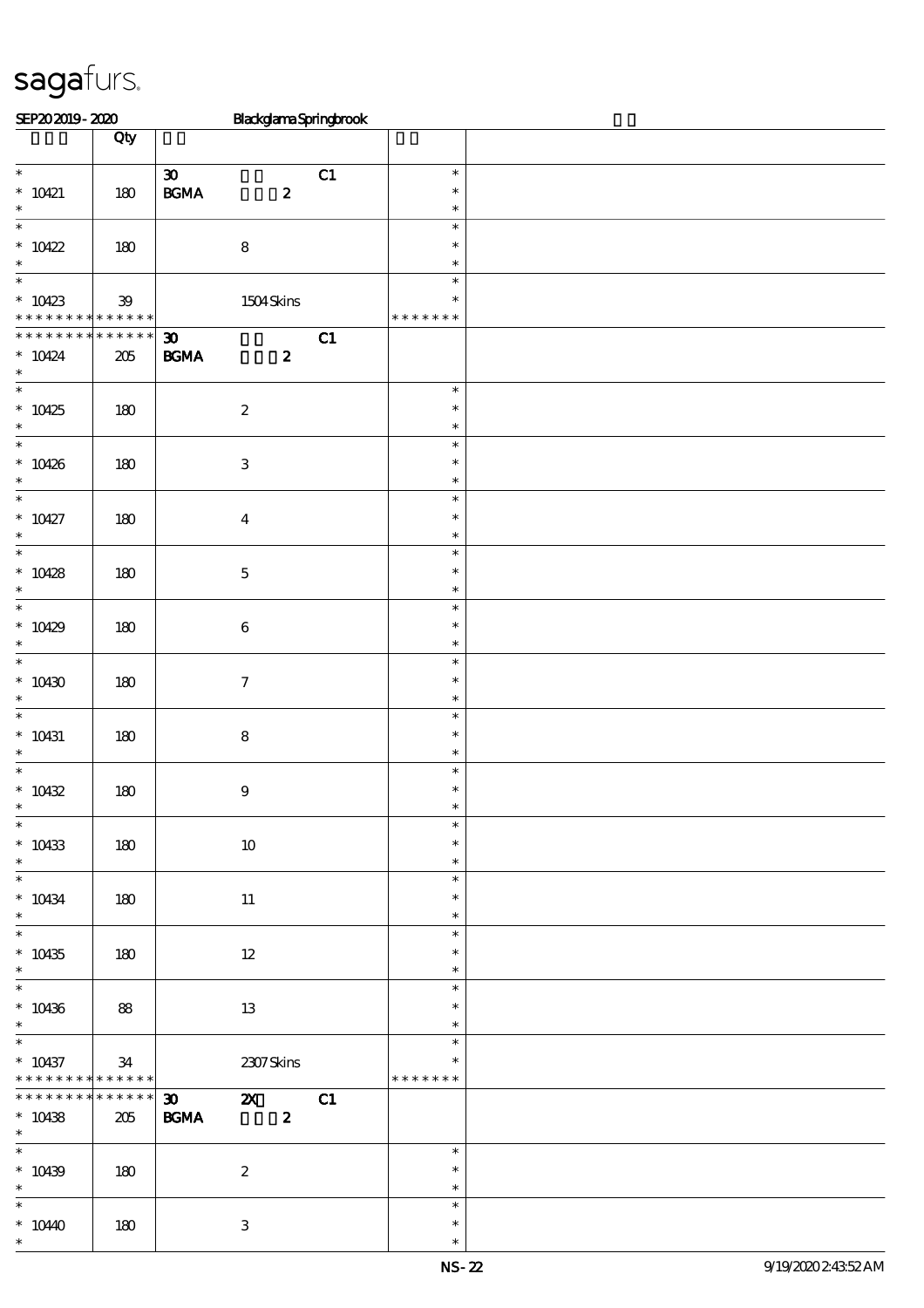| SEP202019-2020                           |               |                                                  |                           |                  | BlackglamaSpringbrook |                  |  |
|------------------------------------------|---------------|--------------------------------------------------|---------------------------|------------------|-----------------------|------------------|--|
|                                          | Qty           |                                                  |                           |                  |                       |                  |  |
|                                          |               |                                                  |                           |                  |                       |                  |  |
| $\overline{\phantom{0}}$                 |               | $\boldsymbol{\mathfrak{D}}$                      | $\boldsymbol{\mathsf{z}}$ |                  | C1                    | $\ast$           |  |
| $* 10441$                                | 180           | $\mathbf{B G MA}$                                |                           | $\pmb{2}$        |                       | $\ast$           |  |
| $\ast$<br>$\ast$                         |               |                                                  |                           |                  |                       | $\ast$           |  |
|                                          |               |                                                  |                           |                  |                       | $\ast$           |  |
| $*10442$<br>$\ast$                       | 180           |                                                  | $\mathbf 5$               |                  |                       | $\ast$<br>$\ast$ |  |
| $\ast$                                   |               |                                                  |                           |                  |                       | $\ast$           |  |
| $*1043$                                  | 180           |                                                  |                           |                  |                       | $\ast$           |  |
| $\ast$                                   |               |                                                  | $\,6\,$                   |                  |                       | $\ast$           |  |
| $\ast$                                   |               |                                                  |                           |                  |                       | $\ast$           |  |
| $^*$ 10444                               | 160           |                                                  | $\boldsymbol{7}$          |                  |                       | $\ast$           |  |
| $\ast$                                   |               |                                                  |                           |                  |                       | $\ast$           |  |
| $\ast$                                   |               |                                                  |                           |                  |                       | $\ast$           |  |
| $*10445$                                 | $50\,$        |                                                  | 1315Skins                 |                  |                       | $\ast$           |  |
| * * * * * * * * <mark>* * * * * *</mark> |               |                                                  |                           |                  |                       | * * * * * * *    |  |
| * * * * * * *                            | * * * * * *   | $\boldsymbol{\mathfrak{D}}$                      | $\boldsymbol{\mathsf{Z}}$ |                  | C1                    |                  |  |
| $* 10446$                                | $205\,$       | $\mathbf{B G MA}$                                |                           | $\boldsymbol{z}$ |                       |                  |  |
| $\ast$                                   |               |                                                  |                           |                  |                       |                  |  |
| $\overline{\phantom{0}}$                 |               |                                                  |                           |                  |                       | $\ast$           |  |
| $* 10447$                                | 180           |                                                  | $\boldsymbol{2}$          |                  |                       | $\ast$           |  |
| $\ast$                                   |               |                                                  |                           |                  |                       | $\ast$           |  |
| $\overline{\phantom{0}}$                 |               |                                                  |                           |                  |                       | $\ast$           |  |
| $* 10448$                                | 180           |                                                  | $\,3$                     |                  |                       | $\ast$           |  |
| $\ast$                                   |               |                                                  |                           |                  |                       | $\ast$           |  |
| $\ast$                                   |               |                                                  |                           |                  |                       | $\ast$           |  |
| $*1049$<br>$\ast$                        | 180           |                                                  | $\boldsymbol{4}$          |                  |                       | $\ast$<br>$\ast$ |  |
| $\overline{\ast}$                        |               |                                                  |                           |                  |                       | $\ast$           |  |
|                                          |               |                                                  |                           |                  |                       | $\ast$           |  |
| $*10450$<br>$\ast$                       | 180           |                                                  | $\bf 5$                   |                  |                       | $\ast$           |  |
| $\ast$                                   |               |                                                  |                           |                  |                       | $\ast$           |  |
| $* 10451$                                | 180           |                                                  | $\bf 6$                   |                  |                       | $\ast$           |  |
| $\ast$                                   |               |                                                  |                           |                  |                       | $\ast$           |  |
| $\ast$                                   |               |                                                  |                           |                  |                       | $\ast$           |  |
| $* 10452$                                | 180           |                                                  | $\tau$                    |                  |                       | $\ast$           |  |
|                                          |               |                                                  |                           |                  |                       |                  |  |
| $\overline{\phantom{0}}$                 |               |                                                  |                           |                  |                       | $\ast$           |  |
| $*10453$                                 | 180           |                                                  | $\bf8$                    |                  |                       | $\ast$           |  |
| $\ast$                                   |               |                                                  |                           |                  |                       | $\ast$           |  |
| $\overline{\phantom{0}}$                 |               |                                                  |                           |                  |                       | $\ast$           |  |
| $* 10454$                                | 180           |                                                  | $\boldsymbol{9}$          |                  |                       | $\ast$           |  |
| $\ast$<br>$\overline{\phantom{0}}$       |               |                                                  |                           |                  |                       | $\ast$           |  |
|                                          |               |                                                  |                           |                  |                       | $\ast$<br>$\ast$ |  |
| $*10455$<br>* * * * * * * *              | 118<br>****** |                                                  | 1763Skins                 |                  |                       | * * * * * * *    |  |
| * * * * * * * *                          | ******        | $\overline{30}$ $\overline{X}$ / $\overline{C2}$ |                           |                  |                       |                  |  |
| $* 10456$                                | 205           | <b>BGMA</b>                                      |                           | $\boldsymbol{z}$ |                       |                  |  |
| $\ast$                                   |               |                                                  |                           |                  |                       |                  |  |
|                                          |               |                                                  |                           |                  |                       | $\ast$           |  |
| $* 10457$                                | 180           |                                                  | $\boldsymbol{2}$          |                  |                       | $\ast$           |  |
| $\ast$                                   |               |                                                  |                           |                  |                       | $\ast$           |  |
| $\overline{\ast}$                        |               |                                                  |                           |                  |                       | $\ast$           |  |
| $* 10458$                                | 180           |                                                  | 3                         |                  |                       | $\ast$           |  |
| $\ast$                                   |               |                                                  |                           |                  |                       | $\ast$           |  |
| $\overline{\phantom{0}}$                 |               |                                                  |                           |                  |                       | $\ast$           |  |
| $* 10459$                                | 180           |                                                  | $\bf{4}$                  |                  |                       | $\ast$           |  |
| $\ast$                                   |               |                                                  |                           |                  |                       | $\ast$           |  |
| $\ast$                                   |               |                                                  |                           |                  |                       | $\ast$           |  |
| $*10460$                                 | 180           |                                                  | $\mathbf{5}$              |                  |                       | $\ast$           |  |
| $\ast$                                   |               |                                                  |                           |                  |                       | $\ast$           |  |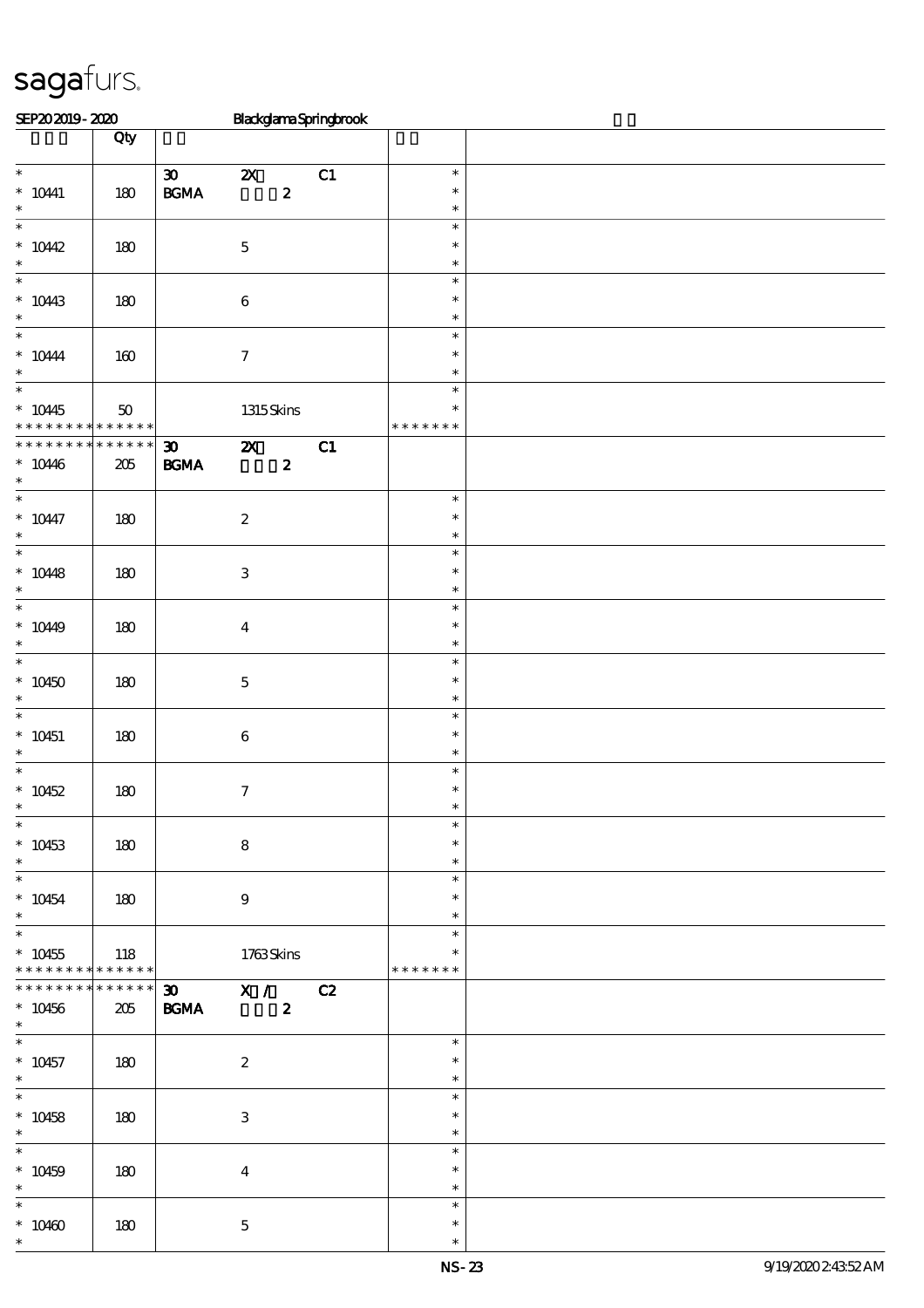| SEP202019-2020                                                  |                    |                                                  | BlackglamaSpringbrook                   |    |                                   |  |
|-----------------------------------------------------------------|--------------------|--------------------------------------------------|-----------------------------------------|----|-----------------------------------|--|
|                                                                 | Qty                |                                                  |                                         |    |                                   |  |
| $\ast$<br>$* 10461$<br>$\ast$                                   | 180                | $\boldsymbol{\mathfrak{D}}$<br>$\mathbf{B G MA}$ | X /<br>$\boldsymbol{z}$                 | C2 | $\ast$<br>$\ast$<br>$\ast$        |  |
| $\overline{\ast}$<br>$* 10462$<br>* * *<br>$\ast$               | 178<br>* * * * * * |                                                  | 1283Skins                               |    | $\ast$<br>$\ast$<br>* * * * * * * |  |
| * * * * * * *<br>$\ast$<br>$* 10463$<br>$\ast$                  | * * * * * *<br>245 | $\boldsymbol{\mathbf{z}}$<br>$\mathbf{B G MA}$   | $\boldsymbol{2}$                        | C1 |                                   |  |
| $\ast$<br>$* 10464$<br>$\ast$                                   | 220                |                                                  | $\boldsymbol{2}$                        |    | $\ast$<br>$\ast$<br>$\ast$        |  |
| $\ast$<br>$* 10465$<br>$\ast$                                   | 220                |                                                  | $\,3\,$                                 |    | $\ast$<br>$\ast$<br>$\ast$        |  |
| $\ast$<br>$* 10466$<br>$\ast$                                   | 220                |                                                  | $\bf{4}$                                |    | $\ast$<br>$\ast$<br>$\ast$        |  |
| $\ast$<br>$* 10467$<br>$\ast$                                   | 220                |                                                  | $\mathbf 5$                             |    | $\ast$<br>$\ast$<br>$\ast$        |  |
| $\ast$<br>$* 10468$<br>$\ast$                                   | 220                |                                                  | $\,6\,$                                 |    | $\ast$<br>$\ast$<br>$\ast$        |  |
| $\ast$<br>$* 10469$<br>$\ast$                                   | 220                |                                                  | $\boldsymbol{7}$                        |    | $\ast$<br>$\ast$<br>$\ast$        |  |
| $\ast$<br>$*10470$<br>$\ast$                                    | 220                |                                                  | $\bf 8$                                 |    | $\ast$<br>$\ast$<br>$\ast$        |  |
| $\ast$<br>$* 10471$<br>$\ast$                                   | 220                |                                                  | $\boldsymbol{9}$                        |    | $\ast$<br>$\ast$<br>$\ast$        |  |
| $\ast$<br>$* 10472$<br>$\ast$                                   | 213                |                                                  | $10\,$                                  |    | $\ast$<br>$\ast$                  |  |
| $\ast$<br>$* 10473$<br>* * * * * * * * * * * * * * *            | 71                 |                                                  | 2289Skins                               |    | $\ast$<br>$\ast$<br>* * * * * * * |  |
| ******** <mark>******</mark><br>$^*$ 10474 $\,$<br>$*$          | 245                | <b>BGMA</b>                                      | 20 BL/ZXD C1<br>$\overline{\mathbf{2}}$ |    |                                   |  |
| $*$<br>$* 10475$<br>$\ast$                                      | 220                |                                                  | $\boldsymbol{2}$                        |    | $\ast$<br>$\ast$<br>$\ast$        |  |
| $\overline{\ast}$<br>$^*$ 10476 $\,$<br>$\ast$                  | 220                |                                                  | 3                                       |    | $\ast$<br>$\ast$<br>$\ast$        |  |
| $\overline{\ast}$<br>$* 10477$<br>* * * * * * * * * * * * * * * | 236                |                                                  | 921 Skins                               |    | $\ast$<br>$\ast$<br>* * * * * * * |  |
| * * * * * * * *<br>$* 10478$<br>$\ast$                          | 232                | $ ***** $ 20 2X<br><b>BGMA</b>                   | $\boldsymbol{z}$                        | C1 |                                   |  |
| $\overline{\phantom{0}}$<br>$* 10479$<br>$\ast$                 | 245                |                                                  | $\boldsymbol{2}$                        |    | $\ast$<br>$\ast$<br>$\ast$        |  |
| $\overline{\phantom{0}}$<br>$* 10480$<br>$\ast$                 | 220                |                                                  | $\,3$                                   |    | $\ast$<br>$\ast$<br>$\ast$        |  |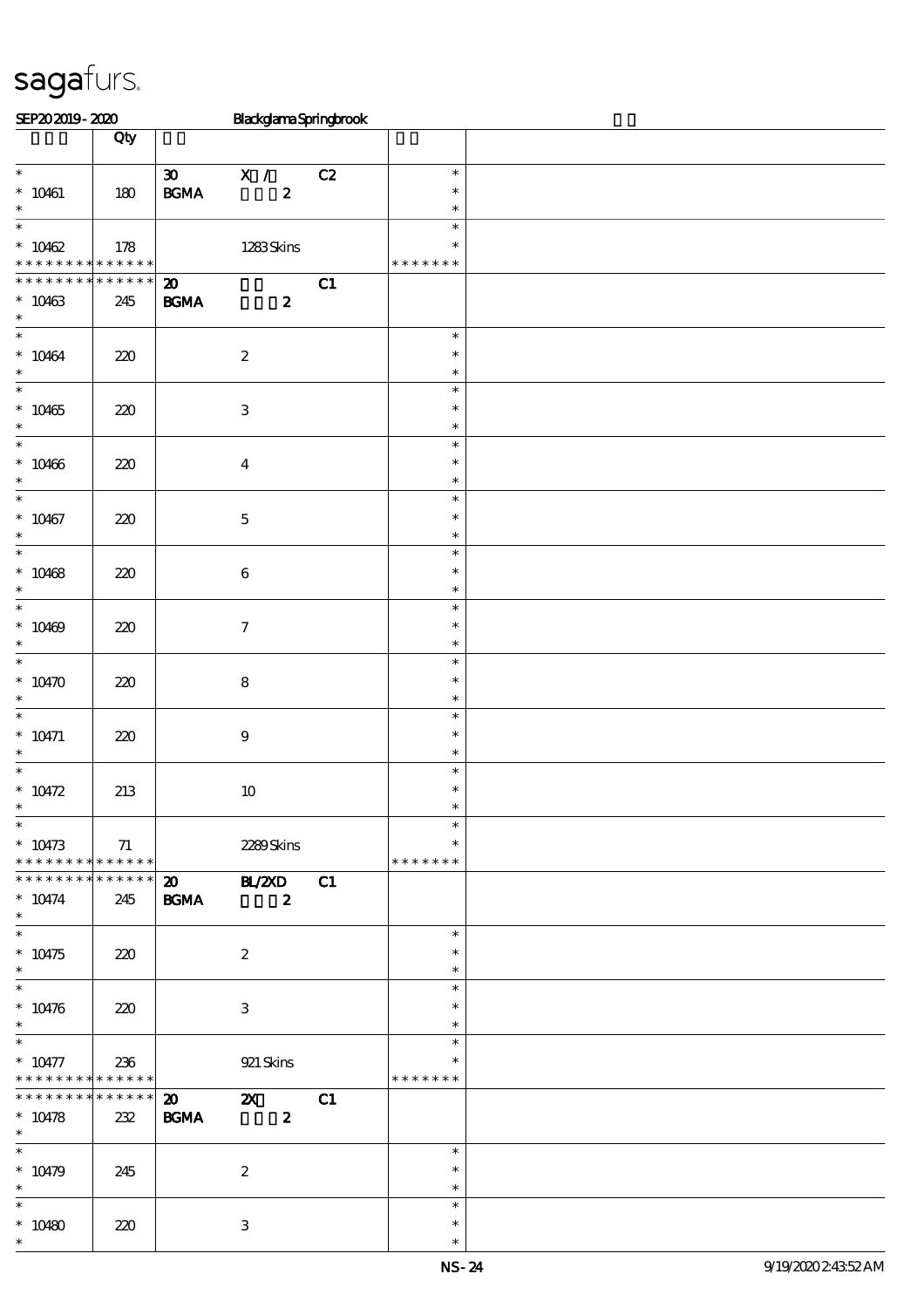| SEP202019-2020                                   |                 |                             | BlackglamaSpringbrook                         |    |                  |  |
|--------------------------------------------------|-----------------|-----------------------------|-----------------------------------------------|----|------------------|--|
|                                                  | Qty             |                             |                                               |    |                  |  |
| $\overline{\phantom{0}}$                         |                 | $\boldsymbol{\mathfrak{D}}$ |                                               |    | $\ast$           |  |
| $* 10481$                                        | $220$           | $\mathbf{B G MA}$           | $\boldsymbol{\mathsf{Z}}$<br>$\boldsymbol{z}$ | C1 | $\ast$           |  |
| $\ast$                                           |                 |                             |                                               |    | $\ast$           |  |
| $\ast$                                           |                 |                             |                                               |    | $\ast$           |  |
| $* 10482$                                        | 220             |                             | $\mathbf 5$                                   |    | $\ast$           |  |
| $\ast$<br>$\ast$                                 |                 |                             |                                               |    | $\ast$<br>$\ast$ |  |
| $* 10483$                                        | 220             |                             | $\bf 6$                                       |    | $\ast$           |  |
| $\ast$                                           |                 |                             |                                               |    | $\ast$           |  |
| $\ast$                                           |                 |                             |                                               |    | $\ast$           |  |
| $* 10484$<br>$\ast$                              | 200             |                             | $\boldsymbol{\tau}$                           |    | $\ast$<br>$\ast$ |  |
| $\ast$                                           |                 |                             |                                               |    | $\ast$           |  |
| $*10485$                                         | 42              |                             | 1599Skins                                     |    | $\ast$           |  |
| * * * * * * * * * * * * * *                      |                 |                             |                                               |    | * * * * * * *    |  |
| * * * * * * * *                                  | * * * * * *     | $\boldsymbol{\mathfrak{D}}$ | X /                                           | C2 |                  |  |
| $* 10486$<br>$\ast$                              | 245             | $\mathbf{B G MA}$           | $\boldsymbol{z}$                              |    |                  |  |
| $\overline{\phantom{a}^*}$                       |                 |                             |                                               |    | $\ast$           |  |
| $* 10487$                                        | 220             |                             | $\boldsymbol{2}$                              |    | $\ast$           |  |
| $\ast$<br>$\overline{\ast}$                      |                 |                             |                                               |    | $\ast$           |  |
| $* 10488$                                        | 220             |                             | $\,3$                                         |    | $\ast$<br>$\ast$ |  |
| $\ast$                                           |                 |                             |                                               |    | $\ast$           |  |
| $\ast$                                           |                 |                             |                                               |    | $\ast$           |  |
| $* 10489$                                        | 59              |                             | 744Skins                                      |    | $\ast$           |  |
| * * * * * * * *<br>* * * * * * * * * * * * * *   | $* * * * * * *$ | $\boldsymbol{\mathfrak{D}}$ | $\overline{\mathbf{x}}$ /                     | C2 | * * * * * * *    |  |
| $*10490$                                         | 245             | $\mathbf{B G MA}$           | $\boldsymbol{z}$                              |    |                  |  |
| $\ast$                                           |                 |                             |                                               |    |                  |  |
| $\ast$                                           |                 |                             |                                               |    | $\ast$           |  |
| $* 10491$<br>$\ast$                              | 220             |                             | $\boldsymbol{2}$                              |    | $\ast$<br>$\ast$ |  |
| $\ast$                                           |                 |                             |                                               |    | $\ast$           |  |
| $* 10492$                                        | 220             |                             | $\,3\,$                                       |    | $\ast$           |  |
| $\overline{\phantom{0}}$                         |                 |                             |                                               |    |                  |  |
| $* 10493$                                        | 220             |                             | $\bf{4}$                                      |    | $\ast$<br>$\ast$ |  |
| $\ast$                                           |                 |                             |                                               |    | $\ast$           |  |
| $\overline{\phantom{a}}$                         |                 |                             |                                               |    | $\ast$           |  |
| $* 10494$                                        | 220             |                             | $\mathbf{5}$                                  |    | $\ast$           |  |
| $\ast$<br>$\overline{\ast}$                      |                 |                             |                                               |    | $\ast$<br>$\ast$ |  |
| $* 10495$                                        | 200             |                             | $\boldsymbol{6}$                              |    | $\ast$           |  |
| $\ast$                                           |                 |                             |                                               |    | $\ast$           |  |
| $\overline{\phantom{0}}$                         |                 |                             |                                               |    | $\ast$           |  |
| $* 10496$<br>$\ast$                              | $93$            |                             | $\tau$                                        |    | $\ast$<br>$\ast$ |  |
| $\overline{\phantom{0}}$                         |                 |                             |                                               |    | $\ast$           |  |
| $* 10497$                                        | 57              |                             | 1475Skins                                     |    |                  |  |
| * * * * * * * * * * * * * * *<br>* * * * * * * * | $******$        |                             |                                               |    | * * * * * * *    |  |
| $* 10498$                                        | 265             | $\mathbf{O}$<br><b>BGMA</b> | <b>BL/2XD</b> C1<br>$\overline{\mathbf{2}}$   |    |                  |  |
| $*$                                              |                 |                             |                                               |    |                  |  |
| $\overline{\phantom{0}}$                         |                 |                             |                                               |    | $\ast$           |  |
| $^*$ 10499<br>$\ast$                             | 240             |                             | $\boldsymbol{2}$                              |    | $\ast$<br>$\ast$ |  |
| $\ast$                                           |                 |                             |                                               |    | $\ast$           |  |
| $^\ast$ 10500                                    | 203             |                             | $\ensuremath{\mathsf{3}}$                     |    | $\ast$           |  |
| $\ast$                                           |                 |                             |                                               |    | $\ast$           |  |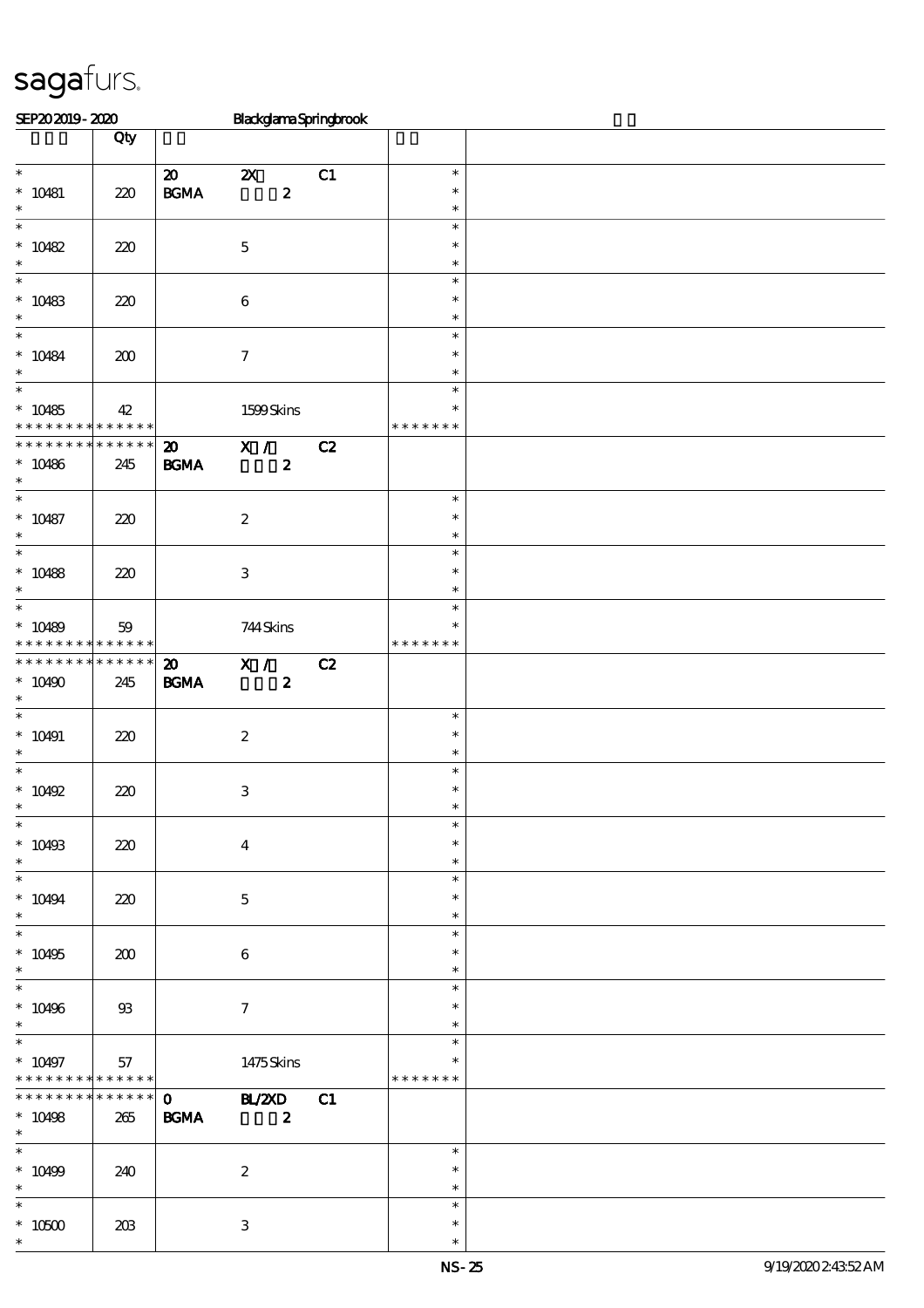| SEP202019-2020              |                 |                             | BlackglamaSpringbrook       |       |               |  |  |  |  |
|-----------------------------|-----------------|-----------------------------|-----------------------------|-------|---------------|--|--|--|--|
|                             | Qty             |                             |                             |       |               |  |  |  |  |
| $\ast$                      |                 | $\mathbf{o}$                | BL/2XD                      | C1    | $\ast$        |  |  |  |  |
| $* 10501$                   | 34              | <b>BGMA</b>                 | $\boldsymbol{z}$            |       | $\ast$        |  |  |  |  |
| * * * * * * * *             | * * * * * *     |                             |                             |       | * * * * * * * |  |  |  |  |
| 10502                       | 265             | $\mathbf{o}$<br><b>BGMA</b> | $X$ $X$<br>$\boldsymbol{z}$ | C1/C2 |               |  |  |  |  |
| * * * * * * * * * * * * * * |                 | $\mathbf{o}$                | X /                         | C2    |               |  |  |  |  |
| $*1050B$<br>$\ast$          | 245             | <b>BGMA</b>                 | $\boldsymbol{z}$            |       |               |  |  |  |  |
| $\ast$                      |                 |                             |                             |       | $\ast$        |  |  |  |  |
| $\hspace{0.1cm}^*$ 10504    | 10 <sub>B</sub> |                             | $\boldsymbol{2}$            |       | $\ast$        |  |  |  |  |
| $\ast$                      |                 |                             |                             |       | $\ast$        |  |  |  |  |
| $\ast$                      |                 |                             |                             |       | $\ast$        |  |  |  |  |
| $* 10505$                   | 109             |                             | 457Skins                    |       | $\ast$        |  |  |  |  |
| * * * * * * * *             | * * * * * *     |                             |                             |       | * * * * * * * |  |  |  |  |
| 10506                       | 324             | <b>BGMA</b>                 | $X$ $X$<br>2                | C1/C2 |               |  |  |  |  |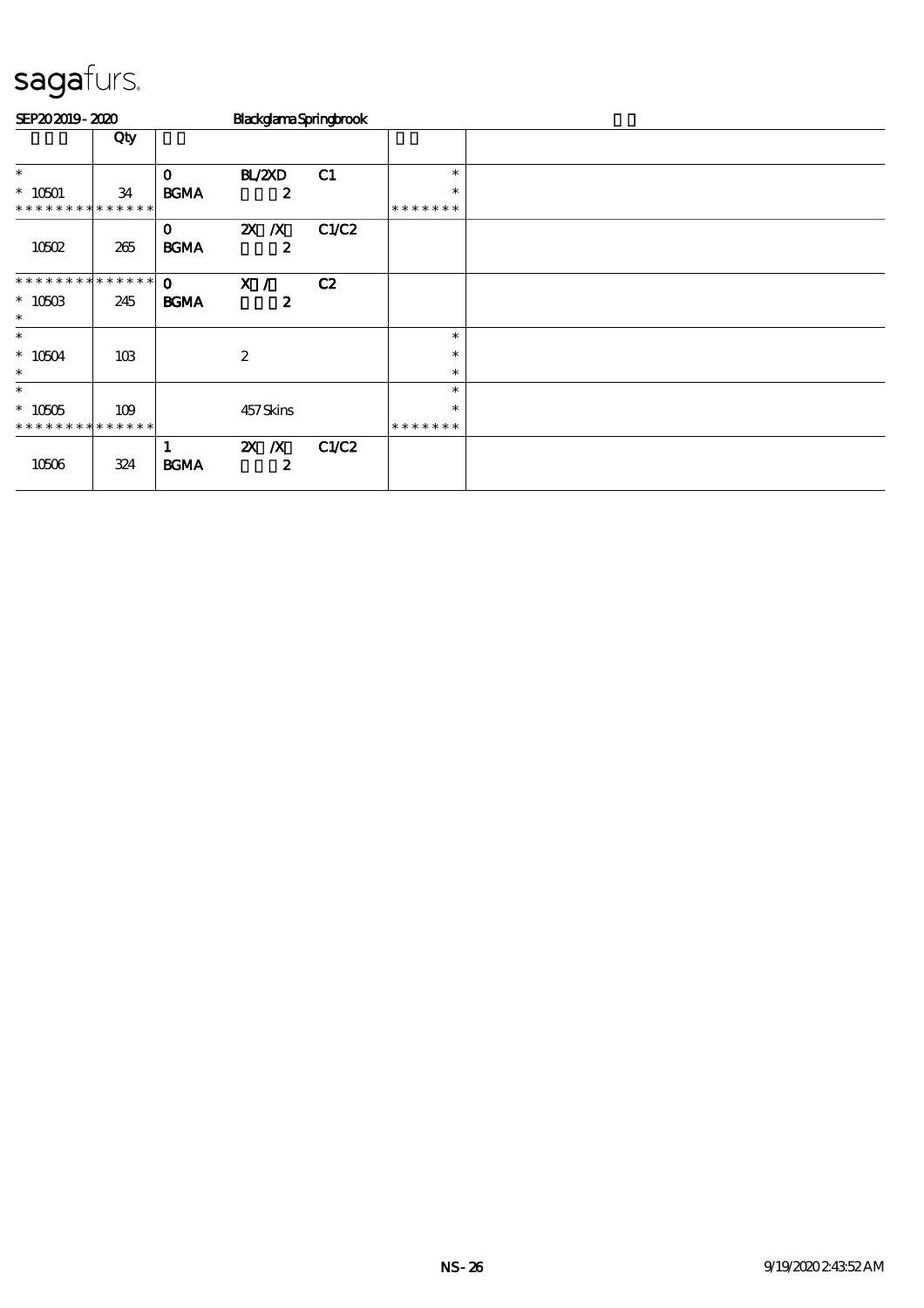| SEP202019-2020                                       |      |                                                  |                                         | BlackglamaC&AMinkRanch |                                   |  |
|------------------------------------------------------|------|--------------------------------------------------|-----------------------------------------|------------------------|-----------------------------------|--|
|                                                      | Qty  |                                                  |                                         |                        |                                   |  |
| 10521                                                | 136  | $\boldsymbol{\omega}$<br>$\mathbf{B G MA}$       | $2X$ $\overline{X}$<br>$\boldsymbol{z}$ | C1/C2                  |                                   |  |
| * * * * * * * * * * * * * *<br>$* 10522$<br>$\ast$   | 205  | $\boldsymbol{\mathfrak{D}}$<br>$\mathbf{B G MA}$ | <b>HL/2XD</b><br>$\boldsymbol{z}$       | C1                     |                                   |  |
| $\ast$<br>$*10523$<br>$\ast$                         | 180  |                                                  | $\boldsymbol{2}$                        |                        | $\ast$<br>$\ast$<br>$\ast$        |  |
| $\ast$<br>$* 10524$<br>$\ast$                        | 180  |                                                  | $\ensuremath{\mathbf{3}}$               |                        | $\ast$<br>$\ast$<br>$\ast$        |  |
| $\overline{\ast}$<br>$*10525$<br>$\ast$              | 180  |                                                  | $\boldsymbol{4}$                        |                        | $\ast$<br>$\ast$<br>$\ast$        |  |
| $\overline{\phantom{0}}$<br>$* 10526$<br>$\ast$      | 180  |                                                  | $\mathbf{5}$                            |                        | $\ast$<br>$\ast$<br>$\ast$        |  |
| $\ast$<br>$* 10527$<br>$\ast$                        | 180  |                                                  | $\bf 6$                                 |                        | $\ast$<br>$\ast$<br>$\ast$        |  |
| $\overline{\ast}$<br>$* 10528$<br>$\ast$             | 180  |                                                  | $\boldsymbol{\tau}$                     |                        | $\ast$<br>$\ast$<br>$\ast$        |  |
| $\ast$<br>$*10529$<br>* * * * * * * * * * * * * *    | $98$ |                                                  | 1383Skins                               |                        | $\ast$<br>$\ast$<br>* * * * * * * |  |
| * * * * * * * * * * * * * *<br>$*10530$<br>$\ast$    | 205  | 30 <sub>o</sub><br>B GMA                         | X /<br>$\boldsymbol{z}$                 | C2                     |                                   |  |
| $\ast$<br>$* 10531$<br>$\ast$                        | 180  |                                                  | $\boldsymbol{z}$                        |                        | $\ast$<br>$\ast$<br>$\ast$        |  |
| $\ast$<br>$* 10532$<br>$\overline{\ast}$             | 180  |                                                  | $\ensuremath{\mathbf{3}}$               |                        | $\ast$<br>$\ast$                  |  |
| $* 10533$<br>* * * * * * * * * * * * * * *           | 140  |                                                  | $705$ Skins                             |                        | $\ast$<br>$\ast$<br>* * * * * * * |  |
| ******** <mark>*******</mark><br>$* 10534$<br>$\ast$ | 245  | $\mathbf{B G MA}$                                | 20 BL/2XD C1<br>$\overline{\mathbf{2}}$ |                        |                                   |  |
| $\overline{\ast}$<br>$* 10535$<br>$\ast$             | 220  |                                                  | $\boldsymbol{2}$                        |                        | $\ast$<br>$\ast$<br>$\ast$        |  |
| $\overline{\phantom{0}}$<br>$* 10536$<br>$\ast$      | 220  |                                                  | 3                                       |                        | $\ast$<br>$\ast$<br>$\ast$        |  |
| $\ast$<br>$* 10537$<br>$\ast$                        | 220  |                                                  | $\overline{4}$                          |                        | $\ast$<br>$\ast$<br>$\ast$        |  |
| $\ast$<br>$* 10538$<br>$\ast$                        | 220  |                                                  | $\mathbf{5}$                            |                        | $\ast$<br>$\ast$<br>$\ast$        |  |
| $\ast$<br>$* 10539$<br>$\ast$                        | 220  |                                                  | $\bf 6$                                 |                        | $\ast$<br>$\ast$<br>$\ast$        |  |
| $\ast$<br>$*10540$<br>$\ast$                         | 220  |                                                  | $\boldsymbol{7}$                        |                        | $\ast$<br>$\ast$<br>$\ast$        |  |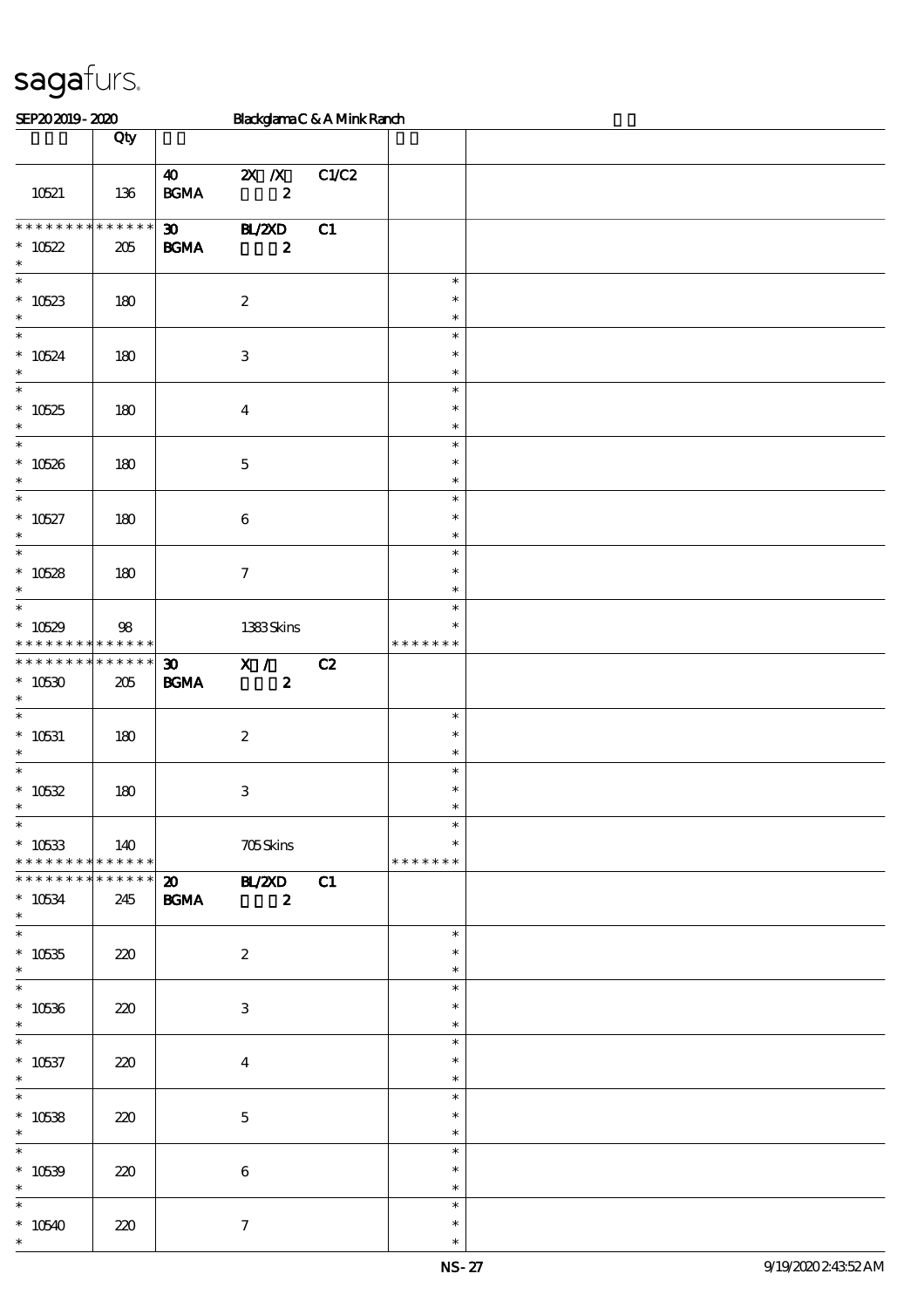| SEP202019-2020                                                  |                            |                                                | BlackglamaC&AMinkRanch      |       |                                   |  |  |  |  |  |
|-----------------------------------------------------------------|----------------------------|------------------------------------------------|-----------------------------|-------|-----------------------------------|--|--|--|--|--|
|                                                                 | Qty                        |                                                |                             |       |                                   |  |  |  |  |  |
| $\ast$<br>$^*$ 10541<br>$\ast$                                  | 220                        | $\boldsymbol{\mathfrak{D}}$<br><b>BGMA</b>     | BLZED<br>$\boldsymbol{2}$   | C1    | $\ast$<br>$\ast$<br>$\ast$        |  |  |  |  |  |
| $\ast$<br>$*10542$<br>$\ast$                                    | 220                        |                                                | $\boldsymbol{9}$            |       | $\ast$<br>$\ast$<br>$\ast$        |  |  |  |  |  |
| $\ast$<br>$*10543$<br>$\ast$                                    | 144                        |                                                | $10\,$                      |       | $\ast$<br>$\ast$<br>$\ast$        |  |  |  |  |  |
| $\overline{\ast}$<br>$* 10544$                                  | 220<br>* * * * * * * * * * |                                                | 2369Skins                   |       | $\ast$<br>$\ast$<br>* * * * * * * |  |  |  |  |  |
| * * * * * * * *<br>$*10545$<br>$\ast$                           | * * * * * *<br>245         | $\boldsymbol{\mathbf{z}}$<br>$\mathbf{B G MA}$ | X /<br>$\boldsymbol{z}$     | C2    |                                   |  |  |  |  |  |
| $\ast$<br>$*10546$<br>$\ast$                                    | 220                        |                                                | $\boldsymbol{2}$            |       | $\ast$<br>$\ast$<br>$\ast$        |  |  |  |  |  |
| $\ast$<br>$* 10547$<br>$\ast$                                   | 220                        |                                                | $\,3$                       |       | $\ast$<br>$\ast$<br>$\ast$        |  |  |  |  |  |
| $\ast$<br>$*10548$<br>$\ast$                                    | 220                        |                                                | $\boldsymbol{4}$            |       | $\ast$<br>$\ast$<br>$\ast$        |  |  |  |  |  |
| $\ast$<br>$*10549$<br>$\ast$                                    | 220                        |                                                | $\mathbf 5$                 |       | $\ast$<br>$\ast$<br>$\ast$        |  |  |  |  |  |
| $\ast$<br>$*1050$<br>* * * * * * * * <mark>* * * * * * *</mark> | 68                         |                                                | 1193Skins                   |       | $\ast$<br>$\ast$<br>* * * * * * * |  |  |  |  |  |
| * * * * * * * *<br>$* 10551$<br>$\ast$                          | * * * * * *<br>265         | $\mathbf 0$<br><b>BGMA</b>                     | $X$ $N$<br>$\boldsymbol{2}$ | C1/C2 |                                   |  |  |  |  |  |
| $\ast$<br>$* 10552$<br>$\ast$                                   | 240                        |                                                | $\boldsymbol{2}$            |       | $\ast$<br>$\ast$<br>$\ast$        |  |  |  |  |  |
| $\ast$<br>$* 10553$<br>* * * * * * * * * * * * * *              | 176                        |                                                | 681 Skins                   |       | $\ast$<br>$\ast$<br>* * * * * * * |  |  |  |  |  |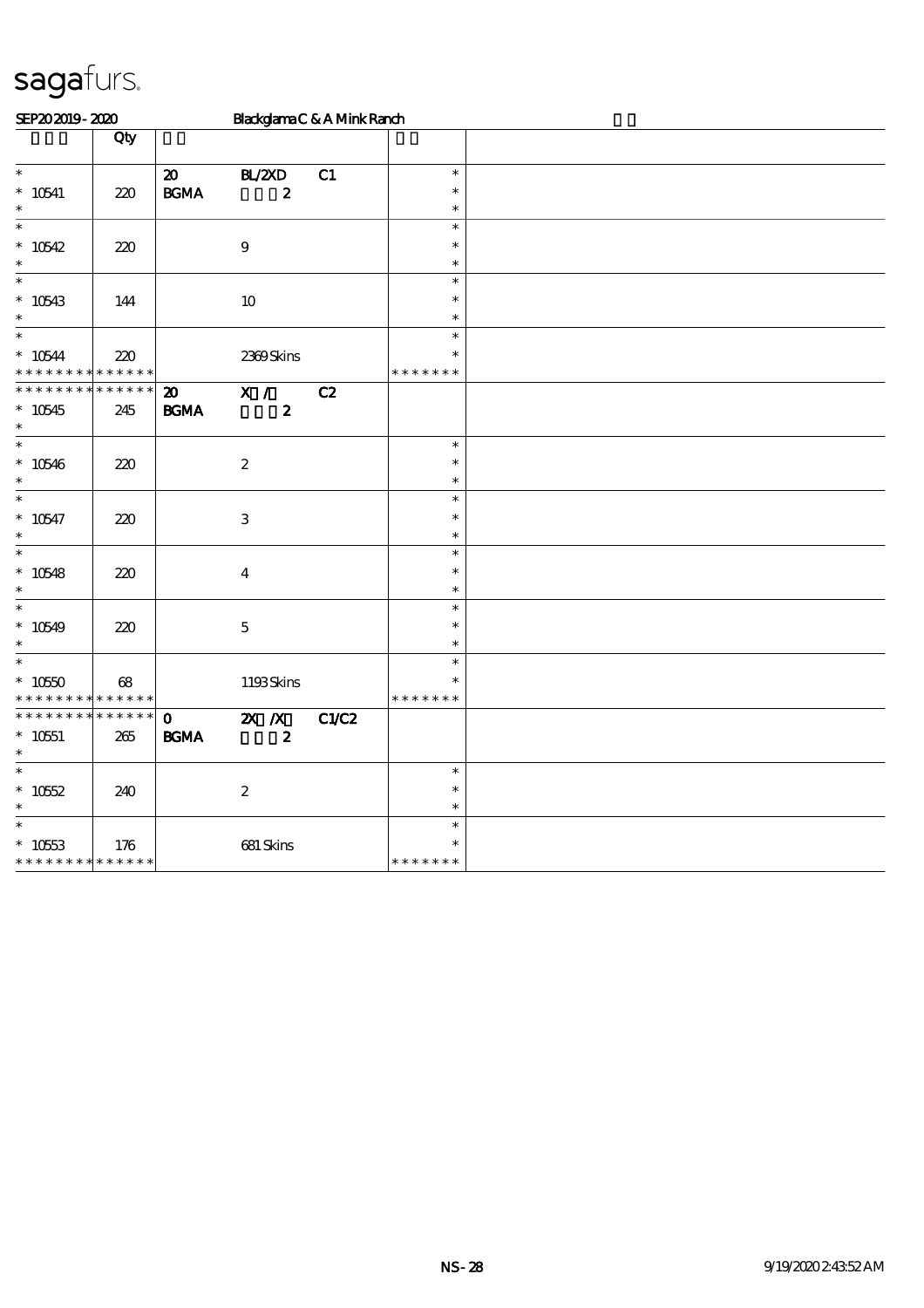| SEP202019-2020                                         |               |                                      |                           |                  | <b>BlackglamaDavidDittrich</b> |                                   |  |
|--------------------------------------------------------|---------------|--------------------------------------|---------------------------|------------------|--------------------------------|-----------------------------------|--|
|                                                        | Qty           |                                      |                           |                  |                                |                                   |  |
| * * * * * * * * * * * * * *<br>$* 10561$<br>$\ast$     | 185           | 50<br><b>BGMA</b>                    | $\mathbf{X}$ $\mathbf{X}$ | $\boldsymbol{z}$ | C1/C2                          |                                   |  |
| $\ast$<br>$* 10562$<br>* * * * * * * * * * * * * *     | 131           |                                      |                           | 316Skins         |                                | $\ast$<br>$\ast$<br>* * * * * * * |  |
| * * * * * * * * * * * * * *<br>$* 10563$<br>$\ast$     | 205           | $\boldsymbol{\omega}$<br><b>BGMA</b> |                           | $\boldsymbol{z}$ | C1                             |                                   |  |
| $\overline{\ast}$<br>$^*$ 10564 $\,$<br>$\ast$         | 180           |                                      | $\boldsymbol{2}$          |                  |                                | $\ast$<br>$\ast$<br>$\ast$        |  |
| $\ast$<br>$* 10565$<br>$\ast$                          | 180           |                                      | $\,3$                     |                  |                                | $\ast$<br>$\ast$<br>$\ast$        |  |
| $\ast$<br>$^*$ 10566 $\,$<br>$\ast$                    | 180           |                                      | $\boldsymbol{4}$          |                  |                                | $\ast$<br>$\ast$<br>$\ast$        |  |
| $\overline{\ast}$<br>$* 10567$<br>$\ast$               | 180           |                                      | $\mathbf 5$               |                  |                                | $\ast$<br>$\ast$<br>$\ast$        |  |
| $\ast$<br>$* 10568$<br>* * * * * * * *                 | 105<br>****** |                                      |                           | 1030Skins        |                                | $\ast$<br>$\ast$<br>* * * * * * * |  |
| * * * * * * * * * * * * * *<br>$* 10569$<br>$\ast$     | 205           | $\boldsymbol{\omega}$<br><b>BGMA</b> | <b>HAZXD</b>              | $\boldsymbol{z}$ | C1                             |                                   |  |
| $\ast$<br>$*10570$<br>$\ast$                           | 180           |                                      | $\boldsymbol{2}$          |                  |                                | $\ast$<br>$\ast$<br>$\ast$        |  |
| $\ast$<br>$* 10571$<br>$\ast$                          | 180           |                                      | $\,3\,$                   |                  |                                | $\ast$<br>$\ast$<br>$\ast$        |  |
| $\ast$<br>* $10572$<br>$\overline{\phantom{0}}$        | 180           |                                      | $\boldsymbol{4}$          |                  |                                | $\ast$<br>$\ast$                  |  |
| $* 10573$<br>$\ast$                                    | 180           |                                      | $\mathbf 5$               |                  |                                | $\ast$<br>$\ast$<br>$\ast$        |  |
| $\overline{\ast}$<br>$^*$ 10574 $\,$<br>$\ast$         | 180           |                                      | $\bf 6$                   |                  |                                | $\ast$<br>$\ast$<br>$\ast$        |  |
| $\ast$<br>$^\ast$ 10575<br>$\ast$<br>$\overline{\ast}$ | 180           |                                      | $\boldsymbol{\tau}$       |                  |                                | $\ast$<br>$\ast$<br>$\ast$        |  |
| $* 10576$<br>$\ast$                                    | 180           |                                      | 8                         |                  |                                | $\ast$<br>$\ast$<br>$\ast$        |  |
| $\ast$<br>$* 10577$<br>$\ast$                          | 180           |                                      | $\bf{9}$                  |                  |                                | $\ast$<br>$\ast$<br>$\ast$        |  |
| $\ast$<br>$* 10578$<br>* * * * * * * * * * * * * *     | 180           |                                      |                           | 1825Skins        |                                | $\ast$<br>$\ast$<br>* * * * * * * |  |
| * * * * * * * * * * * * * *<br>$* 10579$<br>$\ast$     | 205           | $\boldsymbol{\omega}$<br><b>BGMA</b> | <b>HL/ZXD</b>             | $\boldsymbol{z}$ | C1                             |                                   |  |
| $\ast$<br>$* 10580$<br>$\ast$                          | 180           |                                      | $\boldsymbol{2}$          |                  |                                | $\ast$<br>$\ast$<br>$\ast$        |  |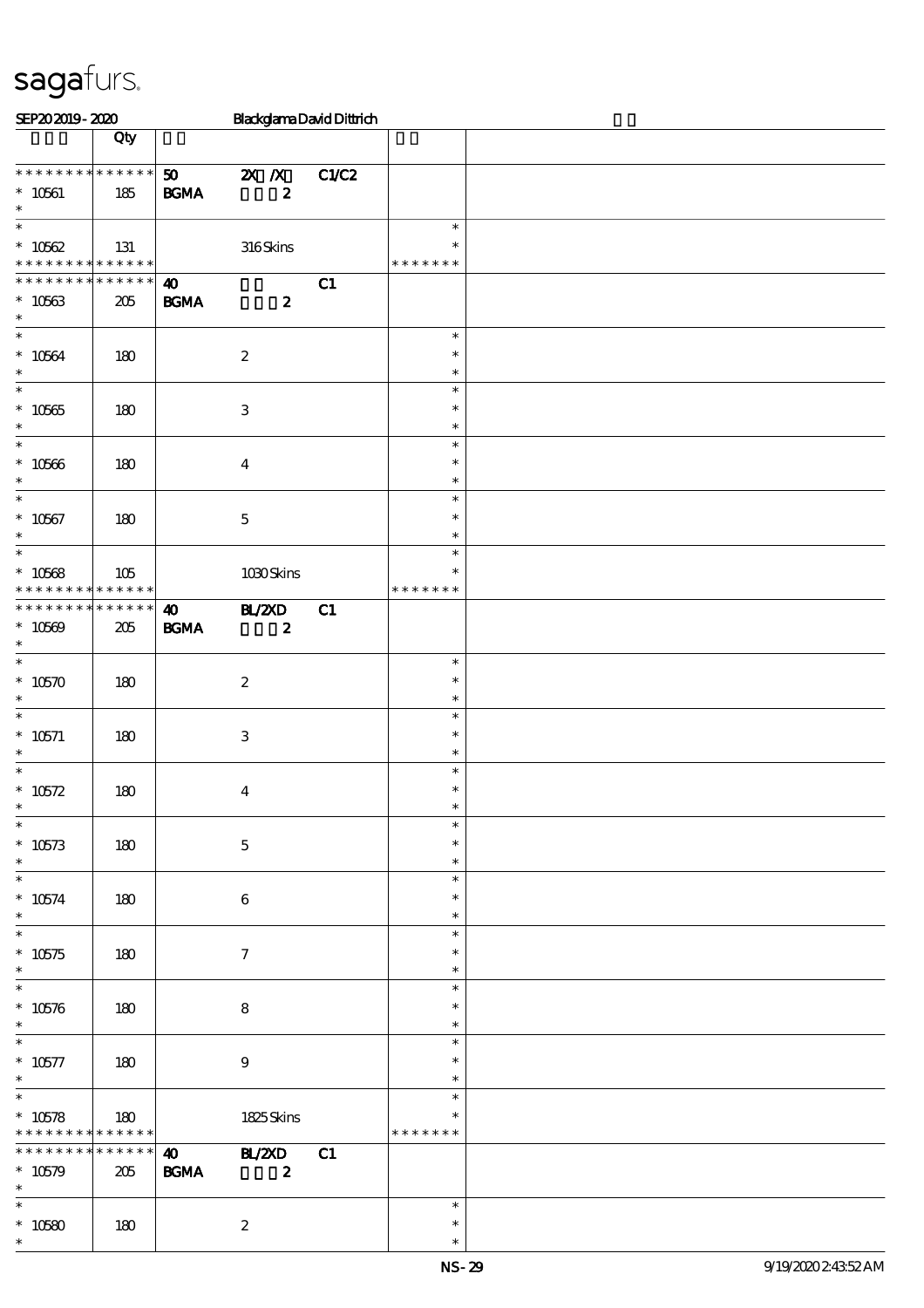| SEP202019-2020                                                              |                        |                                            | <b>BlackglamaDavidDittrich</b>                |    |                                      |  |
|-----------------------------------------------------------------------------|------------------------|--------------------------------------------|-----------------------------------------------|----|--------------------------------------|--|
|                                                                             | Qty                    |                                            |                                               |    |                                      |  |
| $\ast$<br>$* 10581$<br>$\ast$                                               | 180                    | $\boldsymbol{\omega}$<br>$\mathbf{B G MA}$ | BL/2XD<br>$\boldsymbol{z}$                    | C1 | $\ast$<br>$\ast$<br>$\ast$           |  |
| $\ast$<br>$* 10582$<br>$\ast$                                               | 180                    |                                            | $\boldsymbol{4}$                              |    | $\ast$<br>$\ast$<br>$\ast$           |  |
| $\ast$<br>$* 10583$<br>$\ast$                                               | 180                    |                                            | $\mathbf 5$                                   |    | $\ast$<br>$\ast$<br>$\ast$           |  |
| $\ast$<br>$* 10584$<br>$\ast$                                               | 180                    |                                            | $\bf 6$                                       |    | $\ast$<br>$\ast$<br>$\ast$           |  |
| $\ast$<br>$* 10585$<br>* * * * * * * * <mark>* * * * * * *</mark>           | $65\,$                 |                                            | 1170Skins                                     |    | $\ast$<br>$\ast$<br>* * * * * * *    |  |
| * * * * * * * *<br>$* 10586$<br>$\ast$<br>$\overline{\phantom{0}}$          | * * * * * *<br>$205\,$ | $\boldsymbol{\omega}$<br>$\mathbf{B G MA}$ | $\boldsymbol{\mathsf{X}}$<br>$\boldsymbol{z}$ | C1 |                                      |  |
| $* 10587$<br>$\ast$<br>$\ast$                                               | 180                    |                                            | $\boldsymbol{2}$                              |    | $\ast$<br>$\ast$<br>$\ast$           |  |
| $* 10588$<br>$\ast$<br>$\ast$                                               | 180                    |                                            | $\,3$                                         |    | $\ast$<br>$\ast$<br>$\ast$<br>$\ast$ |  |
| $* 10589$<br>$\ast$<br>$\ast$                                               | 180                    |                                            | $\bf{4}$                                      |    | $\ast$<br>$\ast$<br>$\ast$           |  |
| $* 10590$<br>$\ast$<br>$\ast$                                               | 180                    |                                            | $\mathbf 5$                                   |    | $\ast$<br>$\ast$<br>$\ast$           |  |
| $* 10591$<br>$\ast$<br>$\ast$                                               | 180                    |                                            | $\bf 6$                                       |    | $\ast$<br>$\ast$<br>$\ast$           |  |
| $* 10592$<br>**************                                                 | 67<br>* * * * * *      |                                            | 1172Skins<br>40 X / C2                        |    | $\ast$<br>* * * * * * *              |  |
| $* 10503$<br>$\ast$                                                         | 205                    | <b>BGMA</b>                                | $\boldsymbol{z}$                              |    | $\ast$                               |  |
| $^*$ 10594 $\,$<br>$\ast$<br>$\overline{\ast}$                              | 180                    |                                            | $\boldsymbol{z}$                              |    | $\ast$<br>$\ast$<br>$\ast$           |  |
| $^*$ 10595 $\,$<br>$\ast$<br>$\overline{\phantom{a}^*}$                     | 180                    |                                            | 3                                             |    | $\ast$<br>$\ast$<br>$\ast$           |  |
| $^\ast$ 10596<br>$\ast$                                                     | 180                    |                                            | $\overline{4}$                                |    | $\ast$<br>$\ast$<br>$\ast$           |  |
| $* 10597$<br>$\ast$<br>$\ast$                                               | 180                    |                                            | $\mathbf{5}$                                  |    | $\ast$<br>$\ast$<br>$\ast$           |  |
| $* 10508$<br>* * * * * * * * * * * * * * *<br>* * * * * * * * * * * * * * * | 42                     |                                            | 967Skins<br>40 X / C2                         |    | * * * * * * *                        |  |
| $* 10599$<br>$*$ $*$<br>$*$                                                 | 205                    | $\mathbf{B G MA}$                          | $\overline{\mathbf{z}}$                       |    | $\ast$                               |  |
| $^\ast$ 10600<br>$\ast$                                                     | 180                    |                                            | $\boldsymbol{2}$                              |    | $\ast$<br>$\ast$                     |  |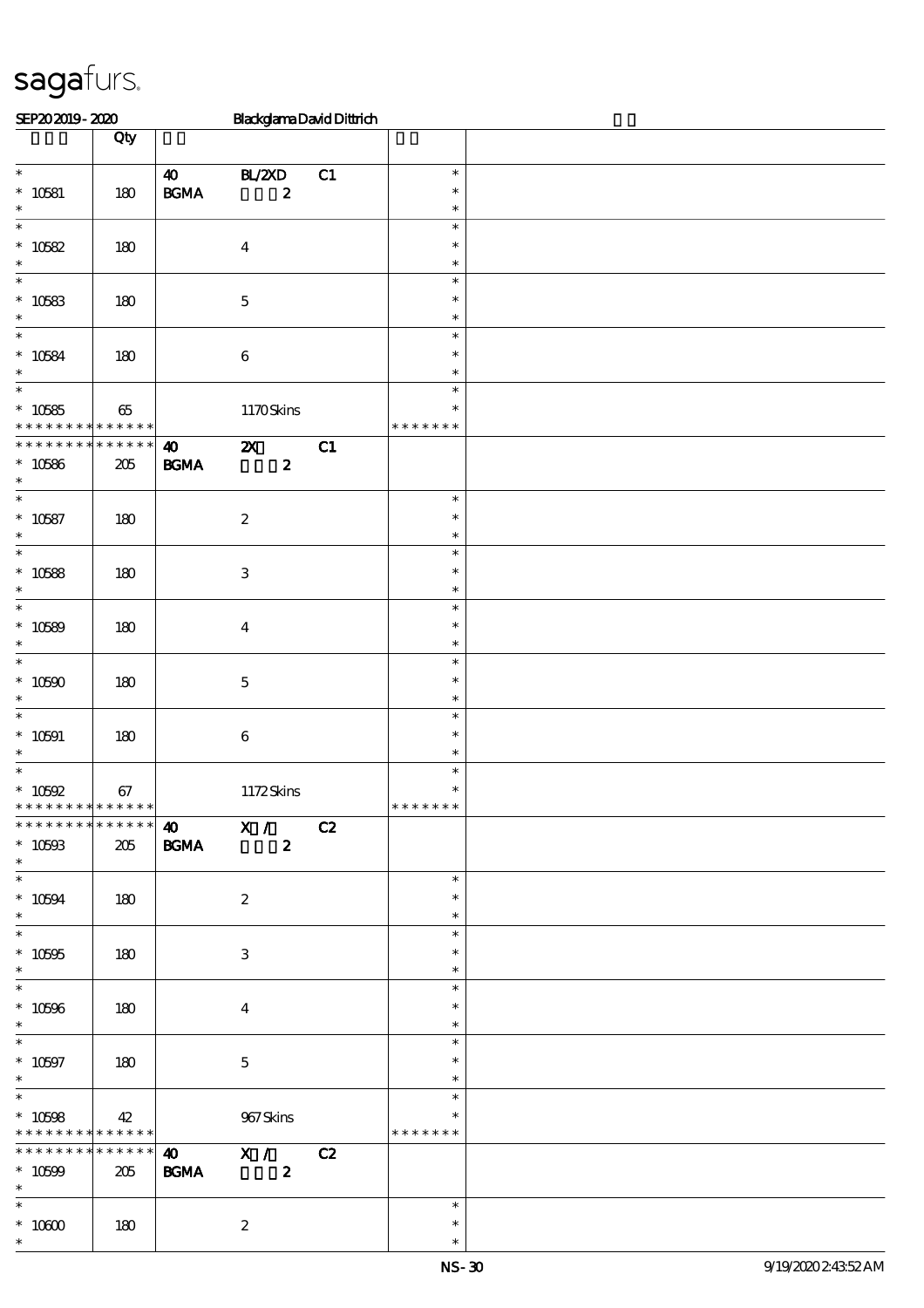| SEP202019-2020                                                             |                        |                                                  |                         | <b>BlackglamaDavidDittrich</b> |                                   |  |
|----------------------------------------------------------------------------|------------------------|--------------------------------------------------|-------------------------|--------------------------------|-----------------------------------|--|
|                                                                            | $\overline{Q}$ ty      |                                                  |                         |                                |                                   |  |
| $\ast$<br>$^*$ 10001 $\,$<br>$\ast$                                        | 180                    | $\boldsymbol{\omega}$<br>$\mathbf{B G MA}$       | X /<br>$\boldsymbol{z}$ | C2                             | $\ast$<br>$\ast$<br>$\ast$        |  |
| $\ast$<br>$^*$ 10002 $\,$<br>$\ast$                                        | 180                    | $\boldsymbol{4}$                                 |                         |                                | $\ast$<br>$\ast$<br>$\ast$        |  |
| $\ast$<br>$^*$ 10603<br>$\ast$                                             | 180                    | $\mathbf 5$                                      |                         |                                | $\ast$<br>$\ast$<br>$\ast$        |  |
| $\ast$<br>$^*$ 10004 $\,$<br>* * * * * * * * * * * * * *                   | 137                    |                                                  | 1062Skins               |                                | $\ast$<br>$\ast$<br>* * * * * * * |  |
| * * * * * * * *<br>$^\ast$ 10005<br>$\ast$                                 | $* * * * * * *$<br>245 | $\boldsymbol{\omega}$<br><b>BGMA</b>             | X /<br>$\boldsymbol{z}$ | C2                             |                                   |  |
| $\overline{\ast}$<br>$^\ast$ 10006<br>$\ast$                               | 187                    | $\boldsymbol{2}$                                 |                         |                                | $\ast$<br>$\ast$<br>$\ast$        |  |
| $\overline{\phantom{a}^*}$<br>$^\ast$ 10607<br>$\ast$                      | 180                    | $\ensuremath{\mathbf{3}}$                        |                         |                                | $\ast$<br>$\ast$<br>$\ast$        |  |
| $\overline{\phantom{0}}$<br>$^*$ 10008 $\,$<br>$\ast$                      | 180                    | $\boldsymbol{4}$                                 |                         |                                | $\ast$<br>$\ast$<br>$\ast$        |  |
| $\overline{\phantom{0}}$<br>$^*$ 10009 $\,$<br>* * * * * * * * * * * * * * | 96                     |                                                  | 888Skins                |                                | $\ast$<br>$\ast$<br>* * * * * * * |  |
| * * * * * * * * * * * * * *<br>$*10610$<br>$\ast$                          | 205                    | $\boldsymbol{\mathfrak{D}}$<br>$\mathbf{B G MA}$ | $\boldsymbol{z}$        | C1                             |                                   |  |
| $\ast$<br>$^*$ 10611<br>$\ast$                                             | 180                    | $\boldsymbol{2}$                                 |                         |                                | $\ast$<br>$\ast$<br>$\ast$        |  |
| $\ast$<br>$* 10612$                                                        | 180                    | $\ensuremath{\mathbf{3}}$                        |                         |                                | $\ast$<br>$\ast$                  |  |
| $\ast$<br>$* 10613$<br>$\ast$                                              | 180                    | $\boldsymbol{4}$                                 |                         |                                | $\ast$<br>$\ast$<br>$\ast$        |  |
| $\overline{\phantom{0}}$<br>$^*$ 10614 $\,$<br>$\ast$                      | 180                    | $\bf 5$                                          |                         |                                | $\ast$<br>$\ast$<br>$\ast$        |  |
| $\overline{\ast}$<br>$* 10615$<br>$\ast$                                   | 180                    | $\bf 6$                                          |                         |                                | $\ast$<br>$\ast$<br>$\ast$        |  |
| $\overline{\phantom{0}}$<br>$^*$ 10616<br>$\ast$                           | 180                    | $\boldsymbol{\tau}$                              |                         |                                | $\ast$<br>$\ast$<br>$\ast$        |  |
| $\overline{\phantom{0}}$<br>$^*$ 10617<br>$\ast$                           | 180                    | ${\bf 8}$                                        |                         |                                | $\ast$<br>$\ast$<br>$\ast$        |  |
| $\ast$<br>$^*$ 10618<br>$\ast$                                             | 180                    | $9\,$                                            |                         |                                | $\ast$<br>$\ast$<br>$\ast$        |  |
| $\overline{\phantom{0}}$<br>$* 10619$<br>$\ast$                            | 180                    |                                                  | $10\,$                  |                                | $\ast$<br>$\ast$<br>$\ast$        |  |
| $\ast$<br>$^\ast$ 10620<br>$\ast$                                          | $180\,$                | $11\,$                                           |                         |                                | $\ast$<br>$\ast$<br>$\ast$        |  |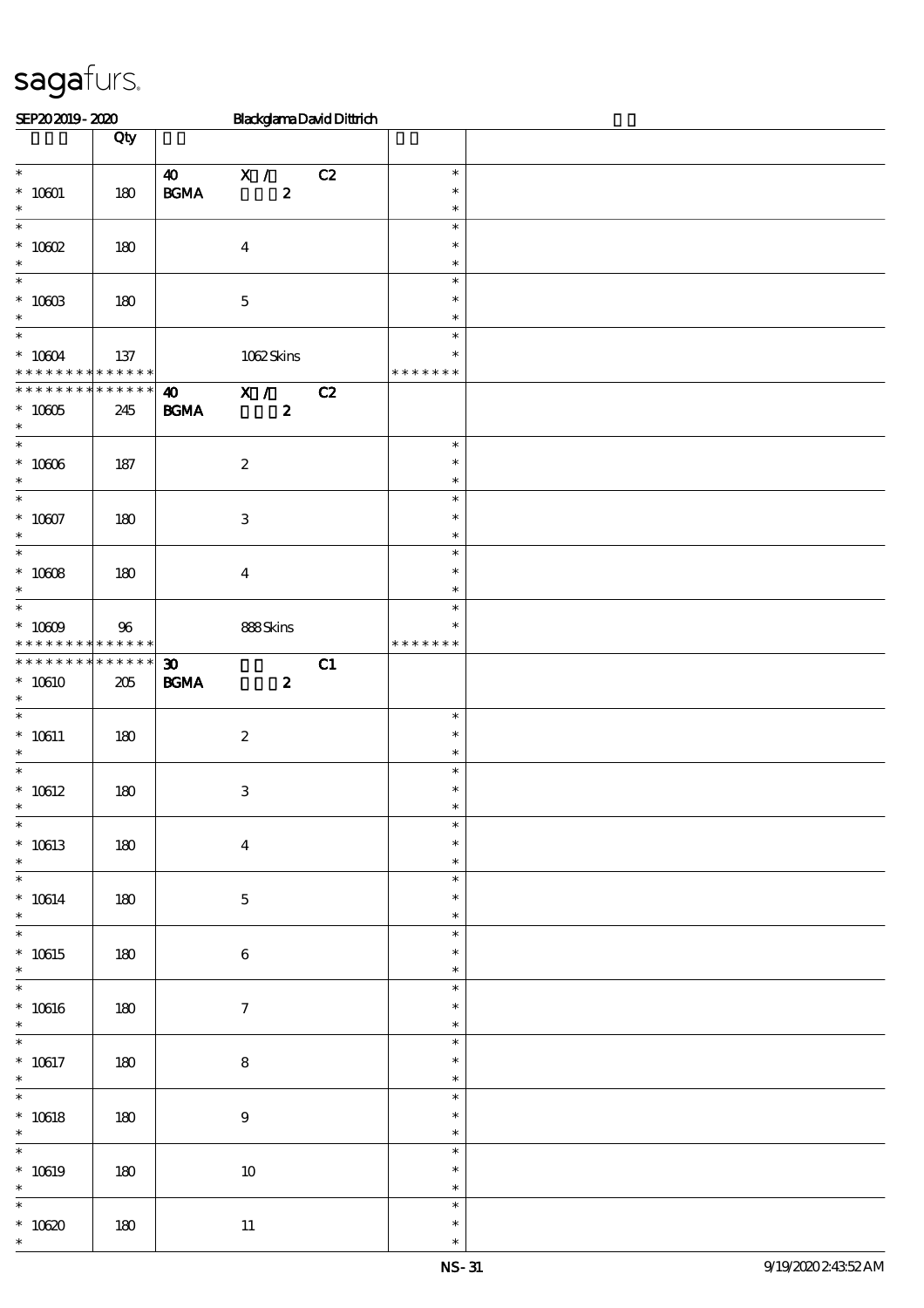| SEP202019-2020                                                |                                     | <b>BlackglamaDavidDittrich</b>                                       |    |                                   |  |
|---------------------------------------------------------------|-------------------------------------|----------------------------------------------------------------------|----|-----------------------------------|--|
|                                                               | Qty                                 |                                                                      |    |                                   |  |
| $\overline{\phantom{0}}$<br>$* 10621$<br>$\ast$               | 180                                 | $\boldsymbol{\mathfrak{D}}$<br>$\mathbf{B G MA}$<br>$\boldsymbol{z}$ | C1 | $\ast$<br>$\ast$<br>$\ast$        |  |
| $\overline{\ast}$<br>$^\ast$ 10622<br>$\ast$                  | 180                                 | $13\,$                                                               |    | $\ast$<br>$\ast$<br>$\ast$        |  |
| $\ast$<br>$* 10623$<br>$\ast$                                 | 180                                 | 14                                                                   |    | $\ast$<br>$\ast$<br>$\ast$        |  |
| $\ast$<br>$^*$ 10624 $\,$<br>$\ast$                           | 180                                 | $15\,$                                                               |    | $\ast$<br>$\ast$<br>$\ast$        |  |
| $\overline{\ast}$<br>$* 10625$<br>* * * * * * * * * * * * * * | $175$                               | 2900Skins                                                            |    | $\ast$<br>$\ast$<br>* * * * * * * |  |
| 10626                                                         | $\boldsymbol{\boldsymbol{\lambda}}$ | $\boldsymbol{\mathfrak{D}}$<br>$\mathbf{B G MA}$<br>$\boldsymbol{z}$ | C1 |                                   |  |
| * * * * * * * *<br>$* 10627$<br>$\ast$                        | * * * * * *<br>$205\,$              | $\boldsymbol{\mathfrak{D}}$<br>$\mathbf{B G MA}$<br>$\boldsymbol{z}$ | C1 |                                   |  |
| $\overline{\phantom{0}}$<br>$* 10628$<br>$\ast$               | 180                                 | $\boldsymbol{2}$                                                     |    | $\ast$<br>$\ast$<br>$\ast$        |  |
| $\overline{\phantom{0}}$<br>$* 10629$<br>$\ast$               | 180                                 | $\,3$                                                                |    | $\ast$<br>$\ast$<br>$\ast$        |  |
| $\overline{\ast}$<br>$^\ast$ 10630<br>$\ast$                  | 180                                 | $\boldsymbol{4}$                                                     |    | $\ast$<br>$\ast$<br>$\ast$        |  |
| $\ast$<br>$* 10631$<br>$\ast$                                 | 180                                 | $\mathbf 5$                                                          |    | $\ast$<br>$\ast$<br>$\ast$        |  |
| $\ast$<br>$^*$ 10632<br>$\ast$                                | 180                                 | $\boldsymbol{6}$                                                     |    | $\ast$<br>$\ast$                  |  |
| $\overline{\phantom{0}}$<br>$* 10633$<br>$\ast$               | 180                                 | $\boldsymbol{7}$                                                     |    | $\ast$<br>$\ast$<br>$\ast$        |  |
| $\overline{\phantom{0}}$<br>$^\ast$ 10634<br>$*$              | 180                                 | $\bf 8$                                                              |    | $\ast$<br>$\ast$<br>$\ast$        |  |
| $\overline{\phantom{0}}$<br>$^\ast$ 10635<br>$\ast$           | 180                                 | $\boldsymbol{9}$                                                     |    | $\ast$<br>$\ast$<br>$\ast$        |  |
| $\overline{\phantom{0}}$<br>$^\ast$ 10636<br>$\ast$           | 180                                 | $10\,$                                                               |    | $\ast$<br>$\ast$<br>$\ast$        |  |
| $\overline{\phantom{0}}$<br>$^\ast$ 10637<br>$\ast$           | 180                                 | $11\,$                                                               |    | $\ast$<br>$\ast$<br>$\ast$        |  |
| $\overline{\phantom{0}}$<br>$^\ast$ 10638<br>$\ast$           | 180                                 | $12\,$                                                               |    | $\ast$<br>$\ast$<br>$\ast$        |  |
| $\overline{\phantom{0}}$<br>$* 10639$<br>$\ast$               | 180                                 | $13\,$                                                               |    | $\ast$<br>$\ast$<br>$\ast$        |  |
| $\overline{\phantom{0}}$<br>$*10640$<br>$\ast$                | $180\,$                             | $14\,$                                                               |    | $\ast$<br>$\ast$<br>$\ast$        |  |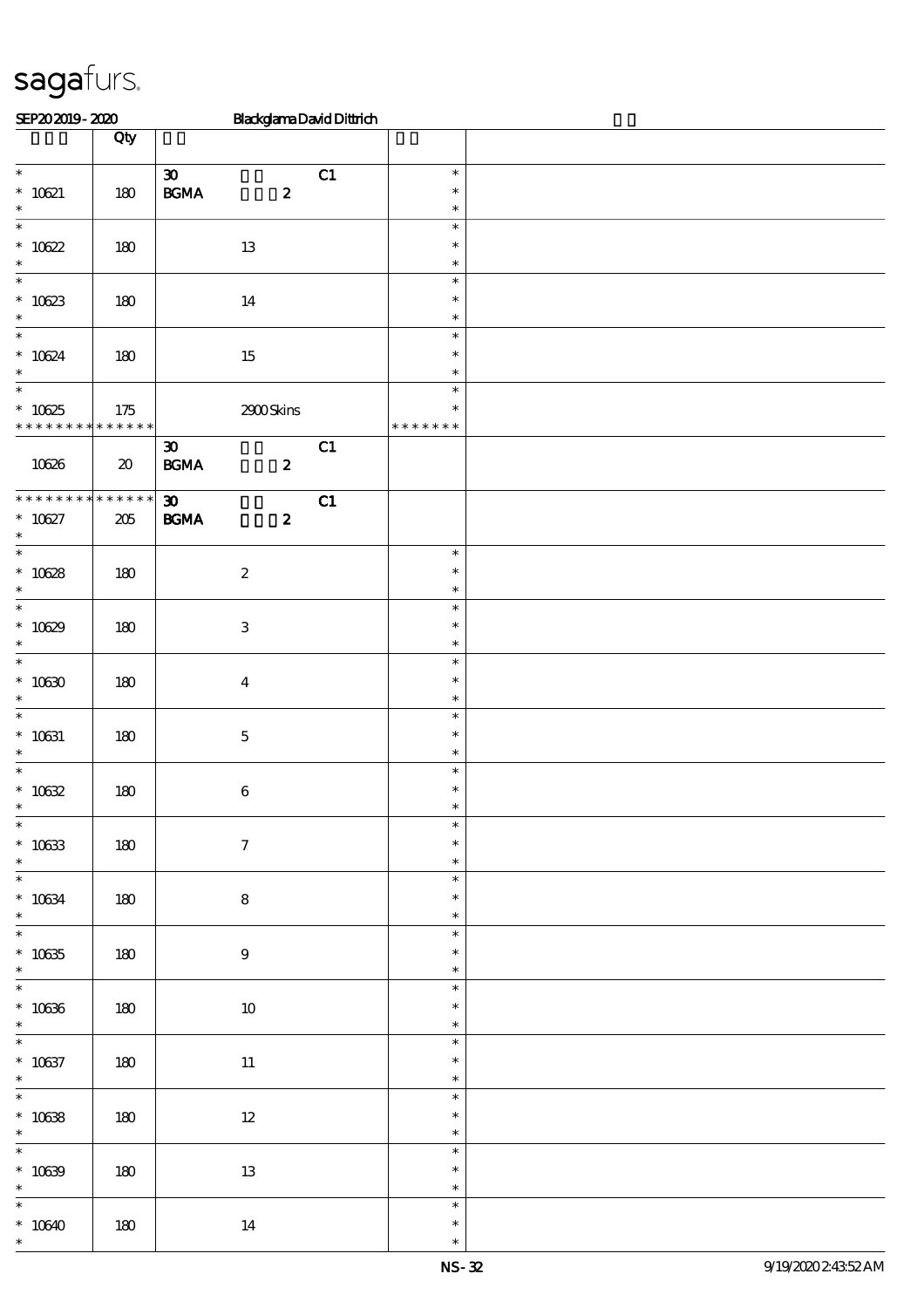| SEP202019-2020                                        |                        | <b>BlackglamaDavidDittrich</b>                                             |                                   |  |
|-------------------------------------------------------|------------------------|----------------------------------------------------------------------------|-----------------------------------|--|
|                                                       | Qty                    |                                                                            |                                   |  |
| $\overline{\phantom{0}}$<br>$^*$ 10641<br>$\ast$      | 180                    | $\boldsymbol{\mathfrak{D}}$<br>C1<br>$\mathbf{B G MA}$<br>$\boldsymbol{z}$ | $\ast$<br>$\ast$<br>$\ast$        |  |
| $\ast$<br>$* 10642$<br>$\ast$                         | 180                    | $16\,$                                                                     | $\ast$<br>$\ast$<br>$\ast$        |  |
| $\ast$<br>$* 10643$<br>$\ast$                         | 180                    | 17                                                                         | $\ast$<br>$\ast$<br>$\ast$        |  |
| $\ast$<br>$^*$ 10644 $\,$<br>$\ast$                   | 180                    | $18\,$                                                                     | $\ast$<br>$\ast$<br>$\ast$        |  |
| $\ast$<br>$* 10645$<br>$\ast$                         | 180                    | $19\,$                                                                     | $\ast$<br>$\ast$<br>$\ast$        |  |
| $\ast$<br>$* 10646$<br>$\ast$                         | $180$                  | $\pmb{\mathcal{X}}$                                                        | $\ast$<br>$\ast$<br>$\ast$        |  |
| $\overline{\ast}$<br>$* 10647$<br>$\ast$              | $180$                  | $2\!1$                                                                     | $\ast$<br>$\ast$<br>$\ast$        |  |
| $\ast$<br>$* 10648$<br>$\ast$                         | 180                    | ${\bf z}$                                                                  | $\ast$<br>$\ast$<br>$\ast$        |  |
| $\ast$<br>$* 10649$<br>$\ast$                         | 180                    | $23\,$                                                                     | $\ast$<br>$\ast$<br>$\ast$        |  |
| $\ast$<br>$^*$ 10650 $\,$<br>* * * * * * * *          | 117<br>$* * * * * * *$ | 4282Skins                                                                  | $\ast$<br>$\ast$<br>* * * * * * * |  |
| * * * * * * * *<br>$* 10651$<br>$\ast$                | * * * * * *<br>$205\,$ | C1<br>$\boldsymbol{\mathfrak{D}}$<br>$\mathbf{B G MA}$<br>$\boldsymbol{z}$ |                                   |  |
| $\ast$<br>$^\ast$ 10652                               | 180                    | $\boldsymbol{2}$                                                           | $\ast$<br>$\ast$                  |  |
| $\overline{\ast}$<br>$^\ast$ 10653<br>$\ast$          | 180                    | $\ensuremath{\mathbf{3}}$                                                  | $\ast$<br>$\ast$<br>$\ast$        |  |
| $* 10654$<br>$\ast$                                   | 180                    | $\boldsymbol{4}$                                                           | $\ast$<br>$\ast$<br>$\ast$        |  |
| $\overline{\phantom{a}^*}$<br>$^\ast$ 10655<br>$\ast$ | 180                    | $\mathbf 5$                                                                | $\ast$<br>$\ast$<br>$\ast$        |  |
| $\overline{\phantom{0}}$<br>$^\ast$ 10656<br>$\ast$   | 180                    | 6                                                                          | $\ast$<br>$\ast$<br>$\ast$        |  |
| $\overline{\phantom{0}}$<br>$^\ast$ 10657<br>$\ast$   | 180                    | $\tau$                                                                     | $\ast$<br>$\ast$<br>$\ast$        |  |
| $\overline{\ast}$<br>$^*$ 10658 $\,$<br>$\ast$        | 180                    | ${\bf 8}$                                                                  | $\ast$<br>$\ast$<br>$\ast$        |  |
| $\overline{\phantom{0}}$<br>$^*$ 10659 $\,$<br>$\ast$ | 180                    | $\bf 9$                                                                    | $\ast$<br>$\ast$<br>$\ast$        |  |
| $\ast$<br>$^\ast$ 10660<br>$\ast$                     | 180                    | $10\,$                                                                     | $\ast$<br>$\ast$<br>$\ast$        |  |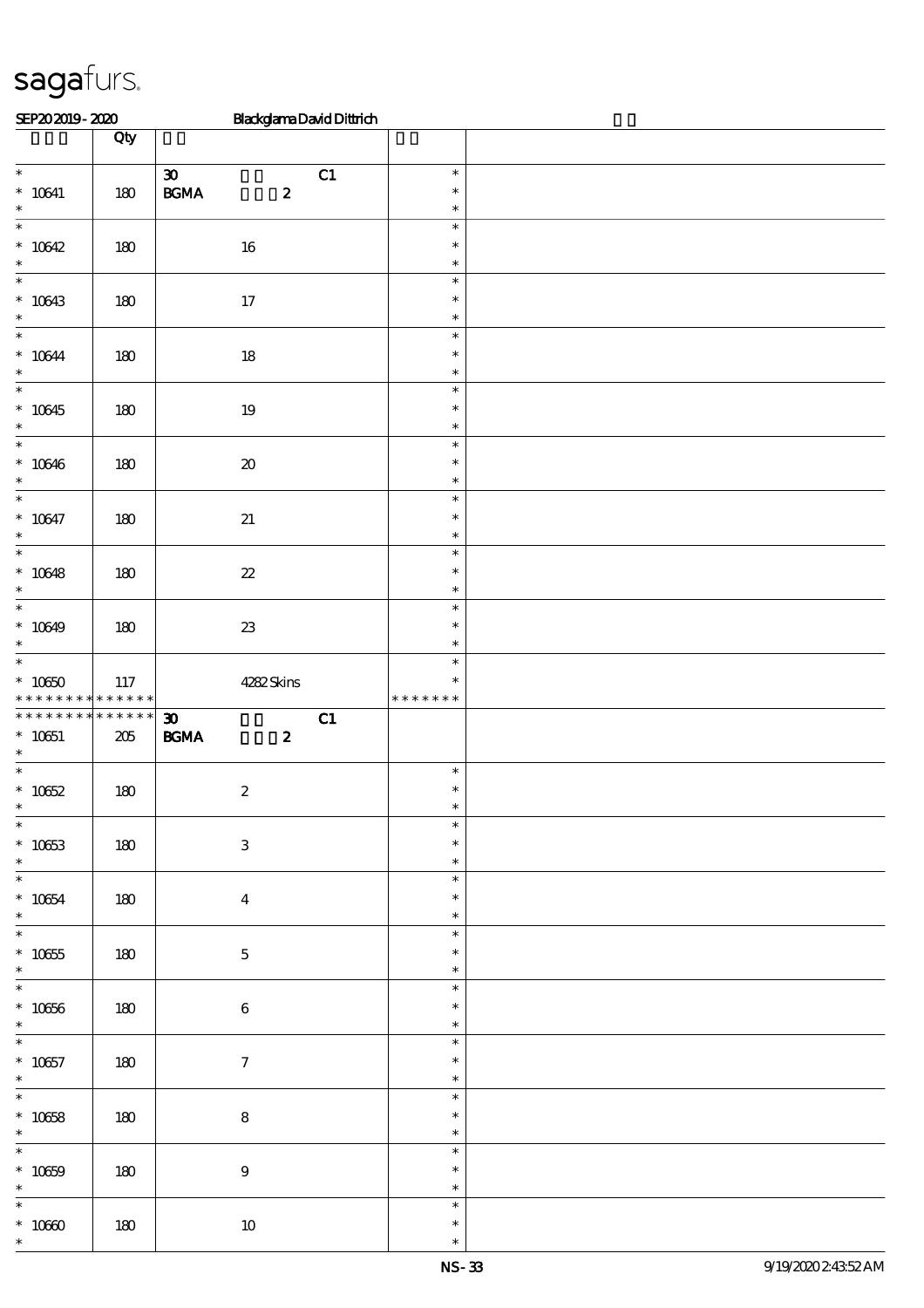| SEP202019-2020                                        |                          | <b>BlackglamaDavidDittrich</b>                                                                          |                                   |  |
|-------------------------------------------------------|--------------------------|---------------------------------------------------------------------------------------------------------|-----------------------------------|--|
|                                                       | Qty                      |                                                                                                         |                                   |  |
| $\overline{\phantom{0}}$<br>$^*$ 10661 $\,$<br>$\ast$ | 180                      | $\boldsymbol{\mathfrak{D}}$<br>C1<br>$\mathbf{B}\mathbf{G}\mathbf{M}\mathbf{A}$<br>$\boldsymbol{z}$     | $\ast$<br>$\ast$<br>$\ast$        |  |
| $\ast$<br>$* 10002$<br>$\ast$                         | 180                      | $12\,$                                                                                                  | $\ast$<br>$\ast$<br>$\ast$        |  |
| $\ast$<br>$* 10663$<br>$\ast$                         | 180                      | $13\,$                                                                                                  | $\ast$<br>$\ast$<br>$\ast$        |  |
| $\ast$<br>$* 10664$<br>$\ast$                         | 180                      | $14\,$                                                                                                  | $\ast$<br>$\ast$<br>$\ast$        |  |
| $\ast$<br>$^\ast$ 10665<br>$\ast$                     | 180                      | 15                                                                                                      | $\ast$<br>$\ast$<br>$\ast$        |  |
| $\ast$<br>$^\ast$ 10366<br>$\ast$                     | $180$                    | $16\,$                                                                                                  | $\ast$<br>$\ast$<br>$\ast$        |  |
| $\overline{\ast}$<br>$* 10067$<br>$\ast$              | 165                      | $17\,$                                                                                                  | $\ast$<br>$\ast$<br>$\ast$        |  |
| $\ast$<br>$^\ast$ 10668<br>$\ast$                     | 180                      | $18\,$                                                                                                  | $\ast$<br>$\ast$<br>$\ast$        |  |
| $\ast$<br>$^\ast$ 10669<br>$\ast$                     | $180$                    | $19\,$                                                                                                  | $\ast$<br>$\ast$<br>$\ast$        |  |
| $\ast$<br>$* 10670$<br>* * * * * * * *                | $180$<br>$* * * * * * *$ | 3610Skins                                                                                               | $\ast$<br>$\ast$<br>* * * * * * * |  |
| * * * * * * * *<br>$* 10671$<br>$\ast$                | * * * * * *<br>$205\,$   | C1<br>$\boldsymbol{\mathfrak{D}}$<br>$\boldsymbol{\mathsf{z}}$<br>$\mathbf{B G MA}$<br>$\boldsymbol{z}$ |                                   |  |
| $\ast$<br>$^\ast$ 10672                               | 180                      | $\boldsymbol{2}$                                                                                        | $\ast$<br>$\ast$                  |  |
| $\overline{\ast}$<br>$* 10673$<br>$\ast$              | 180                      | $\ensuremath{\mathbf{3}}$                                                                               | $\ast$<br>$\ast$<br>$\ast$        |  |
| $\overline{\phantom{0}}$<br>$* 10674$<br>$\ast$       | 180                      | $\boldsymbol{4}$                                                                                        | $\ast$<br>$\ast$<br>$\ast$        |  |
| $\overline{\ast}$<br>$* 10675$<br>$\ast$              | 180                      | $\mathbf 5$                                                                                             | $\ast$<br>$\ast$<br>$\ast$        |  |
| $\overline{\phantom{0}}$<br>$* 10676$<br>$\ast$       | 180                      | 6                                                                                                       | $\ast$<br>$\ast$<br>$\ast$        |  |
| $\overline{\phantom{0}}$<br>$^\ast$ 10677<br>$\ast$   | 180                      | $\tau$                                                                                                  | $\ast$<br>$\ast$<br>$\ast$        |  |
| $\overline{\ast}$<br>$* 10678$<br>$\ast$              | 180                      | ${\bf 8}$                                                                                               | $\ast$<br>$\ast$<br>$\ast$        |  |
| $\overline{\phantom{0}}$<br>$* 10679$<br>$\ast$       | 180                      | $\bf 9$                                                                                                 | $\ast$<br>$\ast$<br>$\ast$        |  |
| $\ast$<br>$^\ast$ 10680<br>$\ast$                     | 180                      | $10\,$                                                                                                  | $\ast$<br>$\ast$<br>$\ast$        |  |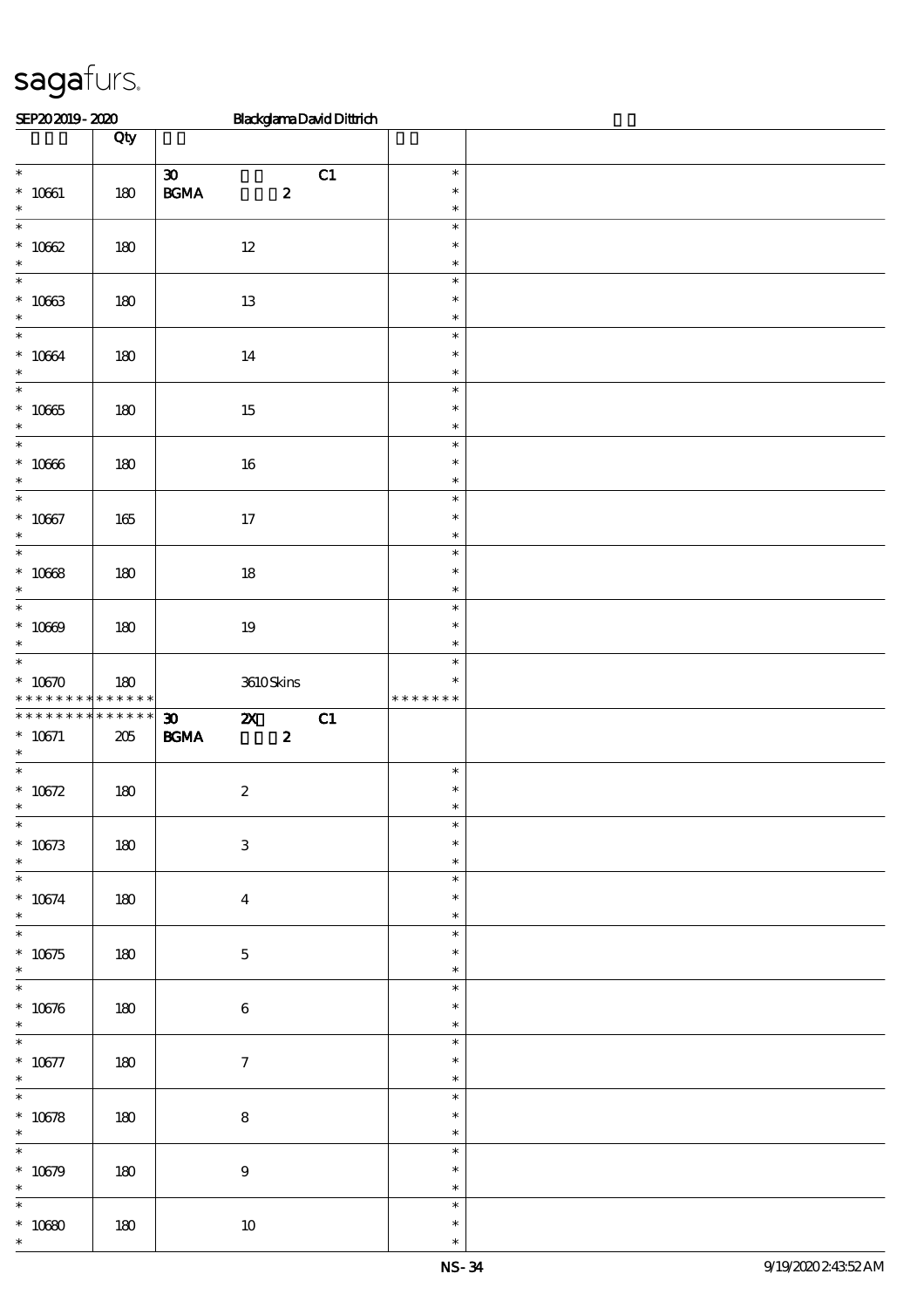| SEP202019-2020                                                 |                       |                                                  |                           |                  | <b>BlackglamaDavidDittrich</b> |                                   |  |
|----------------------------------------------------------------|-----------------------|--------------------------------------------------|---------------------------|------------------|--------------------------------|-----------------------------------|--|
|                                                                | Qty                   |                                                  |                           |                  |                                |                                   |  |
| $\overline{\phantom{0}}$<br>$^\ast$ 10681<br>$\ast$            | 180                   | $\boldsymbol{\mathfrak{D}}$<br>$\mathbf{B G MA}$ | $\boldsymbol{\mathsf{z}}$ | $\boldsymbol{z}$ | C1                             | $\ast$<br>$\ast$<br>$\ast$        |  |
| $\ast$<br>$* 10682$<br>$\ast$                                  | 180                   |                                                  | $12\,$                    |                  |                                | $\ast$<br>$\ast$<br>$\ast$        |  |
| $\ast$<br>$* 10683$<br>$\ast$                                  | 180                   |                                                  | $13\,$                    |                  |                                | $\ast$<br>$\ast$<br>$\ast$        |  |
| $\overline{\phantom{0}}$<br>$^\ast$ 10684<br>$\ast$            | 180                   |                                                  | $14\,$                    |                  |                                | $\ast$<br>$\ast$<br>$\ast$        |  |
| $\ast$<br>$^\ast$ 10685<br>$\ast$                              | 180                   |                                                  | $15\,$                    |                  |                                | $\ast$<br>$\ast$<br>$\ast$        |  |
| $\overline{\ast}$<br>$^\ast$ 10686<br>$\ast$                   | $180$                 |                                                  | $16\,$                    |                  |                                | $\ast$<br>$\ast$<br>$\ast$        |  |
| $\overline{\phantom{a}^*}$<br>$* 10087$<br>$\ast$              | $180$                 |                                                  | $17\,$                    |                  |                                | $\ast$<br>$\ast$<br>$\ast$        |  |
| $\overline{\phantom{0}}$<br>$* 10688$<br>$\ast$                | 180                   |                                                  | $18\,$                    |                  |                                | $\ast$<br>$\ast$<br>$\ast$        |  |
| $\ast$<br>$* 10089$<br>$\ast$                                  | 180                   |                                                  | $19\,$                    |                  |                                | $\ast$<br>$\ast$<br>$\ast$        |  |
| $\overline{\phantom{0}}$<br>$^*$ 10090 $\,$<br>* * * * * * * * | 82<br>$* * * * * * *$ |                                                  | 3527Skins                 |                  |                                | $\ast$<br>$\ast$<br>* * * * * * * |  |
| * * * * * * * *<br>$* 10001$<br>$\ast$                         | * * * * * *<br>180    | $\boldsymbol{\mathfrak{D}}$<br>$\mathbf{B G MA}$ | $\boldsymbol{\mathsf{Z}}$ | $\boldsymbol{z}$ | C1                             |                                   |  |
| $\ast$<br>$^*$ 10092                                           | 180                   |                                                  | $\boldsymbol{2}$          |                  |                                | $\ast$<br>$\ast$                  |  |
| $\overline{\ast}$<br>$^*$ 10003<br>$*$                         | 180                   |                                                  | $\ensuremath{\mathbf{3}}$ |                  |                                | $\ast$<br>$\ast$<br>$\ast$        |  |
| $* 10004$<br>$\ast$                                            | 180                   |                                                  | $\boldsymbol{4}$          |                  |                                | $\ast$<br>$\ast$<br>$\ast$        |  |
| $\overline{\phantom{a}^*}$<br>$^\ast$ 10095<br>$\ast$          | 180                   |                                                  | $\mathbf{5}$              |                  |                                | $\ast$<br>$\ast$<br>$\ast$        |  |
| $\overline{\phantom{0}}$<br>$^\ast$ 10096<br>$\ast$            | 180                   |                                                  | $\bf 6$                   |                  |                                | $\ast$<br>$\ast$<br>$\ast$        |  |
| $^\ast$ 10097<br>$\ast$                                        | 180                   |                                                  | $\mathcal I$              |                  |                                | $\ast$<br>$\ast$<br>$\ast$        |  |
| $\overline{\phantom{a}^*}$<br>$^*$ 10098<br>$\ast$             | 180                   |                                                  | $\bf 8$                   |                  |                                | $\ast$<br>$\ast$<br>$\ast$        |  |
| $\overline{\phantom{0}}$<br>$^\ast$ 10699<br>$\ast$            | 180                   |                                                  | $\bf 9$                   |                  |                                | $\ast$<br>$\ast$<br>$\ast$        |  |
| $\ast$<br>$^\ast$ 10700<br>$\ast$                              | 180                   |                                                  | $10\,$                    |                  |                                | $\ast$<br>$\ast$<br>$\ast$        |  |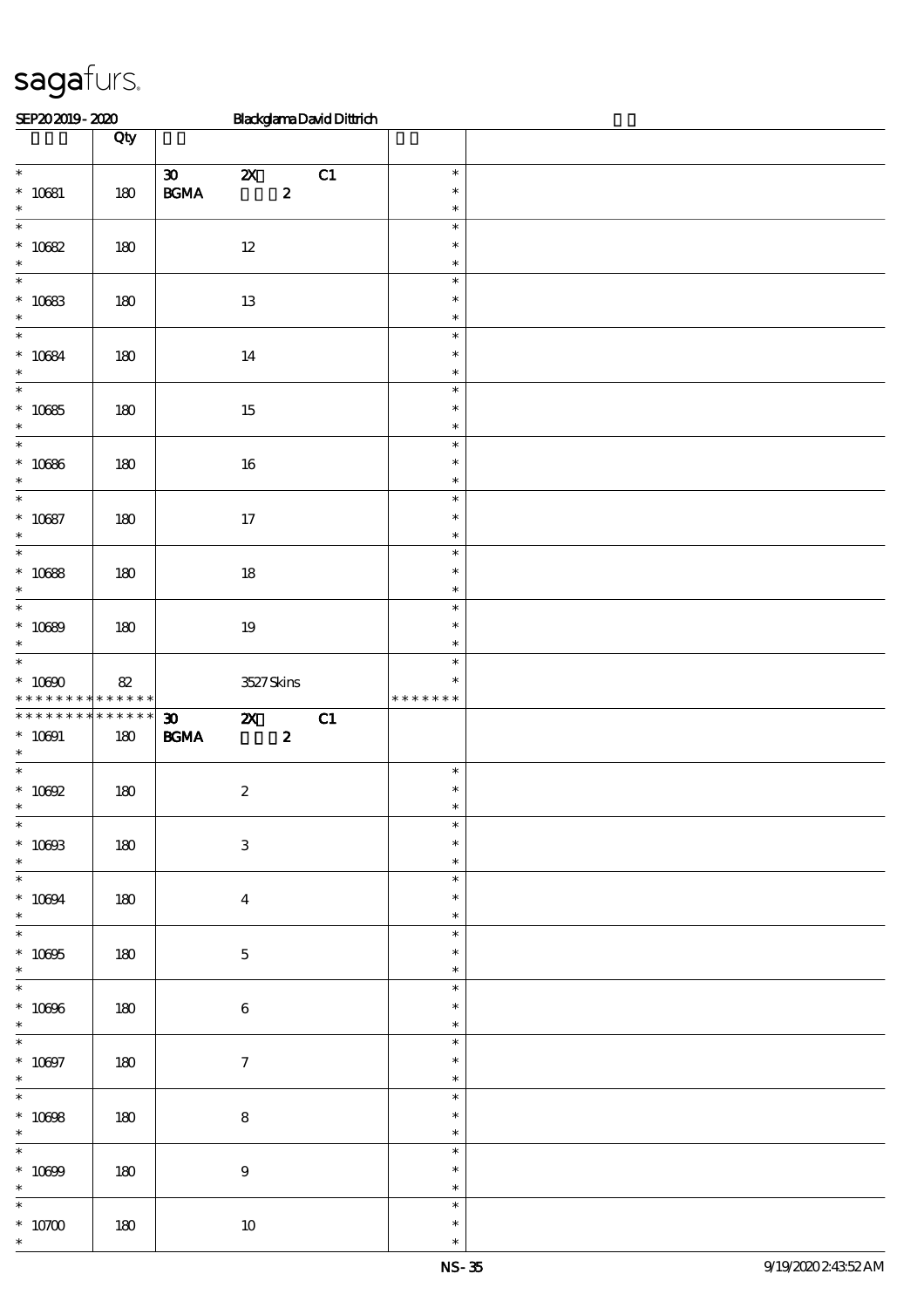| SEP202019-2020                                                |                    |                                                                           |                                               | <b>BlackglamaDavidDittrich</b> |                                      |  |
|---------------------------------------------------------------|--------------------|---------------------------------------------------------------------------|-----------------------------------------------|--------------------------------|--------------------------------------|--|
|                                                               | Qty                |                                                                           |                                               |                                |                                      |  |
| $\overline{\phantom{0}}$<br>$*$ 10701 $\,$<br>$\ast$          | 180                | $\boldsymbol{\mathfrak{D}}$<br>$\mathbf{B G MA}$                          | $\boldsymbol{\mathsf{Z}}$<br>$\boldsymbol{z}$ | C1                             | $\ast$<br>$\ast$<br>$\ast$           |  |
| $\overline{\ast}$<br>$* 10702$<br>$\ast$                      | 180                |                                                                           | $12\,$                                        |                                | $\ast$<br>$\ast$<br>$\ast$           |  |
| $\overline{\phantom{0}}$<br>$^\ast$ 10703 $^\ast$             | 180                |                                                                           | 13                                            |                                | $\ast$<br>$\ast$<br>$\ast$           |  |
| $\overline{\ast}$<br>$^*$ 10704 $\,$<br>$\ast$                | 180                |                                                                           | 14                                            |                                | $\ast$<br>$\ast$<br>$\ast$           |  |
| $\overline{\phantom{a}^*}$<br>$* 10705$<br>$\ast$             | 180                |                                                                           | 15                                            |                                | $\ast$<br>$\ast$<br>$\ast$           |  |
| $\overline{\phantom{0}}$<br>$^\ast$ 10706<br>$\ast$           | 180                |                                                                           | 16                                            |                                | $\ast$<br>$\ast$<br>$\ast$           |  |
| $\overline{\ast}$<br>$* 10707$<br>$\ast$<br>$\overline{\ast}$ | 180                |                                                                           | 17                                            |                                | $\ast$<br>$\ast$<br>$\ast$           |  |
| $* 10708$<br>$\ast$<br>$\overline{\phantom{a}^*}$             | 180                |                                                                           | $18\,$                                        |                                | $\ast$<br>$\ast$<br>$\ast$           |  |
| $* 10709$<br>* * * * * * * * * * * * * * *                    | 138                |                                                                           | $3378S\!$ kins                                |                                | $\ast$<br>$\ast$<br>* * * * * * *    |  |
| * * * * * * * *<br>$* 10710$<br>$\ast$                        | * * * * * *<br>205 | $\boldsymbol{\mathfrak{D}}$<br>$\mathbf{B}\mathbf{G}\mathbf{M}\mathbf{A}$ | $\mathbf{X}$<br>$\boldsymbol{z}$              | C1                             |                                      |  |
| $\ast$<br>$* 10711$<br>$\ast$<br>$\overline{\phantom{a}^*}$   | 180                |                                                                           | $\boldsymbol{z}$                              |                                | $\ast$<br>$\ast$<br>$\ast$           |  |
| $^\ast$ 10712<br>$\ast$                                       | 180                |                                                                           | $\,3$                                         |                                | $\ast$<br>$\ast$                     |  |
| $* 10713$<br>$\ast$<br>$\overline{\ast}$                      | 180                |                                                                           | $\overline{\mathbf{4}}$                       |                                | $\ast$<br>$\ast$<br>$\ast$           |  |
| $* 10714$<br>$\ast$<br>$\overline{\phantom{0}}$               | 180                |                                                                           | $\bf 5$                                       |                                | $\ast$<br>$\ast$<br>$\ast$<br>$\ast$ |  |
| $* 10715$<br>$\ast$<br>$\overline{\phantom{0}}$               | 180                |                                                                           | $\bf 6$                                       |                                | $\ast$<br>$\ast$<br>$\ast$           |  |
| $* 10716$<br>$\ast$<br>$\overline{\phantom{0}}$               | 180                |                                                                           | $\tau$                                        |                                | $\ast$<br>$\ast$                     |  |
| $* 10717$<br>$\ast$<br>$\overline{\phantom{0}}$               | 180                |                                                                           | $\bf 8$                                       |                                | $\ast$<br>$\ast$<br>$\ast$<br>$\ast$ |  |
| $* 10718$<br>$\ast$<br>$\overline{\ast}$                      | 180                |                                                                           | $\bf 9$                                       |                                | $\ast$<br>$\ast$<br>$\ast$           |  |
| $* 10719$<br>$\ast$<br>$\ast$                                 | 180                |                                                                           | $10\,$                                        |                                | $\ast$<br>$\ast$<br>$\ast$           |  |
| $* 10720$<br>$\ast$                                           | 180                |                                                                           | $11\,$                                        |                                | $\ast$<br>$\ast$                     |  |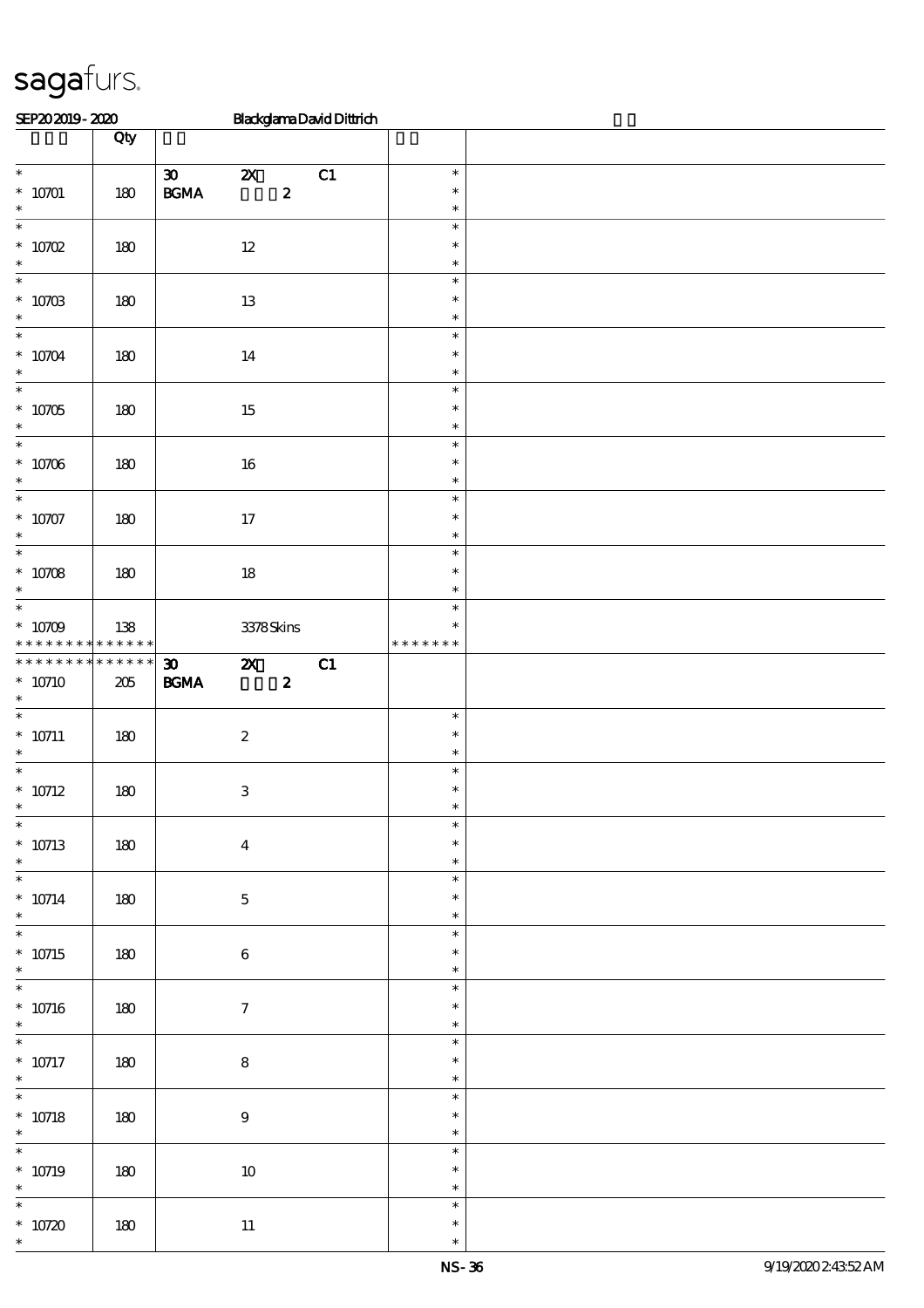| SEP202019-2020                       |                   |                             |                           |                  | <b>BlackglamaDavidDittrich</b> |                  |  |
|--------------------------------------|-------------------|-----------------------------|---------------------------|------------------|--------------------------------|------------------|--|
|                                      | Qty               |                             |                           |                  |                                |                  |  |
|                                      |                   |                             |                           |                  |                                |                  |  |
| $\overline{\phantom{a}^*}$           |                   | $\boldsymbol{\mathfrak{D}}$ | $\boldsymbol{\mathsf{Z}}$ |                  | C1                             | $\ast$           |  |
| $* 10721$                            | 180               | $\mathbf{B G MA}$           |                           | $\boldsymbol{z}$ |                                | $\ast$           |  |
| $\ast$                               |                   |                             |                           |                  |                                | $\ast$           |  |
| $\overline{\ast}$                    |                   |                             |                           |                  |                                | $\ast$           |  |
| $* 10722$                            | 180               |                             | 13                        |                  |                                | $\ast$           |  |
| $\ast$                               |                   |                             |                           |                  |                                | $\ast$           |  |
| $\ast$                               |                   |                             |                           |                  |                                | $\ast$           |  |
| $* 10723$                            | $180$             |                             | $14\,$                    |                  |                                | $\ast$           |  |
| $\ast$                               |                   |                             |                           |                  |                                | $\ast$           |  |
| $\ast$                               |                   |                             |                           |                  |                                | $\ast$           |  |
| $* 10724$                            | 180               |                             | $15\,$                    |                  |                                | $\ast$           |  |
| $\ast$                               |                   |                             |                           |                  |                                | $\ast$           |  |
| $\overline{\phantom{a}^*}$           |                   |                             |                           |                  |                                | $\ast$           |  |
| $* 10725$                            | 180               |                             | $16\,$                    |                  |                                | $\ast$           |  |
| $\ast$<br>$\overline{\phantom{0}}$   |                   |                             |                           |                  |                                | $\ast$           |  |
|                                      |                   |                             |                           |                  |                                | $\ast$           |  |
| $* 10726$                            | 180               |                             | $17$                      |                  |                                | $\ast$           |  |
| $\ast$<br>$\overline{\ast}$          |                   |                             |                           |                  |                                | $\ast$           |  |
|                                      |                   |                             |                           |                  |                                | $\ast$<br>$\ast$ |  |
| $* 10727$<br>* * *<br>* * * * *      | 47<br>* * * * * * |                             | $3132\,$ Skins            |                  |                                | * * * * * * *    |  |
| * * * * * * * *                      | $******$          | $\boldsymbol{\mathfrak{D}}$ |                           |                  | C2                             |                  |  |
|                                      |                   |                             | $\overline{X}$ /          |                  |                                |                  |  |
| $* 10728$<br>$\ast$                  | $205\,$           | $\mathbf{B G MA}$           |                           | $\boldsymbol{z}$ |                                |                  |  |
| $\ast$                               |                   |                             |                           |                  |                                | $\ast$           |  |
| $* 10729$                            | 180               |                             | $\boldsymbol{2}$          |                  |                                | $\ast$           |  |
| $\ast$                               |                   |                             |                           |                  |                                | $\ast$           |  |
| $\ast$                               |                   |                             |                           |                  |                                | $\ast$           |  |
| $*10730$                             | 180               |                             | $\,3\,$                   |                  |                                | $\ast$           |  |
| $\ast$                               |                   |                             |                           |                  |                                | $\ast$           |  |
| $\ast$                               |                   |                             |                           |                  |                                | $\ast$           |  |
| $* 10731$                            | $180$             |                             | $\bf{4}$                  |                  |                                | $\ast$           |  |
| $\ast$                               |                   |                             |                           |                  |                                | $\ast$           |  |
| $\ast$                               |                   |                             |                           |                  |                                | $\ast$           |  |
| $* 10732$                            | $180$             |                             | $\mathbf 5$               |                  |                                | $\ast$           |  |
|                                      |                   |                             |                           |                  |                                |                  |  |
| $\ast$                               |                   |                             |                           |                  |                                | $\ast$           |  |
| $* 10733$                            | 180               |                             | $\,6\,$                   |                  |                                | $\ast$           |  |
| $\ast$                               |                   |                             |                           |                  |                                | $\ast$           |  |
| $\overline{\phantom{0}}$             |                   |                             |                           |                  |                                | $\ast$           |  |
| $* 10734$                            | 180               |                             | $\tau$                    |                  |                                | $\ast$           |  |
| $\ast$                               |                   |                             |                           |                  |                                | $\ast$           |  |
| $\overline{\phantom{a}^*}$           |                   |                             |                           |                  |                                | $\ast$           |  |
| $^\ast$ 10735                        | 180               |                             | ${\bf 8}$                 |                  |                                | $\ast$           |  |
| $\ast$                               |                   |                             |                           |                  |                                | $\ast$           |  |
| $\overline{\phantom{0}}$             |                   |                             |                           |                  |                                | $\ast$           |  |
| $^\ast$ 10736                        | 180               |                             | $\boldsymbol{9}$          |                  |                                | $\ast$           |  |
| $\ast$                               |                   |                             |                           |                  |                                | $\ast$           |  |
| $\overline{\phantom{0}}$             |                   |                             |                           |                  |                                | $\ast$           |  |
| $* 10737$                            | 180               |                             | $10\,$                    |                  |                                | $\ast$           |  |
| $\ast$<br>$\overline{\phantom{a}^*}$ |                   |                             |                           |                  |                                | $\ast$           |  |
|                                      |                   |                             |                           |                  |                                | $\ast$           |  |
| $* 10738$                            | 180               |                             | $11\,$                    |                  |                                | $\ast$           |  |
| $\ast$<br>$\overline{\phantom{0}}$   |                   |                             |                           |                  |                                | $\ast$           |  |
|                                      |                   |                             |                           |                  |                                | $\ast$           |  |
| $* 10739$                            | 180               |                             | $12\,$                    |                  |                                | $\ast$           |  |
| $\ast$<br>$\ast$                     |                   |                             |                           |                  |                                | $\ast$           |  |
|                                      |                   |                             |                           |                  |                                | $\ast$           |  |
| $* 10740$                            | $180\,$           |                             | $13\,$                    |                  |                                | $\ast$           |  |
| $\ast$                               |                   |                             |                           |                  |                                | $\ast$           |  |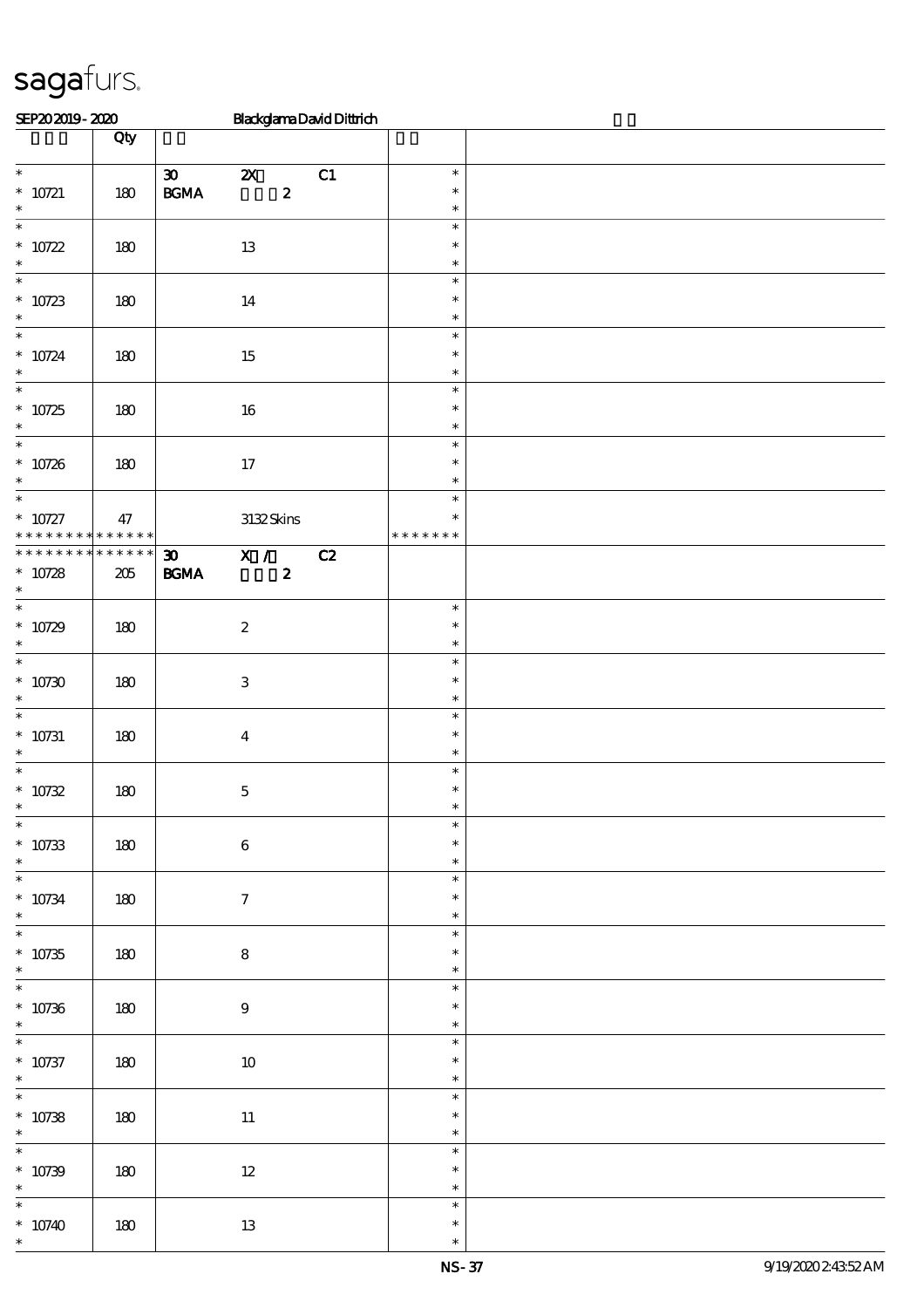| SEP202019-2020                             |             |                             | <b>BlackglamaDavidDittrich</b> |    |               |  |
|--------------------------------------------|-------------|-----------------------------|--------------------------------|----|---------------|--|
|                                            | Qty         |                             |                                |    |               |  |
|                                            |             |                             |                                |    |               |  |
| $\overline{\phantom{0}}$                   |             | $\boldsymbol{\mathfrak{D}}$ | X /                            | C2 | $\ast$        |  |
| $^*$ 10741                                 | 180         | $\mathbf{B G MA}$           | $\boldsymbol{z}$               |    | $\ast$        |  |
| $\ast$                                     |             |                             |                                |    | $\ast$        |  |
| $\overline{\phantom{0}}$                   |             |                             |                                |    | $\ast$        |  |
| $* 10742$                                  | 180         |                             | $15\,$                         |    | $\ast$        |  |
| $\ast$                                     |             |                             |                                |    | $\ast$        |  |
| $\ast$                                     |             |                             |                                |    | $\ast$        |  |
| $* 10743$                                  | $20\%$      |                             | 2928Skins                      |    | $\ast$        |  |
| * * * * * * * * <mark>* * * * * * *</mark> |             |                             |                                |    | * * * * * * * |  |
| * * * * * * * *                            | * * * * * * | $\boldsymbol{\mathfrak{D}}$ | $\overline{\mathbf{x}}$ /      | C2 |               |  |
| $* 10744$                                  | 205         | <b>BGMA</b>                 | $\boldsymbol{z}$               |    |               |  |
| $\ast$                                     |             |                             |                                |    |               |  |
| $\overline{\phantom{0}}$                   |             |                             |                                |    | $\ast$        |  |
| $* 10745$                                  | 180         |                             | $\boldsymbol{2}$               |    | $\ast$        |  |
| $\ast$                                     |             |                             |                                |    | $\ast$        |  |
| $\overline{\ast}$                          |             |                             |                                |    | $\ast$        |  |
| $* 10746$                                  | 180         |                             | $\ensuremath{\mathbf{3}}$      |    | $\ast$        |  |
| $\ast$                                     |             |                             |                                |    | $\ast$        |  |
| $\overline{\phantom{0}}$                   |             |                             |                                |    | $\ast$        |  |
| $^*$ 10747                                 | 180         |                             | $\boldsymbol{4}$               |    | $\ast$        |  |
| $\ast$                                     |             |                             |                                |    | $\ast$        |  |
| $\overline{\ast}$                          |             |                             |                                |    | $\ast$        |  |
| $* 10748$                                  | 180         |                             | $\mathbf 5$                    |    | $\ast$        |  |
| $\ast$                                     |             |                             |                                |    | $\ast$        |  |
| $\ast$                                     |             |                             |                                |    | $\ast$        |  |
| $* 10749$                                  | 180         |                             | $\,6\,$                        |    | $\ast$        |  |
| $\ast$                                     |             |                             |                                |    | $\ast$        |  |
| $\ast$                                     |             |                             |                                |    | $\ast$        |  |
| $* 10750$                                  | 108         |                             | 1213Skins                      |    | $\ast$        |  |
| * * * * * * * * <mark>* * * * * * *</mark> |             |                             |                                |    | * * * * * * * |  |
| * * * * * * * * * * * * * *                |             | $\boldsymbol{\mathfrak{D}}$ | X /                            | C2 |               |  |
| $* 10751$<br>$\ast$                        | 205         | <b>BGMA</b>                 | $\boldsymbol{z}$               |    |               |  |
| $\ast$                                     |             |                             |                                |    | $\ast$        |  |
|                                            |             |                             |                                |    | $\ast$        |  |
| $* 10752$<br>$\ast$                        | 180         |                             | $\boldsymbol{2}$               |    |               |  |
| $\ast$                                     |             |                             |                                |    | $\ast$        |  |
| $* 10753$                                  | 180         |                             | $\,3$                          |    | $\ast$        |  |
| $\ast$                                     |             |                             |                                |    | $\ast$        |  |
| $\overline{\phantom{0}}$                   |             |                             |                                |    | $\ast$        |  |
| $^*$ 10754 $\,$                            | 180         |                             | $\boldsymbol{4}$               |    | $\ast$        |  |
| $\ast$                                     |             |                             |                                |    | $\ast$        |  |
| $\overline{\ast}$                          |             |                             |                                |    | $\ast$        |  |
| $^\ast$ 10755                              | 180         |                             | $\mathbf 5$                    |    | $\ast$        |  |
| $\ast$                                     |             |                             |                                |    | $\ast$        |  |
| $\overline{\ast}$                          |             |                             |                                |    | $\ast$        |  |
| $^\ast$ 10756                              | 180         |                             | $\bf 6$                        |    | $\ast$        |  |
| $\ast$                                     |             |                             |                                |    | $\ast$        |  |
| $\overline{\phantom{0}}$                   |             |                             |                                |    | $\ast$        |  |
| $* 10757$                                  | 180         |                             | $\tau$                         |    | $\ast$        |  |
| $\ast$                                     |             |                             |                                |    | $\ast$        |  |
| $\overline{\ast}$                          |             |                             |                                |    | $\ast$        |  |
| $* 10758$                                  | 180         |                             | $\bf8$                         |    | $\ast$        |  |
| $\ast$                                     |             |                             |                                |    | $\ast$        |  |
| $\overline{\phantom{0}}$                   |             |                             |                                |    |               |  |
|                                            |             |                             |                                |    | $\ast$        |  |
|                                            |             |                             |                                |    | $\ast$        |  |
| $* 10759$<br>$\ast$                        | 180         |                             | $\boldsymbol{9}$               |    | $\ast$        |  |
| $\overline{\ast}$                          |             |                             |                                |    | $\ast$        |  |
| $^*$ 10760 $\,$                            | $180\,$     |                             | $10\,$                         |    | $\ast$        |  |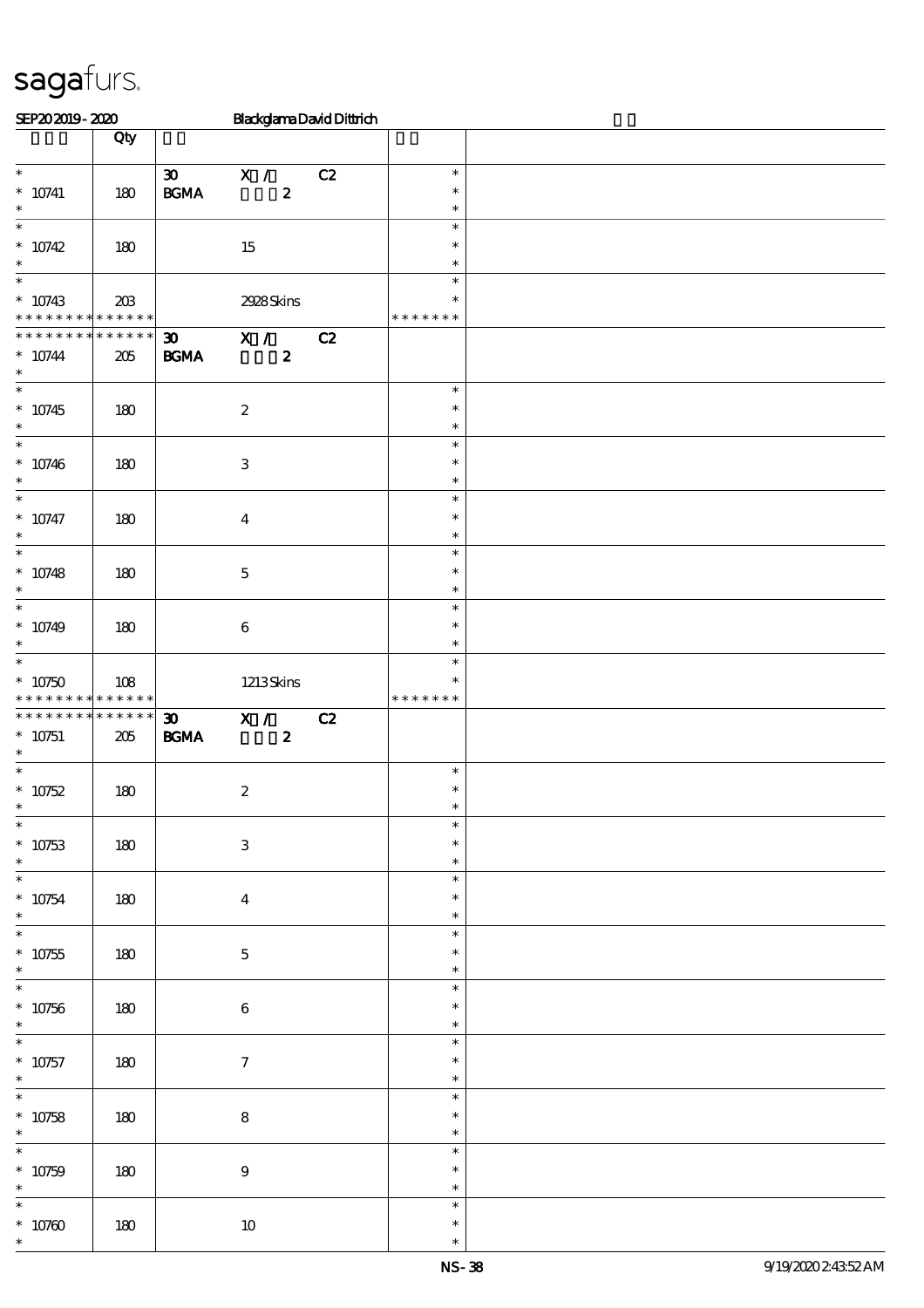| SEP202019-2020                                     |                    | <b>BlackglamaDavidDittrich</b>                                                    |                                   |  |
|----------------------------------------------------|--------------------|-----------------------------------------------------------------------------------|-----------------------------------|--|
|                                                    | Qty                |                                                                                   |                                   |  |
| $\overline{\phantom{0}}$<br>$* 10761$<br>$\ast$    | 180                | $\boldsymbol{\mathfrak{D}}$<br>X /<br>C2<br>$\mathbf{B G MA}$<br>$\boldsymbol{z}$ | $\ast$<br>$\ast$<br>$\ast$        |  |
| $\ast$<br>$* 10762$<br>$\ast$                      | 180                | $12\,$                                                                            | $\ast$<br>$\ast$<br>$\ast$        |  |
| $\ast$<br>$* 10763$<br>$\ast$                      | 180                | $13\,$                                                                            | $\ast$<br>$\ast$<br>$\ast$        |  |
| $\ast$<br>$* 10764$<br>$\ast$                      | 180                | 14                                                                                | $\ast$<br>$\ast$<br>$\ast$        |  |
| $\ast$<br>$* 10765$<br>$\ast$                      | 180                | $15\,$                                                                            | $\ast$<br>$\ast$<br>$\ast$        |  |
| $\ast$<br>$* 10766$<br>$\ast$                      | 180                | $16\,$                                                                            | $\ast$<br>$\ast$<br>$\ast$        |  |
| $\overline{\ast}$<br>$* 10767$<br>$\ast$           | 180                | $17\,$                                                                            | $\ast$<br>$\ast$<br>$\ast$        |  |
| $\overline{\ast}$<br>$* 10768$<br>$\ast$           | $180$              | $18\,$                                                                            | $\ast$<br>$\ast$<br>$\ast$        |  |
| $\ast$<br>$* 10769$<br>$\ast$                      | 180                | $19\,$                                                                            | $\ast$<br>$\ast$<br>$\ast$        |  |
| $\ast$<br>$* 10770$<br>* * * * * * * *             | 124<br>$******$    | 3569Skins                                                                         | $\ast$<br>$\ast$<br>* * * * * * * |  |
| * * * * * * * * * * * * * *<br>$* 10771$<br>$\ast$ | 245                | $\boldsymbol{\mathbf{z}}$<br>C1<br>$\mathbf{B G MA}$<br>$\boldsymbol{z}$          |                                   |  |
| $\ast$<br>$* 10772$                                | 220                | $\boldsymbol{2}$                                                                  | $\ast$<br>$\ast$                  |  |
| $\ast$<br>$* 10773$<br>$\ast$                      | 220                | $\ensuremath{\mathbf{3}}$                                                         | $\ast$<br>$\ast$<br>$\ast$        |  |
| $\overline{\ast}$<br>$* 10774$<br>$\ast$           | 220                | $\bf{4}$                                                                          | $\ast$<br>$\ast$<br>$\ast$        |  |
| $\ast$<br>$* 10775$<br>$\ast$                      | 220                | $\mathbf 5$                                                                       | $\ast$<br>$\ast$<br>$\ast$        |  |
| $\ast$<br>$* 10776$<br>$\ast$                      | 220                | $\bf 6$                                                                           | $\ast$<br>$\ast$<br>$\ast$        |  |
| $\ast$<br>$* 10777$<br>* * * * * * * *             | 219<br>* * * * * * | 1564 Skins                                                                        | $\ast$<br>$\ast$<br>* * * * * * * |  |
| * * * * * * *<br>$* 10778$<br>$\ast$               | * * * * * *<br>245 | $\boldsymbol{\mathfrak{D}}$<br>C1<br>$\mathbf{B G MA}$<br>$\boldsymbol{z}$        |                                   |  |
| $\ast$<br>$* 10779$<br>$\ast$                      | 220                | $\boldsymbol{z}$                                                                  | $\ast$<br>$\ast$<br>$\ast$        |  |
| $\ast$<br>$* 10780$<br>$\ast$                      | 220                | $\ensuremath{\mathbf{3}}$                                                         | $\ast$<br>$\ast$<br>$\ast$        |  |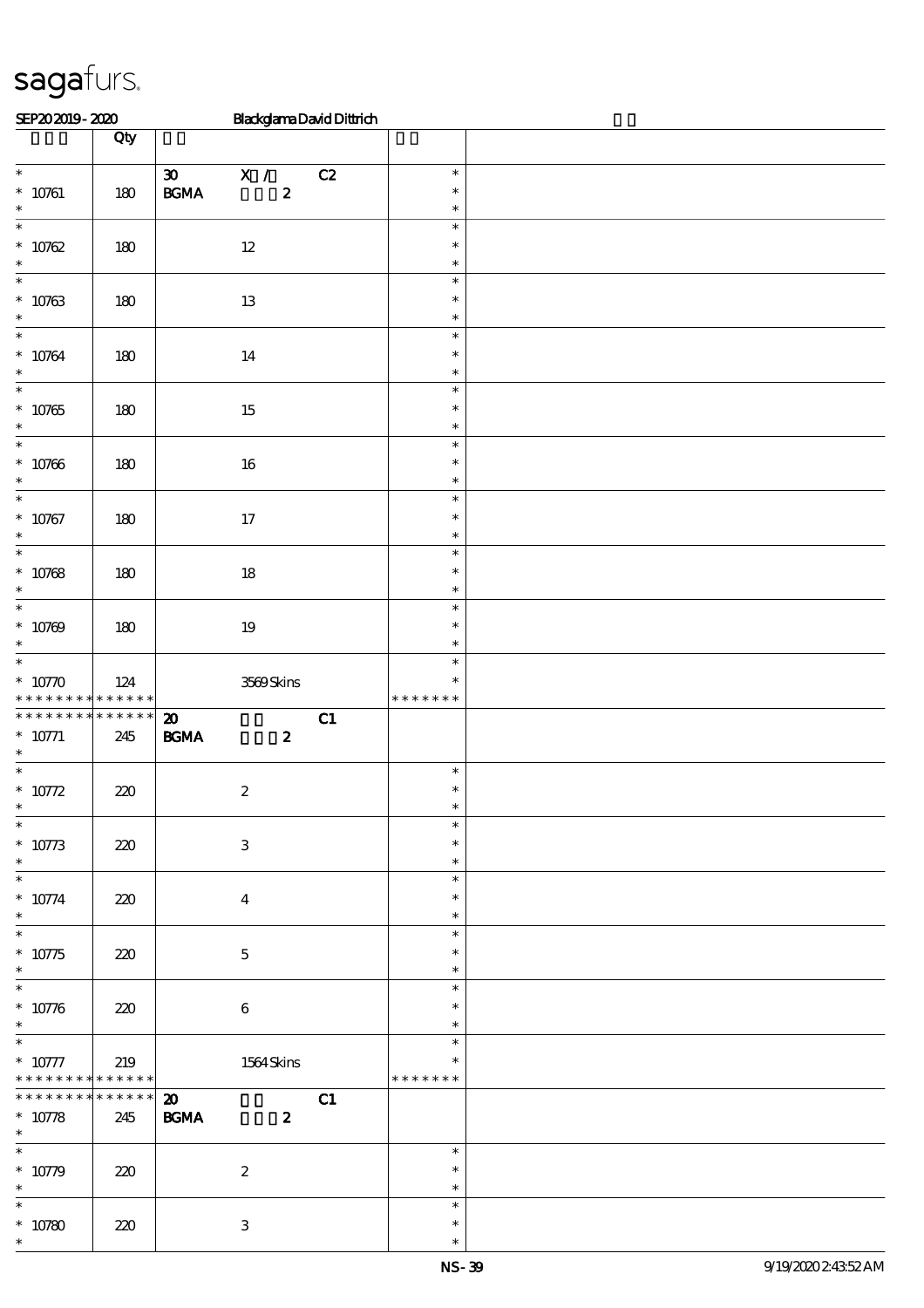| SEP202019-2020                                                    |                    | <b>BlackglamaDavidDittrich</b>                                                       |                                   |  |
|-------------------------------------------------------------------|--------------------|--------------------------------------------------------------------------------------|-----------------------------------|--|
|                                                                   | Qty                |                                                                                      |                                   |  |
| $\ast$<br>$* 10781$<br>$\ast$                                     | 220                | $\boldsymbol{\mathbf{z}}$<br>C1<br>$\mathbf{B G MA}$<br>$\boldsymbol{z}$             | $\ast$<br>$\ast$<br>$\ast$        |  |
| $\overline{\ast}$<br>$* 10782$<br>$\ast$                          | 220                | $\mathbf 5$                                                                          | $\ast$<br>$\ast$<br>$\ast$        |  |
| $\ast$<br>$* 10783$<br>* * * * * * * * <mark>* * * * * * *</mark> | 227                | 1352Skins                                                                            | $\ast$<br>$\ast$<br>* * * * * * * |  |
| * * * * * * * *<br>$^\ast$ 10784<br>$\ast$                        | * * * * * *<br>245 | C1<br>$\boldsymbol{\mathfrak{D}}$<br>$\boldsymbol{z}$<br><b>BGMA</b>                 |                                   |  |
| $\ast$<br>$* 10785$<br>$\ast$                                     | 220                | $\boldsymbol{2}$                                                                     | $\ast$<br>$\ast$<br>$\ast$        |  |
| $\ast$<br>$* 10786$<br>$\ast$                                     | 220                | $\,3$                                                                                | $\ast$<br>$\ast$<br>$\ast$        |  |
| $\ast$<br>$* 10787$<br>$\ast$                                     | 220                | $\boldsymbol{4}$                                                                     | $\ast$<br>$\ast$<br>$\ast$        |  |
| $\overline{\phantom{0}}$<br>$* 10788$<br>$\ast$                   | 220                | $\mathbf 5$                                                                          | $\ast$<br>$\ast$<br>$\ast$        |  |
| $\ast$<br>$* 10789$<br>$\ast$                                     | 220                | $\,6\,$                                                                              | $\ast$<br>$\ast$<br>$\ast$        |  |
| $\ast$<br>$* 10790$<br>$\ast$                                     | 220                | $\boldsymbol{7}$                                                                     | $\ast$<br>$\ast$<br>$\ast$        |  |
| $\ast$<br>$* 10791$<br>$\ast$                                     | 220                | $\bf 8$                                                                              | $\ast$<br>$\ast$<br>$\ast$        |  |
| $\ast$<br>$* 10792$<br>$\ast$                                     | 220                | $\boldsymbol{9}$                                                                     | $\ast$<br>$\ast$                  |  |
| $\overline{\phantom{0}}$<br>$* 10793$<br>$\ast$                   | 220                | $10\,$                                                                               | $\ast$<br>$\ast$<br>$\ast$        |  |
| $\overline{\phantom{0}}$<br>$* 10794$<br>$\ast$                   | 220                | $11\,$                                                                               | $\ast$<br>$\ast$<br>$\ast$        |  |
| $\overline{\ast}$<br>$* 10795$<br>$\ast$                          | 220                | $12\,$                                                                               | $\ast$<br>$\ast$<br>$\ast$        |  |
| $\overline{\ast}$<br>$* 10796$<br>$\ast$                          | 220                | 13                                                                                   | $\ast$<br>$\ast$<br>$\ast$        |  |
| $\overline{\phantom{0}}$<br>$* 10797$<br>$\ast$                   | 220                | 14                                                                                   | $\ast$<br>$\ast$<br>$\ast$        |  |
| $\overline{\ast}$<br>$* 10798$<br>* * * * * * * * * * * * * *     | 176                | 3281 Skins                                                                           | $\ast$<br>∗<br>* * * * * * *      |  |
| * * * * * * * *<br>$* 10799$<br>$\ast$                            | * * * * * *<br>245 | C1<br>$\boldsymbol{\omega}$<br>$\mathbf{x}$<br>$\mathbf{B G MA}$<br>$\boldsymbol{z}$ |                                   |  |
| $\overline{\phantom{0}}$<br>$^\ast$ 10800<br>$\ast$               | 220                | $\boldsymbol{2}$                                                                     | $\ast$<br>$\ast$<br>$\ast$        |  |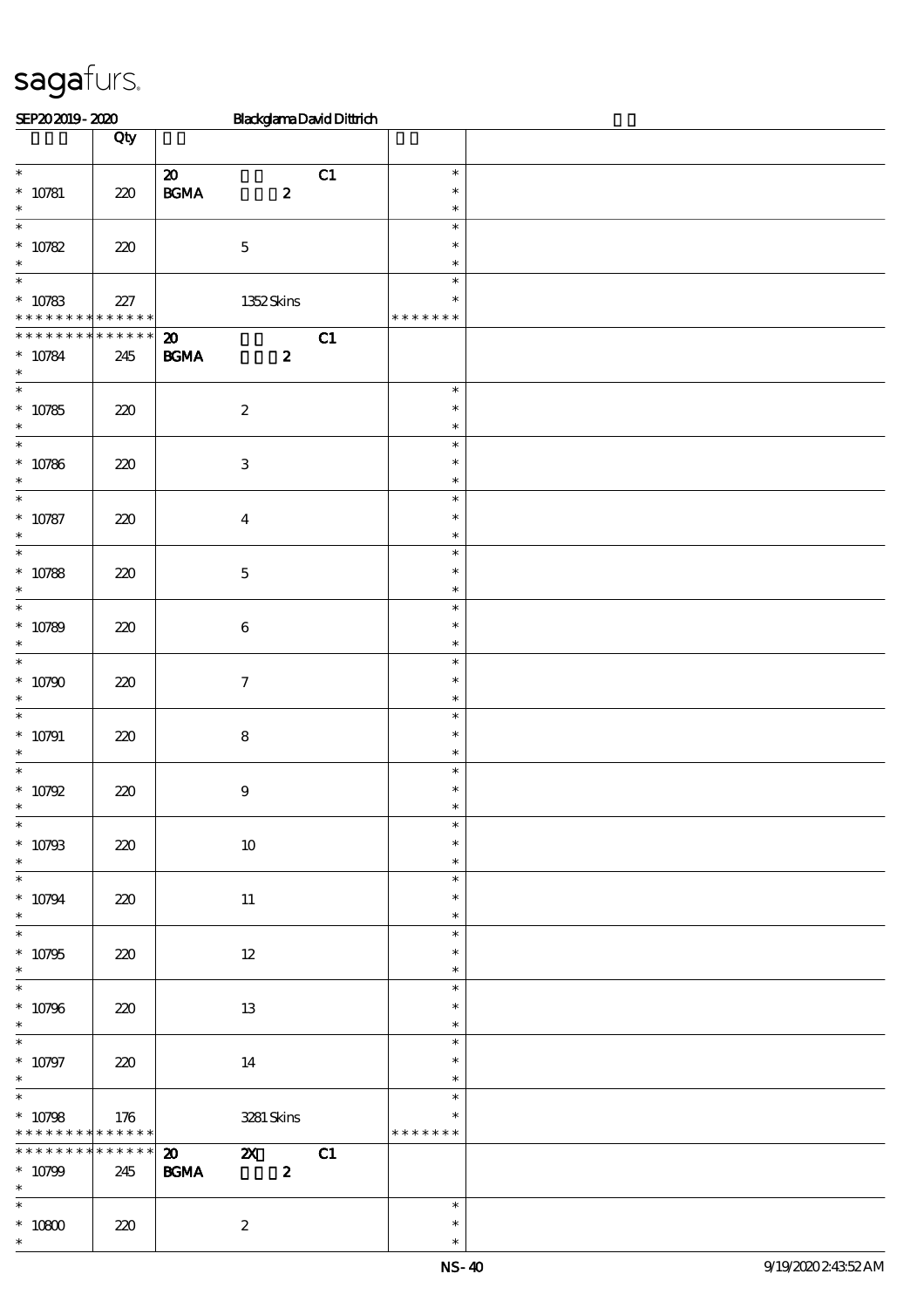| SEP202019-2020                                                          |                        |                                                  |                           |                  | <b>BlackglamaDavidDittrich</b> |                                      |  |
|-------------------------------------------------------------------------|------------------------|--------------------------------------------------|---------------------------|------------------|--------------------------------|--------------------------------------|--|
|                                                                         | Qty                    |                                                  |                           |                  |                                |                                      |  |
| $\overline{\phantom{0}}$<br>$* 10801$<br>$\ast$                         | $220$                  | $\boldsymbol{\mathsf{20}}$<br>$\mathbf{B G MA}$  | $\boldsymbol{\mathsf{z}}$ | $\boldsymbol{z}$ | C1                             | $\ast$<br>$\ast$<br>$\ast$           |  |
| $\ast$<br>$* 10802$<br>$\ast$                                           | 220                    |                                                  | $\boldsymbol{4}$          |                  |                                | $\ast$<br>$\ast$<br>$\ast$           |  |
| $\ast$<br>$^*$ 10803 $\,$<br>$\ast$                                     | 220                    |                                                  | $\mathbf 5$               |                  |                                | $\ast$<br>$\ast$<br>$\ast$           |  |
| $\ast$<br>$* 10804$<br>$\ast$                                           | 220                    |                                                  | $\bf 6$                   |                  |                                | $\ast$<br>$\ast$<br>$\ast$           |  |
| $\ast$<br>$^*$ 10805<br>$\ast$<br>$\overline{\phantom{0}}$              | 220                    |                                                  | $\boldsymbol{\tau}$       |                  |                                | $\ast$<br>$\ast$<br>$\ast$           |  |
| $^\ast$ 10806<br>* * * * * * * *                                        | 210<br>$* * * * * * *$ |                                                  | 1775Skins                 |                  |                                | $\ast$<br>$\ast$<br>* * * * * * *    |  |
| * * * * * * * * * * * * * *<br>$* 10807$<br>$\ast$<br>$\overline{\ast}$ | 245                    | $\boldsymbol{\mathfrak{D}}$<br>$\mathbf{B G MA}$ | $\boldsymbol{\mathsf{z}}$ | $\boldsymbol{z}$ | C1                             |                                      |  |
| $^*$ 10808 $\,$<br>$\ast$<br>$\ast$                                     | 220                    |                                                  | $\boldsymbol{2}$          |                  |                                | $\ast$<br>$\ast$<br>$\ast$           |  |
| $* 10809$<br>$\ast$<br>$\overline{\ast}$                                | 220                    |                                                  | $\,3\,$                   |                  |                                | $\ast$<br>$\ast$<br>$\ast$<br>$\ast$ |  |
| $*10810$<br>$\ast$<br>$\ast$                                            | $220$                  |                                                  | $\boldsymbol{4}$          |                  |                                | $\ast$<br>$\ast$<br>$\ast$           |  |
| $* 10811$<br>* * * * * * * * * * * * * *                                | 136                    |                                                  | $1041$ Skins              |                  |                                | ∗<br>* * * * * * *                   |  |
| * * * * * * * *<br>$* 10812$<br>$\mathbf{v}$<br>$\overline{\ast}$       | ******<br>245          | $\boldsymbol{\mathbf{z}}$<br>$\mathbf{B G MA}$   | $\boldsymbol{\mathsf{X}}$ | $\boldsymbol{z}$ | C1                             |                                      |  |
| $* 10813$<br>$\ast$<br>$\overline{\phantom{a}^*}$                       | 220                    |                                                  | $\boldsymbol{2}$          |                  |                                | $\ast$<br>$\ast$<br>$\ast$           |  |
| $^*$ 10814 $\,$<br>$\ast$<br>$\overline{\ast}$                          | 220                    |                                                  | $\ensuremath{\mathbf{3}}$ |                  |                                | $\ast$<br>$\ast$<br>$\ast$<br>$\ast$ |  |
| $* 10815$<br>$\ast$<br>$\overline{\phantom{0}}$                         | 220                    |                                                  | $\boldsymbol{4}$          |                  |                                | $\ast$<br>$\ast$<br>$\ast$           |  |
| $* 10816$<br>$\ast$<br>$\overline{\phantom{0}}$                         | 220                    |                                                  | $\mathbf{5}$              |                  |                                | $\ast$<br>$\ast$                     |  |
| $* 10817$<br>$\ast$<br>$\overline{\ast}$                                | 220                    |                                                  | $\bf 6$                   |                  |                                | $\ast$<br>$\ast$<br>$\ast$           |  |
| $* 10818$<br>$\ast$<br>$\overline{\phantom{0}}$                         | 220                    |                                                  | $\tau$                    |                  |                                | $\ast$<br>$\ast$<br>$\ast$           |  |
| $* 10819$<br>$\ast$                                                     | 220                    |                                                  | $\bf 8$                   |                  |                                | $\ast$<br>$\ast$<br>$\ast$           |  |
| $\ast$<br>$^\ast$ 10820<br>$\ast$                                       | 220                    |                                                  | $\boldsymbol{9}$          |                  |                                | $\ast$<br>$\ast$<br>$\ast$           |  |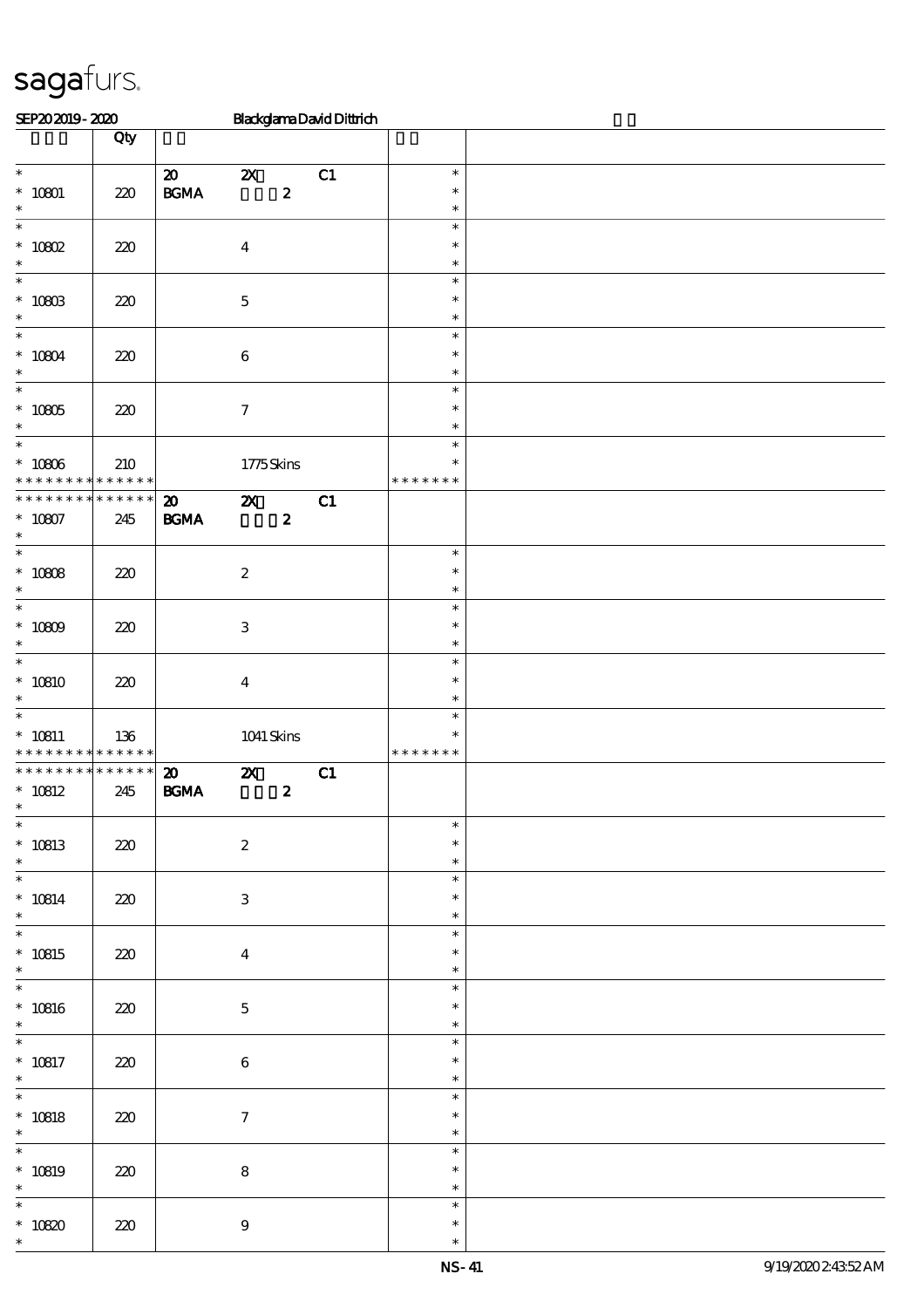| SEP202019-2020                                      |                 |                                                 | <b>BlackglamaDavidDittrich</b>                                       |    |                                   |  |
|-----------------------------------------------------|-----------------|-------------------------------------------------|----------------------------------------------------------------------|----|-----------------------------------|--|
|                                                     | Qty             |                                                 |                                                                      |    |                                   |  |
| $\overline{\phantom{0}}$<br>$* 10821$<br>$\ast$     | 220             | $\boldsymbol{\mathsf{20}}$<br>$\mathbf{B G MA}$ | $\boldsymbol{\mathsf{z}}$<br>$\pmb{2}$                               | C1 | $\ast$<br>$\ast$<br>$\ast$        |  |
| $\ast$<br>$* 10822$<br>$\ast$                       | 220             |                                                 | $11\,$                                                               |    | $\ast$<br>$\ast$<br>$\ast$        |  |
| $\ast$<br>$^\ast$ 10823<br>$\ast$                   | 220             |                                                 | $12\,$                                                               |    | $\ast$<br>$\ast$<br>$\ast$        |  |
| $\overline{\ast}$<br>$* 10824$<br>$\ast$            | 220             |                                                 | 13                                                                   |    | $\ast$<br>$\ast$<br>$\ast$        |  |
| $\overline{\ast}$<br>$* 10825$<br>$\ast$            | 220             |                                                 | 14                                                                   |    | $\ast$<br>$\ast$<br>$\ast$        |  |
| $\ast$<br>$* 10826$<br>$\ast$                       | 220             |                                                 | 15                                                                   |    | $\ast$<br>$\ast$<br>$\ast$        |  |
| $\overline{\ast}$<br>$* 10827$<br>$\ast$            | 220             |                                                 | $16\,$                                                               |    | $\ast$<br>$\ast$<br>$\ast$        |  |
| $\overline{\ast}$<br>$* 10828$<br>$\ast$            | 203             |                                                 | 17                                                                   |    | $\ast$<br>$\ast$<br>$\ast$        |  |
| $\ast$<br>$*10829$<br>* * * * * * * *               | 110<br>$******$ |                                                 | 3858Skins                                                            |    | $\ast$<br>$\ast$<br>* * * * * * * |  |
| * * * * * * * * * * * * * *<br>$* 10830$<br>$\ast$  | 245             | $\boldsymbol{\mathfrak{D}}$<br><b>BGMA</b>      | X /<br>$\boldsymbol{z}$                                              | C2 |                                   |  |
| $\ast$<br>$* 10831$<br>$\ast$                       | 220             |                                                 | $\boldsymbol{2}$                                                     |    | $\ast$<br>$\ast$<br>$\ast$        |  |
| $\ast$<br>$* 10832$<br>$\overline{\phantom{0}}$     | 220             |                                                 | $\,3\,$                                                              |    | $\ast$<br>$\ast$                  |  |
| $^\ast$ 10833<br>$\ast$                             | 220             |                                                 | $\boldsymbol{4}$                                                     |    | $\ast$<br>$\ast$<br>$\ast$        |  |
| $\overline{\phantom{0}}$<br>$^\ast$ 10834<br>$\ast$ | 220             |                                                 | $\mathbf 5$                                                          |    | $\ast$<br>$\ast$<br>$\ast$        |  |
| $\ast$<br>$* 10835$<br>* * * * * * * * * * * * * *  | 228             |                                                 | 1353Skins                                                            |    | $\ast$<br>$\ast$<br>* * * * * * * |  |
| * * * * * * * *<br>$^\ast$ 10836<br>$\ast$          | ******<br>245   | <b>BGMA</b>                                     | $\overline{20}$ $\overline{X}$ / $\overline{C2}$<br>$\boldsymbol{2}$ |    |                                   |  |
| $* 10837$<br>$\ast$                                 | 220             |                                                 | $\boldsymbol{2}$                                                     |    | $\ast$<br>∗<br>$\ast$             |  |
| $\ast$<br>$* 10838$<br>* * * * * * * * * * * * * *  | 153             |                                                 | 618Skins                                                             |    | $\ast$<br>* * * * * * *           |  |
| * * * * * * * * * * * * * *<br>$* 10839$<br>$*$     | 245             | $\boldsymbol{\mathsf{20}}$<br>$\mathbf{B G MA}$ | X / C2<br>$\overline{\mathbf{2}}$                                    |    |                                   |  |
| $*$<br>$*10840$<br>$\ast$                           | 221             |                                                 | $\boldsymbol{2}$                                                     |    | $\ast$<br>$\ast$<br>$\ast$        |  |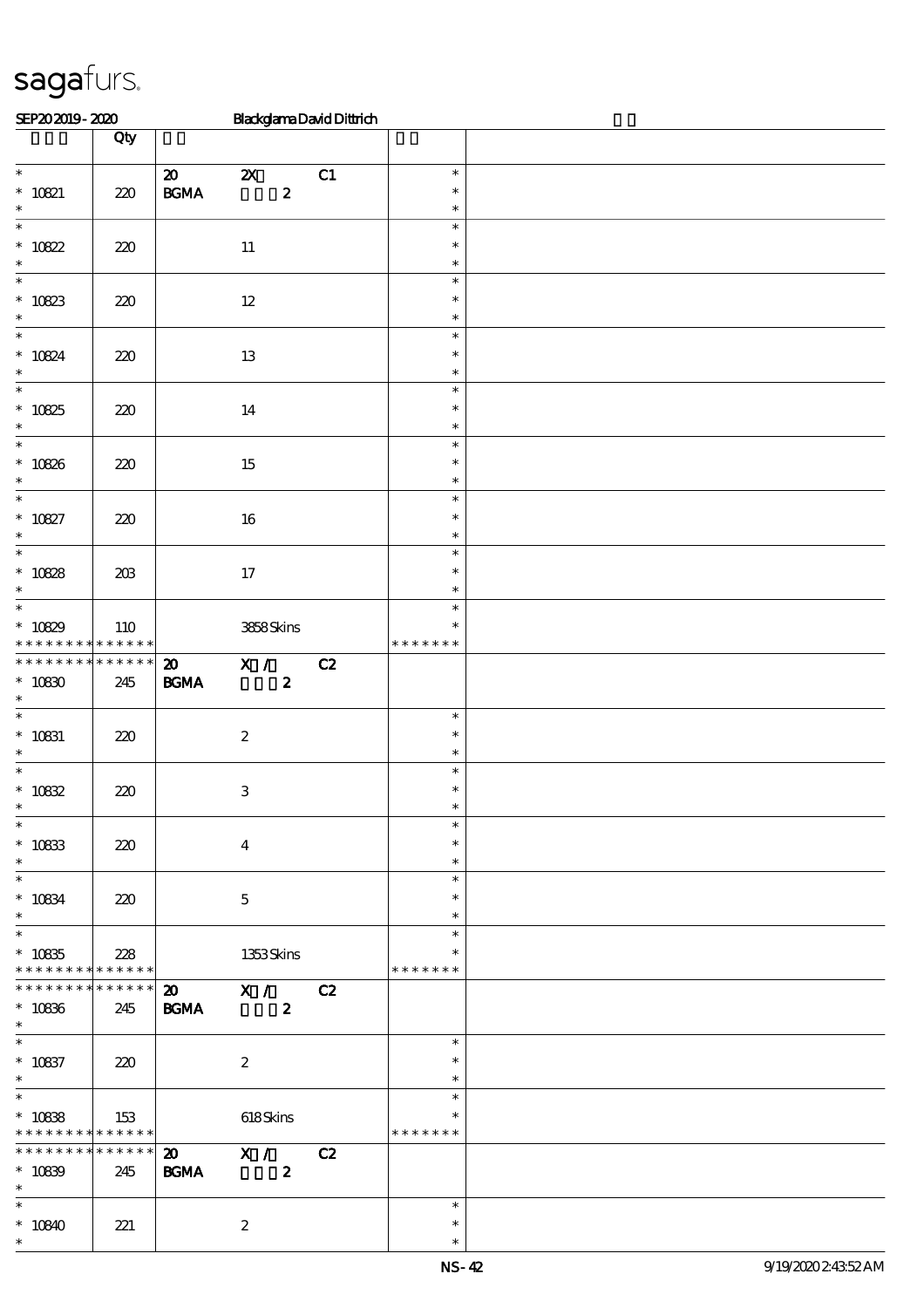| SEP202019-2020                                                             |       | <b>BlackglamaDavidDittrich</b>                                                                                  |    |                                   |  |  |  |  |
|----------------------------------------------------------------------------|-------|-----------------------------------------------------------------------------------------------------------------|----|-----------------------------------|--|--|--|--|
|                                                                            | Qty   |                                                                                                                 |    |                                   |  |  |  |  |
| $\overline{\phantom{0}}$<br>$* 10841$<br>$\ast$                            | $220$ | $\boldsymbol{\mathfrak{D}}$<br>$\mathbf{X}$ /<br>$\mathbf{B}\mathbf{G}\mathbf{M}\mathbf{A}$<br>$\boldsymbol{z}$ | C2 | $\ast$<br>$\ast$<br>$\ast$        |  |  |  |  |
| $\ast$<br>$* 10842$<br>$\ast$                                              | $220$ | $\boldsymbol{4}$                                                                                                |    | $\ast$<br>$\ast$<br>$\ast$        |  |  |  |  |
| $\ast$<br>$* 10843$<br>$\ast$                                              | 220   | $\bf 5$                                                                                                         |    | $\ast$<br>$\ast$<br>$\ast$        |  |  |  |  |
| $\ast$<br>$* 10844$<br>$\ast$                                              | $220$ | $\,6\,$                                                                                                         |    | $\ast$<br>$\ast$<br>$\ast$        |  |  |  |  |
| $\ast$<br>$* 10845$<br>$\ast$                                              | $220$ | $\boldsymbol{7}$                                                                                                |    | $\ast$<br>$\ast$<br>$\ast$        |  |  |  |  |
| $\ast$<br>$* 10846$<br>$\ast$                                              | 220   | $\bf 8$                                                                                                         |    | $\ast$<br>$\ast$<br>$\ast$        |  |  |  |  |
| $\ast$<br>$* 10847$<br>$\ast$                                              | 220   | $\boldsymbol{9}$                                                                                                |    | $\ast$<br>$\ast$<br>$\ast$        |  |  |  |  |
| $\ast$<br>$* 10848$<br>$\ast$                                              | 220   | $10\,$                                                                                                          |    | $\ast$<br>$\ast$<br>$\ast$        |  |  |  |  |
| $\ast$<br>$* 10849$<br>$\ast$                                              | 220   | $11\,$                                                                                                          |    | $\ast$<br>$\ast$<br>$\ast$        |  |  |  |  |
| $\ast$<br>$* 10850$<br>$\ast$                                              | 220   | $12\,$                                                                                                          |    | $\ast$<br>$\ast$<br>$\ast$        |  |  |  |  |
| $\ast$<br>$* 10851$<br>$\ast$                                              | 220   | $13\,$                                                                                                          |    | $\ast$<br>$\ast$<br>$\ast$        |  |  |  |  |
| $\ast$<br>$* 10852$<br>∗                                                   | 220   | 14                                                                                                              |    | $\ast$<br>$\ast$                  |  |  |  |  |
| $\ast$<br>$* 10853$<br>$\ast$                                              | 220   | 15                                                                                                              |    | $\ast$<br>$\ast$<br>$\ast$        |  |  |  |  |
| $\overline{\phantom{0}}$<br>$^*$ 10854 $\,$<br>$\ast$                      | 200   | 16                                                                                                              |    | $\ast$<br>$\ast$<br>$\ast$        |  |  |  |  |
| $\overline{\ast}$<br>$^\ast$ 10855<br>$\ast$                               | 133   | 17                                                                                                              |    | $\ast$<br>$\ast$<br>$\ast$        |  |  |  |  |
| $\overline{\phantom{0}}$<br>$^\ast$ 10856<br>* * * * * * * * * * * * * * * | 72    | 3731 Skins                                                                                                      |    | $\ast$<br>$\ast$<br>* * * * * * * |  |  |  |  |
| **************<br>$* 10857$<br>$\ast$                                      | 265   | <b>EL/2XD</b> C1<br>$\mathbf{O}$<br><b>BGMA</b><br>$\boldsymbol{z}$                                             |    |                                   |  |  |  |  |
| $\ast$<br>$* 10858$<br>$\ast$                                              | 240   | $\boldsymbol{z}$                                                                                                |    | $\ast$<br>$\ast$<br>$\ast$        |  |  |  |  |
| $\ast$<br>$* 10859$<br>$\ast$                                              | 240   | $\ensuremath{\mathbf{3}}$                                                                                       |    | $\ast$<br>$\ast$<br>$\ast$        |  |  |  |  |
| $\ast$<br>$* 10800$<br>$\ast$                                              | 240   | $\boldsymbol{4}$                                                                                                |    | $\ast$<br>$\ast$<br>$\ast$        |  |  |  |  |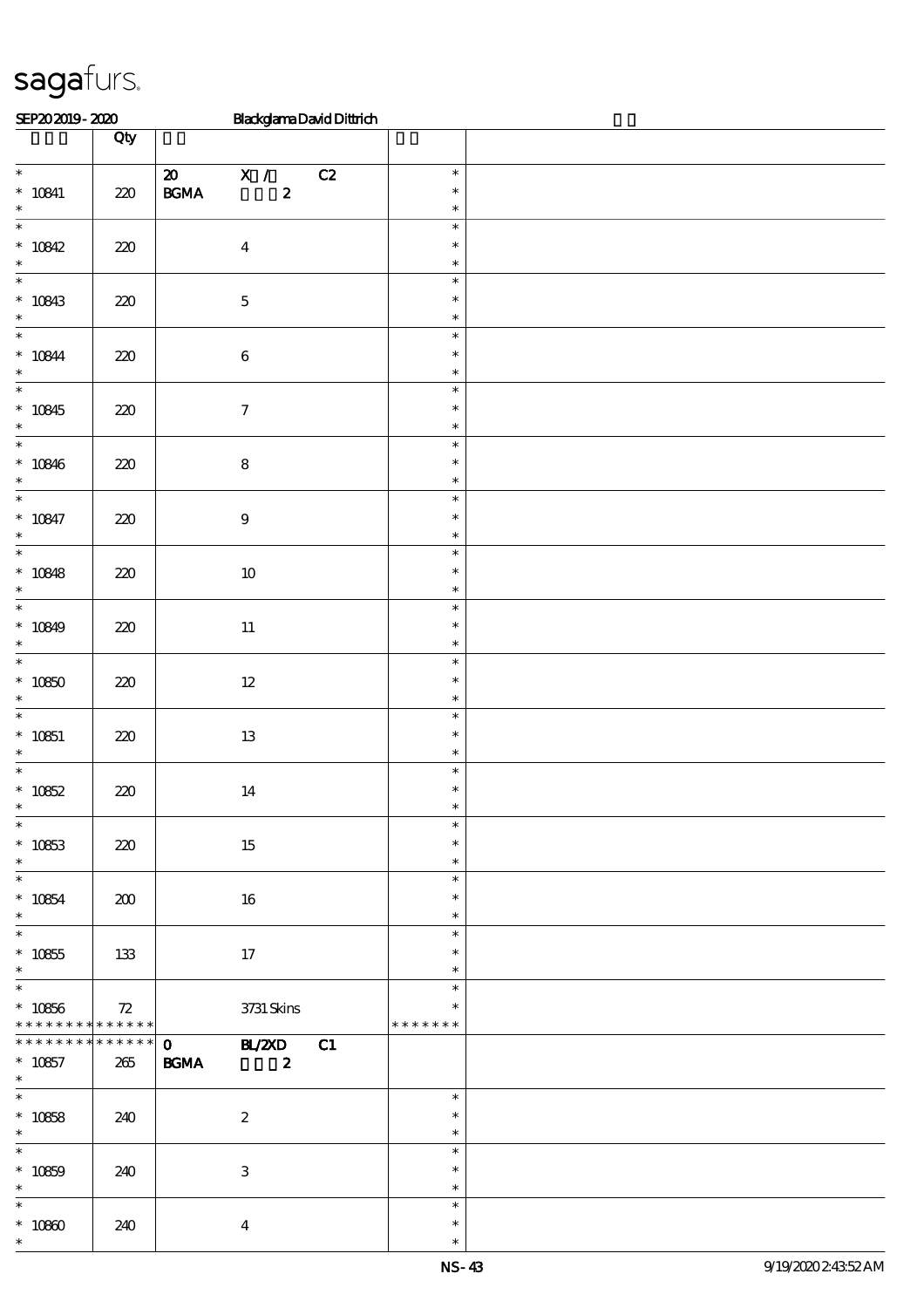| SEP202019-2020                             |                   |                   |                           |                  | <b>BlackglamaDavidDittrich</b> |                  |  |
|--------------------------------------------|-------------------|-------------------|---------------------------|------------------|--------------------------------|------------------|--|
|                                            | Qty               |                   |                           |                  |                                |                  |  |
|                                            |                   |                   |                           |                  |                                |                  |  |
| $\ast$                                     |                   | $\mathbf{O}$      | BL/2XD                    |                  | C1                             | $\ast$<br>$\ast$ |  |
| $* 10861$<br>$\ast$                        | 240               | $\mathbf{B G MA}$ |                           | $\boldsymbol{z}$ |                                | $\ast$           |  |
| $\ast$                                     |                   |                   |                           |                  |                                | $\ast$           |  |
| $* 10862$                                  | 240               |                   | $\bf 6$                   |                  |                                | $\ast$           |  |
| $\ast$                                     |                   |                   |                           |                  |                                | $\ast$           |  |
| $\ast$                                     |                   |                   |                           |                  |                                | $\ast$           |  |
| $* 10863$                                  | 240               |                   | $\boldsymbol{\tau}$       |                  |                                | $\ast$           |  |
| $\ast$<br>$\overline{\ast}$                |                   |                   |                           |                  |                                | $\ast$<br>$\ast$ |  |
| $* 10864$                                  | 209               |                   |                           |                  |                                | *                |  |
| * * *                                      | * * * * * * * * * |                   | 1914 Skins                |                  |                                | * * * * * * *    |  |
| **************                             |                   | $\mathbf{O}$      | $\mathbf{X}$ $\mathbf{X}$ |                  | C1/C2                          |                  |  |
| $^\ast$ 10865                              | 265               | <b>BGMA</b>       |                           | $\boldsymbol{2}$ |                                |                  |  |
| $\ast$                                     |                   |                   |                           |                  |                                |                  |  |
| $\ast$                                     |                   |                   |                           |                  |                                | $\ast$           |  |
| $* 10866$                                  | 240               |                   | $\boldsymbol{2}$          |                  |                                | $\ast$           |  |
| $\ast$<br>$\ast$                           |                   |                   |                           |                  |                                | $\ast$<br>$\ast$ |  |
| $* 10867$                                  | 240               |                   | $\,3\,$                   |                  |                                | $\ast$           |  |
| $\ast$                                     |                   |                   |                           |                  |                                | $\ast$           |  |
| $\overline{\phantom{0}}$                   |                   |                   |                           |                  |                                | $\ast$           |  |
| $* 10868$                                  | 152               |                   | 897Skins                  |                  |                                | $\ast$           |  |
| * * * * * * * * <mark>* * * * * * *</mark> |                   |                   |                           |                  |                                | * * * * * * *    |  |
| * * * * * * * * * * * * * *                |                   | $\mathbf{o}$      | X /                       |                  | C2                             |                  |  |
| $* 10809$<br>$\ast$                        | 265               | $\mathbf{B G MA}$ |                           | $\boldsymbol{z}$ |                                |                  |  |
| $\ast$                                     |                   |                   |                           |                  |                                | $\ast$           |  |
| $* 10870$                                  | 240               |                   | $\boldsymbol{2}$          |                  |                                | $\ast$           |  |
| $\ast$                                     |                   |                   |                           |                  |                                | $\ast$           |  |
| $\ast$                                     |                   |                   |                           |                  |                                | $\ast$           |  |
| $* 10871$                                  | 240               |                   | $\,3$                     |                  |                                | $\ast$           |  |
| $\ast$                                     |                   |                   |                           |                  |                                | $\ast$           |  |
| $\ast$                                     |                   |                   |                           |                  |                                | $\ast$<br>$\ast$ |  |
| $* 10872$<br>$\ast$                        | 240               |                   | $\boldsymbol{4}$          |                  |                                | $\ast$           |  |
| $\ast$                                     |                   |                   |                           |                  |                                | $\ast$           |  |
| $* 10873$                                  | 240               |                   | $\mathbf 5$               |                  |                                | $\ast$           |  |
| $\ast$                                     |                   |                   |                           |                  |                                | $\ast$           |  |
| $\ast$                                     |                   |                   |                           |                  |                                | $\ast$           |  |
| $* 10874$                                  | 124               |                   | 1349Skins                 |                  |                                | $\ast$           |  |
| * * * * * * * *                            | * * * * * *       |                   |                           |                  |                                | * * * * * * *    |  |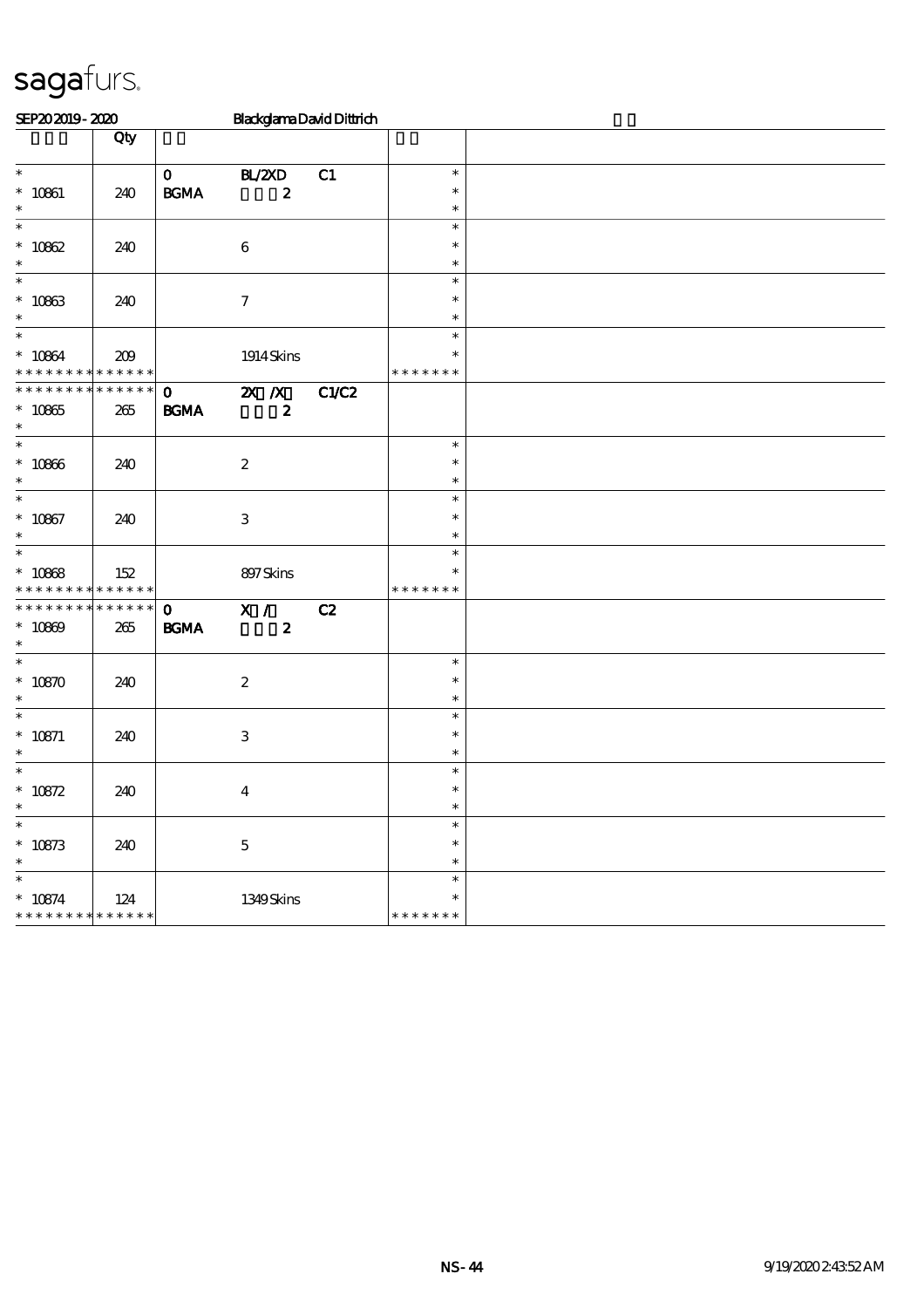| SEP202019-2020                             |             |                             | Blackglama E&M Dittrich   |    |                  |  |
|--------------------------------------------|-------------|-----------------------------|---------------------------|----|------------------|--|
|                                            | Qty         |                             |                           |    |                  |  |
|                                            |             |                             |                           |    |                  |  |
|                                            |             | $\boldsymbol{\omega}$       | $X$ $X$                   | C1 |                  |  |
| 10881                                      | 96          | $\mathbf{B G MA}$           | $\pmb{2}$                 |    |                  |  |
|                                            |             |                             |                           |    |                  |  |
| * * * * * * * * * * * * * *                |             | 50 <sub>o</sub>             | <b>HL/2XD</b>             | C1 |                  |  |
| $* 10882$                                  | 185         | $\mathbf{B G MA}$           | $\boldsymbol{2}$          |    |                  |  |
| $\ast$                                     |             |                             |                           |    |                  |  |
| $\ast$                                     |             |                             |                           |    | $\ast$           |  |
| $^\ast$ 10883                              | 160         |                             | $\boldsymbol{2}$          |    | $\ast$           |  |
|                                            |             |                             |                           |    | $\ast$           |  |
| $\overline{\phantom{0}}$                   |             |                             |                           |    | $\ast$           |  |
| $* 10884$                                  | 177         |                             | $\ensuremath{\mathbf{3}}$ |    | $\ast$           |  |
| $\ast$                                     |             |                             |                           |    | $\ast$           |  |
| $\overline{\ast}$                          |             |                             |                           |    | $\ast$           |  |
| $* 10885$                                  | ${\bf 38}$  |                             | 560Skins                  |    | $\ast$           |  |
| * * * * * * * * <mark>* * * * * *</mark>   |             |                             |                           |    | * * * * * * *    |  |
| * * * * * * * * * * * * * *                |             | $\boldsymbol{\mathfrak{D}}$ | $\overline{\mathbf{x}}$ / | C2 |                  |  |
| $* 10886$                                  | 185         | $\mathbf{B G MA}$           | $\boldsymbol{z}$          |    |                  |  |
| $\ast$                                     |             |                             |                           |    |                  |  |
| $\overline{\ast}$                          |             |                             |                           |    | $\ast$           |  |
| $* 10887$                                  | 147         |                             | $\boldsymbol{2}$          |    | $\ast$           |  |
| $\ast$                                     |             |                             |                           |    | $\ast$           |  |
| $\ast$                                     |             |                             |                           |    | $\ast$           |  |
| $* 10888$                                  | 23          |                             | 355Skins                  |    | $\ast$           |  |
| * * * * * * * * <mark>* * * * * * *</mark> |             |                             |                           |    | * * * * * * *    |  |
| * * * * * * * * * * * * * *                |             | $\boldsymbol{\omega}$       |                           | C1 |                  |  |
| $* 10890$                                  | 205         | $\mathbf{B G MA}$           | $\boldsymbol{z}$          |    |                  |  |
| $\ast$                                     |             |                             |                           |    |                  |  |
| $\overline{\ast}$                          |             |                             |                           |    | $\ast$           |  |
| $* 10800$                                  | 180         |                             | $\boldsymbol{2}$          |    | $\ast$           |  |
| $\ast$                                     |             |                             |                           |    | $\ast$           |  |
| $\ast$                                     |             |                             |                           |    | $\ast$           |  |
| $* 10891$                                  | 180         |                             | $\ensuremath{\mathbf{3}}$ |    | $\ast$           |  |
| $\ast$                                     |             |                             |                           |    | $\ast$           |  |
| $\ast$                                     |             |                             |                           |    | $\ast$           |  |
| $*$ 10892                                  | 180         |                             | $\boldsymbol{4}$          |    | $\ast$           |  |
| $\ast$                                     |             |                             |                           |    | $\ast$           |  |
| $\ast$                                     |             |                             |                           |    | $\ast$           |  |
| $^*$ 10893                                 | 180         |                             | $\mathbf 5$               |    | $\ast$           |  |
| $\ast$                                     |             |                             |                           |    | $\ast$           |  |
| $\ast$                                     |             |                             |                           |    | $\ast$           |  |
| $* 10894$                                  | $95\,$      |                             | 1020Skins                 |    | ∗                |  |
| * * * * * * * * * * * * * *                |             |                             |                           |    | * * * * * * *    |  |
| * * * * * * * *                            | * * * * * * |                             | $\sqrt{40}$ $\sqrt{2}$    | C1 |                  |  |
| $^\ast$ 10895                              | 205         | <b>BGMA</b>                 | $\boldsymbol{z}$          |    |                  |  |
| $\ast$<br>$\overline{\phantom{0}}$         |             |                             |                           |    | $\ast$           |  |
|                                            |             |                             |                           |    |                  |  |
| $* 10806$                                  | 180         |                             | $\boldsymbol{2}$          |    | ∗                |  |
| $\ast$<br>$\ast$                           |             |                             |                           |    | $\ast$           |  |
|                                            |             |                             |                           |    | $\ast$           |  |
| $* 10897$                                  | 180         |                             | $\ensuremath{\mathbf{3}}$ |    | $\ast$           |  |
| $\ast$<br>$\overline{\phantom{0}}$         |             |                             |                           |    | $\ast$           |  |
|                                            |             |                             |                           |    | $\ast$           |  |
| $* 10808$                                  | 180         |                             | $\boldsymbol{4}$          |    | $\ast$           |  |
| $\ast$<br>$\ast$                           |             |                             |                           |    | $\ast$           |  |
|                                            |             |                             |                           |    | $\ast$           |  |
| $* 10899$<br>$\ast$                        | 180         |                             | $\mathbf 5$               |    | $\ast$           |  |
| $\ast$                                     |             |                             |                           |    | $\ast$<br>$\ast$ |  |
|                                            |             |                             |                           |    |                  |  |
| $^\ast$ 10900                              | 180         |                             | $\bf 6$                   |    | $\ast$           |  |
| $\ast$                                     |             |                             |                           |    | $\ast$           |  |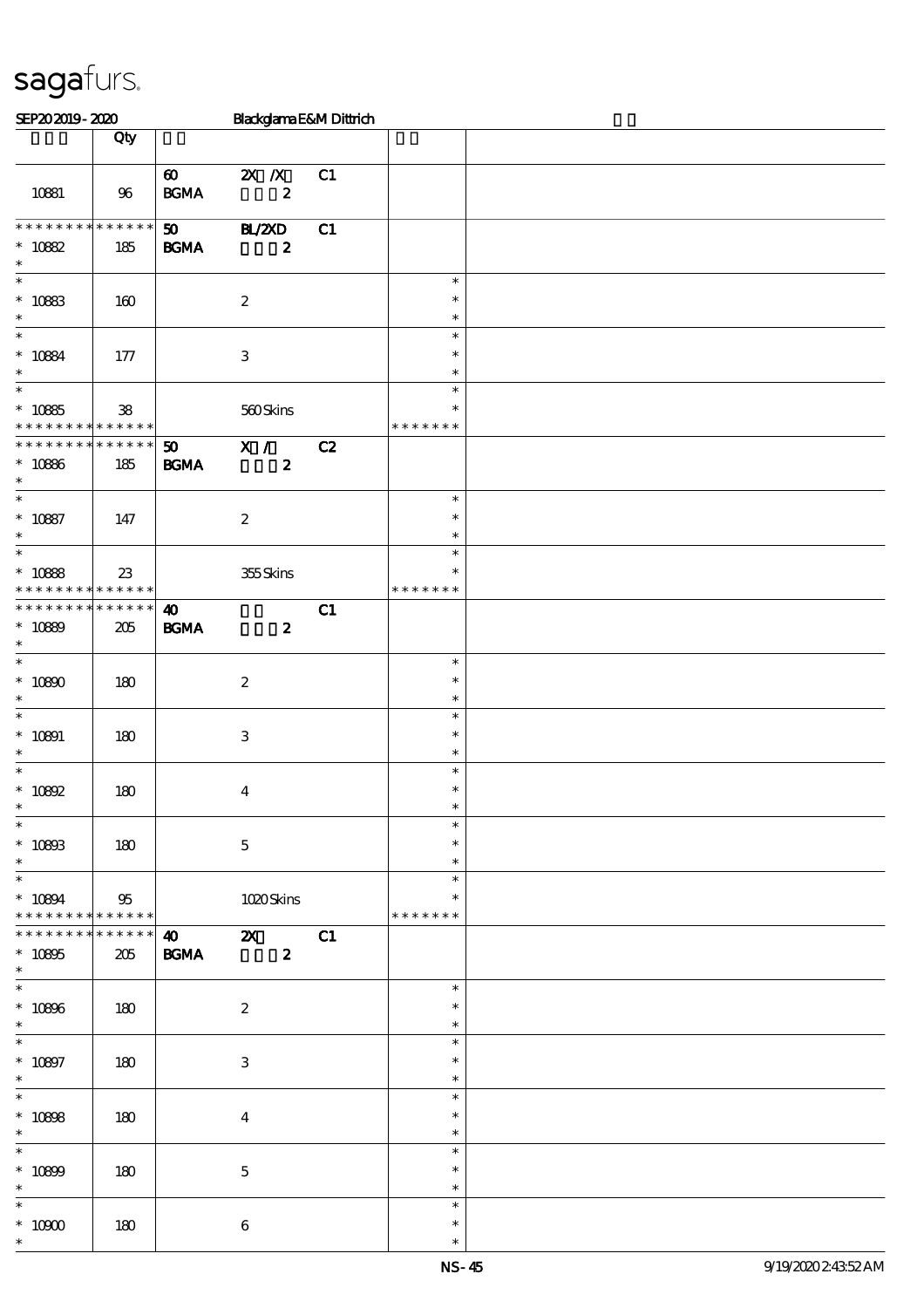| SEP202019-2020                                           |                                     |                                                                     |                           |                  | Blackglama E&M Dittrich |                                   |  |
|----------------------------------------------------------|-------------------------------------|---------------------------------------------------------------------|---------------------------|------------------|-------------------------|-----------------------------------|--|
|                                                          | Qty                                 |                                                                     |                           |                  |                         |                                   |  |
| $\ast$<br>$^*$ 10001 $\,$<br>* * * * * * * * * * * * * * | 58                                  | $\boldsymbol{\omega}$<br>$\mathbf{B}\mathbf{G}\mathbf{M}\mathbf{A}$ | $\boldsymbol{\mathsf{Z}}$ | $\boldsymbol{z}$ | C1                      | $\ast$<br>$\ast$<br>* * * * * * * |  |
| * * * * * * * * * * * * * *<br>$* 10002$<br>$\ast$       | 205                                 | $\boldsymbol{\omega}$<br><b>BGMA</b>                                | $\overline{\mathbf{X}$ /  | $\boldsymbol{z}$ | C2                      |                                   |  |
| $^\ast$ 10903<br>$\ast$                                  | 180                                 |                                                                     | $\boldsymbol{2}$          |                  |                         | $\ast$<br>$\ast$<br>$\ast$        |  |
| $\overline{\ast}$<br>$^\ast$ 10004<br>$\ast$             | 180                                 |                                                                     | $\ensuremath{\mathbf{3}}$ |                  |                         | $\ast$<br>$\ast$<br>$\ast$        |  |
| $\overline{\phantom{0}}$<br>$^*$ 10905 $\,$<br>$\ast$    | 180                                 |                                                                     | $\boldsymbol{4}$          |                  |                         | $\ast$<br>$\ast$<br>$\ast$        |  |
| $\overline{\phantom{0}}$<br>$^\ast$ 10906<br>$\ast$      | 180                                 |                                                                     | $\mathbf 5$               |                  |                         | $\ast$<br>$\ast$<br>$\ast$        |  |
| $\ast$<br>$^\ast$ 10907<br>* * * * * * * * * * * * * *   | 171                                 |                                                                     | 1096Skins                 |                  |                         | $\ast$<br>$\ast$<br>* * * * * * * |  |
| 10908                                                    | $\boldsymbol{\boldsymbol{\lambda}}$ | $\boldsymbol{\mathfrak{D}}$<br><b>BGMA</b>                          |                           | $\boldsymbol{z}$ | C1                      |                                   |  |
| * * * * * * * * * * * * * *<br>$^\ast$ 10009<br>$\ast$   | 205                                 | $\boldsymbol{\mathfrak{D}}$<br><b>BGMA</b>                          |                           | $\boldsymbol{z}$ | C1                      |                                   |  |
| $\overline{\ast}$<br>$* 10910$<br>$\ast$                 | 180                                 |                                                                     | $\boldsymbol{2}$          |                  |                         | $\ast$<br>$\ast$<br>$\ast$        |  |
| $\overline{\phantom{0}}$<br>$^*$ 10911<br>$\ast$         | 180                                 |                                                                     | $\,3$                     |                  |                         | $\ast$<br>$\ast$<br>$\ast$        |  |
| $*$<br>$^\ast$ 10912<br>$*$                              | 180                                 |                                                                     | $\boldsymbol{4}$          |                  |                         | $\ast$<br>$\ast$<br>$\ast$        |  |
| $\ast$<br>$* 10913$<br>$\ast$                            | 180                                 |                                                                     | $\mathbf 5$               |                  |                         | $\ast$<br>$\ast$<br>$\ast$        |  |
| $\ast$<br>$* 10914$<br>$\ast$                            | 180                                 |                                                                     | $\boldsymbol{6}$          |                  |                         | $\ast$<br>$\ast$<br>$\ast$        |  |
| $\ast$<br>$* 10915$<br>$\ast$                            | 180                                 |                                                                     | $\boldsymbol{\tau}$       |                  |                         | $\ast$<br>$\ast$<br>$\ast$        |  |
| $\ast$<br>$^*$ 10916 $\,$<br>$\ast$                      | 180                                 |                                                                     | $\bf 8$                   |                  |                         | $\ast$<br>$\ast$<br>$\ast$        |  |
| $\overline{\phantom{0}}$<br>$^*$ 10917<br>$\ast$         | 180                                 |                                                                     | $\boldsymbol{9}$          |                  |                         | $\ast$<br>$\ast$<br>$\ast$        |  |
| $\overline{\ast}$<br>$^*$ 10918<br>* * * * * * * *       | 102<br>* * * * * *                  |                                                                     | 1747 Skins                |                  |                         | $\ast$<br>∗<br>* * * * * * *      |  |
| * * * * * * * *<br>$* 10919$<br>$\ast$                   | * * * * * *<br>205                  | $\boldsymbol{\mathfrak{D}}$<br><b>BGMA</b>                          | $\boldsymbol{\mathsf{X}}$ | $\boldsymbol{z}$ | C1                      |                                   |  |
| $\ast$<br>$* 10920$<br>$\ast$                            | 180                                 |                                                                     | $\boldsymbol{2}$          |                  |                         | $\ast$<br>$\ast$<br>$\ast$        |  |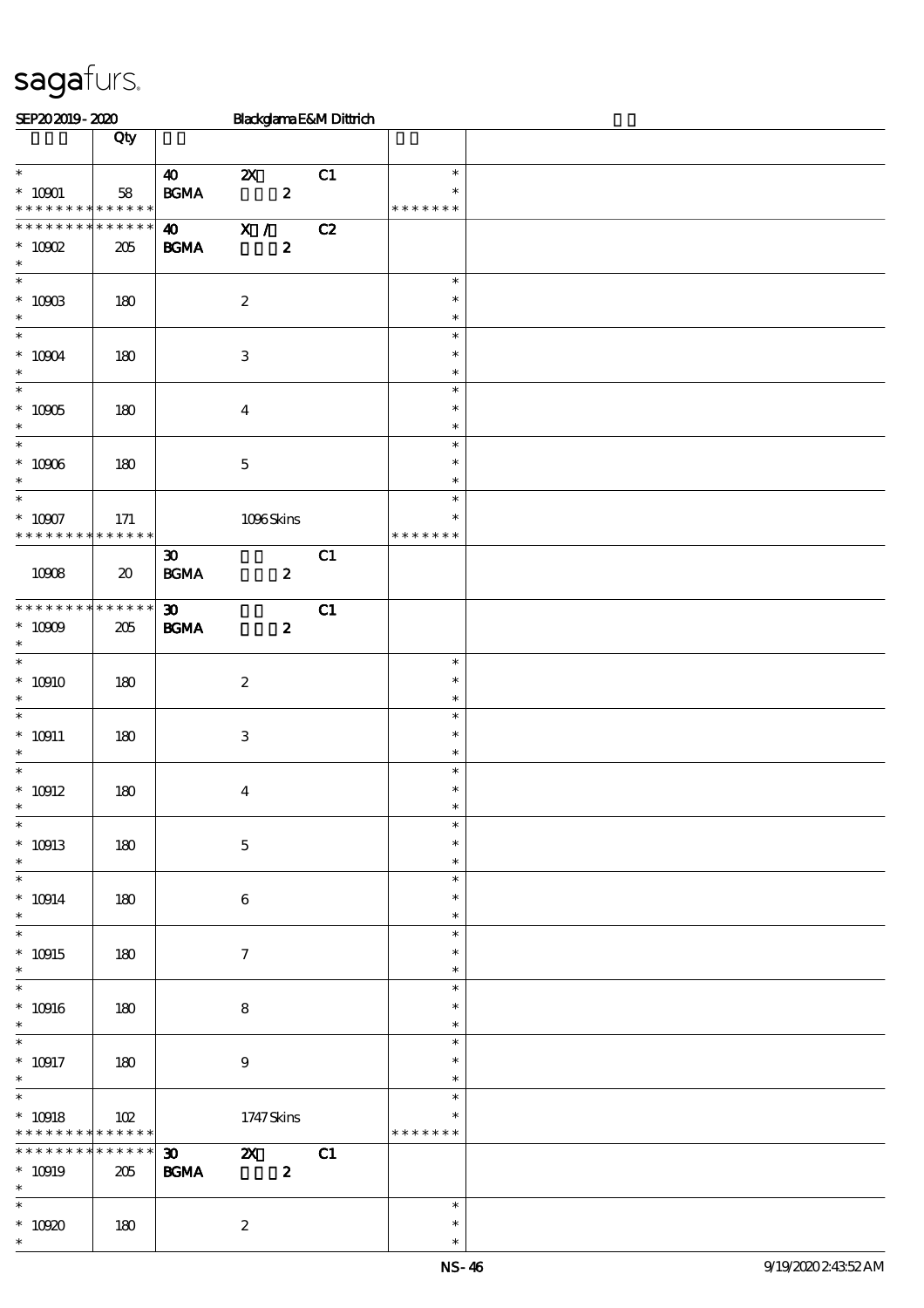| SEP202019-2020                                                             |     |                              |                                                 |                  | BlackglamaE&MDittrich |                                   |  |
|----------------------------------------------------------------------------|-----|------------------------------|-------------------------------------------------|------------------|-----------------------|-----------------------------------|--|
|                                                                            | Qty |                              |                                                 |                  |                       |                                   |  |
| $\overline{\phantom{0}}$                                                   |     | $\boldsymbol{\mathfrak{D}}$  | $\boldsymbol{\mathsf{Z}}$                       |                  | C1                    | $\ast$                            |  |
| $*$ 10021<br>$\ast$                                                        | 180 | $\mathbf{B G MA}$            |                                                 | $\boldsymbol{z}$ |                       | $\ast$<br>$\ast$                  |  |
| $\overline{\phantom{0}}$<br>$* 10922$                                      | 180 |                              | $\boldsymbol{4}$                                |                  |                       | $\ast$<br>$\ast$                  |  |
| $\ast$<br>$\ast$                                                           |     |                              |                                                 |                  |                       | $\ast$                            |  |
| $* 10923$<br>$\ast$                                                        | 180 |                              | $\mathbf 5$                                     |                  |                       | $\ast$<br>$\ast$<br>$\ast$        |  |
| $\ast$<br>$^*$ 10924 $\,$<br>$\ast$                                        | 180 |                              | $\,6\,$                                         |                  |                       | $\ast$<br>$\ast$<br>$\ast$        |  |
| $_{\ast}^{-}$<br>$* 10925$<br>$\ast$                                       | 180 |                              | $\boldsymbol{7}$                                |                  |                       | $\ast$<br>$\ast$<br>$\ast$        |  |
| $\overline{\phantom{0}}$<br>$* 10926$<br>$\ast$                            | 180 |                              | ${\bf 8}$                                       |                  |                       | $\ast$<br>$\ast$<br>$\ast$        |  |
| $\overline{\phantom{0}}$<br>$* 10927$<br>$\ast$                            | 180 |                              | $\boldsymbol{9}$                                |                  |                       | $\ast$<br>$\ast$<br>$\ast$        |  |
| $\overline{\phantom{1}}$<br>$* 10928$<br>$\ast$                            | 180 |                              | $10\,$                                          |                  |                       | $\ast$<br>$\ast$<br>$\ast$        |  |
| $\overline{\ast}$<br>$* 10929$<br>$\ast$                                   | 180 |                              | $11\,$                                          |                  |                       | $\ast$<br>$\ast$<br>$\ast$        |  |
| $\overline{\phantom{a}^*}$<br>$* 10000$<br>$\ast$                          | 180 |                              | $12\,$                                          |                  |                       | $\ast$<br>$\ast$<br>$\ast$        |  |
| $\overline{\phantom{a}^*}$<br>$^*$ 10031<br>$\ast$                         | 180 |                              | $13\,$                                          |                  |                       | $\ast$<br>$\ast$<br>$\ast$        |  |
| $\overline{\ast}$<br>$* 10002$<br>* * * * * * * * <mark>* * * * * *</mark> | 58  |                              | 2423Skins                                       |                  |                       | $\ast$<br>$\ast$<br>* * * * * * * |  |
| ******** <mark>*******</mark><br>$* 10033$<br>$\ast$                       | 205 | $30$ $X / C2$<br><b>BGMA</b> | $\overline{\mathbf{r}}$ $\overline{\mathbf{r}}$ |                  |                       |                                   |  |
| $^*$ 10034 $\,$<br>$\ast$                                                  | 180 |                              | $\boldsymbol{2}$                                |                  |                       | $\ast$<br>$\ast$<br>$\ast$        |  |
| $\overline{\phantom{0}}$<br>$^\ast$ 10035<br>$\ast$                        | 180 |                              | 3                                               |                  |                       | $\ast$<br>$\ast$<br>$\ast$        |  |
| $\overline{\phantom{a}}$<br>$^*$ 10036<br>$\ast$                           | 180 |                              | $\boldsymbol{4}$                                |                  |                       | $\ast$<br>$\ast$<br>$\ast$        |  |
| $\overline{\phantom{0}}$<br>$* 10037$<br>$\ast$                            | 180 |                              | $\mathbf{5}$                                    |                  |                       | $\ast$<br>$\ast$<br>$\ast$        |  |
| $\overline{\phantom{0}}$<br>$* 10038$<br>$\ast$                            | 180 |                              | $6\phantom{1}6$                                 |                  |                       | $\ast$<br>$\ast$<br>$\ast$        |  |
| $\overline{\phantom{0}}$<br>$* 10009$<br>$\ast$                            | 180 |                              | $\mathcal I$                                    |                  |                       | $\ast$<br>$\ast$<br>$\ast$        |  |
| $\ast$<br>$*10940$<br>* * * * * * * * * * * * * * *                        | 159 |                              | 1444 Skins                                      |                  |                       | $\ast$<br>$\ast$<br>* * * * * * * |  |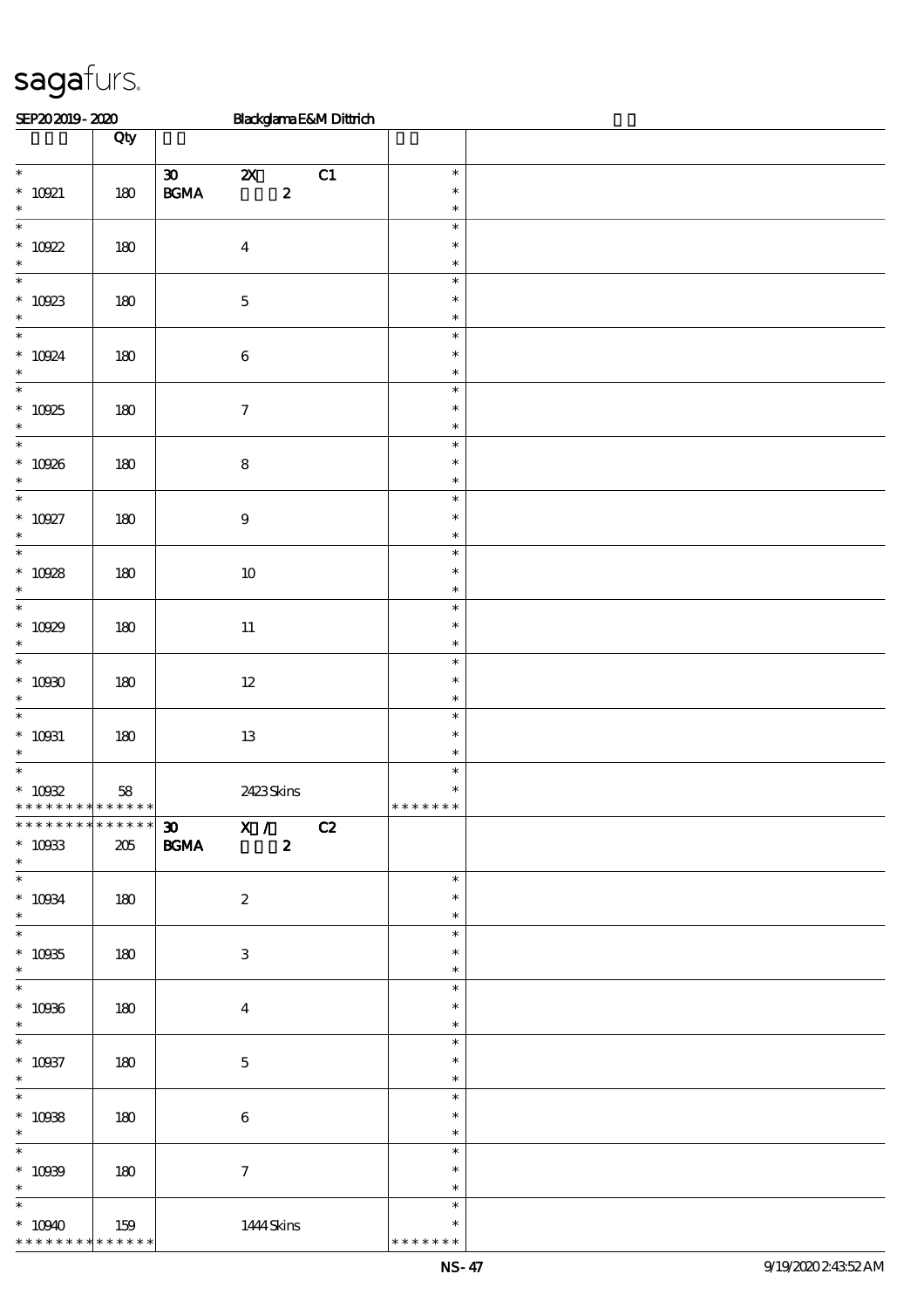| SEP202019-2020                           |     |                             | Blackglama E&M Dittrich |    |                         |  |  |  |  |  |  |
|------------------------------------------|-----|-----------------------------|-------------------------|----|-------------------------|--|--|--|--|--|--|
|                                          | Qty |                             |                         |    |                         |  |  |  |  |  |  |
| * * * * * * * * * * * * * *              |     | $\boldsymbol{\mathfrak{D}}$ | <b>BL/2XD</b>           | C1 |                         |  |  |  |  |  |  |
| $* 10941$<br>$\ast$                      | 245 | $\mathbf{B G MA}$           | $\boldsymbol{z}$        |    |                         |  |  |  |  |  |  |
| $\ast$                                   |     |                             |                         |    | $\ast$                  |  |  |  |  |  |  |
| $* 10942$<br>$\ast$                      | 220 |                             | $\boldsymbol{2}$        |    | $\ast$<br>$\ast$        |  |  |  |  |  |  |
| $\ast$                                   |     |                             |                         |    | $\ast$                  |  |  |  |  |  |  |
| $*10943$                                 | 220 |                             | $\mathbf{3}$            |    | $\ast$                  |  |  |  |  |  |  |
| $\ast$                                   |     |                             |                         |    | $\ast$                  |  |  |  |  |  |  |
| $\ast$                                   |     |                             |                         |    | $\ast$                  |  |  |  |  |  |  |
| $^*$ 10944 $\,$<br>$\ast$                | 220 |                             | $\boldsymbol{4}$        |    | $\ast$<br>$\ast$        |  |  |  |  |  |  |
| $\overline{\ast}$                        |     |                             |                         |    | $\ast$                  |  |  |  |  |  |  |
| $* 10945$                                | 220 |                             | $\mathbf 5$             |    | $\ast$                  |  |  |  |  |  |  |
| $\ast$                                   |     |                             |                         |    | $\ast$                  |  |  |  |  |  |  |
| $\ast$                                   |     |                             |                         |    | $\ast$                  |  |  |  |  |  |  |
| $* 10946$<br>* * * * * * * * * * * * * * | 63  |                             | $1188$ Skins            |    | $\ast$<br>* * * * * * * |  |  |  |  |  |  |
| * * * * * * * * * * * * * *              |     | $\boldsymbol{\mathfrak{D}}$ | X /                     | C2 |                         |  |  |  |  |  |  |
| $* 10947$<br>$\ast$                      | 245 | $\mathbf{B G MA}$           | $\boldsymbol{z}$        |    |                         |  |  |  |  |  |  |
| $\ast$                                   |     |                             |                         |    | $\ast$                  |  |  |  |  |  |  |
| $* 10948$                                | 220 |                             | $\boldsymbol{2}$        |    | $\ast$                  |  |  |  |  |  |  |
| $\ast$<br>$\ast$                         |     |                             |                         |    | $\ast$<br>$\ast$        |  |  |  |  |  |  |
| $* 10949$                                | 220 |                             | $\,3$                   |    | $\ast$                  |  |  |  |  |  |  |
| $\ast$                                   |     |                             |                         |    | $\ast$                  |  |  |  |  |  |  |
| $\ast$                                   |     |                             |                         |    | $\ast$                  |  |  |  |  |  |  |
| $^*$ 10950 $\,$                          | 132 |                             | 817Skins                |    | $\ast$                  |  |  |  |  |  |  |
| * * * * * * * * * * * * * *              |     |                             |                         |    | * * * * * * *           |  |  |  |  |  |  |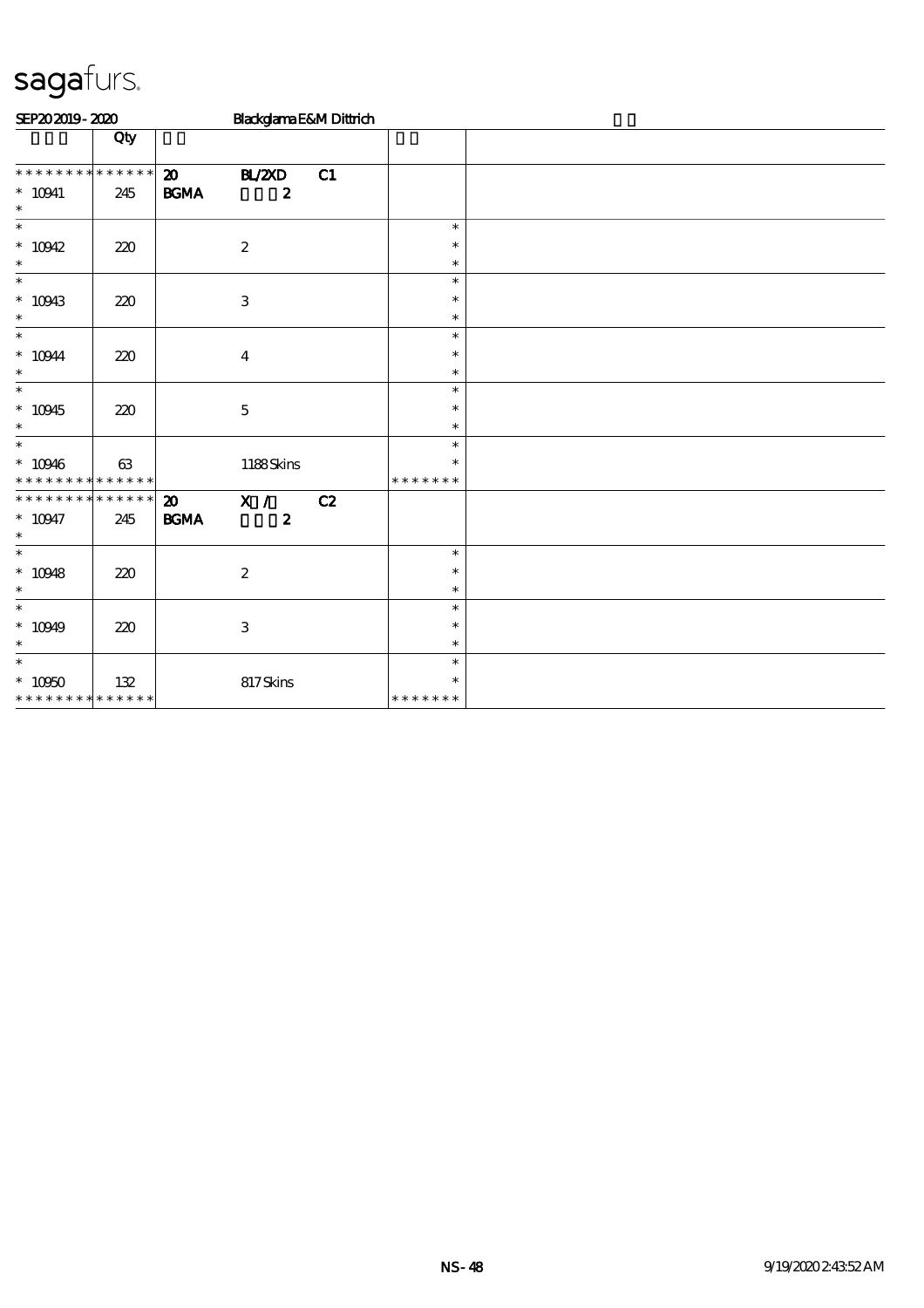| SEP202019-2020                                                                      |                            |                                                  |                             | Blackglama Dixon-Walt Brown |                                   |  |
|-------------------------------------------------------------------------------------|----------------------------|--------------------------------------------------|-----------------------------|-----------------------------|-----------------------------------|--|
|                                                                                     | Qty                        |                                                  |                             |                             |                                   |  |
| * * *<br>$^*$ 10961<br>$\ast$                                                       | * * * * * * * * * *<br>185 | 50<br>$\mathbf{B G MA}$                          | $X$ $X$<br>$\boldsymbol{z}$ | C1/C2                       |                                   |  |
| $\overline{\phantom{0}}$<br>$* 10062$<br>* * * * * * * * <mark>* * * * * * *</mark> | 117                        |                                                  | 302Skins                    |                             | $\ast$<br>* * * * * * *           |  |
| * * * * * * * * * * * * * *<br>$^\ast$ 10963<br>$\ast$                              | 205                        | $\boldsymbol{\omega}$<br><b>BGMA</b>             | B ZCD<br>$\pmb{2}$          | C1                          |                                   |  |
| $\ast$<br>$^\ast$ 10064<br>$\ast$                                                   | 180                        |                                                  | $\boldsymbol{2}$            |                             | $\ast$<br>$\ast$<br>$\ast$        |  |
| $\ast$<br>$* 10965$<br>$\ast$                                                       | 180                        |                                                  | $\,3$                       |                             | $\ast$<br>$\ast$<br>$\ast$        |  |
| $\overline{\phantom{0}}$<br>$^\ast$ 10966<br>* * * * * * * * * * * * * *            | 159                        |                                                  | 724 Skins                   |                             | $\ast$<br>$\ast$<br>* * * * * * * |  |
| * * * * * * * * * * * * * *<br>$* 10967$<br>$\ast$                                  | $205\,$                    | $\boldsymbol{\omega}$<br><b>BGMA</b>             | X /<br>$\boldsymbol{z}$     | C2                          |                                   |  |
| $\overline{\ast}$<br>$^\ast$ 10968<br>$\ast$                                        | 180                        |                                                  | $\boldsymbol{2}$            |                             | $\ast$<br>$\ast$<br>$\ast$        |  |
| $\ast$<br>$* 10969$<br>$\ast$                                                       | 180                        |                                                  | $\,3$                       |                             | $\ast$<br>$\ast$<br>$\ast$        |  |
| $\ast$<br>$*$ 10970<br>$\ast$                                                       | 180                        |                                                  | $\boldsymbol{4}$            |                             | $\ast$<br>$\ast$<br>$\ast$        |  |
| $\ast$<br>$^*$ 10971<br>$\ast$                                                      | 180                        |                                                  | $\mathbf 5$                 |                             | $\ast$<br>$\ast$<br>$\ast$        |  |
| $\ast$<br>$* 10972$<br>∗                                                            | 180                        |                                                  | $\boldsymbol{6}$            |                             | $\ast$<br>$\ast$                  |  |
| $\ast$<br>$^\ast$ 10973<br>$\ast$                                                   | 180                        |                                                  | $\boldsymbol{7}$            |                             | $\ast$<br>$\ast$<br>$\ast$        |  |
| $\overline{\phantom{0}}$<br>$^*$ 10974 $\,$<br>$\ast$                               | 180                        |                                                  | $\bf8$                      |                             | $\ast$<br>$\ast$<br>$\ast$        |  |
| $\overline{\ast}$<br>$^\ast$ 10975<br>$\ast$                                        | 180                        |                                                  | $\boldsymbol{9}$            |                             | $\ast$<br>$\ast$<br>$\ast$        |  |
| $\overline{\phantom{0}}$<br>$^*$ 10976 $\,$<br>* * * * * * * * * * * * * *          | 157                        |                                                  | 1802Skins                   |                             | $\ast$<br>$\ast$<br>* * * * * * * |  |
| * * * * * * * * * * * * * * *<br>$* 10977$<br>$\ast$                                | 205                        | $\boldsymbol{\mathfrak{D}}$<br>$\mathbf{B G MA}$ | $\boldsymbol{z}$            | C1                          |                                   |  |
| $\overline{\ast}$<br>$* 10978$<br>$\ast$                                            | 180                        |                                                  | $\boldsymbol{2}$            |                             | $\ast$<br>$\ast$<br>$\ast$        |  |
| $\overline{\phantom{a}^*}$<br>$^*$ 10979<br>$\ast$                                  | 180                        |                                                  | $\ensuremath{\mathbf{3}}$   |                             | $\ast$<br>$\ast$<br>$\ast$        |  |
| $\ast$<br>$^\ast$ 10980<br>$\ast$                                                   | 180                        |                                                  | $\boldsymbol{4}$            |                             | $\ast$<br>$\ast$<br>$\ast$        |  |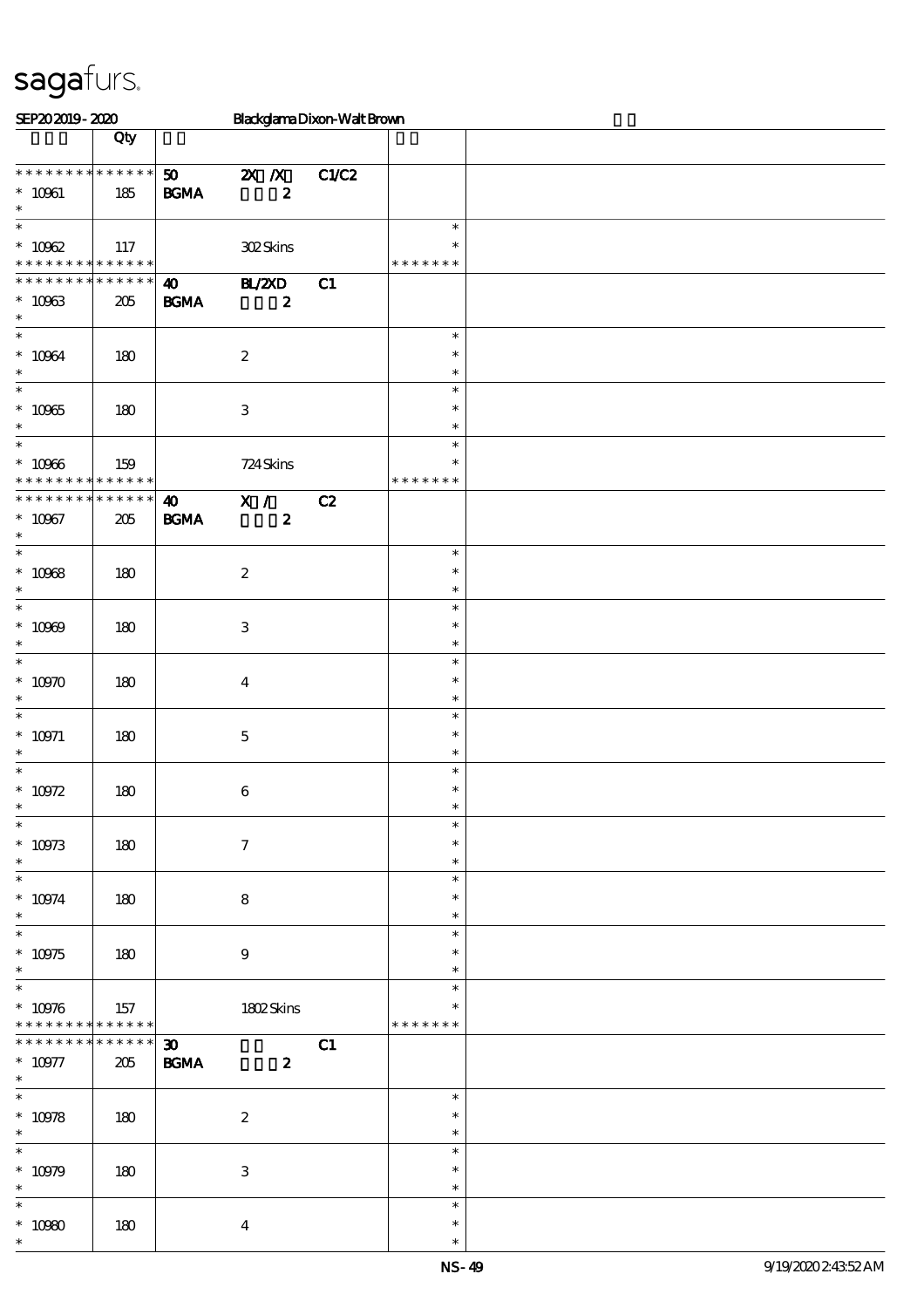| SEP202019-2020                  |         | Blackglama Dixon-Walt Brown                             |                  |  |
|---------------------------------|---------|---------------------------------------------------------|------------------|--|
|                                 | Qty     |                                                         |                  |  |
| $\overline{\phantom{0}}$        |         | $\boldsymbol{\mathfrak{D}}$<br>C1                       | $\ast$           |  |
| $^*$ 10981                      | $180$   | $\mathbf{B}\mathbf{G}\mathbf{M}\mathbf{A}$<br>$\pmb{2}$ | $\ast$           |  |
| $\ast$<br>$\ast$                |         |                                                         | $\ast$<br>$\ast$ |  |
| $^*$ 10982                      | $180\,$ | $\,6\,$                                                 | $\ast$           |  |
| $\ast$                          |         |                                                         | $\ast$           |  |
| $\ast$                          |         |                                                         | $\ast$           |  |
| $^\ast$ 10983<br>$\ast$         | 180     | $\boldsymbol{7}$                                        | $\ast$<br>$\ast$ |  |
| $\ast$                          |         |                                                         | $\ast$           |  |
| $* 10084$                       | 180     | $\bf 8$                                                 | $\ast$           |  |
| $\ast$                          |         |                                                         | $\ast$           |  |
| $\overline{\ast}$               |         |                                                         | $\ast$           |  |
| $^\ast$ 10985<br>$\ast$         | 180     | $\boldsymbol{9}$                                        | $\ast$<br>$\ast$ |  |
| $\overline{\phantom{0}}$        |         |                                                         | $\ast$           |  |
| $* 10986$                       | $180\,$ | $10\,$                                                  | $\ast$           |  |
| $\ast$                          |         |                                                         | $\ast$           |  |
| $\ast$                          |         |                                                         | $\ast$<br>$\ast$ |  |
| $* 10987$<br>$\ast$             | $180\,$ | $11\,$                                                  | $\ast$           |  |
| $\overline{\ast}$               |         |                                                         | $\ast$           |  |
| $^\ast$ 10988                   | 180     | $12\,$                                                  | $\ast$           |  |
| $\ast$<br>$\ast$                |         |                                                         | $\ast$<br>$\ast$ |  |
| $* 10989$                       | 180     | $13\,$                                                  | $\ast$           |  |
| $\ast$                          |         |                                                         | $\ast$           |  |
| $\ast$                          |         |                                                         | $\ast$           |  |
| $^\ast$ 10990                   | $180\,$ | 14                                                      | $\ast$           |  |
| $\ast$<br>$\ast$                |         |                                                         | $\ast$<br>$\ast$ |  |
| $* 10991$                       | 180     | $15\,$                                                  | $\ast$           |  |
| $\ast$                          |         |                                                         | $\ast$           |  |
| $\ast$                          |         |                                                         | $\ast$<br>$\ast$ |  |
| $^*$ 10092                      | $180\,$ | $16\,$                                                  | $\ast$           |  |
| $\overline{\phantom{0}}$        |         |                                                         | $\ast$           |  |
| $^*$ 10993                      | 180     | $17\,$                                                  | $\ast$           |  |
| $\ast$<br>$\ast$                |         |                                                         | $\ast$<br>$\ast$ |  |
| $^*$ 10994 $\,$                 | 180     | $18\,$                                                  | $\ast$           |  |
| $\ast$                          |         |                                                         | $\ast$           |  |
| $\ast$                          |         |                                                         | $\ast$           |  |
| $^\ast$ 10995<br>$\ast$         | 180     | 19                                                      | $\ast$<br>$\ast$ |  |
| $\overline{\phantom{0}}$        |         |                                                         | $\ast$           |  |
| $^\ast$ 10996                   | 180     | $\boldsymbol{\boldsymbol{\lambda}}$                     | $\ast$           |  |
| $\ast$                          |         |                                                         | $\ast$           |  |
| $\overline{\phantom{0}}$        |         |                                                         | $\ast$           |  |
| $^*$ 10997<br>$\ast$            | 180     | $21\,$                                                  | $\ast$<br>$\ast$ |  |
| $\overline{\phantom{a}^*}$      |         |                                                         | $\ast$           |  |
| $* 10998$                       | 180     | $\boldsymbol{\mathcal{Z}}$                              | $\ast$           |  |
| $\ast$<br>$\overline{\ast}$     |         |                                                         | $\ast$<br>$\ast$ |  |
| $^*$ 10999 $\,$                 | 176     | $4161\,$ Skins                                          | $\ast$           |  |
| * * * * * * * * * * * * * *     |         |                                                         | * * * * * * *    |  |
| * * * * * * * * * * * * * * *   |         | C1<br>$\boldsymbol{\mathfrak{D}}$<br>$\mathbf{x}$       |                  |  |
| $^*$ 11000 $^{\circ}$<br>$\ast$ | 205     | $\pmb{2}$<br>$\mathbf{B G MA}$                          |                  |  |
|                                 |         |                                                         |                  |  |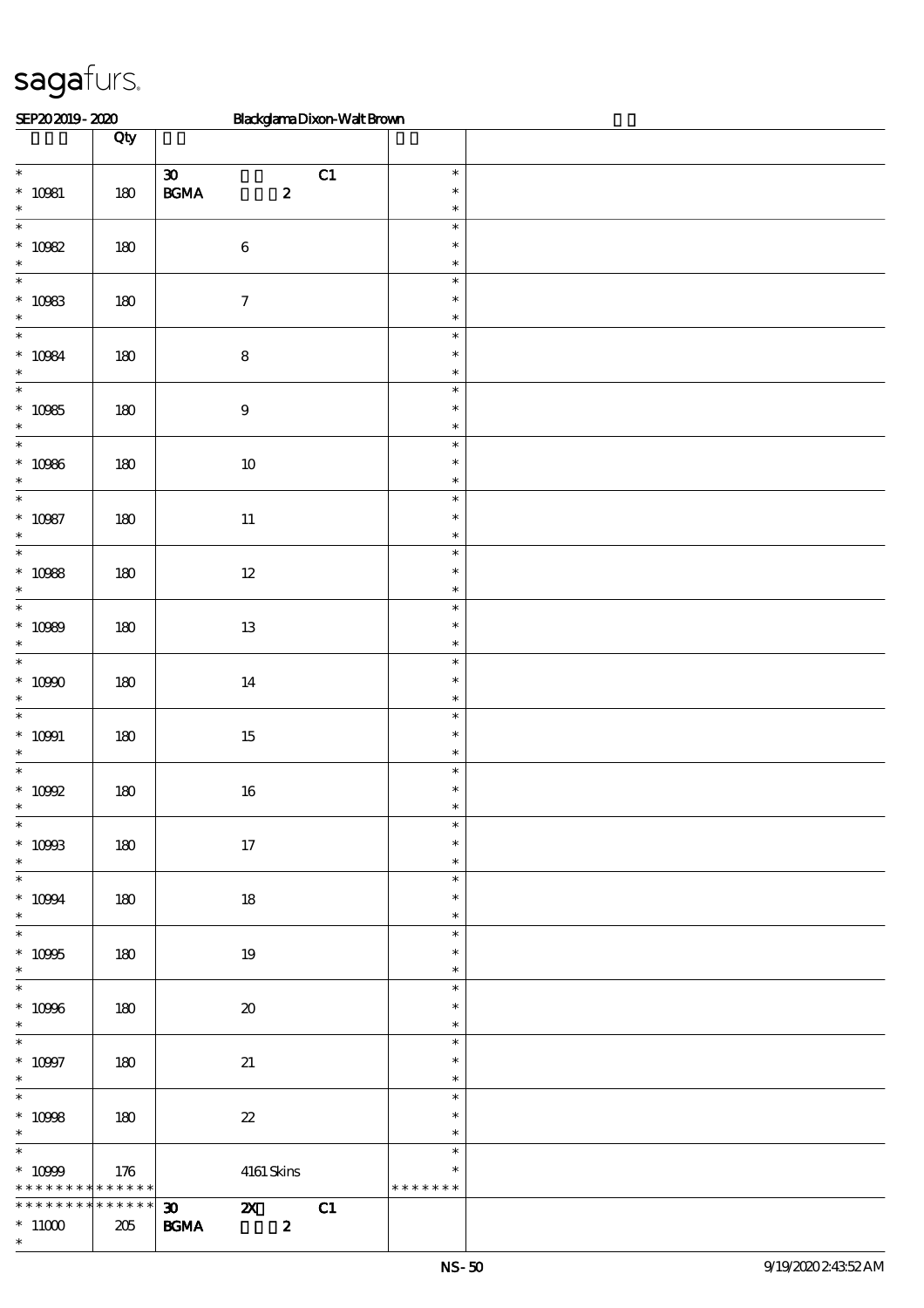| SEP202019-2020                                        |               | Blackglama Dixon-Walt Brown                                                                                                      |                                   |  |
|-------------------------------------------------------|---------------|----------------------------------------------------------------------------------------------------------------------------------|-----------------------------------|--|
|                                                       | Qty           |                                                                                                                                  |                                   |  |
| $\overline{\phantom{0}}$<br>$*$ 11001<br>$\ast$       | $180$         | C1<br>$\boldsymbol{\mathfrak{D}}$<br>$\boldsymbol{\mathsf{z}}$<br>$\mathbf{B}\mathbf{G}\mathbf{M}\mathbf{A}$<br>$\boldsymbol{z}$ | $\ast$<br>$\ast$<br>$\ast$        |  |
| $\ast$<br>$*11002$<br>$\ast$                          | 180           | $\,3$                                                                                                                            | $\ast$<br>$\ast$<br>$\ast$        |  |
| $\ast$<br>$^*$ 11003<br>$\ast$                        | 180           | $\boldsymbol{4}$                                                                                                                 | $\ast$<br>$\ast$<br>$\ast$        |  |
| $\ast$<br>$^*$ 11004 $\,$<br>$\ast$                   | 180           | $\mathbf 5$                                                                                                                      | $\ast$<br>$\ast$<br>$\ast$        |  |
| $\ast$<br>$^*$ 11005 $\,$<br>$\ast$                   | $180\,$       | $\bf 6$                                                                                                                          | $\ast$<br>$\ast$<br>$\ast$        |  |
| $\ast$<br>$^*$ 11006 $\,$<br>$\ast$                   | $180\,$       | $\boldsymbol{7}$                                                                                                                 | $\ast$<br>$\ast$<br>$\ast$        |  |
| $\overline{\phantom{a}^*}$<br>$^\ast$ 11007<br>$\ast$ | $180\,$       | $\bf 8$                                                                                                                          | $\ast$<br>$\ast$<br>$\ast$        |  |
| $\ast$<br>$^*$ 11008 $\,$<br>$\ast$                   | 180           | $\boldsymbol{9}$                                                                                                                 | $\ast$<br>$\ast$<br>$\ast$        |  |
| $\ast$<br>$^*$ 11009 $\,$<br>$\ast$                   | $180$         | $10\,$                                                                                                                           | $\ast$<br>$\ast$<br>$\ast$        |  |
| $\ast$<br>$*$ 11010 $\,$<br>$\ast$                    | $180$         | $11\,$                                                                                                                           | $\ast$<br>$\ast$<br>$\ast$        |  |
| $\ast$<br>$^*$ 11011<br>$\ast$                        | 180           | $12\,$                                                                                                                           | $\ast$<br>$\ast$<br>$\ast$        |  |
| $\ast$<br>$^*$ 11012 $\,$                             | 180           | $13\,$                                                                                                                           | $\ast$<br>$\ast$                  |  |
| $\overline{\phantom{0}}$<br>$*11013$<br>$\ast$        | 180           | 14                                                                                                                               | $\ast$<br>$\ast$<br>$\ast$        |  |
| $\overline{\phantom{0}}$<br>$*11014$<br>$\ast$        | 180           | 15                                                                                                                               | $\ast$<br>$\ast$<br>$\ast$        |  |
| $\ast$<br>$*11015$<br>* * * * * * * *                 | 120<br>****** | 2845 Skins                                                                                                                       | $\ast$<br>$\ast$<br>* * * * * * * |  |
| * * * * * * * *<br>$*11016$<br>$\ast$                 | ******<br>205 | $\overline{30}$ X / C2<br><b>BGMA</b><br>$\boldsymbol{z}$                                                                        |                                   |  |
| $*11017$<br>$\ast$                                    | 180           | $\boldsymbol{z}$                                                                                                                 | $\ast$<br>$\ast$<br>$\ast$        |  |
| $\overline{\ast}$<br>$*11018$<br>$\ast$               | 180           | 3                                                                                                                                | $\ast$<br>$\ast$<br>$\ast$        |  |
| $\overline{\phantom{0}}$<br>$*11019$<br>$\ast$        | 180           | $\bf{4}$                                                                                                                         | $\ast$<br>$\ast$<br>$\ast$        |  |
| $\ast$<br>$*$ 11020<br>$\ast$                         | 180           | $\mathbf 5$                                                                                                                      | $\ast$<br>$\ast$<br>$\ast$        |  |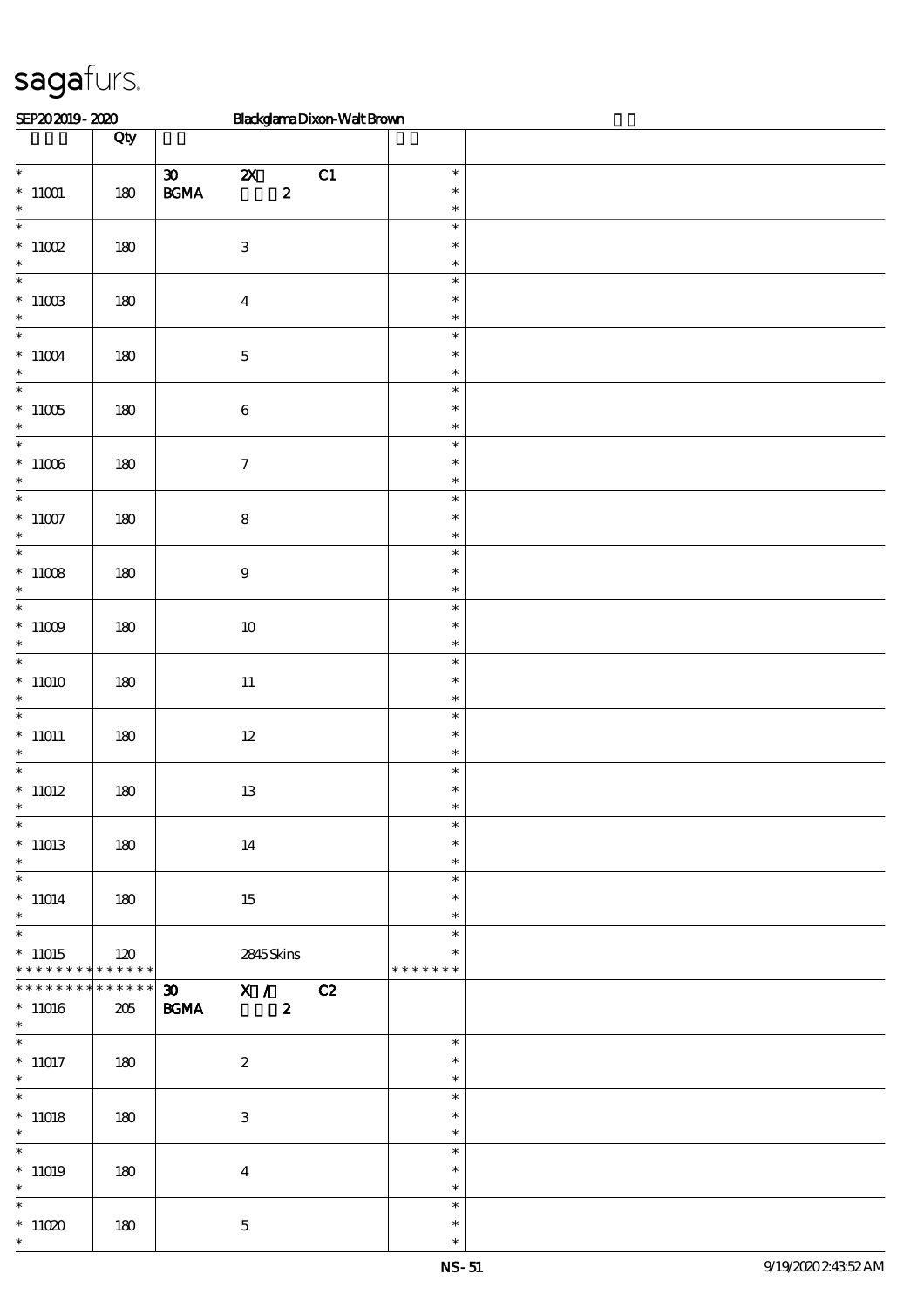| SEP202019-2020                                             |          |                             | BlackglamaDixon-WaltBrown |    |                  |  |
|------------------------------------------------------------|----------|-----------------------------|---------------------------|----|------------------|--|
|                                                            | Qty      |                             |                           |    |                  |  |
|                                                            |          |                             |                           |    |                  |  |
|                                                            |          | $\boldsymbol{\mathfrak{D}}$ | X /                       | C2 | $\ast$           |  |
| $*11021$<br>$\ast$                                         | 180      | $\mathbf{B G MA}$           | $\boldsymbol{z}$          |    | $\ast$<br>$\ast$ |  |
| $\ast$                                                     |          |                             |                           |    | $\ast$           |  |
| $^*$ 11022                                                 | 180      |                             | $\boldsymbol{7}$          |    | $\ast$           |  |
| $\ast$                                                     |          |                             |                           |    | $\ast$           |  |
| $\overline{\phantom{0}}$                                   |          |                             |                           |    | $\ast$           |  |
|                                                            | 180      |                             | $\bf 8$                   |    | $\ast$           |  |
| $^\ast$ 11023                                              |          |                             |                           |    | $\ast$           |  |
| $\overline{\ast}$                                          |          |                             |                           |    | $\ast$           |  |
| $*$ 11024 $\,$                                             | 180      |                             | $\boldsymbol{9}$          |    | $\ast$           |  |
| $\ast$                                                     |          |                             |                           |    | $\ast$           |  |
| $\overline{\ast}$                                          |          |                             |                           |    | $\ast$           |  |
| $*11025$<br>$\ast$                                         | 180      |                             | $10\,$                    |    | $\ast$<br>$\ast$ |  |
| $\overline{\phantom{0}}$                                   |          |                             |                           |    | $\ast$           |  |
| $*11026$                                                   | 180      |                             | $11\,$                    |    | $\ast$           |  |
| $\ast$                                                     |          |                             |                           |    | $\ast$           |  |
| $\overline{\phantom{0}}$                                   |          |                             |                           |    | $\ast$           |  |
| $* 11027$                                                  | 180      |                             | $12\,$                    |    | $\ast$           |  |
| $\ast$                                                     |          |                             |                           |    | $\ast$           |  |
| $\ast$                                                     |          |                             |                           |    | $\ast$           |  |
| $*11028$                                                   | 34       |                             | 2219Skins                 |    | $\ast$           |  |
| * * * * * * * * * * * * * *<br>* * * * * * * * * * * * * * |          |                             |                           |    | * * * * * * *    |  |
|                                                            |          | $\boldsymbol{\mathfrak{D}}$ |                           | C1 |                  |  |
| $*11029$<br>$\ast$                                         | 245      | <b>BGMA</b>                 | $\boldsymbol{z}$          |    |                  |  |
| $\overline{\ast}$                                          |          |                             |                           |    | $\ast$           |  |
| $*11030$                                                   | 220      |                             | $\boldsymbol{2}$          |    | $\ast$           |  |
| $\ast$                                                     |          |                             |                           |    | $\ast$           |  |
| $\ast$                                                     |          |                             |                           |    | $\ast$           |  |
| $^*$ 11031                                                 | 220      |                             | $\mathbf{3}$              |    | $\ast$           |  |
| $\ast$<br>$\overline{\phantom{0}}$                         |          |                             |                           |    | $\ast$           |  |
| $*11032$                                                   |          |                             |                           |    | $\ast$<br>$\ast$ |  |
| $\ast$                                                     | 220      |                             | $\boldsymbol{4}$          |    | $\ast$           |  |
| $\overline{\ast}$                                          |          |                             |                           |    | $\ast$           |  |
| $^*$ 11033                                                 | 220      |                             | $\mathbf 5$               |    | $\ast$           |  |
| $*$                                                        |          |                             |                           |    | $\ast$           |  |
| $\ast$                                                     |          |                             |                           |    | $\ast$           |  |
| $^*$ 11034 $\,$                                            | 220      |                             | $\bf 6$                   |    | $\ast$           |  |
| $\ast$                                                     |          |                             |                           |    | $\ast$           |  |
| $\ast$                                                     |          |                             |                           |    | $\ast$           |  |
| $^*$ 11035<br>$\ast$                                       | 220      |                             | $\tau$                    |    | $\ast$<br>$\ast$ |  |
| $\overline{\phantom{0}}$                                   |          |                             |                           |    | $\ast$           |  |
| $^\ast$ 11036                                              | 220      |                             | 8                         |    | $\ast$           |  |
| $\ast$                                                     |          |                             |                           |    | $\ast$           |  |
| $\overline{\ast}$                                          |          |                             |                           |    | $\ast$           |  |
| $^*$ 11037                                                 | 220      |                             | $\boldsymbol{9}$          |    | $\ast$           |  |
| $\ast$                                                     |          |                             |                           |    | $\ast$           |  |
| $\overline{\phantom{0}}$                                   |          |                             |                           |    | $\ast$           |  |
| $^*$ 11038                                                 | 220      |                             | $10\,$                    |    | $\ast$           |  |
| $*$<br>$\overline{\phantom{0}}$                            |          |                             |                           |    | $\ast$<br>$\ast$ |  |
|                                                            |          |                             |                           |    | ∗                |  |
| $*11039$<br>* * * * * * * * <mark>* * * * * * *</mark>     | 193      |                             | 2418Skins                 |    | * * * * * * *    |  |
| * * * * * * * *                                            | $******$ | $\boldsymbol{\mathsf{20}}$  | $\mathbf{x}$              | C1 |                  |  |
| $*11040$                                                   | 245      | <b>BGMA</b>                 | $\boldsymbol{z}$          |    |                  |  |
| $\ast$                                                     |          |                             |                           |    |                  |  |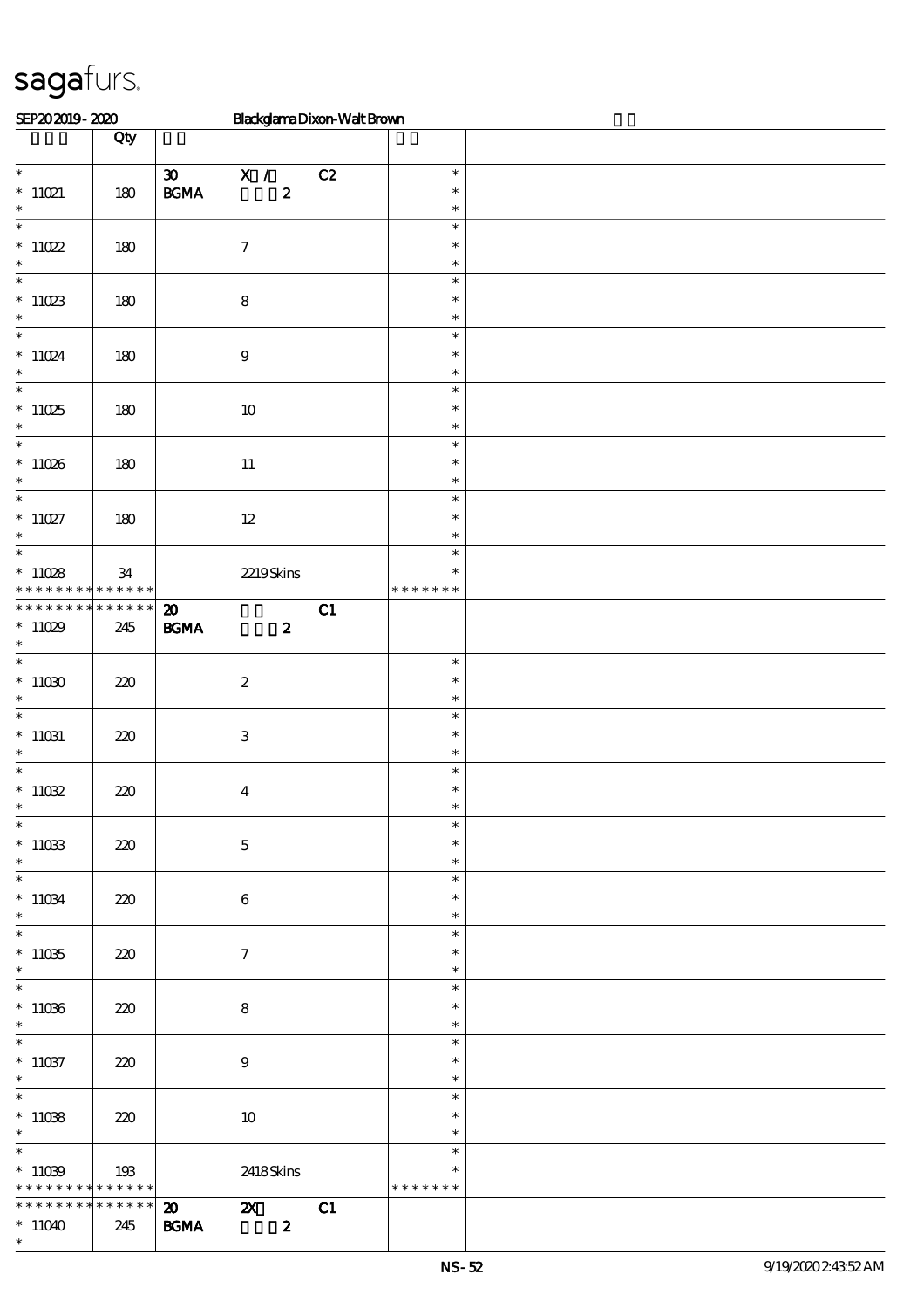| SEP202019-2020                                                      |         |                                            | Blackglama Dixon-Walt Brown                   |       |                                   |  |
|---------------------------------------------------------------------|---------|--------------------------------------------|-----------------------------------------------|-------|-----------------------------------|--|
|                                                                     | Qty     |                                            |                                               |       |                                   |  |
| $\ast$<br>$*11041$<br>$\ast$                                        | 220     | $\boldsymbol{\mathfrak{D}}$<br><b>BGMA</b> | $\boldsymbol{\mathsf{Z}}$<br>$\boldsymbol{z}$ | C1    | $\ast$<br>$\ast$<br>$\ast$        |  |
| $\ast$<br>$*11042$<br>$\ast$                                        | 220     |                                            | $\ensuremath{\mathbf{3}}$                     |       | $\ast$<br>$\ast$<br>$\ast$        |  |
| $\ast$<br>$*11043$<br>$\ast$                                        | 220     |                                            | $\boldsymbol{4}$                              |       | $\ast$<br>$\ast$<br>$\ast$        |  |
| $\ast$<br>$^*$ 11044 $\,$<br>$\ast$                                 | 220     |                                            | $\mathbf 5$                                   |       | $\ast$<br>$\ast$<br>$\ast$        |  |
| $\ast$<br>$*11045$<br>$\ast$                                        | 220     |                                            | $\,6\,$                                       |       | $\ast$<br>$\ast$<br>$\ast$        |  |
| $\ast$<br>$*11046$<br>$\ast$                                        | 220     |                                            | $\boldsymbol{\tau}$                           |       | $\ast$<br>$\ast$<br>$\ast$        |  |
| $\overline{\phantom{a}^*}$<br>$*11047$<br>$\ast$                    | 220     |                                            | ${\bf 8}$                                     |       | $\ast$<br>$\ast$<br>$\ast$        |  |
| $\overline{\ast}$<br>$*11048$<br>$\ast$                             | 220     |                                            | $\bf{9}$                                      |       | $\ast$<br>$\ast$<br>$\ast$        |  |
| $\ast$<br>$*11049$<br>* * * * * * * * * * * * * *                   | 83      |                                            | 2088Skins                                     |       | $\ast$<br>$\ast$<br>* * * * * * * |  |
| * * * * * * * * * * * * * *<br>$*11050$<br>$\ast$                   | 220     | $\boldsymbol{\mathfrak{D}}$<br><b>BGMA</b> | $\overline{\mathbf{x}}$ /<br>$\boldsymbol{z}$ | C2    |                                   |  |
| $\ast$<br>$*11051$<br>$\ast$                                        | 220     |                                            | $\boldsymbol{z}$                              |       | $\ast$<br>$\ast$<br>$\ast$        |  |
| $\ast$<br>$*11052$<br>∗                                             | 200     |                                            | $\ensuremath{\mathsf{3}}$                     |       | $\ast$<br>$\ast$<br>∗             |  |
| $\ast$<br>$*11053$<br>* * * * * * * * * * * * * *                   | $37\,$  |                                            | 677Skins                                      |       | $\ast$<br>$\ast$<br>* * * * * * * |  |
| * * * * * * * * * * * * * *<br>$*11054$<br>$\ast$                   | $265\,$ | $\mathbf 0$<br><b>BGMA</b>                 | $X$ $N$<br>$\boldsymbol{z}$                   | C1/C2 |                                   |  |
| $\overline{\ast}$<br>$^*$ 11055 $\,$<br>* * * * * * * * * * * * * * | 202     |                                            | 467Skins                                      |       | $\ast$<br>$\ast$<br>* * * * * * * |  |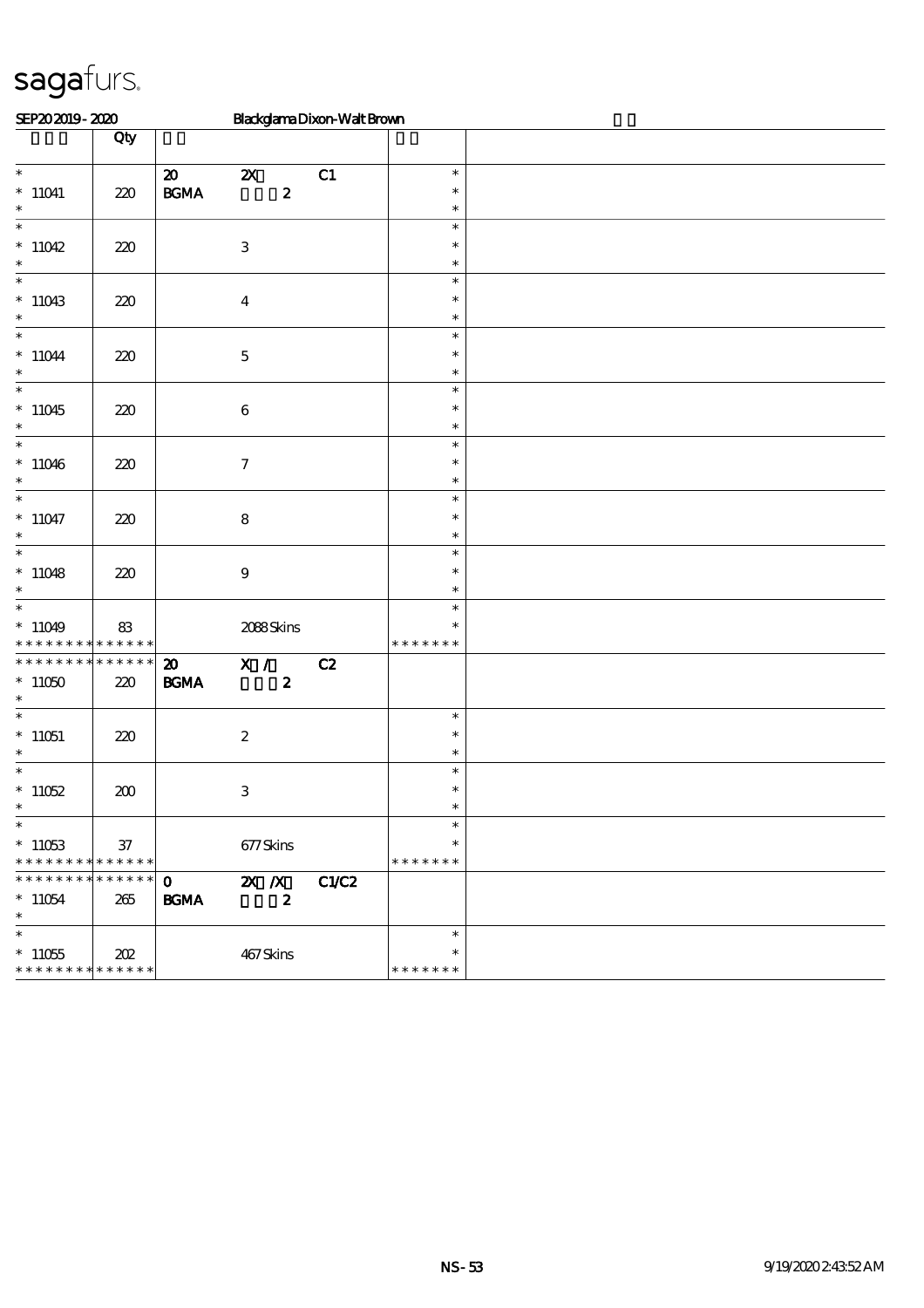| SEP202019-2020                          |                             |                             | Blackglama Zimbal Mink    |    |               |  |
|-----------------------------------------|-----------------------------|-----------------------------|---------------------------|----|---------------|--|
|                                         | Qty                         |                             |                           |    |               |  |
|                                         |                             |                             |                           |    |               |  |
| * * * * * * * * * * * * * *             |                             | $\boldsymbol{\omega}$       |                           | C1 |               |  |
| $^*$ 11061 $\,$                         | 220                         | <b>BGMA</b>                 | $\boldsymbol{2}$          |    |               |  |
| $\ast$<br>$\overline{\ast}$             |                             |                             |                           |    | $\ast$        |  |
|                                         |                             |                             |                           |    | $\ast$        |  |
| $*11062$<br>* * * * * * * * * * * * * * | 172                         |                             | 392Skins                  |    | * * * * * * * |  |
| * * * * * * * * * * * * * *             |                             | $\boldsymbol{\omega}$       | $\boldsymbol{\mathsf{X}}$ | C1 |               |  |
| $*11063$                                | 205                         | <b>BGMA</b>                 | $\boldsymbol{z}$          |    |               |  |
| $\ast$                                  |                             |                             |                           |    |               |  |
| $\overline{\ast}$                       |                             |                             |                           |    | $\ast$        |  |
| $*11064$                                | 160                         |                             | $\boldsymbol{2}$          |    | $\ast$        |  |
| $\ast$                                  |                             |                             |                           |    | $\ast$        |  |
| $\overline{\phantom{0}}$                |                             |                             |                           |    | $\ast$        |  |
| $^*$ 11065 $\,$                         | 46                          |                             | $411$ Skins               |    | $\ast$        |  |
| * * * * * * * * * * * * * *             |                             |                             |                           |    | * * * * * * * |  |
| * * * * * * * * * * * * * * *           |                             | $\boldsymbol{\omega}$       | $\mathbf{X}$ /            | C2 |               |  |
| $*11066$                                | 205                         | <b>BGMA</b>                 | $\boldsymbol{z}$          |    |               |  |
| $\ast$                                  |                             |                             |                           |    |               |  |
|                                         |                             |                             |                           |    | $\ast$        |  |
| $*11067$                                | 75                          |                             | $280$ Skins               |    | $\ast$        |  |
| * * * * * * * * * * * * * *             |                             |                             |                           |    | * * * * * * * |  |
|                                         |                             | $\boldsymbol{\mathfrak{D}}$ |                           | C1 |               |  |
| 11068                                   | $\boldsymbol{\mathfrak{D}}$ | <b>BGMA</b>                 | $\boldsymbol{z}$          |    |               |  |
| * * * * * * * * * * * * * * *           |                             |                             |                           |    |               |  |
|                                         |                             | $\boldsymbol{\mathfrak{D}}$ |                           | C1 |               |  |
| $*11009$<br>$\ast$                      | 205                         | <b>BGMA</b>                 | $\boldsymbol{z}$          |    |               |  |
| $\overline{\ast}$                       |                             |                             |                           |    | $\ast$        |  |
| $*11070$                                | 180                         |                             | $\boldsymbol{2}$          |    | $\ast$        |  |
| $\ast$                                  |                             |                             |                           |    | $\ast$        |  |
| $\ast$                                  |                             |                             |                           |    | $\ast$        |  |
| $*11071$                                | 180                         |                             | $\,3\,$                   |    | $\ast$        |  |
| $\ast$                                  |                             |                             |                           |    | $\ast$        |  |
|                                         |                             |                             |                           |    | $\ast$        |  |
| $*11072$                                | 180                         |                             | $\boldsymbol{4}$          |    | $\ast$        |  |
| $*$                                     |                             |                             |                           |    | $\ast$        |  |
| $\ast$                                  |                             |                             |                           |    | $\ast$        |  |
| $*11073$                                | 180                         |                             | $\bf 5$                   |    | $\ast$        |  |
| $\ast$                                  |                             |                             |                           |    | $\ast$        |  |
| $\ast$                                  |                             |                             |                           |    | $\ast$        |  |
| $*11074$                                | 88                          |                             | 1013Skins                 |    | $\ast$        |  |
| * * * * * * * * * * * * * *             | * * * * * *                 |                             |                           |    | * * * * * * * |  |
| * * * * * * * *                         |                             | $30 -$                      | $\mathbf{z}$              | C1 |               |  |
| $*11075$<br>$\ast$                      | 205                         | <b>BGMA</b>                 | $\boldsymbol{z}$          |    |               |  |
| $\overline{\phantom{0}}$                |                             |                             |                           |    | $\ast$        |  |
| $*11076$                                | 180                         |                             | $\boldsymbol{2}$          |    | $\ast$        |  |
| $\ast$                                  |                             |                             |                           |    | $\ast$        |  |
| $\ast$                                  |                             |                             |                           |    | $\ast$        |  |
| $*11077$                                | 180                         |                             | $\,3$                     |    | $\ast$        |  |
| $\ast$                                  |                             |                             |                           |    | $\ast$        |  |
| $\overline{\ast}$                       |                             |                             |                           |    | $\ast$        |  |
| $*11078$                                | 180                         |                             | $\boldsymbol{4}$          |    | $\ast$        |  |
| $\ast$                                  |                             |                             |                           |    | $\ast$        |  |
| $\ast$                                  |                             |                             |                           |    | $\ast$        |  |
| $*11079$                                | 180                         |                             | $\mathbf 5$               |    | $\ast$        |  |
| $\ast$                                  |                             |                             |                           |    | $\ast$        |  |
| $\ast$                                  |                             |                             |                           |    | $\ast$        |  |
| $*11080$                                | 180                         |                             | $\bf 6$                   |    | $\ast$        |  |
|                                         |                             |                             |                           |    | $\ast$        |  |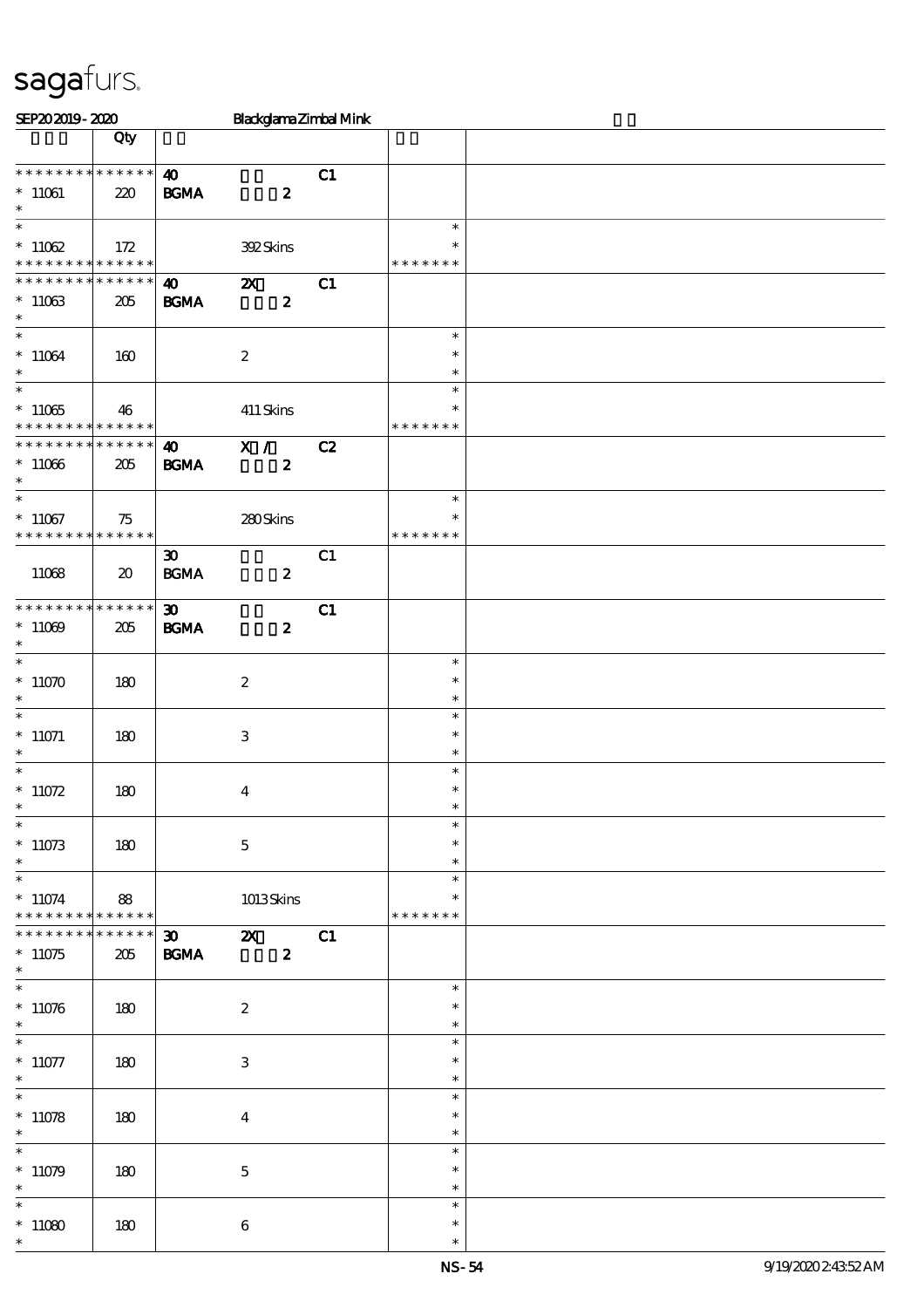| SEP202019-2020                                    |                    |                                                  | BlackglamaZimbalMink                          |    |                                   |  |
|---------------------------------------------------|--------------------|--------------------------------------------------|-----------------------------------------------|----|-----------------------------------|--|
|                                                   | Qty                |                                                  |                                               |    |                                   |  |
| $\ast$<br>$*11081$<br>$\ast$                      | $180\,$            | $\boldsymbol{\mathfrak{D}}$<br>$\mathbf{B G MA}$ | $\boldsymbol{\mathsf{z}}$<br>$\boldsymbol{2}$ | C1 | $\ast$<br>$\ast$<br>$\ast$        |  |
| $\overline{\ast}$<br>$^\ast$ 11082<br>$\ast$      | 180                |                                                  | $\bf 8$                                       |    | $\ast$<br>$\ast$<br>$\ast$        |  |
| $\overline{\ast}$<br>$*11083$<br>$\ast$           | 180                |                                                  | $\boldsymbol{9}$                              |    | $\ast$<br>$\ast$<br>$\ast$        |  |
| $\ast$<br>$*11084$<br>$\ast$                      | 180                |                                                  | $10\,$                                        |    | $\ast$<br>$\ast$<br>$\ast$        |  |
| $\overline{\phantom{a}^*}$<br>$*11085$<br>$\ast$  | 180                |                                                  | $11\,$                                        |    | $\ast$<br>$\ast$<br>$\ast$        |  |
| $\overline{\ast}$<br>$*11086$<br>$\ast$           | 180                |                                                  | $12\,$                                        |    | $\ast$<br>$\ast$<br>$\ast$        |  |
| $\ast$<br>$*11087$<br>$\ast$                      | 180                |                                                  | $13\,$                                        |    | $\ast$<br>$\ast$<br>$\ast$        |  |
| $\ast$<br>$*11088$<br>* * * * * * * *             | 158<br>******      |                                                  | 2523Skins                                     |    | $\ast$<br>$\ast$<br>* * * * * * * |  |
| * * * * * * * *<br>$*11089$<br>$\ast$             | * * * * * *<br>205 | $\boldsymbol{\mathfrak{D}}$<br>$\mathbf{B G MA}$ | $\mathbf{x}$<br>$\boldsymbol{z}$              | C2 |                                   |  |
| $\ast$<br>$*11000$<br>$\ast$                      | 180                |                                                  | $\boldsymbol{2}$                              |    | $\ast$<br>$\ast$<br>$\ast$        |  |
| $\ast$<br>$*11091$<br>$\ast$                      | $180\,$            |                                                  | $\ensuremath{\mathbf{3}}$                     |    | $\ast$<br>$\ast$<br>$\ast$        |  |
| $^*$ 11092 $\,$<br>$*$                            | 180                |                                                  | $\boldsymbol{4}$                              |    | $\ast$<br>$\ast$<br>$\ast$        |  |
| $\ast$<br>$^*$ 11093<br>$\ast$<br>$\ast$          | 180                |                                                  | $\mathbf 5$                                   |    | $\ast$<br>$\ast$<br>$\ast$        |  |
| $*11094$<br>* * * * * * * * * * * * * * *         | 90<br>$******$     |                                                  | 1015Skins                                     |    | $\ast$<br>$\ast$<br>* * * * * * * |  |
| * * * * * * * *<br>$*11095$<br>$\ast$             | 205                | $\boldsymbol{\mathfrak{D}}$<br><b>BGMA</b>       | $\boldsymbol{z}$                              | C2 |                                   |  |
| $^*$ 11096 $\,$<br>$\ast$                         | 180                |                                                  | $\boldsymbol{2}$                              |    | $\ast$<br>$\ast$<br>$\ast$        |  |
| $\ast$<br>$*11097$<br>* * * * * * * * * * * * * * | 46                 |                                                  | 431 Skins                                     |    | $\ast$<br>$\ast$<br>* * * * * * * |  |
| * * * * * * * *<br>$*11098$<br>$*$ and $*$        | ******<br>245      | $\boldsymbol{\mathfrak{D}}$<br><b>BGMA</b>       | $\boldsymbol{z}$                              | C1 |                                   |  |
| $\ast$<br>$^*$ 11099 $\,$<br>$\ast$               | 220                |                                                  | $\boldsymbol{2}$                              |    | $\ast$<br>$\ast$<br>$\ast$        |  |
| $\ast$<br>$^*$ 11100 $\,$<br>$\ast$               | 220                |                                                  | $\ensuremath{\mathbf{3}}$                     |    | $\ast$<br>$\ast$<br>$\ast$        |  |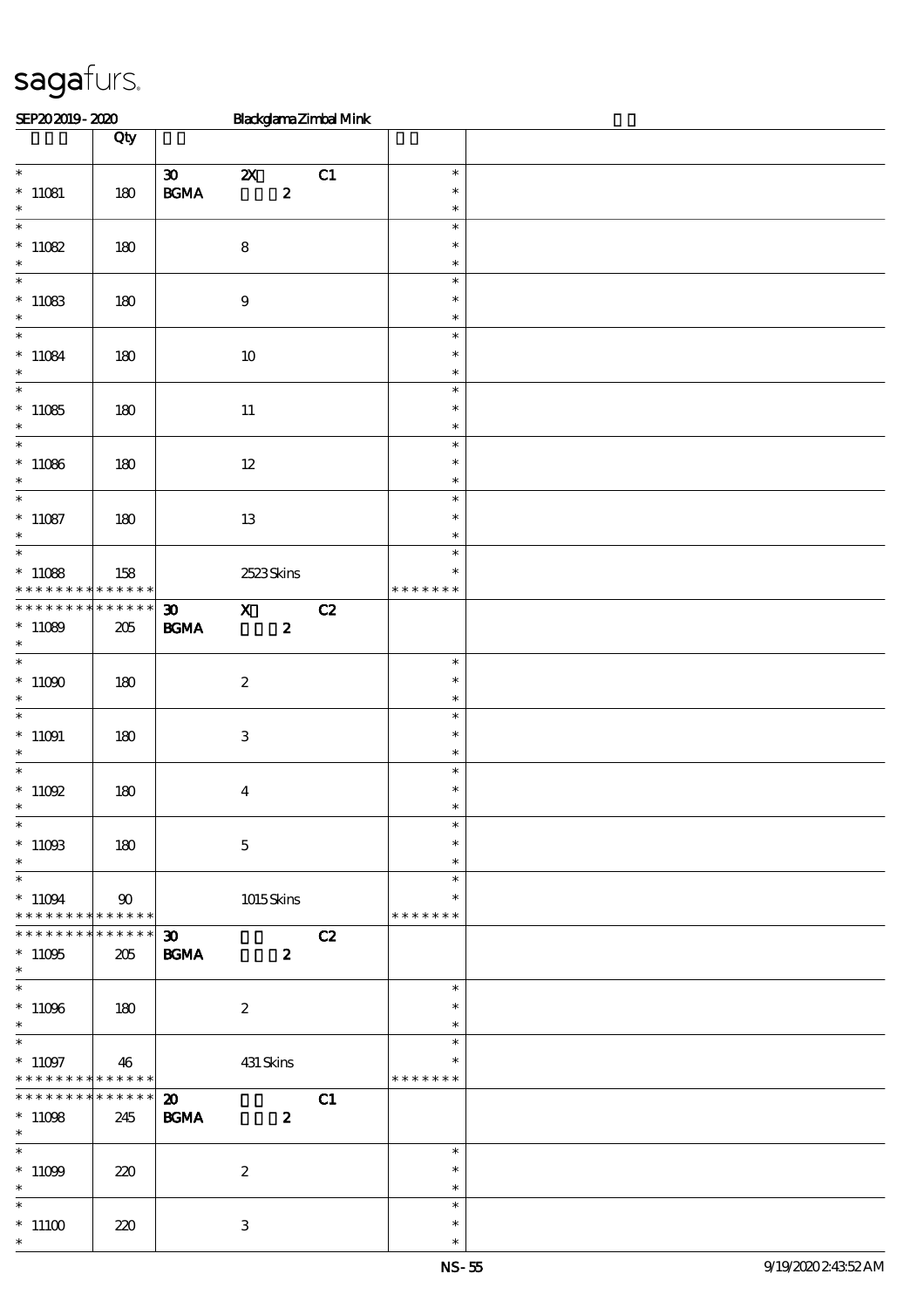| SEP202019-2020                             |                                      |                             |                           |                  | Blackglama Zimbal Mink |                  |  |
|--------------------------------------------|--------------------------------------|-----------------------------|---------------------------|------------------|------------------------|------------------|--|
|                                            | Qty                                  |                             |                           |                  |                        |                  |  |
|                                            |                                      |                             |                           |                  |                        |                  |  |
| $\overline{\phantom{0}}$                   |                                      | $\boldsymbol{\mathfrak{D}}$ |                           |                  | C1                     | $\ast$           |  |
| $*11101$                                   | 220                                  | $\mathbf{B G MA}$           |                           | $\boldsymbol{z}$ |                        | $\ast$           |  |
| $\ast$<br>$\overline{\phantom{0}}$         |                                      |                             |                           |                  |                        | $\ast$           |  |
|                                            |                                      |                             |                           |                  |                        | $\ast$<br>$\ast$ |  |
| $*11102$<br>$\ast$                         | 220                                  |                             | $\mathbf 5$               |                  |                        | $\ast$           |  |
| $\ast$                                     |                                      |                             |                           |                  |                        | $\ast$           |  |
| $^*$ 11103                                 | 220                                  |                             | $\,6\,$                   |                  |                        | $\ast$           |  |
| $\ast$                                     |                                      |                             |                           |                  |                        | $\ast$           |  |
| $\overline{\ast}$                          |                                      |                             |                           |                  |                        | $\ast$           |  |
| $^*$ 11104 $\,$                            | 191                                  |                             | 1536Skins                 |                  |                        | $\ast$           |  |
| * * *                                      | * * * * * <mark>* * * * * * *</mark> |                             |                           |                  |                        | * * * * * * *    |  |
| * * * * * * *                              | * * * * * *                          | $\boldsymbol{\mathfrak{D}}$ | $\boldsymbol{\mathsf{X}}$ |                  | CL                     |                  |  |
| $*11105$                                   | 245                                  | <b>BGMA</b>                 |                           | $\boldsymbol{z}$ |                        |                  |  |
| $\ast$                                     |                                      |                             |                           |                  |                        |                  |  |
| $\overline{\phantom{0}}$                   |                                      |                             |                           |                  |                        | $\ast$           |  |
| $^*$ 11106 $\,$                            | 220                                  |                             | $\boldsymbol{2}$          |                  |                        | $\ast$           |  |
| $\ast$<br>$\overline{\ast}$                |                                      |                             |                           |                  |                        | $\ast$           |  |
|                                            |                                      |                             |                           |                  |                        | $\ast$<br>$\ast$ |  |
| $^*$ 11107<br>$\ast$                       | 220                                  |                             | $\ensuremath{\mathbf{3}}$ |                  |                        | $\ast$           |  |
| $\overline{\phantom{0}}$                   |                                      |                             |                           |                  |                        | $\ast$           |  |
| $*11108$                                   | 220                                  |                             | $\boldsymbol{4}$          |                  |                        | $\ast$           |  |
| $\ast$                                     |                                      |                             |                           |                  |                        | $\ast$           |  |
| $\ast$                                     |                                      |                             |                           |                  |                        | $\ast$           |  |
| $*11109$                                   | 220                                  |                             | $\mathbf 5$               |                  |                        | $\ast$           |  |
| $\ast$                                     |                                      |                             |                           |                  |                        | $\ast$           |  |
| $\ast$                                     |                                      |                             |                           |                  |                        | $\ast$           |  |
| $*11110$                                   | 220                                  |                             | $\,6$                     |                  |                        | $\ast$           |  |
| $\ast$                                     |                                      |                             |                           |                  |                        | $\ast$           |  |
| $\ast$                                     |                                      |                             |                           |                  |                        | $\ast$           |  |
| $^*$ 11111<br>$\ast$                       | 220                                  |                             | $\tau$                    |                  |                        | $\ast$           |  |
| $\ast$                                     |                                      |                             |                           |                  |                        | $\ast$<br>$\ast$ |  |
| $*$ 11112                                  | 220                                  |                             | $\bf 8$                   |                  |                        | $\ast$           |  |
| $\ast$                                     |                                      |                             |                           |                  |                        |                  |  |
| $\overline{\phantom{0}}$                   |                                      |                             |                           |                  |                        | $\ast$           |  |
| $*$ 11113                                  | 140                                  |                             | 1925Skins                 |                  |                        | $\ast$           |  |
| * * * * * * * * * * * * * *                |                                      |                             |                           |                  |                        | * * * * * * *    |  |
| * * * * * * * * * * * * * *                |                                      | $\boldsymbol{\mathsf{20}}$  | $\mathbf{X}$              |                  | C2                     |                  |  |
| $*$ 11114                                  | 245                                  | $\mathbf{B G MA}$           |                           | $\boldsymbol{z}$ |                        |                  |  |
| $*$                                        |                                      |                             |                           |                  |                        |                  |  |
| $\overline{\ast}$                          |                                      |                             |                           |                  |                        | $\ast$           |  |
| $^*$ 11115<br>$\ast$                       | 220                                  |                             | $\boldsymbol{2}$          |                  |                        | $\ast$<br>$\ast$ |  |
| $\ast$                                     |                                      |                             |                           |                  |                        | $\ast$           |  |
| $^*$ 11116                                 | 220                                  |                             | 3                         |                  |                        | $\ast$           |  |
| $\ast$                                     |                                      |                             |                           |                  |                        | $\ast$           |  |
| $\overline{\phantom{0}}$                   |                                      |                             |                           |                  |                        | $\ast$           |  |
| $^*$ 11117                                 | 220                                  |                             | $\bf{4}$                  |                  |                        | $\ast$           |  |
| $\ast$                                     |                                      |                             |                           |                  |                        | $\ast$           |  |
| $*$                                        |                                      |                             |                           |                  |                        | $\ast$           |  |
| $*$ 11118                                  | 110                                  |                             | $1015$ Skins              |                  |                        | $\ast$           |  |
| * * * * * * * * <mark>* * * * * * *</mark> |                                      |                             |                           |                  |                        | * * * * * * *    |  |
| * * * * * * * * * * * * * *                |                                      | $\boldsymbol{\mathbf{z}}$   |                           |                  | C2                     |                  |  |
| $*$ 11119                                  | 245                                  | <b>BGMA</b>                 |                           | $\boldsymbol{z}$ |                        |                  |  |
| $*$<br>$\overline{\ast}$                   |                                      |                             |                           |                  |                        |                  |  |
| $*11120$                                   |                                      |                             |                           |                  |                        | $\ast$           |  |
| * * * * * * * * * * * * * *                | 148                                  |                             | 393Skins                  |                  |                        | * * * * * * *    |  |
|                                            |                                      |                             |                           |                  |                        |                  |  |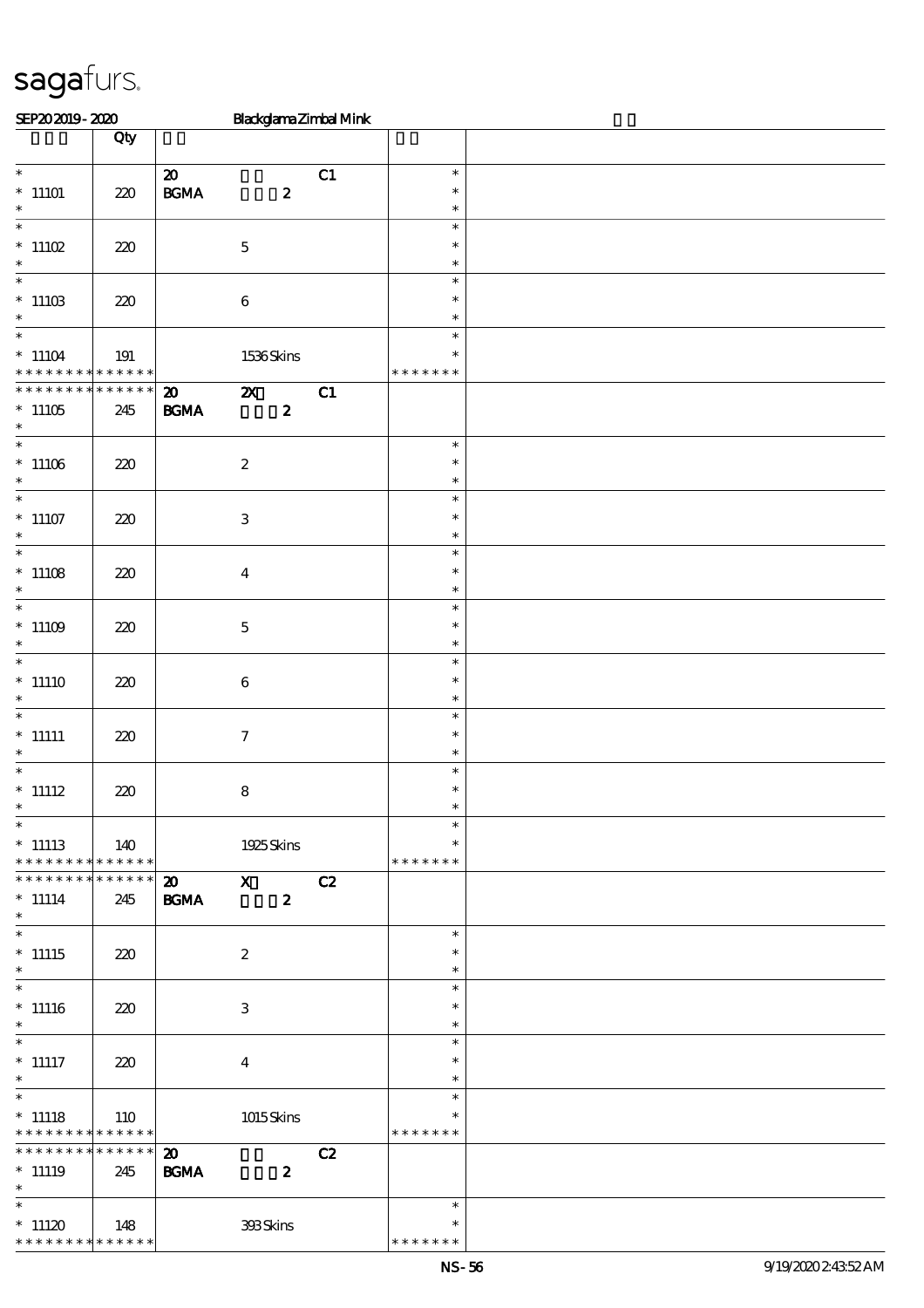| SEP202019-2020                                                |             |                                          | <b>Blackglama Patrick</b>          |       |                         |  |
|---------------------------------------------------------------|-------------|------------------------------------------|------------------------------------|-------|-------------------------|--|
|                                                               | Qty         |                                          |                                    |       |                         |  |
|                                                               |             |                                          |                                    |       |                         |  |
| * * * * * * * * * * * * * *                                   |             | 50                                       | $X$ $X$                            | C1/C2 |                         |  |
| $*$ 11121<br>$\ast$                                           | 185         | $\mathbf{B G MA}$                        | $\boldsymbol{z}$                   |       |                         |  |
| $\ast$                                                        |             |                                          |                                    |       | $\ast$                  |  |
| $*$ 11122                                                     |             |                                          |                                    |       | $\ast$                  |  |
| * * * * * * * * * * * * * *                                   | 64          |                                          | 249Skins                           |       | * * * * * * *           |  |
| * * * * * * * * * * * * * *                                   |             | $\boldsymbol{\omega}$                    | <b>HAZXD</b>                       | C1    |                         |  |
| $*11123$                                                      | 180         | <b>BGMA</b>                              | $\boldsymbol{z}$                   |       |                         |  |
| $\ast$                                                        |             |                                          |                                    |       |                         |  |
| $\overline{\ast}$                                             |             |                                          |                                    |       | $\ast$                  |  |
| $*$ 11124                                                     | 180         |                                          | $\boldsymbol{2}$                   |       | $\ast$                  |  |
| $\ast$                                                        |             |                                          |                                    |       | $\ast$                  |  |
| $\overline{\phantom{0}}$                                      |             |                                          |                                    |       | $\ast$                  |  |
| $*11125$                                                      | 180         |                                          | $\,3\,$                            |       | $\ast$                  |  |
| $\ast$                                                        |             |                                          |                                    |       | $\ast$                  |  |
| $\overline{\phantom{0}}$                                      |             |                                          |                                    |       | $\ast$                  |  |
| $*11126$                                                      | 180         |                                          | $\bf{4}$                           |       | $\ast$                  |  |
| $\ast$                                                        |             |                                          |                                    |       | $\ast$                  |  |
| $\overline{\ast}$                                             |             |                                          |                                    |       | $\ast$                  |  |
| $*$ 11127                                                     | 180         |                                          | $\mathbf 5$                        |       | $\ast$                  |  |
| $\ast$                                                        |             |                                          |                                    |       | $\ast$                  |  |
| $\ast$                                                        |             |                                          |                                    |       | $\ast$                  |  |
| $*$ 11128                                                     | 180         |                                          | 1080Skins                          |       | $\ast$                  |  |
| * * * * * * * * * * * * * * *                                 |             |                                          |                                    |       | * * * * * * *           |  |
| * * * * * * * *                                               | * * * * * * | $\boldsymbol{\omega}$                    | <b>HZZD</b>                        | C1    |                         |  |
| $*11129$                                                      | 205         | $\mathbf{B G MA}$                        | $\boldsymbol{z}$                   |       |                         |  |
| $\ast$<br>$\overline{\ast}$                                   |             |                                          |                                    |       |                         |  |
|                                                               |             |                                          |                                    |       | $\ast$                  |  |
| $*11130$<br>$\ast$                                            | 180         |                                          | $\boldsymbol{2}$                   |       | $\ast$<br>$\ast$        |  |
| $\ast$                                                        |             |                                          |                                    |       | $\ast$                  |  |
|                                                               |             |                                          |                                    |       | $\ast$                  |  |
| $*$ 11131<br>$\ast$                                           | 180         |                                          | 3                                  |       | $\ast$                  |  |
|                                                               |             |                                          |                                    |       | $\ast$                  |  |
| $*$ 11132                                                     | 180         |                                          | $\boldsymbol{4}$                   |       | $\ast$                  |  |
| $*$                                                           |             |                                          |                                    |       | $\ast$                  |  |
| $\ast$                                                        |             |                                          |                                    |       | $\ast$                  |  |
| $*11133$                                                      | 36          |                                          | 781 Skins                          |       | $\ast$                  |  |
| * * * * * * * * * * * * * * *                                 |             |                                          |                                    |       | * * * * * * *           |  |
| * * * * * * * * * * * * * * *                                 |             |                                          | $\overline{40}$ BL/2XD             | C1    |                         |  |
| $*11134$                                                      | 205         | <b>BGMA</b>                              | $\boldsymbol{z}$                   |       |                         |  |
| $*$                                                           |             |                                          |                                    |       |                         |  |
| $\overline{\ast}$                                             |             |                                          |                                    |       | $\ast$                  |  |
| $*11135$                                                      | 180         |                                          | $\boldsymbol{2}$                   |       | $\ast$                  |  |
| $\ast$                                                        |             |                                          |                                    |       | $\ast$                  |  |
|                                                               |             |                                          |                                    |       | $\ast$                  |  |
| $*11136$                                                      | 180         |                                          | 3                                  |       | $\ast$                  |  |
| $\ast$                                                        |             |                                          |                                    |       | $\ast$                  |  |
|                                                               |             |                                          |                                    |       | $\ast$                  |  |
| $*$ 11137                                                     | 180         |                                          | $\boldsymbol{4}$                   |       | $\ast$                  |  |
| $*$<br>$\overline{\ast}$                                      |             |                                          |                                    |       | $\ast$                  |  |
|                                                               |             |                                          |                                    |       | $\ast$                  |  |
| $*$ 11138<br>$\ast$                                           | 180         |                                          | $\mathbf 5$                        |       | $\ast$                  |  |
| $\overline{\ast}$                                             |             |                                          |                                    |       | $\ast$<br>$\ast$        |  |
|                                                               |             |                                          |                                    |       |                         |  |
| $* 11139$                                                     | 179         |                                          | 1104Skins                          |       | $\ast$<br>* * * * * * * |  |
| * * * * * * * * <mark>* * * * * * *</mark><br>* * * * * * * * | ******      |                                          |                                    | C2    |                         |  |
|                                                               |             | $\bullet$ $\bullet$<br>$\mathbf{B G MA}$ | $\mathbf{X}$ /<br>$\boldsymbol{z}$ |       |                         |  |
| $*11140$<br>$\ast$                                            | 205         |                                          |                                    |       |                         |  |
|                                                               |             |                                          |                                    |       |                         |  |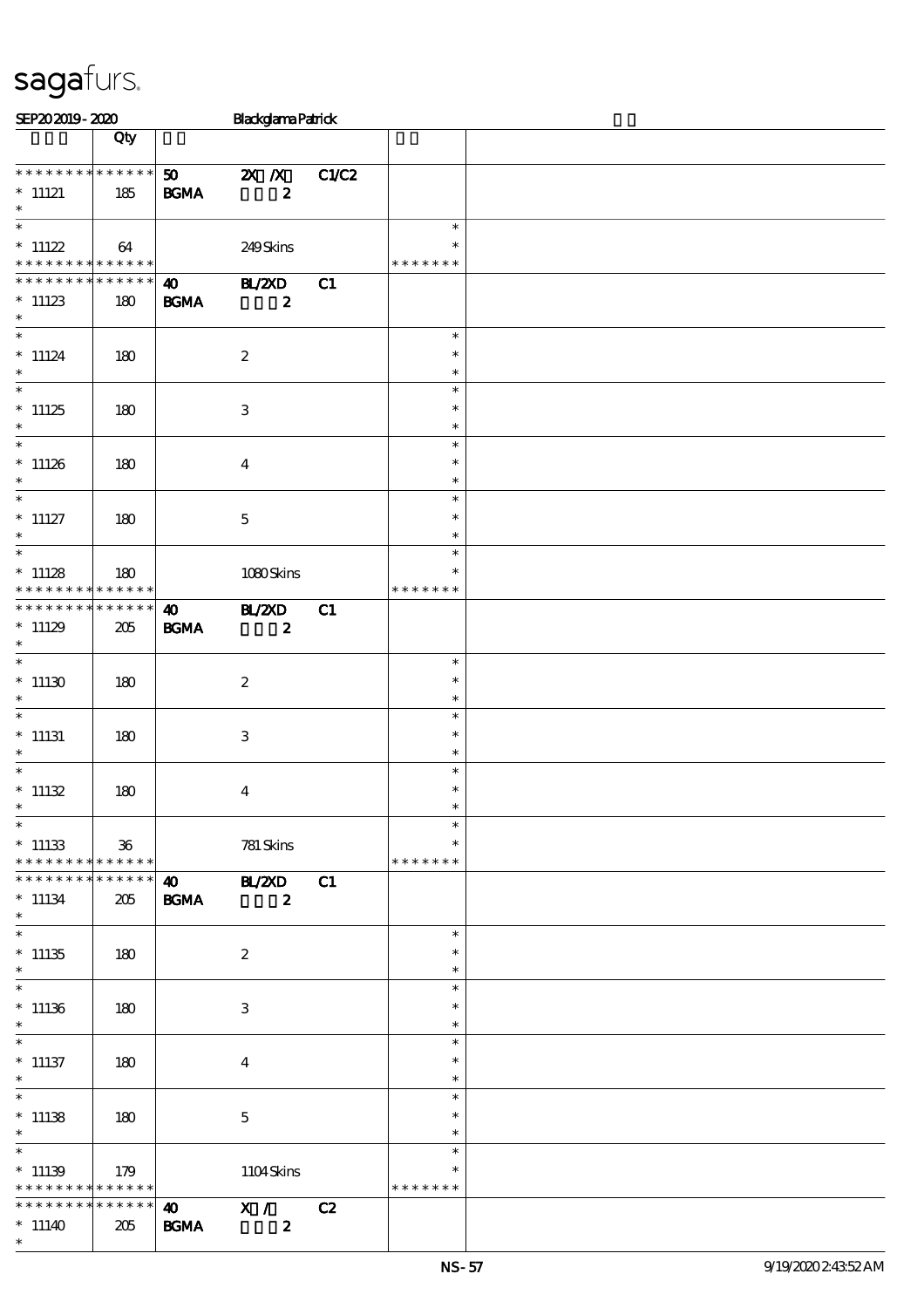| SEP202019-2020                          |                 |                             | <b>Blackglama Patrick</b> |    |                  |  |
|-----------------------------------------|-----------------|-----------------------------|---------------------------|----|------------------|--|
|                                         | Qty             |                             |                           |    |                  |  |
|                                         |                 |                             |                           |    |                  |  |
| $*$                                     |                 | $\boldsymbol{\omega}$       | X /                       | C2 | $\ast$           |  |
| $^*$ 11141                              | 180             | $\mathbf{B G MA}$           | $\pmb{2}$                 |    | $\ast$           |  |
| $\ast$                                  |                 |                             |                           |    | $\ast$           |  |
| $\overline{\ast}$                       |                 |                             |                           |    | $\ast$           |  |
| $* 11142$                               | 180             |                             | $\,3\,$                   |    | $\ast$           |  |
| $\ast$                                  |                 |                             |                           |    | $\ast$           |  |
| $\overline{\phantom{0}}$                |                 |                             |                           |    | $\ast$           |  |
| $*11143$                                | 180             |                             | 745Skins                  |    | $\ast$           |  |
| * * * * * * * * * * * * * *             |                 |                             |                           |    | * * * * * * *    |  |
| * * * * * * * *                         | $* * * * * * *$ | $\boldsymbol{\omega}$       | X /                       | C2 |                  |  |
| $* 11144$                               | 205             | <b>BGMA</b>                 | $\boldsymbol{z}$          |    |                  |  |
| $\ast$                                  |                 |                             |                           |    |                  |  |
|                                         |                 |                             |                           |    | $\ast$           |  |
| $*11145$                                | 180             |                             | $\boldsymbol{2}$          |    | $\ast$           |  |
| $\ast$                                  |                 |                             |                           |    | $\ast$           |  |
| $\overline{\phantom{0}}$                |                 |                             |                           |    | $\ast$           |  |
| $*11146$                                | 180             |                             | $\,3\,$                   |    | $\ast$           |  |
| $\ast$                                  |                 |                             |                           |    | $\ast$           |  |
|                                         |                 |                             |                           |    | $\ast$           |  |
| $*$ 11147                               | 166             |                             | 731 Skins                 |    | $\ast$           |  |
| * * * * * * * *                         | $* * * * * * *$ |                             |                           |    | * * * * * * *    |  |
| * * * * * * * *                         | ******          | $\boldsymbol{\omega}$       |                           | C2 |                  |  |
|                                         |                 |                             | X /                       |    |                  |  |
| $* 11148$<br>$\ast$                     | 205             | <b>BGMA</b>                 | $\boldsymbol{z}$          |    |                  |  |
| $\overline{\phantom{0}}$                |                 |                             |                           |    | $\ast$           |  |
|                                         |                 |                             |                           |    | $\ast$           |  |
| $* 11149$<br>$\ast$                     | 180             |                             | $\boldsymbol{2}$          |    | $\ast$           |  |
| $\overline{\ast}$                       |                 |                             |                           |    | $\ast$           |  |
|                                         |                 |                             |                           |    | $\ast$           |  |
| $*11150$<br>* * * * * * * * * * * * * * | 74              |                             | 459Skins                  |    | * * * * * * *    |  |
| * * * * * * * *                         | ******          |                             |                           |    |                  |  |
|                                         |                 | $\boldsymbol{\mathfrak{D}}$ |                           | C1 |                  |  |
| $*$ 11151<br>$\ast$                     | 180             | $\mathbf{B G MA}$           | $\boldsymbol{z}$          |    |                  |  |
|                                         |                 |                             |                           |    | $\ast$           |  |
| $*$ 11152                               |                 |                             |                           |    | $\ast$           |  |
| $\ast$                                  | 180             |                             | $\boldsymbol{2}$          |    | $\ast$           |  |
| $\ast$                                  |                 |                             |                           |    | $\ast$           |  |
| $*11153$                                |                 |                             |                           |    | $\ast$           |  |
| $\ast$                                  | 180             |                             | $\,3$                     |    | $\ast$           |  |
| $\ast$                                  |                 |                             |                           |    | $\ast$           |  |
|                                         |                 |                             |                           |    |                  |  |
| $*11154$<br>$\ast$                      | 180             |                             | $\bf{4}$                  |    | $\ast$           |  |
| $\ast$                                  |                 |                             |                           |    | $\ast$           |  |
|                                         |                 |                             |                           |    | $\ast$<br>$\ast$ |  |
| $^*$ 11155                              | 180             |                             | $\mathbf 5$               |    |                  |  |
| $\ast$<br>$\overline{\phantom{0}}$      |                 |                             |                           |    | $\ast$<br>$\ast$ |  |
|                                         |                 |                             |                           |    |                  |  |
| $*11156$<br>$\ast$                      | 180             |                             | $\,6\,$                   |    | $\ast$           |  |
| $\overline{\ast}$                       |                 |                             |                           |    | $\ast$           |  |
|                                         |                 |                             |                           |    | $\ast$           |  |
| $*$ 11157                               | 180             |                             | $\boldsymbol{\tau}$       |    | $\ast$           |  |
| $\ast$<br>$\overline{\phantom{0}}$      |                 |                             |                           |    | $\ast$           |  |
|                                         |                 |                             |                           |    | $\ast$           |  |
| $*$ 11158                               | 180             |                             | $\bf8$                    |    | $\ast$           |  |
| $\ast$<br>$\overline{\ast}$             |                 |                             |                           |    | $\ast$           |  |
|                                         |                 |                             |                           |    | $\ast$           |  |
| $*11159$                                | 180             |                             | $\boldsymbol{9}$          |    | $\ast$           |  |
| $\ast$                                  |                 |                             |                           |    | $\ast$           |  |
| $\ast$                                  |                 |                             |                           |    | $\ast$           |  |
| $^*$ 11160 $\,$                         | 180             |                             | $10\,$                    |    | $\ast$           |  |
| $\ast$                                  |                 |                             |                           |    | $\ast$           |  |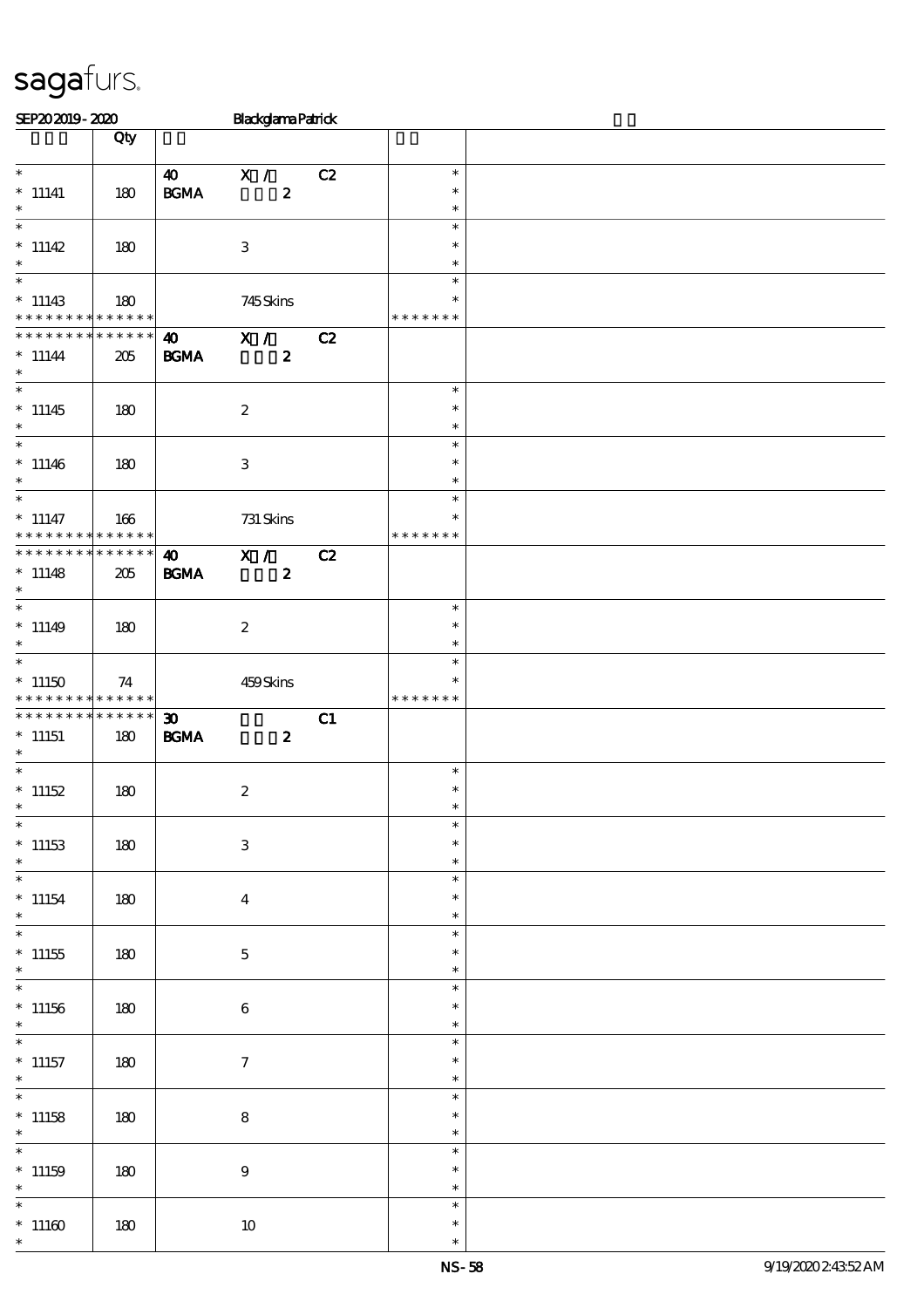| SEP202019-2020                                           |         | <b>Blackglama Patrick</b>                                           |                                      |  |
|----------------------------------------------------------|---------|---------------------------------------------------------------------|--------------------------------------|--|
|                                                          | Qty     |                                                                     |                                      |  |
| $\overline{\ast}$<br>$*$ 11161<br>$\ast$                 | $180\,$ | $\boldsymbol{\mathfrak{D}}$<br>C1<br>$\mathbf{B G MA}$<br>$\pmb{2}$ | $\ast$<br>$\ast$<br>$\ast$           |  |
| $\overline{\phantom{0}}$<br>$*11162$<br>$\ast$           | $180\,$ | $12\,$                                                              | $\ast$<br>$\ast$<br>$\ast$           |  |
| $*11163$<br>$\ast$                                       | 180     | 13                                                                  | $\ast$<br>$\ast$<br>$\ast$           |  |
| $*11164$<br>$\ast$                                       | 180     | 14                                                                  | $\ast$<br>$\ast$<br>$\ast$           |  |
| $\overline{\phantom{0}}$<br>$*11165$<br>$*$              | 180     | $15\,$                                                              | $\ast$<br>$\ast$<br>$\ast$           |  |
| $\overline{\phantom{0}}$<br>$*11166$<br>$\ast$           | 180     | 16                                                                  | $\ast$<br>$\ast$<br>$\ast$           |  |
| $\overline{\phantom{0}}$<br>$*$ 11167<br>$\ast$          | $180\,$ | 17                                                                  | $\ast$<br>$\ast$<br>$\ast$           |  |
| $\overline{\ast}$<br>$*11168$<br>$\ast$                  | 180     | $18\,$                                                              | $\ast$<br>$\ast$<br>$\ast$           |  |
| $*11169$<br>$\ast$                                       | $180\,$ | 19                                                                  | $\ast$<br>$\ast$<br>$\ast$           |  |
| * $11170$<br>$\ast$<br>$*$                               | $180\,$ | $\pmb{\mathcal{X}}$                                                 | $\ast$<br>$\ast$<br>$\ast$           |  |
| $*$ 11171<br>$*$                                         | $180\,$ | $2\!1$                                                              | $\ast$<br>$\ast$<br>$\ast$           |  |
| * $11172$<br>$*$                                         | $180\,$ | $2\!2$                                                              | $\ast$<br>$\ast$<br>$\ast$           |  |
| $\ast$<br>$*11173$<br>$\ast$<br>$\overline{\phantom{0}}$ | 180     | ${\bf Z}3$                                                          | $\ast$<br>$\ast$<br>$\ast$           |  |
| $* 11174$<br>$\ast$                                      | 180     | 24                                                                  | $\ast$<br>$\ast$<br>$\ast$<br>$\ast$ |  |
| $*11175$<br>$\ast$<br>$\overline{\phantom{0}}$           | 180     | 25                                                                  | $\ast$<br>$\ast$<br>$\ast$           |  |
| $* 11176$<br>$\ast$<br>$\overline{\phantom{0}}$          | 180     | ${\bf 26}$                                                          | $\ast$<br>$\ast$                     |  |
| $*$ 11177<br>$*$<br>$\overline{\phantom{0}}$             | 180     | 27                                                                  | $\ast$<br>$\ast$<br>$\ast$<br>$\ast$ |  |
| $* 11178$<br>$\ast$<br>$\ast$                            | 180     | ${\bf 28}$                                                          | $\ast$<br>$\ast$<br>$\ast$           |  |
| $* 11179$<br>$\ast$<br>$\ast$                            | 180     | $29\,$                                                              | $\ast$<br>$\ast$<br>$\ast$           |  |
| $*11180$<br>$\ast$                                       | 180     | $\mathbf{30}$                                                       | $\ast$<br>$\ast$                     |  |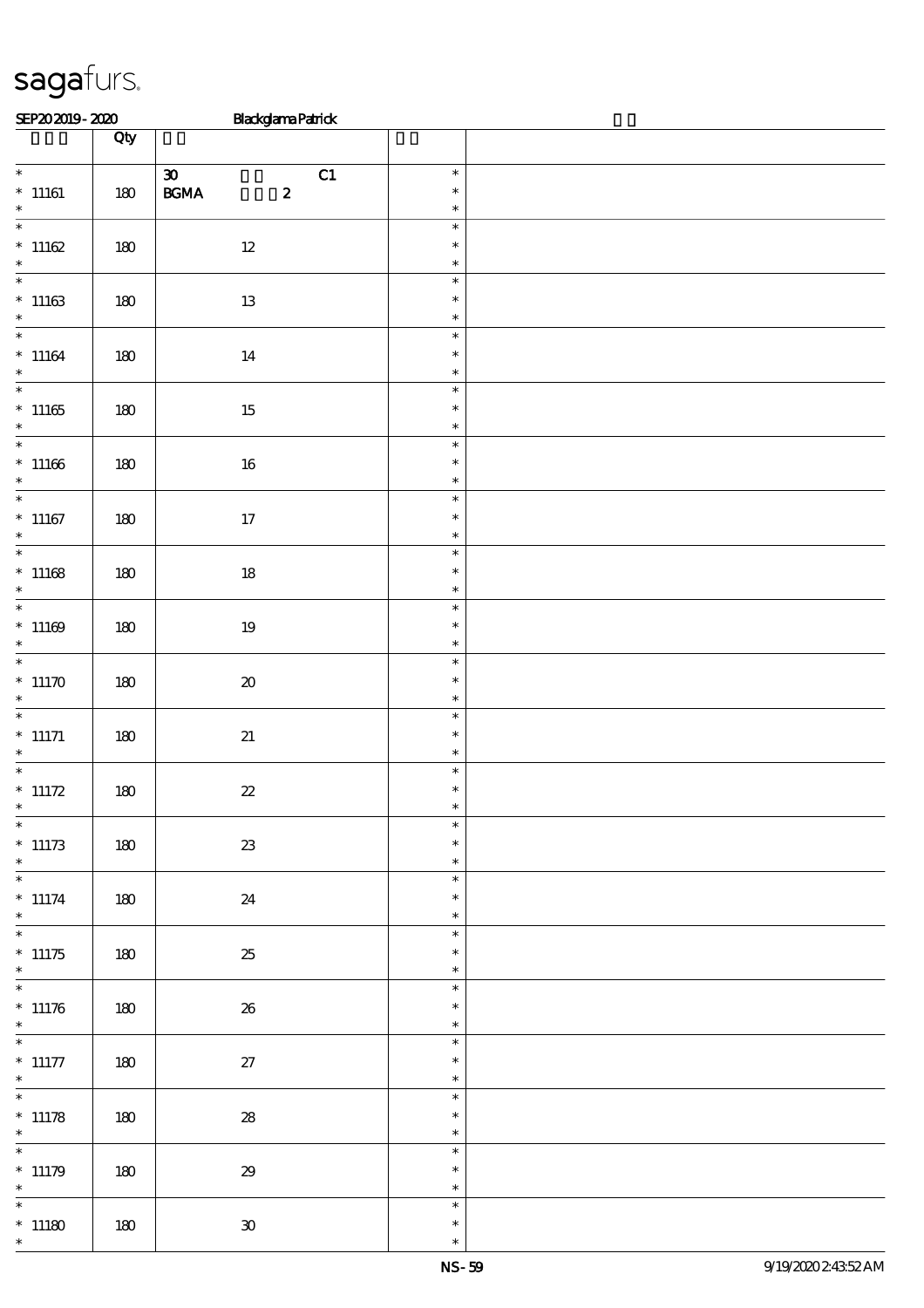| SEP202019-2020                                           |                    | <b>Blackglama Patrick</b>                                      |    |                                   |  |
|----------------------------------------------------------|--------------------|----------------------------------------------------------------|----|-----------------------------------|--|
|                                                          | Qty                |                                                                |    |                                   |  |
| $\overline{\phantom{0}}$<br>$*$ 11181                    | 180                | $\boldsymbol{\mathfrak{D}}$<br>$\mathbf{B G MA}$<br>$\pmb{2}$  | C1 | $\ast$<br>$\ast$                  |  |
| $*$                                                      |                    |                                                                |    | $\ast$                            |  |
| $\overline{\phantom{0}}$<br>$*$ 11182<br>$\ast$          | 180                | ${\bf 3\!}$                                                    |    | $\ast$<br>$\ast$<br>$\ast$        |  |
| $\overline{\ast}$<br>$^\ast$ 11183<br>$\ast$             | 180                | ${\bf 3}$                                                      |    | $\ast$<br>$\ast$<br>$\ast$        |  |
| $\overline{\phantom{0}}$<br>$^*$ 11184 $\,$<br>$\ast$    | 180                | $3\!4$                                                         |    | $\ast$<br>$\ast$<br>$\ast$        |  |
| $\overline{\phantom{0}}$<br>$*11185$<br>$\ast$           | 180                | ${\bf 35}$                                                     |    | $\ast$<br>$\ast$<br>$\ast$        |  |
| $*$ 11186<br>$\ast$                                      | 180                | ${\bf 36}$                                                     |    | $\ast$<br>$\ast$<br>$\ast$        |  |
| $\overline{\phantom{0}}$<br>$*$ 11187<br>* * * * * * * * | 180<br>* * * * * * | 6660Skins                                                      |    | $\ast$<br>$\ast$<br>* * * * * * * |  |
| * * * * * * * * * * * * * *<br>$*$ 11188<br>$*$          | 205                | $\boldsymbol{\mathfrak{D}}$<br><b>BGMA</b><br>$\boldsymbol{z}$ | C1 |                                   |  |
| $\overline{\phantom{0}}$<br>$*11189$<br>$\ast$           | 180                | $\boldsymbol{2}$                                               |    | $\ast$<br>$\ast$<br>$\ast$        |  |
| $\overline{\ast}$<br>$^*$ 11190 $\,$<br>$\ast$           | 180                | $\ensuremath{\mathbf{3}}$                                      |    | $\ast$<br>$\ast$<br>$\ast$        |  |
| $\overline{\phantom{0}}$<br>$*$ 11191<br>$\ast$          | 180                | $\boldsymbol{4}$                                               |    | $\ast$<br>$\ast$<br>$\ast$        |  |
| $\overline{\ast}$<br>$* 11192$<br>$\ast$                 | $180\,$            | $\mathbf 5$                                                    |    | $\ast$<br>$\ast$                  |  |
| $\overline{\phantom{0}}$<br>$^*$ 11193<br>$\ast$         | 180                | $\,6\,$                                                        |    | $\ast$<br>$\ast$<br>$\ast$        |  |
| $\overline{\phantom{0}}$<br>$* 11194$<br>$*$             | 180                | $\tau$                                                         |    | $\ast$<br>$\ast$<br>$\ast$        |  |
| $\overline{\ast}$<br>$^*$ 11195<br>$\ast$                | 180                | $\bf 8$                                                        |    | $\ast$<br>$\ast$<br>$\ast$        |  |
| $\overline{\phantom{0}}$<br>$^*$ 11196 $\,$<br>$\ast$    | 180                | $9\phantom{.0}$                                                |    | $\ast$<br>$\ast$<br>$\ast$        |  |
| $\overline{\phantom{0}}$<br>$*$ 11197<br>$\ast$          | 180                | 10                                                             |    | $\ast$<br>$\ast$<br>$\ast$        |  |
| $*$ 11198<br>$\ast$                                      | 180                | $11\,$                                                         |    | $\ast$<br>$\ast$<br>$\ast$        |  |
| $\overline{\phantom{0}}$<br>$*$ 11199<br>$\ast$          | 180                | $12\,$                                                         |    | $\ast$<br>$\ast$<br>$\ast$        |  |
| $\overline{\phantom{0}}$<br>$^\ast$ 11200<br>$\ast$      | $180\,$            | $1\!3$                                                         |    | $\ast$<br>$\ast$<br>$\ast$        |  |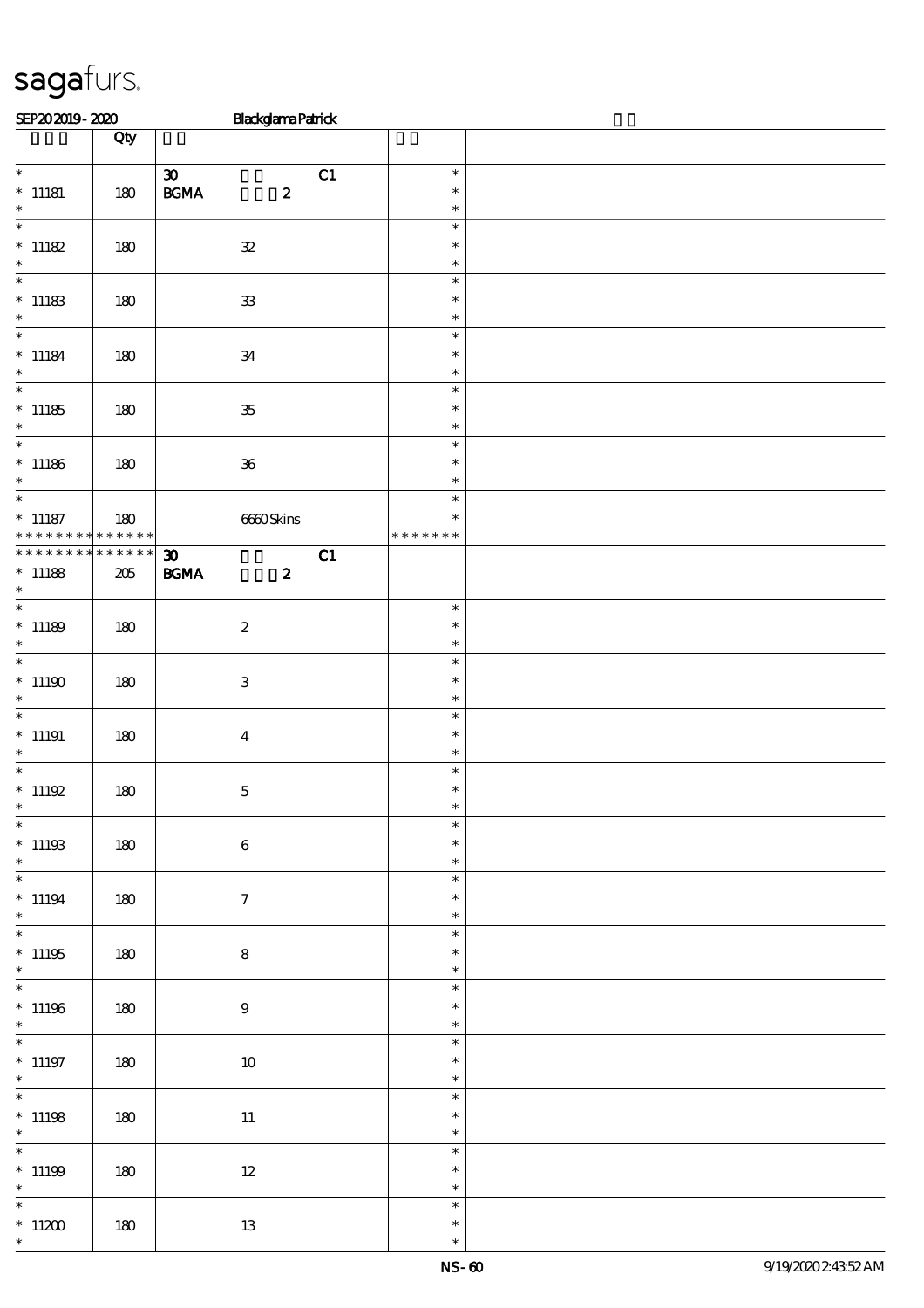| SEP202019-2020                                               |                    | <b>Blackglama Patrick</b>                                      |    |                                   |  |
|--------------------------------------------------------------|--------------------|----------------------------------------------------------------|----|-----------------------------------|--|
|                                                              | Qty                |                                                                |    |                                   |  |
| $\overline{\phantom{0}}$<br>$*$ 11201<br>$\ast$              | 180                | $\boldsymbol{\mathfrak{D}}$<br>$\mathbf{B G MA}$<br>$\pmb{2}$  | C1 | $\ast$<br>$\ast$<br>$\ast$        |  |
| $\overline{\ast}$<br>$*11202$<br>$\ast$                      | 180                | $15\,$                                                         |    | $\ast$<br>$\ast$<br>$\ast$        |  |
| $\overline{\phantom{0}}$<br>$_{\ast}^{*}$ 11203              | 180                | 16                                                             |    | $\ast$<br>$\ast$<br>$\ast$        |  |
| $\overline{\phantom{0}}$<br>$*11204$<br>$\ast$               | 180                | $17$                                                           |    | $\ast$<br>$\ast$<br>$\ast$        |  |
| $\overline{\phantom{0}}$<br>$*11205$<br>$\ast$               | 180                | $18\,$                                                         |    | $\ast$<br>$\ast$<br>$\ast$        |  |
| $\overline{\phantom{0}}$<br>$^\ast$ 11206<br>$\ast$          | 180                | $19\,$                                                         |    | $\ast$<br>$\ast$<br>$\ast$        |  |
| $\overline{\ast}$<br>$*11207$<br>$\ast$                      | 180                | $\pmb{\mathcal{X}}$                                            |    | $\ast$<br>$\ast$<br>$\ast$        |  |
| $\overline{\ast}$<br>$*11208$<br>* * * * * * * * * * * * * * | 179                | 3804Skins                                                      |    | $\ast$<br>$\ast$<br>* * * * * * * |  |
| * * * * * * * *<br>$^*$ 11209 $\,$<br>$\ast$                 | * * * * * *<br>205 | $\boldsymbol{\mathfrak{D}}$<br><b>BGMA</b><br>$\boldsymbol{z}$ | C1 |                                   |  |
| $\overline{\phantom{0}}$<br>$*11210$<br>$\ast$               | 180                | $\boldsymbol{2}$                                               |    | $\ast$<br>$\ast$<br>$\ast$        |  |
| $\overline{\phantom{0}}$<br>$*11211$<br>$\ast$               | 180                | $\ensuremath{\mathbf{3}}$                                      |    | $\ast$<br>$\ast$<br>$\ast$        |  |
| $*$ 11212<br>* * * * * * * * * * * * * *                     | 87                 | 652Skins                                                       |    | $\ast$<br>$\ast$<br>* * * * * * * |  |
| * * * * * * * * * * * * * * *<br>$*11213$<br>$*$             | 205                | $30 \quad x$<br>$\boldsymbol{z}$<br><b>BGMA</b>                | C1 |                                   |  |
| $\overline{\ast}$<br>$*11214$<br>$*$                         | 180                | $\boldsymbol{z}$                                               |    | $\ast$<br>$\ast$<br>$\ast$        |  |
| $\overline{\ast}$<br>$*11215$<br>$\ast$                      | 180                | 3                                                              |    | $\ast$<br>$\ast$<br>$\ast$        |  |
| $*11216$<br>$\ast$                                           | 180                | $\boldsymbol{4}$                                               |    | $\ast$<br>$\ast$<br>$\ast$        |  |
| $*$ 11217<br>$*$                                             | 180                | $\mathbf{5}$                                                   |    | $\ast$<br>$\ast$<br>$\ast$        |  |
| $*11218$<br>$\ast$                                           | 180                | $\bf 6$                                                        |    | $\ast$<br>$\ast$<br>$\ast$        |  |
| $*11219$<br>$*$ and $*$                                      | 180                | $\tau$                                                         |    | $\ast$<br>$\ast$<br>$\ast$        |  |
| $\ast$<br>$*11220$<br>$\ast$                                 | 180                | ${\bf 8}$                                                      |    | $\ast$<br>$\ast$<br>$\ast$        |  |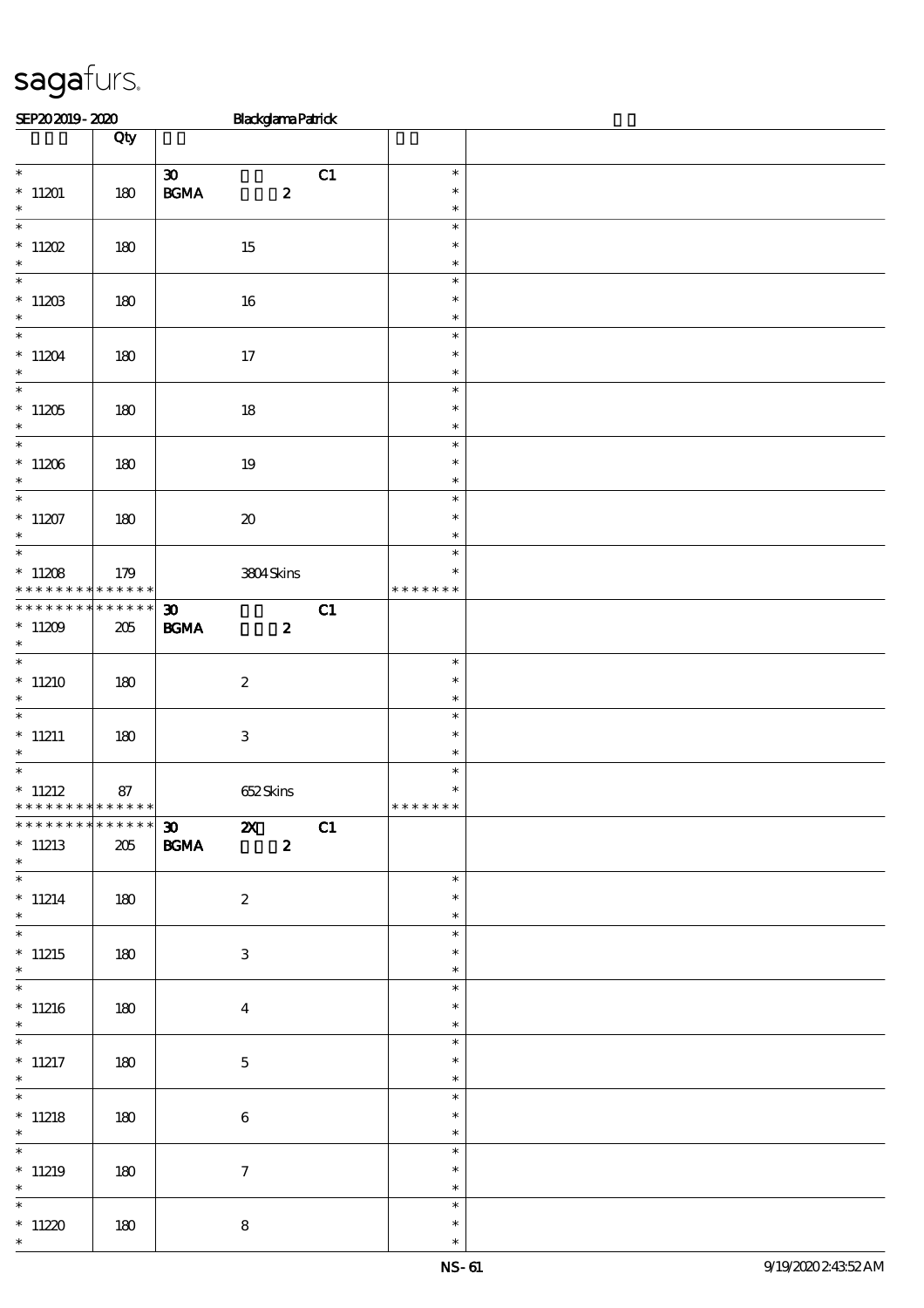| SEP202019-2020 |     |                             | <b>Blackglama Patrick</b> |   |     |        |  |
|----------------|-----|-----------------------------|---------------------------|---|-----|--------|--|
|                |     |                             |                           |   |     |        |  |
| $\ast$         |     | $\boldsymbol{\mathfrak{D}}$ | $\boldsymbol{\mathsf{Z}}$ |   | C.1 | $\ast$ |  |
| $*11221$       | 180 | <b>BGMA</b>                 |                           | 2 |     | $\ast$ |  |
| $\ast$         |     |                             |                           |   |     | $\ast$ |  |
| $\ast$         |     |                             |                           |   |     | $\ast$ |  |

| $*11221$<br>$\ast$                                         | 180                | $\boldsymbol{z}$<br><b>BGMA</b>                                  | $\ast$<br>$\ast$                     |  |
|------------------------------------------------------------|--------------------|------------------------------------------------------------------|--------------------------------------|--|
| $\overline{\ast}$<br>$* 11222$<br>$\ast$                   | 180                | $10\,$                                                           | $\ast$<br>$\ast$<br>$\ast$           |  |
| $\underset{*}{\ast}$ 11223                                 | $180\,$            | $11\,$                                                           | $\ast$<br>$\ast$<br>$\ast$           |  |
| $* 11224$<br>$\ast$                                        | 180                | $12\,$                                                           | $\ast$<br>$\ast$<br>$\ast$           |  |
| $\overline{\phantom{0}}$<br>$^\ast$ 11225<br>$\ast$        | 180                | $13\,$                                                           | $\ast$<br>$\ast$<br>$\ast$           |  |
| $*11226$<br>$\ast$                                         | 180                | $14\,$                                                           | $\ast$<br>$\ast$<br>$\ast$           |  |
| $\overline{\ast}$<br>$^\ast$ 11227<br>$\ast$               | $180\,$            | 15                                                               | $\ast$<br>$\ast$<br>$\ast$           |  |
| * 11228<br>* *                                             | 180                | 16                                                               | $\ast$<br>$\ast$<br>$\ast$           |  |
| $*11229$<br>$\ast$                                         | 180                | 17                                                               | $\ast$<br>$\ast$<br>$\ast$           |  |
| $*11230$<br>$\ast$<br>$\overline{\phantom{0}}$             | 180                | $18\,$                                                           | $\ast$<br>$\ast$<br>$\ast$           |  |
| $*$ 11231<br>$*$                                           | $180\,$            | $19\,$                                                           | $\ast$<br>$\ast$<br>$\ast$           |  |
| $^*$ 11232<br>$\ast$                                       | 180                | $\pmb{\mathcal{X}}$                                              | $\ast$<br>$\ast$<br>$\ast$           |  |
| $\ast$<br>$*11233$<br>$\ast$                               | $180\,$            | $2\!1$                                                           | $\ast$<br>$\ast$<br>$\ast$           |  |
| $\ast$<br>$*11234$<br>$\ast$<br>$\overline{\ast}$          | $180\,$            | $2\!2$                                                           | $\ast$<br>$\ast$<br>$\ast$           |  |
| $*11235$<br>$\ast$<br>$\ast$                               | 180                | $2\!3$                                                           | $\ast$<br>$\ast$<br>$\ast$<br>$\ast$ |  |
| $*11236$<br>$\ast$<br>$\overline{\phantom{0}}$             | 180                | 24                                                               | $\ast$<br>$\ast$<br>$\ast$           |  |
| $*$ 11237<br>$*$<br>$\overline{\phantom{0}}$               | 180                | 25                                                               | $\ast$<br>$\ast$<br>$\ast$           |  |
| $*11238$<br>$\ast$<br>$\ast$                               | 180                | ${\bf 26}$                                                       | $\ast$<br>$\ast$<br>$\ast$           |  |
| $*11239$<br>* * * * * * * * * * * * * *<br>* * * * * * * * | 180<br>* * * * * * | 4885Skins                                                        | $\ast$<br>* * * * * * *              |  |
| $*11240$<br>$\ast$                                         | 205                | $\mathbf{x}$<br>C1<br>$30 - 1$<br>$\pmb{2}$<br>$\mathbf{B G MA}$ |                                      |  |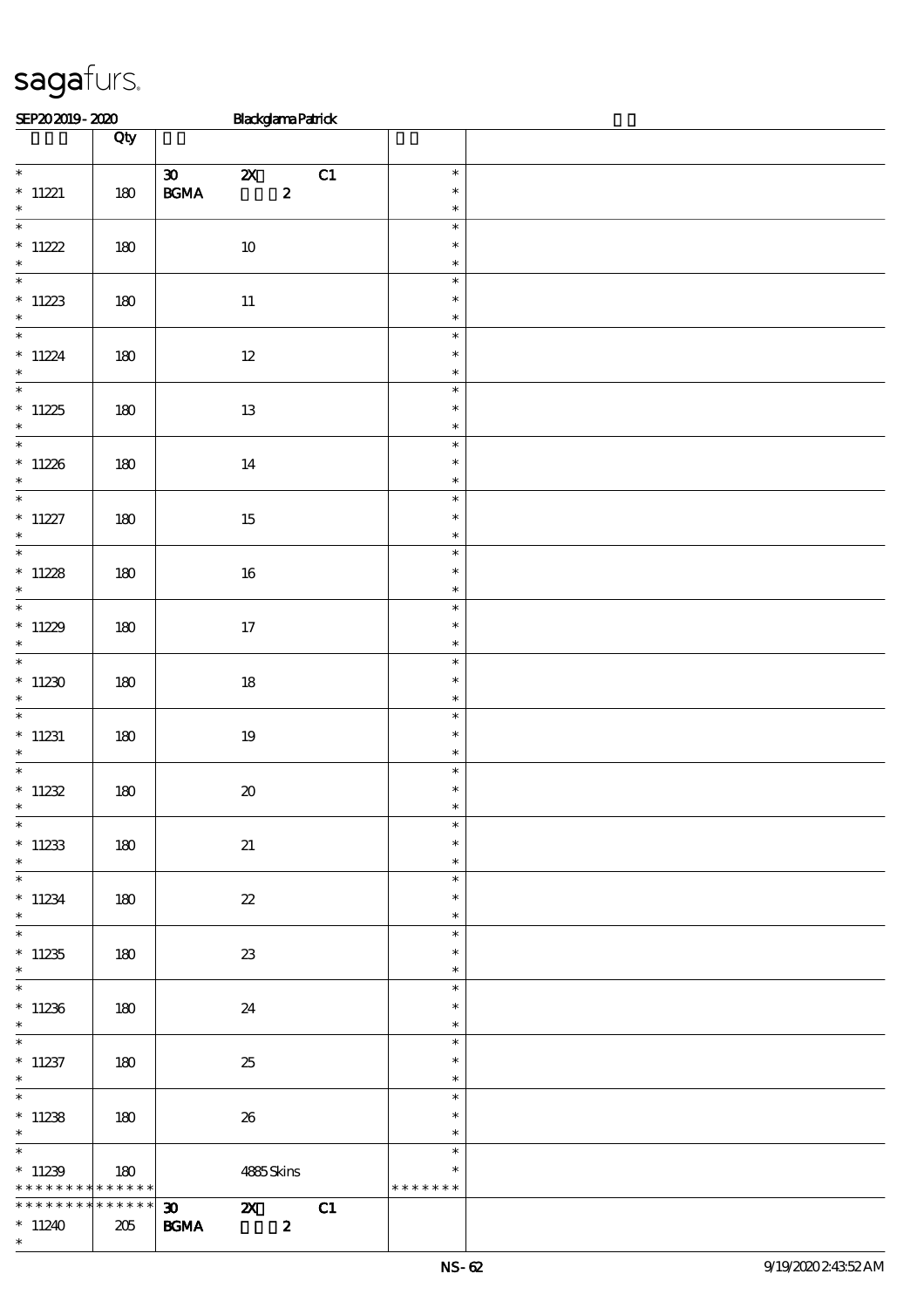| SEP202019-2020 | <b>Blackglama Patrick</b> |
|----------------|---------------------------|
|                |                           |

|                                                                                    | Qty                    |                                                                                                   |                                   |  |
|------------------------------------------------------------------------------------|------------------------|---------------------------------------------------------------------------------------------------|-----------------------------------|--|
| $\ast$<br>$*$ 11241<br>$\ast$                                                      | 180                    | $\infty$ and $\infty$<br>$\boldsymbol{\mathsf{Z}}$<br>C1<br>$\boldsymbol{z}$<br>$\mathbf{B G MA}$ | $\ast$<br>$\ast$<br>$\ast$        |  |
| * $11242$<br>$\ast$                                                                | 180                    | $\ensuremath{\mathbf{3}}$                                                                         | $\ast$<br>$\ast$<br>$\ast$        |  |
| $*11243$<br>$\ast$                                                                 | 180                    | $\boldsymbol{4}$                                                                                  | $\ast$<br>$\ast$<br>$\ast$        |  |
| $*$<br>$*11244$<br>$\ast$                                                          | 180                    | $\mathbf 5$                                                                                       | $\ast$<br>$\ast$<br>$\ast$        |  |
| $*$<br>$*11245$<br>$\ast$                                                          | 180                    | $\bf 6$                                                                                           | $\ast$<br>$\ast$<br>$\ast$        |  |
| $*11246$<br>$\ast$                                                                 | 180                    | $\boldsymbol{7}$                                                                                  | $\ast$<br>$\ast$<br>$\ast$        |  |
| $\overline{\ast}$<br>$* 11247$<br>$\ast$                                           | 180                    | ${\bf 8}$                                                                                         | $\ast$<br>$\ast$<br>$\ast$        |  |
| $*11248$<br>$\ast$                                                                 | 180                    | $\boldsymbol{9}$                                                                                  | $\ast$<br>$\ast$<br>$\ast$        |  |
| * $11249$<br>$\ast$                                                                | 180                    | $10\,$                                                                                            | $\ast$<br>$\ast$<br>$\ast$        |  |
| $*$<br>$*11250$<br>$\ast$                                                          | 180                    | $11\,$                                                                                            | $\ast$<br>$\ast$<br>$\ast$        |  |
| $*11251$<br>$\ast$                                                                 | 180                    | $12\,$                                                                                            | $\ast$<br>$\ast$<br>$\ast$        |  |
| $*$<br>* $11252$<br>$\ast$                                                         | $180\,$                | 13                                                                                                | $\ast$<br>$\ast$<br>$\ast$        |  |
| $\ast$<br>$*11253$<br>$\ast$                                                       | 180                    | 14                                                                                                | $\ast$<br>$\ast$<br>$\ast$        |  |
| $\ast$<br>$*11254$<br>$*$                                                          | 180                    | 15                                                                                                | $\ast$<br>$\ast$<br>$\ast$        |  |
| $*$<br>$*11255$<br>$\ast$                                                          | 160                    | 16                                                                                                | $\ast$<br>$\ast$<br>$\ast$        |  |
| $*$<br>$*11256$<br>* * * * * * * * * * * * * *                                     | 50                     | 2935Skins                                                                                         | $\ast$<br>$\ast$<br>* * * * * * * |  |
| * * * * * * * *<br>$*11257$<br>$\ast$                                              | $* * * * * * *$<br>205 | 30 <sub>o</sub><br>C1<br>$\mathbf{X}$<br><b>BGMA</b><br>$\boldsymbol{z}$                          |                                   |  |
| $*11258$<br>$\ast$                                                                 | 180                    | $\boldsymbol{2}$                                                                                  | $\ast$<br>$\ast$<br>$\ast$        |  |
| $\overline{\phantom{0}}$<br>$*11259$<br>* * * * * * * * <mark>* * * * * * *</mark> | 165                    | 550Skins                                                                                          | $\ast$<br>$\ast$<br>* * * * * * * |  |
| * * * * * * * *<br>$*11260$<br>$\ast$                                              | $* * * * * * *$<br>205 | X /<br>C2<br>$30 -$<br><b>BGMA</b><br>$\boldsymbol{z}$                                            |                                   |  |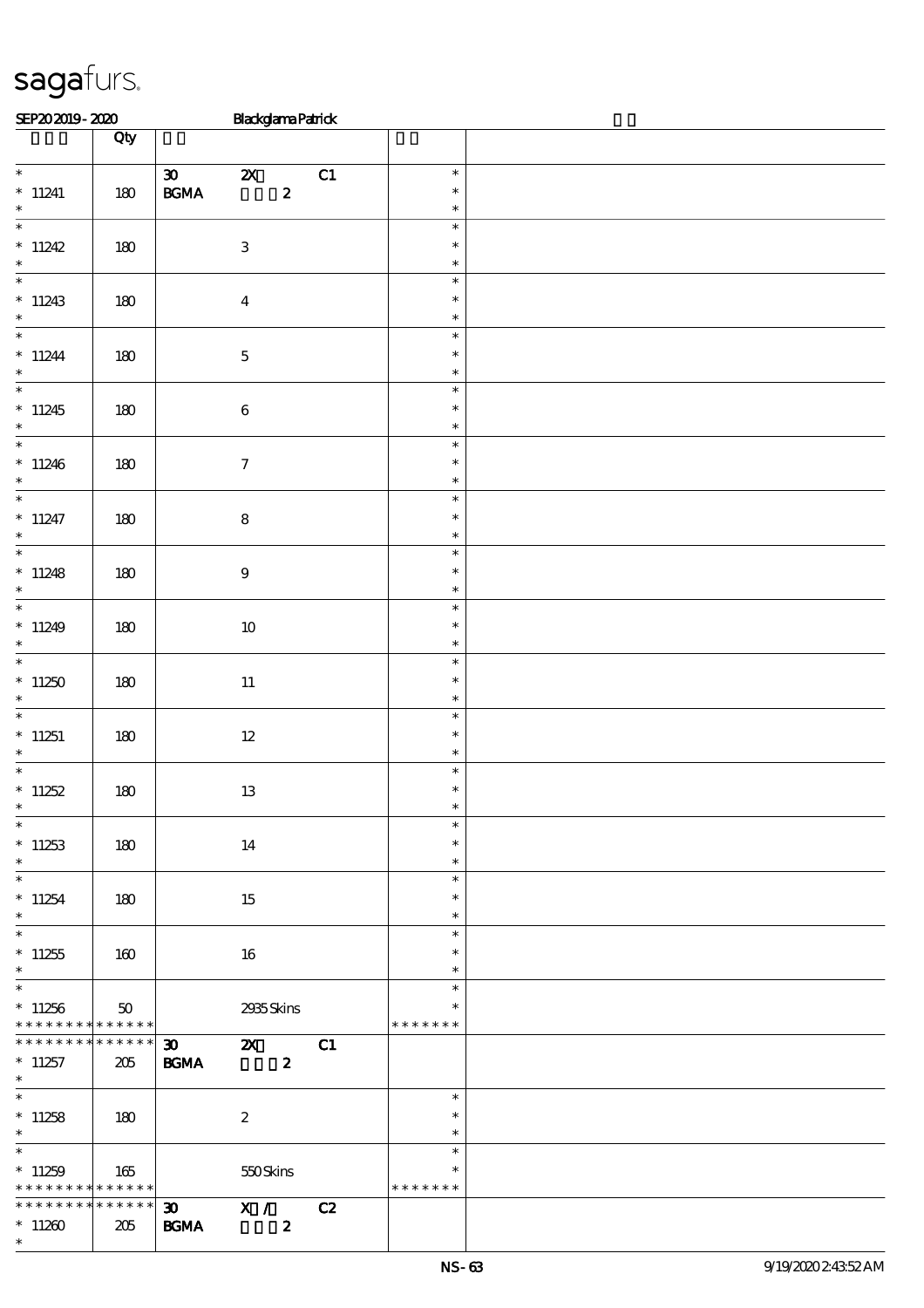| SEP202019-2020 | <b>Blackglama Patrick</b> |
|----------------|---------------------------|
|                |                           |

|                                                             | Qty                    |                                                                                |                                   |  |
|-------------------------------------------------------------|------------------------|--------------------------------------------------------------------------------|-----------------------------------|--|
| $\overline{\ast}$<br>$*11261$<br>$\ast$                     | 180                    | 30 X / C2<br>$\mathbf{B}\mathbf{G}\mathbf{M}\mathbf{A}$<br>$\boldsymbol{z}$    | $\ast$<br>$\ast$<br>$\ast$        |  |
| $*11262$<br>$\ast$                                          | 180                    | $\,3$                                                                          | $\ast$<br>$\ast$<br>$\ast$        |  |
| $\begin{array}{cc} * & 11263 \\ * & \end{array}$            | $180$                  | $\boldsymbol{4}$                                                               | $\ast$<br>$\ast$<br>$\ast$        |  |
| * 11264                                                     | 180                    | $\mathbf 5$                                                                    | $\ast$<br>$\ast$<br>$\ast$        |  |
| $\overline{\ast}$<br>$^\ast$ 11265<br>$\ast$                | 180                    | $\bf 6$                                                                        | $\ast$<br>$\ast$<br>$\ast$        |  |
| $\overline{\phantom{0}}$<br>$^\ast$ 11266<br>$\ast$         | 180                    | $\boldsymbol{7}$                                                               | $\ast$<br>$\ast$<br>$\ast$        |  |
| $\overline{\ast}$<br>$*11267$<br>$\ast$                     | 180                    | $\bf 8$                                                                        | $\ast$<br>$\ast$<br>$\ast$        |  |
| $*11268$<br>$\ast$                                          | 180                    | $\boldsymbol{9}$                                                               | $\ast$<br>$\ast$<br>$\ast$        |  |
| $\overline{\phantom{0}}$<br>$*11269$<br>$\ast$              | 180                    | $10\,$                                                                         | $\ast$<br>$\ast$<br>$\ast$        |  |
| $*$<br>$*11270$<br>$\ast$                                   | 180                    | $11\,$                                                                         | $\ast$<br>$\ast$<br>$\ast$        |  |
| $\overline{\ast}$<br>$*$ 11271<br>$\ast$                    | 180                    | $12\,$                                                                         | $\ast$<br>$\ast$<br>$\ast$        |  |
| * $11272$<br>$\ast$                                         | $180$                  | $13\,$                                                                         | $\ast$<br>$\ast$<br>$\ast$        |  |
| $*$<br>$*11273$<br>$\ast$<br>$\overline{\phantom{0}}$       | 180                    | 14                                                                             | $\ast$<br>$\ast$<br>$\ast$        |  |
| $* 11274$<br>$\ast$<br>$\overline{\phantom{0}}$             | 180                    | 15                                                                             | $\ast$<br>$\ast$<br>$\ast$        |  |
| $*11275$<br>$\ast$<br>$\overline{\phantom{0}}$              | 180                    | 16                                                                             | $\ast$<br>$\ast$<br>$\ast$        |  |
| $*11276$<br>$\ast$                                          | 180                    | 17                                                                             | $\ast$<br>$\ast$<br>$\ast$        |  |
| $* 11277$<br>* * * * * * * * * * * * * *<br>* * * * * * * * | 180                    | 3265Skins                                                                      | $\ast$<br>$\ast$<br>* * * * * * * |  |
| $*11278$<br>$*$<br>$\overline{\phantom{0}}$                 | $* * * * * * *$<br>205 | X / C2<br>$\boldsymbol{\mathfrak{D}}$<br>$\mathbf{B G MA}$<br>$\boldsymbol{z}$ | $\ast$                            |  |
| $*11279$<br>$\ast$<br>$\ast$                                | 195                    | $\boldsymbol{2}$                                                               | $\ast$<br>$\ast$                  |  |
| $^\ast$ 11280<br>$\ast$                                     | 195                    | $\ensuremath{\mathbf{3}}$                                                      | $\ast$<br>$\ast$<br>$\ast$        |  |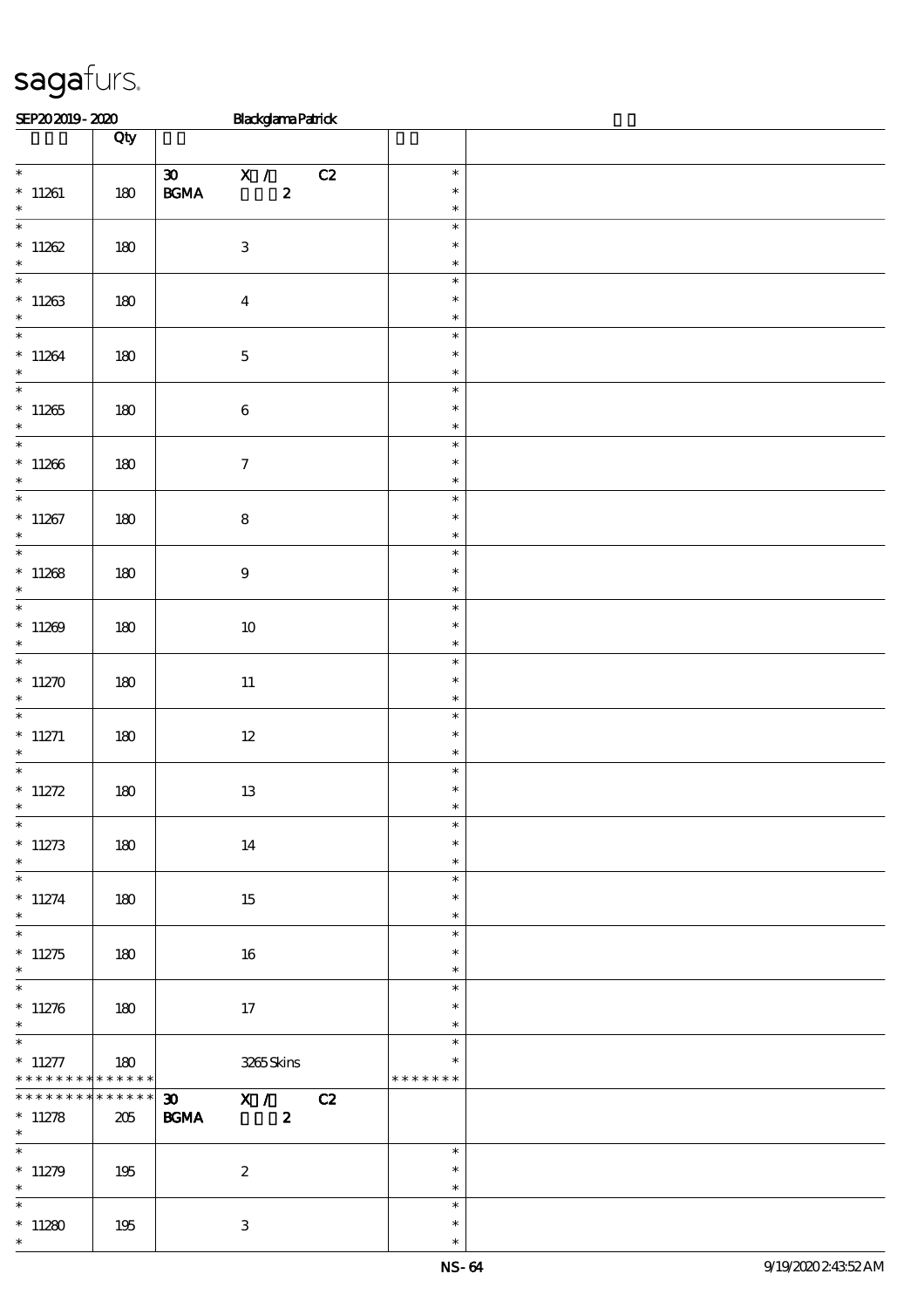| SEP202019-2020                                                      |     |                                                  | <b>Blackglama Patrick</b>  |    |                                      |  |
|---------------------------------------------------------------------|-----|--------------------------------------------------|----------------------------|----|--------------------------------------|--|
|                                                                     | Qty |                                                  |                            |    |                                      |  |
| $*$ 11281<br>$\ast$                                                 | 195 | $\boldsymbol{\mathfrak{D}}$<br>$\mathbf{B G MA}$ | X /<br>$\boldsymbol{2}$    | C2 | $\ast$<br>$\ast$<br>$\ast$           |  |
| $\overline{\phantom{0}}$<br>* $11282$<br>$\ast$                     | 195 |                                                  | $\mathbf 5$                |    | $\ast$<br>$\ast$<br>$\ast$           |  |
| $*11283$<br>$\ast$                                                  | 195 |                                                  | $\bf 6$                    |    | $\ast$<br>$\ast$<br>$\ast$           |  |
| $\overline{\ast}$<br>$*11284$<br>$\ast$                             | 195 |                                                  | $\boldsymbol{\tau}$        |    | $\ast$<br>$\ast$<br>$\ast$           |  |
| $\overline{\phantom{0}}$<br>$*11285$<br>* * * * * * * * * * * * * * | 65  |                                                  | 1440Skins                  |    | $\ast$<br>$\ast$<br>* * * * * * *    |  |
| * * * * * * * * * * * * * * *<br>$*11286$<br>$*$                    | 205 | $\boldsymbol{\mathfrak{D}}$<br>$\mathbf{B G MA}$ | X / C2<br>$\boldsymbol{z}$ |    |                                      |  |
| $*$<br>$* 11287$<br>$\ast$                                          | 180 |                                                  | $\boldsymbol{2}$           |    | $\ast$<br>$\ast$<br>$\ast$           |  |
| $\overline{\ast}$<br>$*11288$<br>* * * * * * * * * * * * * * *      | 138 |                                                  | 523Skins                   |    | $\ast$<br>$\ast$<br>* * * * * * *    |  |
| * * * * * * * * * * * * * * *<br>$*11289$<br>$\ast$<br>$*$          | 245 | $\boldsymbol{\mathfrak{D}}$<br>$\mathbf{B G MA}$ | $\boldsymbol{z}$           | C1 |                                      |  |
| $*11290$<br>$\ast$<br>$\overline{\ast}$                             | 220 |                                                  | $\boldsymbol{2}$           |    | $\ast$<br>$\ast$<br>$\ast$           |  |
| $*11291$<br>$\ast$<br>$\overline{\ast}$                             | 220 |                                                  | $\ensuremath{\mathsf{3}}$  |    | $\ast$<br>$\ast$<br>$\ast$<br>$\ast$ |  |
| * $11292$<br>$*$<br>$\ast$                                          | 220 |                                                  | $\boldsymbol{4}$           |    | $\ast$<br>$\ast$<br>$\ast$           |  |
| $*11293$<br>$\ast$<br>$\overline{\ast}$                             | 220 |                                                  | $\bf 5$                    |    | $\ast$<br>$\ast$<br>$\ast$           |  |
| $*11294$<br>$\ast$<br>$\overline{\ast}$                             | 220 |                                                  | $\,6\,$                    |    | $\ast$<br>$\ast$<br>$\ast$           |  |
| $*11295$<br>$\ast$<br>$\overline{\ast}$                             | 220 |                                                  | $\tau$                     |    | $\ast$<br>$\ast$<br>$\ast$           |  |
| $*11296$<br>$\ast$<br>$\ast$                                        | 220 |                                                  | 8                          |    | $\ast$<br>$\ast$<br>$\ast$           |  |
| $*11297$<br>$\ast$<br>$\overline{\phantom{0}}$                      | 220 |                                                  | $\boldsymbol{9}$           |    | $\ast$<br>$\ast$<br>$\ast$           |  |
| $*11298$<br>$\ast$<br>$\ast$                                        | 220 |                                                  | $10\,$                     |    | $\ast$<br>$\ast$<br>$\ast$           |  |
| $*11299$<br>$\ast$                                                  | 220 |                                                  | $11\,$                     |    | $\ast$<br>$\ast$                     |  |
| $\ast$<br>$^*$ 11300 $\,$                                           | 220 |                                                  | $12\,$                     |    | $\ast$<br>$\ast$<br>$\ast$           |  |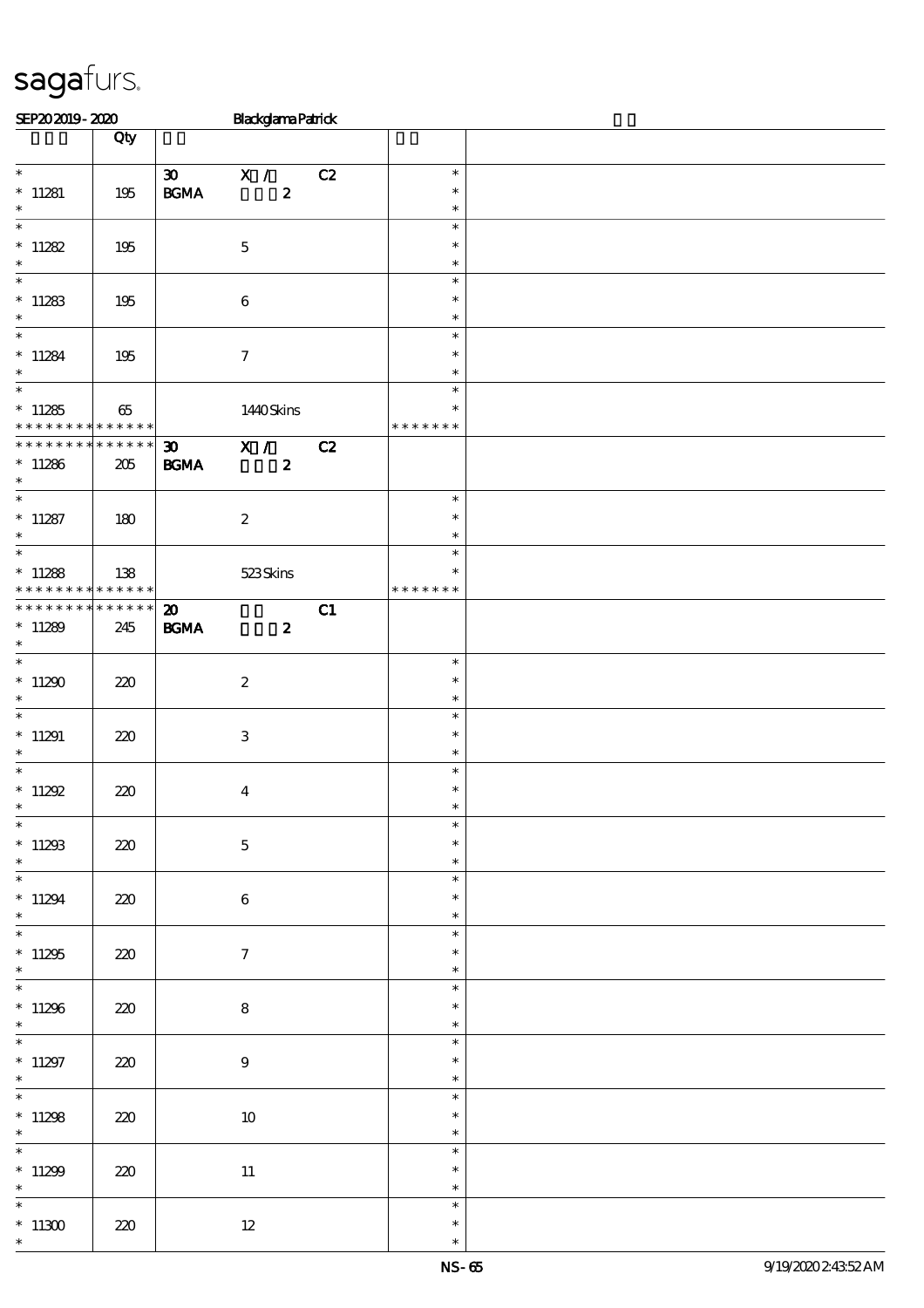| SEP202019-2020                                          |                        | <b>Blackglama Patrick</b>                                                                    |                                   |  |
|---------------------------------------------------------|------------------------|----------------------------------------------------------------------------------------------|-----------------------------------|--|
|                                                         | Qty                    |                                                                                              |                                   |  |
| $*$ 11301<br>$\ast$                                     | $220$                  | $\boldsymbol{\mathfrak{D}}$<br>C1<br>$\mathbf{B}\mathbf{G}\mathbf{M}\mathbf{A}$<br>$\pmb{2}$ | $\ast$<br>$\ast$<br>$\ast$        |  |
| $\overline{\ast}$<br>$*$ 11302                          | $220$                  | 14                                                                                           | $\ast$<br>$\ast$                  |  |
| $\ast$<br>$\ast$<br>$^*$ 11308 $\,$                     | 220                    | 15                                                                                           | $\ast$<br>$\ast$<br>$\ast$        |  |
| $\ast$<br>$\overline{\phantom{0}}$                      |                        |                                                                                              | $\ast$<br>$\ast$<br>$\ast$        |  |
| $*11304$<br>$\ast$<br>$\overline{\ast}$                 | 220                    | $16\,$                                                                                       | $\ast$<br>$\ast$                  |  |
| $^*$ 11305<br>$\ast$<br>$\overline{\phantom{0}}$        | 220                    | 17                                                                                           | $\ast$<br>$\ast$<br>$\ast$        |  |
| $^\ast$ 11306<br>$\ast$                                 | 220                    | $18\,$                                                                                       | $\ast$<br>$\ast$                  |  |
| $\overline{\phantom{0}}$<br>$^*$ 11307<br>$\ast$        | 220                    | $19\,$                                                                                       | $\ast$<br>$\ast$<br>$\ast$        |  |
| $\overline{\ast}$<br>$^*$ 11308 $\,$<br>$\ast$          | 220                    | $\pmb{\mathcal{X}}$                                                                          | $\ast$<br>$\ast$<br>$\ast$        |  |
| $\ast$<br>$^*$ 11309 $\,$<br>* * * * * * * *            | 220<br>$* * * * * * *$ | 4645Skins                                                                                    | $\ast$<br>$\ast$<br>* * * * * * * |  |
| * * * * * * * *                                         | * * * * * *            | C1<br>$\boldsymbol{\mathfrak{D}}$                                                            |                                   |  |
| $*11310$<br>$\ast$                                      | 220                    | $\mathbf{B G MA}$<br>$\boldsymbol{z}$                                                        |                                   |  |
| $\overline{\phantom{0}}$<br>$*11311$<br>$\ast$          | 220                    | $\boldsymbol{2}$                                                                             | $\ast$<br>$\ast$<br>$\ast$        |  |
| $\overline{\phantom{0}}$<br>$*$ 11312<br>$\star$ .      | $220$                  | $\,3\,$                                                                                      | $\ast$<br>$\ast$<br>$\star$       |  |
| $\overline{\ast}$<br>$*11313$<br>$\ast$                 | 220                    | $\boldsymbol{4}$                                                                             | $\ast$<br>$\ast$<br>$\ast$        |  |
| $\ast$<br>$* 11314$<br>$\ast$                           | 220                    | $\mathbf 5$                                                                                  | $\ast$<br>$\ast$<br>$\ast$        |  |
| $\ast$<br>$*11315$                                      | 220                    | 6                                                                                            | $\ast$<br>$\ast$                  |  |
| $\ast$<br>$\overline{\ast}$<br>$*11316$                 | 220                    | $\tau$                                                                                       | $\ast$<br>$\ast$<br>$\ast$        |  |
| $\ast$<br>$\overline{\phantom{0}}$<br>$*$ 11317         | 220                    | ${\bf 8}$                                                                                    | $\ast$<br>$\ast$<br>$\ast$        |  |
| $\ast$<br>$\overline{\ast}$                             |                        |                                                                                              | $\ast$<br>$\ast$                  |  |
| $*$ 11318<br>* * * * * * * * <mark>* * * * * * *</mark> | 251                    | 2011 Skins                                                                                   | ∗<br>* * * * * * *                |  |
| * * * * * * * *<br>$*11319$<br>$*$                      | $* * * * * * *$<br>245 | $\boldsymbol{\mathfrak{D}}$<br>C1<br>$\mathbf{B G MA}$<br>$\boldsymbol{z}$                   |                                   |  |
| $\ast$<br>$*11320$<br>$\ast$                            | 220                    | $\boldsymbol{2}$                                                                             | $\ast$<br>$\ast$<br>$\ast$        |  |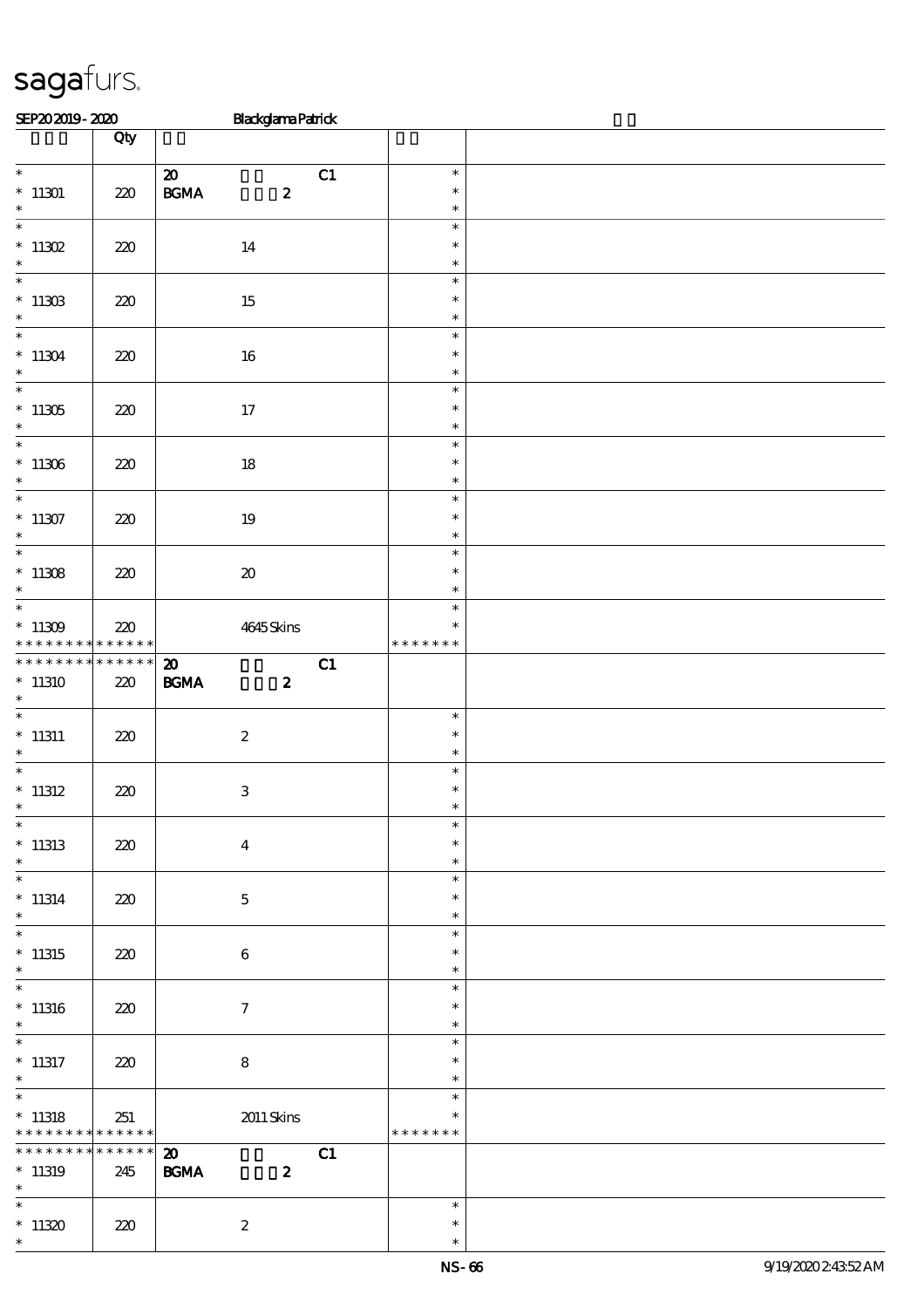| SEP202019-2020                     |                    | <b>Blackglama Patrick</b>                                                             |                  |  |
|------------------------------------|--------------------|---------------------------------------------------------------------------------------|------------------|--|
|                                    | Qty                |                                                                                       |                  |  |
|                                    |                    | $\boldsymbol{\mathfrak{D}}$                                                           | C1<br>$\ast$     |  |
| $*11321$                           | 220                | $\mathbf{B G MA}$<br>$\pmb{2}$                                                        | $\ast$           |  |
| $\ast$                             |                    |                                                                                       | $\ast$           |  |
| $\overline{\ast}$                  |                    |                                                                                       | $\ast$           |  |
| $*11322$<br>$\ast$                 | 220                | $\boldsymbol{4}$                                                                      | $\ast$<br>$\ast$ |  |
| $\ast$                             |                    |                                                                                       | $\ast$           |  |
| $*11323$                           | 222                | 1127Skins                                                                             | $\ast$           |  |
| * * * * * * * * * * * * * *        |                    |                                                                                       | * * * * * * *    |  |
| * * * * * * *<br>$*11324$          | * * * * * *<br>245 | $\boldsymbol{\mathsf{z}}$<br>$\boldsymbol{\mathfrak{D}}$<br>B GMA<br>$\boldsymbol{z}$ | C1               |  |
| $\ast$                             |                    |                                                                                       |                  |  |
| $\overline{\ast}$                  |                    |                                                                                       | $\ast$           |  |
| $*11325$                           | $220$              | $\boldsymbol{2}$                                                                      | $\ast$           |  |
| $\ast$<br>$\overline{\phantom{0}}$ |                    |                                                                                       | $\ast$<br>$\ast$ |  |
| $*11326$                           | 220                | $\,3$                                                                                 | $\ast$           |  |
| $\ast$                             |                    |                                                                                       | $\ast$           |  |
| $\overline{\phantom{0}}$           |                    |                                                                                       | $\ast$           |  |
| $* 11327$<br>$\ast$                | 220                | $\boldsymbol{4}$                                                                      | $\ast$<br>$\ast$ |  |
| $\overline{\ast}$                  |                    |                                                                                       | $\ast$           |  |
| $*11328$                           | 220                | $\mathbf 5$                                                                           | $\ast$           |  |
| $\ast$                             |                    |                                                                                       | $\ast$           |  |
| $\ast$                             |                    |                                                                                       | $\ast$           |  |
| $*11329$<br>$\ast$                 | 220                | $\bf 6$                                                                               | $\ast$<br>$\ast$ |  |
| $\overline{\ast}$                  |                    |                                                                                       | $\ast$           |  |
| $*11330$                           | 220                | $\tau$                                                                                | $\ast$           |  |
| $\ast$<br>$\overline{\ast}$        |                    |                                                                                       | $\ast$           |  |
| $*$ 11331                          | 220                | ${\bf 8}$                                                                             | $\ast$<br>$\ast$ |  |
| $\ast$                             |                    |                                                                                       | $\ast$           |  |
| $\overline{\ast}$                  |                    |                                                                                       | $\ast$           |  |
| $^\ast$ 11332<br>$\star$           | $220$              | $\boldsymbol{9}$                                                                      | $\ast$<br>$\ast$ |  |
| $\ast$                             |                    |                                                                                       | $\ast$           |  |
| $*11333$                           | 220                | $10\,$                                                                                | $\ast$           |  |
| $\ast$                             |                    |                                                                                       | $\ast$           |  |
| $\overline{\phantom{0}}$           |                    |                                                                                       | $\ast$           |  |
| $* 11334$<br>$\ast$                | 220                | $11\,$                                                                                | $\ast$<br>$\ast$ |  |
| $\overline{\ast}$                  |                    |                                                                                       | $\ast$           |  |
| $*11335$                           | 220                | $12 \,$                                                                               | $\ast$           |  |
| $\ast$<br>$\overline{\phantom{0}}$ |                    |                                                                                       | $\ast$           |  |
| $*11336$                           | 220                | 2885Skins                                                                             | $\ast$<br>$\ast$ |  |
| * * * * * * * * * * * * * * *      |                    |                                                                                       | * * * * * * *    |  |
| * * * * * * * *                    | $******$           | $\boldsymbol{\omega}$<br>$\mathbf{X}$                                                 | C1               |  |
| $*11337$<br>$\ast$                 | 245                | <b>BGMA</b><br>$\boldsymbol{z}$                                                       |                  |  |
| $*$                                |                    |                                                                                       | $\ast$           |  |
| $*11338$                           | 220                | $\boldsymbol{2}$                                                                      | $\ast$           |  |
| $*$                                |                    |                                                                                       | $\ast$           |  |
| $\overline{\phantom{0}}$           |                    |                                                                                       | $\ast$           |  |
| $*11339$<br>$\ast$                 | 220                | $\,3$                                                                                 | $\ast$<br>$\ast$ |  |
| $\ast$                             |                    |                                                                                       | $\ast$           |  |
| $*11340$                           | 220                | $\bf{4}$                                                                              | $\ast$           |  |
| $\ast$                             |                    |                                                                                       | $\ast$           |  |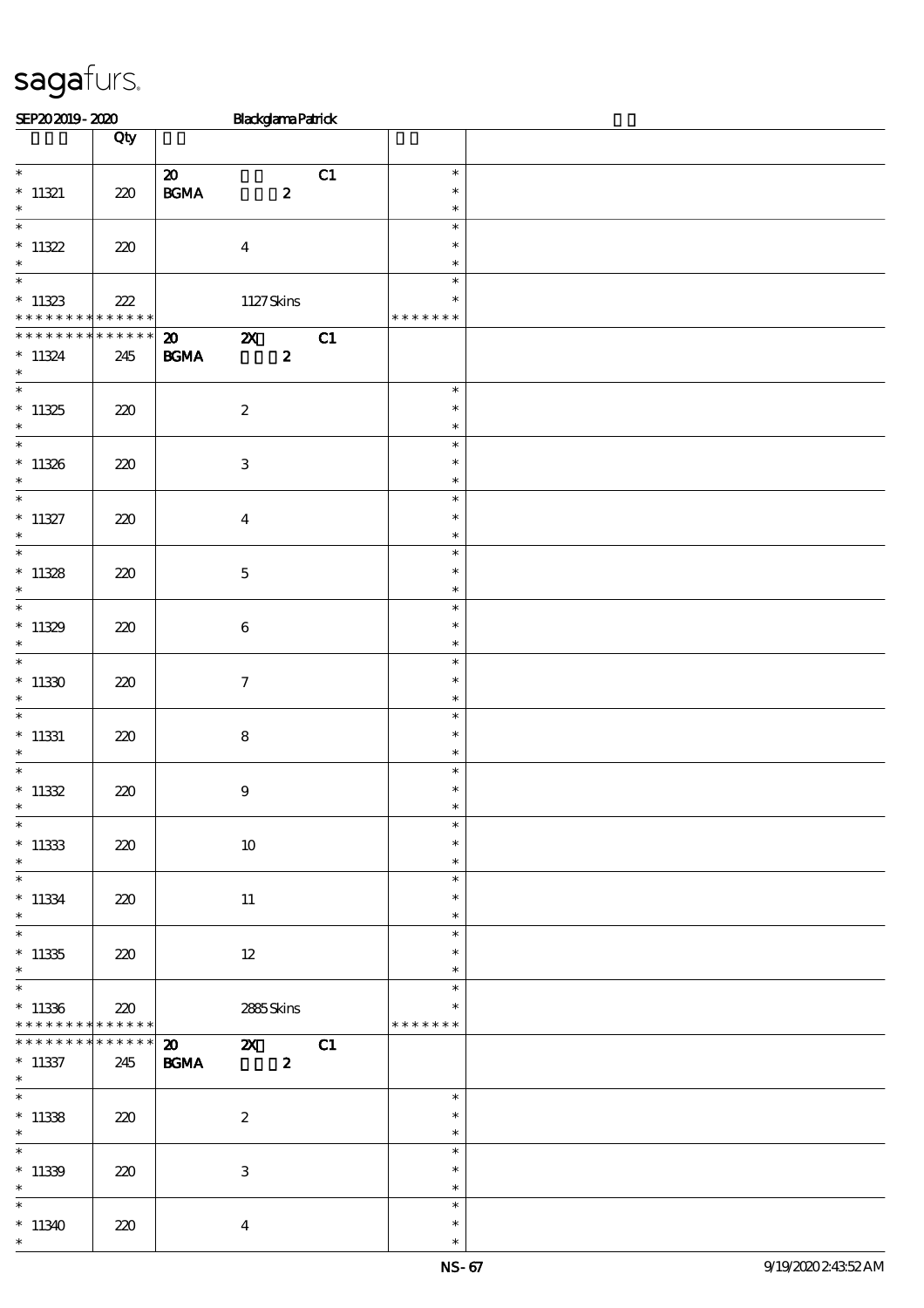| SEP202019-2020                                                            |                 |                             | <b>Blackglama Patrick</b> |    |                  |  |
|---------------------------------------------------------------------------|-----------------|-----------------------------|---------------------------|----|------------------|--|
|                                                                           | Qty             |                             |                           |    |                  |  |
|                                                                           |                 |                             |                           |    |                  |  |
| $*$                                                                       |                 | $\boldsymbol{\mathfrak{D}}$ | $\boldsymbol{\mathsf{X}}$ | C1 | $\ast$           |  |
| $*11341$                                                                  | 220             | <b>BGMA</b>                 | $\boldsymbol{z}$          |    | $\ast$           |  |
| $\ast$                                                                    |                 |                             |                           |    | $\ast$           |  |
| $\overline{\phantom{0}}$                                                  |                 |                             |                           |    | $\ast$           |  |
| * $11342$                                                                 | 220             |                             | $\boldsymbol{6}$          |    | $\ast$           |  |
| $\ast$                                                                    |                 |                             |                           |    | $\ast$           |  |
|                                                                           |                 |                             |                           |    | $\ast$           |  |
| $*11343$                                                                  | 220             |                             | $\tau$                    |    | $\ast$           |  |
| $\ast$                                                                    |                 |                             |                           |    | $\ast$           |  |
| $\overline{\phantom{0}}$                                                  |                 |                             |                           |    | $\ast$           |  |
| $*11344$                                                                  | 220             |                             | $\bf 8$                   |    | $\ast$           |  |
| $\ast$                                                                    |                 |                             |                           |    | $\ast$           |  |
| $\overline{\phantom{0}}$                                                  |                 |                             |                           |    | $\ast$           |  |
| $*11345$                                                                  | 220             |                             | $\boldsymbol{9}$          |    | $\ast$           |  |
| $*$                                                                       |                 |                             |                           |    | $\ast$           |  |
|                                                                           |                 |                             |                           |    | $\ast$           |  |
| $*11346$                                                                  | 220             |                             | 10                        |    | $\ast$           |  |
| $\ast$<br>$*$                                                             |                 |                             |                           |    | $\ast$           |  |
|                                                                           |                 |                             |                           |    | $\ast$           |  |
| $*11347$                                                                  | 183             |                             | 2408Skins                 |    | $\ast$           |  |
| * * * * * * * * <mark>* * * * * *</mark><br>* * * * * * * * * * * * * * * |                 |                             |                           |    | * * * * * * *    |  |
|                                                                           |                 | $\boldsymbol{\mathfrak{D}}$ | $\mathbf{x}$              | C1 |                  |  |
| $*11348$                                                                  | 245             | <b>BGMA</b>                 | $\boldsymbol{z}$          |    |                  |  |
| $\ast$                                                                    |                 |                             |                           |    |                  |  |
|                                                                           |                 |                             |                           |    | $\ast$           |  |
| $*11349$<br>$\ast$                                                        | 220             |                             | $\boldsymbol{2}$          |    | $\ast$<br>$\ast$ |  |
| $\overline{\ast}$                                                         |                 |                             |                           |    | $\ast$           |  |
|                                                                           |                 |                             |                           |    | $\ast$           |  |
| $*11350$<br>$\ast$                                                        | 220             |                             | $\,3$                     |    | $\ast$           |  |
|                                                                           |                 |                             |                           |    | $\ast$           |  |
| $*11351$                                                                  | 131             |                             | 816Skins                  |    | $\ast$           |  |
| * * * * * * * * <mark>* * * * * * *</mark>                                |                 |                             |                           |    | * * * * * * *    |  |
| * * * * * * * * <mark>* * * * * * *</mark>                                |                 | $\boldsymbol{\mathfrak{D}}$ | X /                       | C2 |                  |  |
| * $11352$                                                                 | 245             | <b>BGMA</b>                 | $\boldsymbol{z}$          |    |                  |  |
| $\ast$                                                                    |                 |                             |                           |    |                  |  |
| $\ast$                                                                    |                 |                             |                           |    | $\ast$           |  |
| $*11353$                                                                  | 220             |                             | $\boldsymbol{2}$          |    | $\ast$           |  |
| $\ast$                                                                    |                 |                             |                           |    | $\ast$           |  |
| $\ast$                                                                    |                 |                             |                           |    | $\ast$           |  |
| $*11354$                                                                  | 220             |                             | 3                         |    | $\ast$           |  |
| $\ast$                                                                    |                 |                             |                           |    | $\ast$           |  |
| $\overline{\phantom{0}}$                                                  |                 |                             |                           |    | $\ast$           |  |
| $*11355$                                                                  | 220             |                             | $\overline{\mathbf{4}}$   |    | $\ast$           |  |
| $\ast$                                                                    |                 |                             |                           |    | $\ast$           |  |
| $\overline{\ast}$                                                         |                 |                             |                           |    | $\ast$           |  |
| $*11356$                                                                  | 220             |                             | $\mathbf 5$               |    | $\ast$           |  |
| $\ast$                                                                    |                 |                             |                           |    | $\ast$           |  |
| $*$                                                                       |                 |                             |                           |    | $\ast$           |  |
| $*11357$                                                                  | 220             |                             | $\boldsymbol{6}$          |    | $\ast$           |  |
| $\ast$                                                                    |                 |                             |                           |    | $\ast$           |  |
| $*$                                                                       |                 |                             |                           |    | $\ast$           |  |
| $*11358$                                                                  | 220             |                             | $\tau$                    |    | $\ast$           |  |
| $\ast$                                                                    |                 |                             |                           |    | $\ast$           |  |
|                                                                           |                 |                             |                           |    | $\ast$           |  |
| $*11359$                                                                  | 220             |                             | 1785Skins                 |    | $\ast$           |  |
| * * * * * * * *                                                           | $***$ * * * * * |                             |                           |    | * * * * * * *    |  |
| * * * * * * * *                                                           | ******          |                             | $\overline{20}$ X / C2    |    |                  |  |
| $*11360$                                                                  | 245             | <b>BGMA</b>                 | $\boldsymbol{z}$          |    |                  |  |
| $\ast$                                                                    |                 |                             |                           |    |                  |  |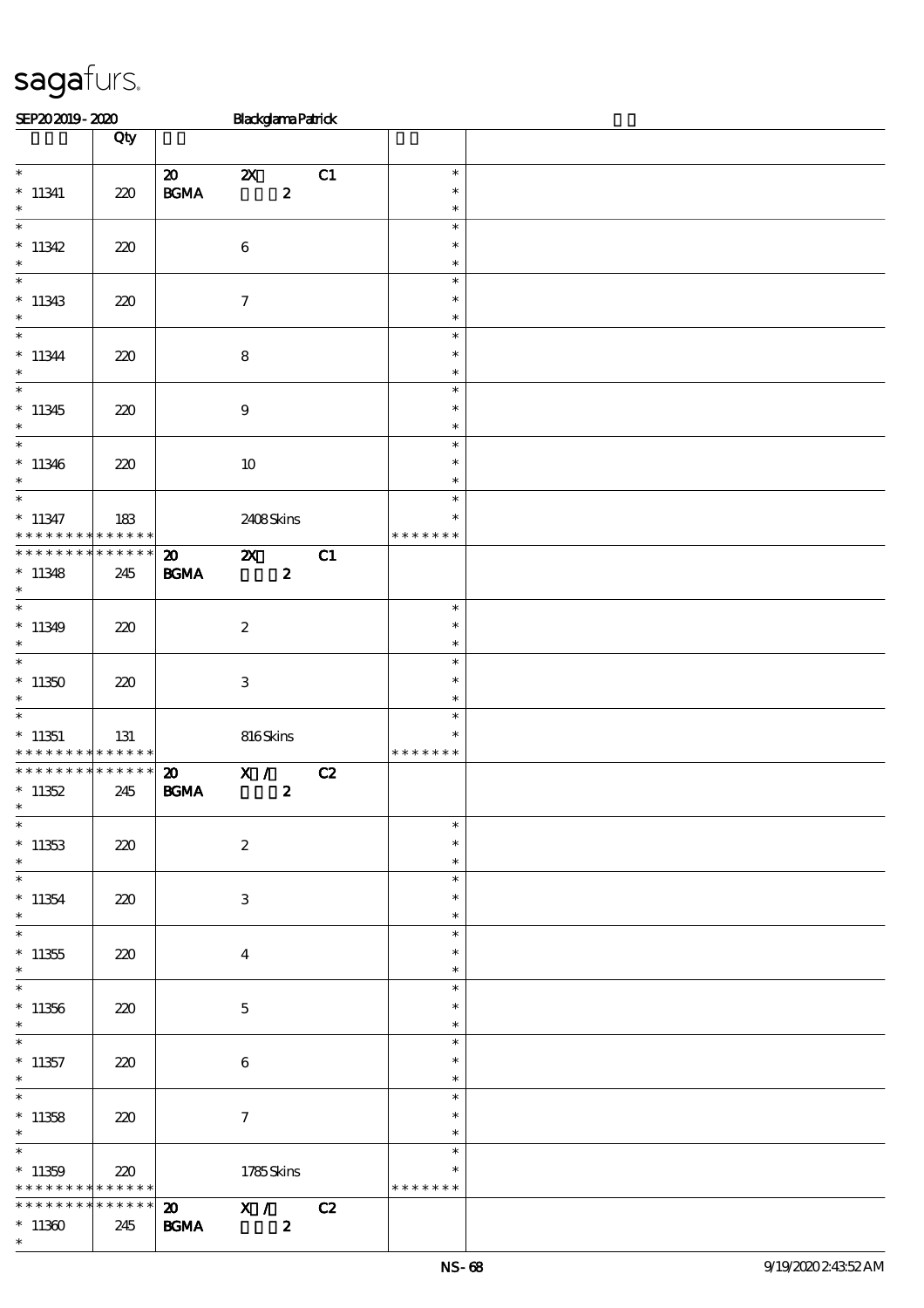| SEP202019-2020                                                      |                        |                                                  | <b>Blackglama Patrick</b>             |    |                                   |  |
|---------------------------------------------------------------------|------------------------|--------------------------------------------------|---------------------------------------|----|-----------------------------------|--|
|                                                                     | Qty                    |                                                  |                                       |    |                                   |  |
| $\overline{\phantom{0}}$<br>$* 11361$<br>$\ast$                     | 220                    | $\boldsymbol{\mathfrak{D}}$<br>$\mathbf{B G MA}$ | X /<br>$\boldsymbol{z}$               | C2 | $\ast$<br>$\ast$<br>$\ast$        |  |
| $\ast$<br>$*11362$<br>$\ast$                                        | 220                    |                                                  | $\ensuremath{\mathbf{3}}$             |    | $\ast$<br>$\ast$<br>$\ast$        |  |
| $\ast$<br>$*11363$<br>$\ast$                                        | 220                    |                                                  | $\boldsymbol{4}$                      |    | $\ast$<br>$\ast$<br>$\ast$        |  |
| $\ast$<br>$*11364$<br>* * * * * * * *                               | 114<br>* * * * * *     |                                                  | 1019Skins                             |    | $\ast$<br>$\ast$<br>* * * * * * * |  |
| * * * * * * *<br>$*11365$<br>$\ast$                                 | * * * * * *<br>245     | $\boldsymbol{\mathfrak{D}}$<br><b>BGMA</b>       | X /<br>$\boldsymbol{z}$               | C2 |                                   |  |
| $\overline{\phantom{0}}$<br>$*11366$<br>$\ast$                      | 220                    |                                                  | $\boldsymbol{2}$                      |    | $\ast$<br>$\ast$<br>$\ast$        |  |
| $\overline{\ast}$<br>$*11367$<br>$\ast$                             | 220                    |                                                  | $\ensuremath{\mathbf{3}}$             |    | $\ast$<br>$\ast$<br>$\ast$        |  |
| $\overline{\ast}$<br>$*11368$<br>* * * * * * * *                    | 50<br>* * * * * *      |                                                  | 735Skins                              |    | $\ast$<br>$\ast$<br>* * * * * * * |  |
| * * * * * * * *<br>$*11369$<br>$\ast$                               | * * * * * *<br>265     | $\mathbf 0$<br>$\mathbf{B G MA}$                 | B ZCD<br>$\boldsymbol{z}$             | C1 |                                   |  |
| $\ast$<br>$*11370$<br>$\ast$                                        | 240                    |                                                  | $\boldsymbol{z}$                      |    | $\ast$<br>$\ast$<br>$\ast$        |  |
| $\ast$<br>$*$ 11371<br>$\ast$                                       | 240                    |                                                  | $\,3$                                 |    | $\ast$<br>$\ast$<br>$\ast$        |  |
| $\ast$<br>$* 11372$<br>* * * * * * * * <mark>* * * * * *</mark>     | 252                    |                                                  | 997 Skins                             |    | $\ast$<br>$\ast$<br>* * * * * * * |  |
| **************<br>$*11373$<br>$\ast$                                | 265                    | <b>BGMA</b>                                      | $0$ BL/2XD<br>$\overline{\mathbf{z}}$ | C1 |                                   |  |
| $\overline{\phantom{0}}$<br>$*11374$<br>$*$                         | 240                    |                                                  | $\boldsymbol{2}$                      |    | $\ast$<br>$\ast$<br>$\ast$        |  |
| $*11375$<br>* * * * * * * * * * * * * * *                           | 240                    |                                                  | 745Skins                              |    | $\ast$<br>$\ast$<br>* * * * * * * |  |
| * * * * * * * *<br>$*11376$<br>$\ast$                               | $* * * * * * *$<br>265 | $\mathbf{O}$<br><b>BGMA</b>                      | X / C2<br>$\boldsymbol{2}$            |    |                                   |  |
| $\overline{\phantom{0}}$<br>$*$ 11377<br>$\ast$                     | 240                    |                                                  | $\boldsymbol{2}$                      |    | $\ast$<br>$\ast$<br>$\ast$        |  |
| $\overline{\phantom{0}}$<br>$*11378$<br>* * * * * * * * * * * * * * | 213                    |                                                  | $718S$ kins                           |    | $\ast$<br>∗<br>* * * * * * *      |  |
| 11379                                                               | 265                    | $\mathbf{O}$<br><b>BGMA</b>                      | X / C2<br>$\overline{\mathbf{2}}$     |    |                                   |  |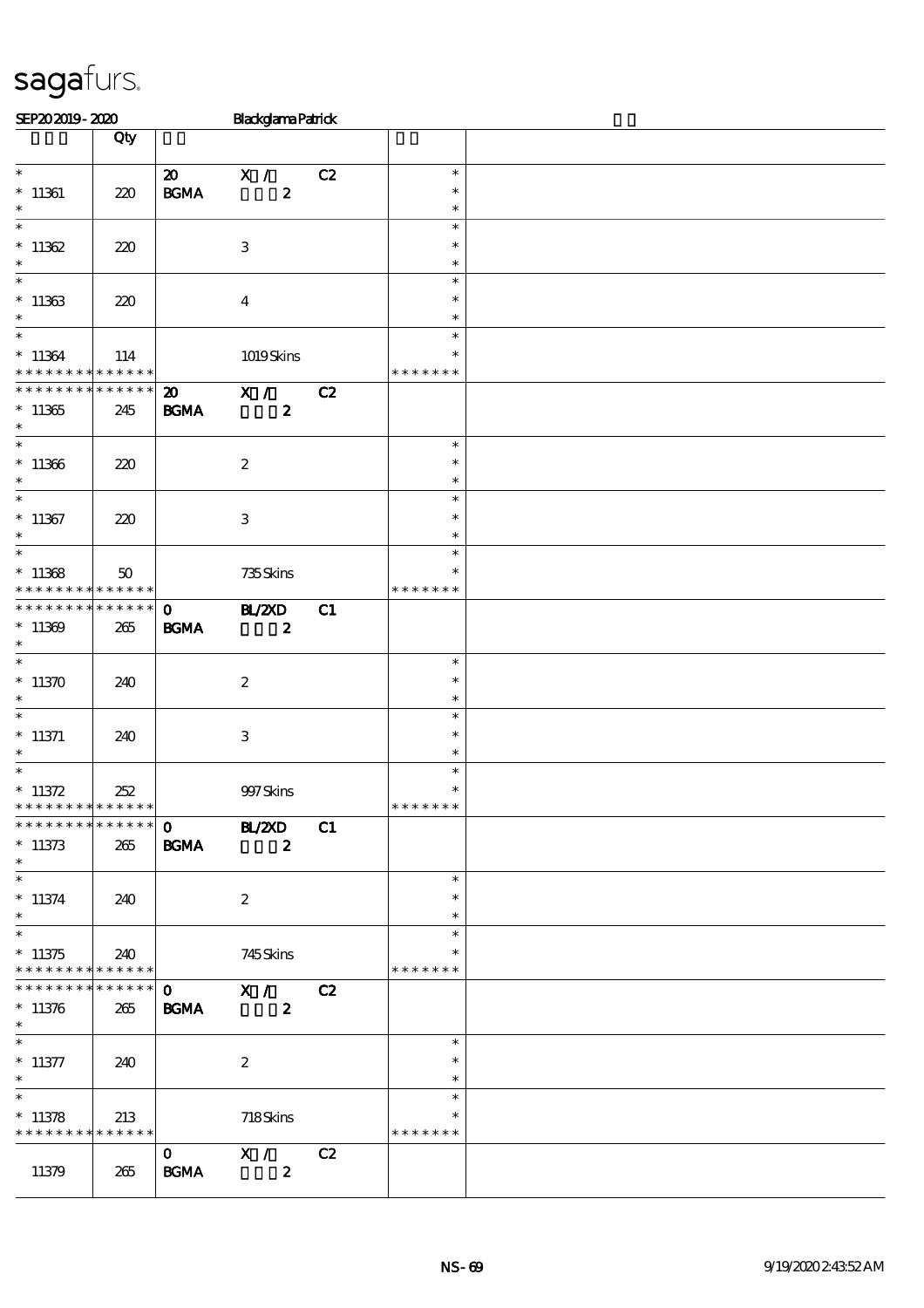| SEP202019-2020                                                      |                    |                                                                                                                                                                                                                                                                                                                 | <b>BlackglamaChenyGrove</b>                                                                                                                                                                                                                                                                                                                                                                                                                                                            |    |                                   | Female |  |  |
|---------------------------------------------------------------------|--------------------|-----------------------------------------------------------------------------------------------------------------------------------------------------------------------------------------------------------------------------------------------------------------------------------------------------------------|----------------------------------------------------------------------------------------------------------------------------------------------------------------------------------------------------------------------------------------------------------------------------------------------------------------------------------------------------------------------------------------------------------------------------------------------------------------------------------------|----|-----------------------------------|--------|--|--|
|                                                                     | Qty                |                                                                                                                                                                                                                                                                                                                 |                                                                                                                                                                                                                                                                                                                                                                                                                                                                                        |    |                                   |        |  |  |
| 20041                                                               | 279                | <b>BGMA</b>                                                                                                                                                                                                                                                                                                     | $0$ BL/2XD<br>$\mathbf{1}$                                                                                                                                                                                                                                                                                                                                                                                                                                                             | C1 |                                   |        |  |  |
| 20042                                                               | 138                | $\mathbf{0}$<br><b>BGMA</b>                                                                                                                                                                                                                                                                                     | BL/2XD<br>$\sim$ $\sim$ 1                                                                                                                                                                                                                                                                                                                                                                                                                                                              | C1 |                                   |        |  |  |
| 20043                                                               | 267                | $\mathbf{0}$<br><b>BGMA</b>                                                                                                                                                                                                                                                                                     | X /<br>$\overline{\phantom{a}}$ $\overline{\phantom{a}}$ $\overline{\phantom{a}}$ $\overline{\phantom{a}}$ $\overline{\phantom{a}}$ $\overline{\phantom{a}}$ $\overline{\phantom{a}}$ $\overline{\phantom{a}}$ $\overline{\phantom{a}}$ $\overline{\phantom{a}}$ $\overline{\phantom{a}}$ $\overline{\phantom{a}}$ $\overline{\phantom{a}}$ $\overline{\phantom{a}}$ $\overline{\phantom{a}}$ $\overline{\phantom{a}}$ $\overline{\phantom{a}}$ $\overline{\phantom{a}}$ $\overline{\$ | C2 |                                   |        |  |  |
| **************<br>$^\ast$ 20044<br>$\ast$                           | 425                | $\mathbf 0$<br><b>BGMA</b>                                                                                                                                                                                                                                                                                      | $\mathbf{X}$ /<br>$\mathbf{1}$                                                                                                                                                                                                                                                                                                                                                                                                                                                         | C2 |                                   |        |  |  |
| $\ast$<br>$*20045$<br>* * * * * * * * * * * * * *                   | 64                 |                                                                                                                                                                                                                                                                                                                 | 489Skins                                                                                                                                                                                                                                                                                                                                                                                                                                                                               |    | $\ast$<br>$\ast$<br>* * * * * * * |        |  |  |
| * * * * * * * * * * * * * *<br>$*20046$<br>$\ast$<br>$*$            | 440                | $\mathbf{1}$<br>BGMA                                                                                                                                                                                                                                                                                            | $\mathbf{1}$                                                                                                                                                                                                                                                                                                                                                                                                                                                                           | C1 |                                   |        |  |  |
| $*20047$<br>* * * * * * * * * * * * * *                             | 440                |                                                                                                                                                                                                                                                                                                                 | 880Skins                                                                                                                                                                                                                                                                                                                                                                                                                                                                               |    | $\ast$<br>* * * * * * *           |        |  |  |
| * * * * * * * * * * * * * *<br>$*20048$<br>$\ast$                   | 465                | $\mathbf{1}$ and $\mathbf{1}$ and $\mathbf{1}$ and $\mathbf{1}$ and $\mathbf{1}$ and $\mathbf{1}$ and $\mathbf{1}$ and $\mathbf{1}$ and $\mathbf{1}$ and $\mathbf{1}$ and $\mathbf{1}$ and $\mathbf{1}$ and $\mathbf{1}$ and $\mathbf{1}$ and $\mathbf{1}$ and $\mathbf{1}$ and $\mathbf{1}$ and<br><b>BGMA</b> | <b>HL/ZXD</b><br>$\mathbf{1}$                                                                                                                                                                                                                                                                                                                                                                                                                                                          | C1 |                                   |        |  |  |
| $* 20049$<br>$\ast$<br>$\overline{\phantom{0}}$                     | 440                |                                                                                                                                                                                                                                                                                                                 | $\boldsymbol{2}$                                                                                                                                                                                                                                                                                                                                                                                                                                                                       |    | $\ast$<br>$\ast$<br>$\ast$        |        |  |  |
| $^\ast$ 20060<br>$\ast$                                             | 440                |                                                                                                                                                                                                                                                                                                                 | $\,3$                                                                                                                                                                                                                                                                                                                                                                                                                                                                                  |    | $\ast$<br>$\ast$<br>$\ast$        |        |  |  |
| $\ast$<br>$^\ast$ 20051<br>$\ast$                                   | 440                |                                                                                                                                                                                                                                                                                                                 | $\boldsymbol{4}$                                                                                                                                                                                                                                                                                                                                                                                                                                                                       |    | $\ast$<br>$\ast$<br>$\ast$        |        |  |  |
| $\ast$<br>$^\ast$ 20052<br>* * * * * * * * <mark>* * * * * *</mark> | 202                |                                                                                                                                                                                                                                                                                                                 | 1987 Skins                                                                                                                                                                                                                                                                                                                                                                                                                                                                             |    | $\ast$<br>$\ast$<br>* * * * * * * |        |  |  |
| * * * * * * * * * * * * * *<br>$*2003$<br>$\ast$                    | 465                | $\mathbf{1}$<br><b>BGMA</b>                                                                                                                                                                                                                                                                                     | $\boldsymbol{\mathsf{z}}$<br>$\mathbf{1}$                                                                                                                                                                                                                                                                                                                                                                                                                                              | C1 |                                   |        |  |  |
| $\overline{\ast}$<br>$*20054$<br>$\ast$<br>$\overline{\phantom{0}}$ | 440                |                                                                                                                                                                                                                                                                                                                 | $\boldsymbol{2}$                                                                                                                                                                                                                                                                                                                                                                                                                                                                       |    | $\ast$<br>$\ast$<br>$\ast$        |        |  |  |
| $^\ast$ 20055<br>$\ast$                                             | 440                |                                                                                                                                                                                                                                                                                                                 | $\ensuremath{\mathbf{3}}$                                                                                                                                                                                                                                                                                                                                                                                                                                                              |    | $\ast$<br>$\ast$<br>$\ast$        |        |  |  |
| $\overline{\phantom{0}}$<br>$^\ast$ 20056<br>* * * * * * * *        | 345<br>* * * * * * |                                                                                                                                                                                                                                                                                                                 | 1690Skins                                                                                                                                                                                                                                                                                                                                                                                                                                                                              |    | $\ast$<br>* * * * * * *           |        |  |  |
| * * * * * * * *<br>$^\ast$ 20057<br>$\ast$                          | * * * * * *<br>465 | $\mathbf{1}$<br><b>BGMA</b>                                                                                                                                                                                                                                                                                     | $\overline{\mathbf{x}}$ /<br>$\mathbf{1}$                                                                                                                                                                                                                                                                                                                                                                                                                                              | C2 |                                   |        |  |  |
| $\ast$<br>$^\ast$ 20058<br>$\ast$                                   | 440                |                                                                                                                                                                                                                                                                                                                 | $\boldsymbol{2}$                                                                                                                                                                                                                                                                                                                                                                                                                                                                       |    | $\ast$<br>$\ast$<br>$\ast$        |        |  |  |
| $\overline{\ast}$<br>$^\ast$ 20059<br>$\ast$                        | 440                |                                                                                                                                                                                                                                                                                                                 | $\ensuremath{\mathbf{3}}$                                                                                                                                                                                                                                                                                                                                                                                                                                                              |    | $\ast$<br>$\ast$<br>$\ast$        |        |  |  |
| $\ast$<br>$*2000$<br>* * * * * * * * * * * * * *                    | 422                |                                                                                                                                                                                                                                                                                                                 | 1767Skins                                                                                                                                                                                                                                                                                                                                                                                                                                                                              |    | $\ast$<br>$\ast$<br>* * * * * * * |        |  |  |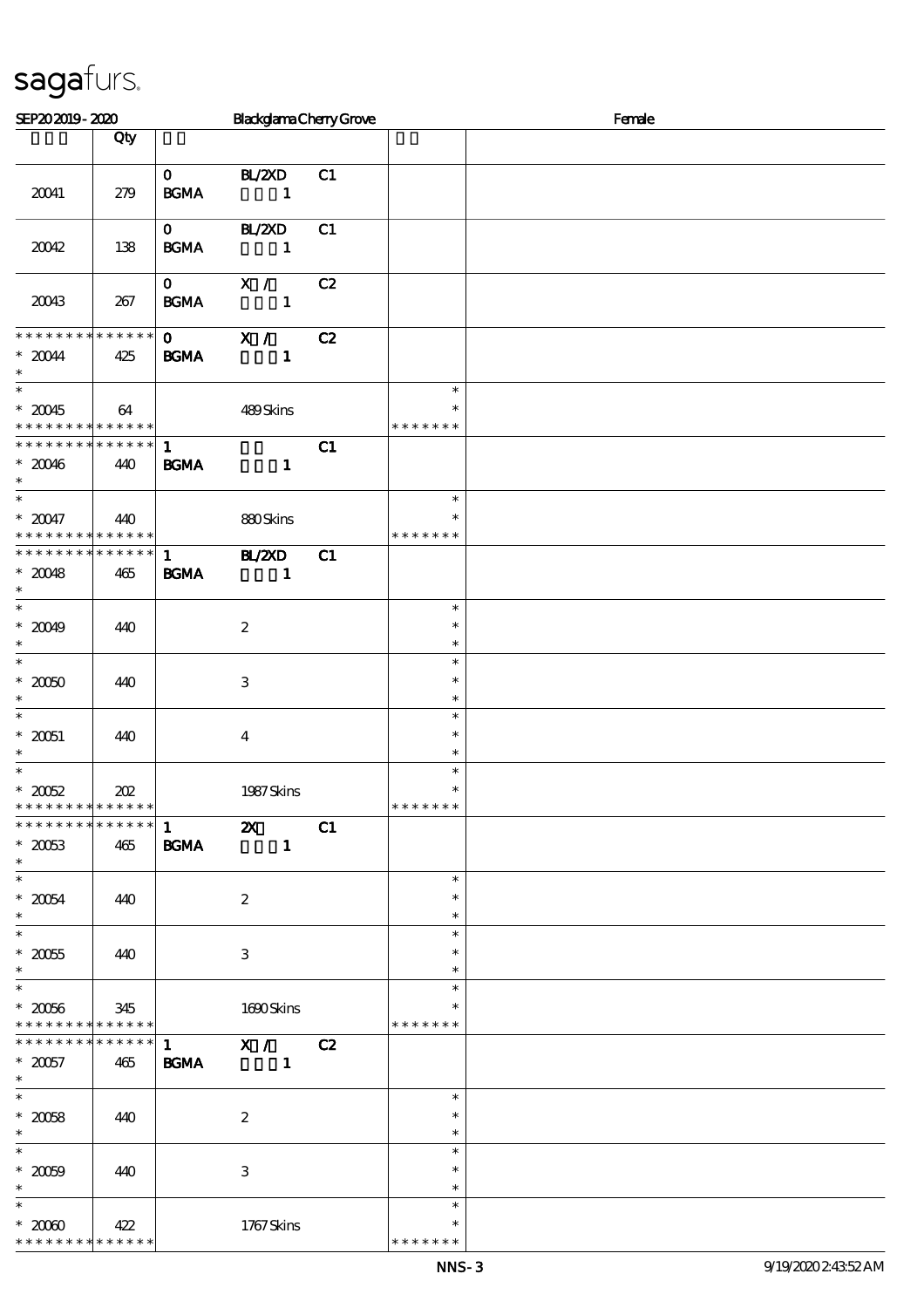| SEP202019-2020                                                    |     |                                                              | <b>BlackglamaChenyGrove</b>               |       | Female                            |  |  |
|-------------------------------------------------------------------|-----|--------------------------------------------------------------|-------------------------------------------|-------|-----------------------------------|--|--|
|                                                                   | Qty |                                                              |                                           |       |                                   |  |  |
| * * * * * * * * * * * * * *<br>$^\ast$ 20061<br>$\ast$            | 465 | 1<br><b>BGMA</b>                                             | $\overline{X}$<br>$\mathbf{1}$            | C2    |                                   |  |  |
| $\ast$<br>$^\ast$ 2002<br>$\ast$                                  | 440 |                                                              | $\boldsymbol{z}$                          |       | $\ast$<br>$\ast$<br>$\ast$        |  |  |
| $\ast$<br>$*2003$<br>$\ast$                                       | 440 |                                                              | 3                                         |       | $\ast$<br>$\ast$<br>$\ast$        |  |  |
| $\ast$<br>$^\ast$ 20034<br>$\ast$                                 | 440 |                                                              | $\overline{4}$                            |       | $\ast$<br>$\ast$<br>$\ast$        |  |  |
| $\ast$<br>$^\ast$ 20065<br>* * * * * * * * * * * * * *            | 442 |                                                              | 2227 Skins                                |       | $\ast$<br>$\ast$<br>* * * * * * * |  |  |
| 2006                                                              | 465 | $\mathbf{2}$<br>$\mathbf{B}\mathbf{G}\mathbf{M}\mathbf{A}$   | $\blacksquare$                            | C1    |                                   |  |  |
| * * * * * * * * * * * * * *<br>$* 20067$<br>$\ast$                | 465 | $2^{\circ}$<br><b>BGMA</b>                                   | <b>HL/2XD</b><br>$\mathbf{1}$             | C1    |                                   |  |  |
| $\ast$<br>$^\ast$ 2008<br>$\ast$                                  | 440 |                                                              | $\boldsymbol{2}$                          |       | $\ast$<br>$\ast$<br>$\ast$        |  |  |
| $\ast$<br>$^*$ 2009<br>* * * * * * * * <mark>* * * * * * *</mark> | 149 |                                                              | 1054Skins                                 |       | $\ast$<br>$\ast$<br>* * * * * * * |  |  |
| * * * * * * * * * * * * * *<br>$* 2000$<br>$\ast$                 | 465 | $\boldsymbol{2}$<br><b>BGMA</b>                              | $\boldsymbol{\mathsf{z}}$<br>$\mathbf{1}$ | C1    |                                   |  |  |
| $\overline{\phantom{0}}$<br>$* 20071$<br>$\ast$                   | 440 |                                                              | $\boldsymbol{z}$                          |       | $\ast$<br>$\ast$<br>$\ast$        |  |  |
| $\ast$<br>$^*$ 20072<br>* * * * * * * * * * * * * *               | 428 |                                                              | 1333Skins                                 |       | $\ast$<br>$\ast$<br>* * * * * * * |  |  |
| * * * * * * * * * * * * * *<br>$* 20073$<br>$\ast$                | 465 | $\mathbf{2}$<br><b>BGMA</b>                                  | $\overline{\mathbf{x}}$ /<br>$\mathbf{1}$ | C2    |                                   |  |  |
| $\ast$<br>$^\ast$ 20074<br>$\ast$                                 | 440 |                                                              | $\boldsymbol{2}$                          |       | $\ast$<br>$\ast$<br>$\ast$        |  |  |
| $\ast$<br>$* 20075$<br>$\ast$                                     | 440 |                                                              | $\,3$                                     |       | $\ast$<br>$\ast$<br>$\ast$        |  |  |
| $\overline{\ast}$<br>$^*$ 20076<br>* * * * * * * * * * * * * *    | 254 |                                                              | 1599Skins                                 |       | $\ast$<br>$\ast$<br>* * * * * * * |  |  |
| $20077$                                                           | 524 | 3 <sub>1</sub><br>$\mathbf{B}\mathbf{G}\mathbf{M}\mathbf{A}$ | $\mathbf{X}$ $\mathbf{X}$<br>$\mathbf{1}$ | C1/C2 |                                   |  |  |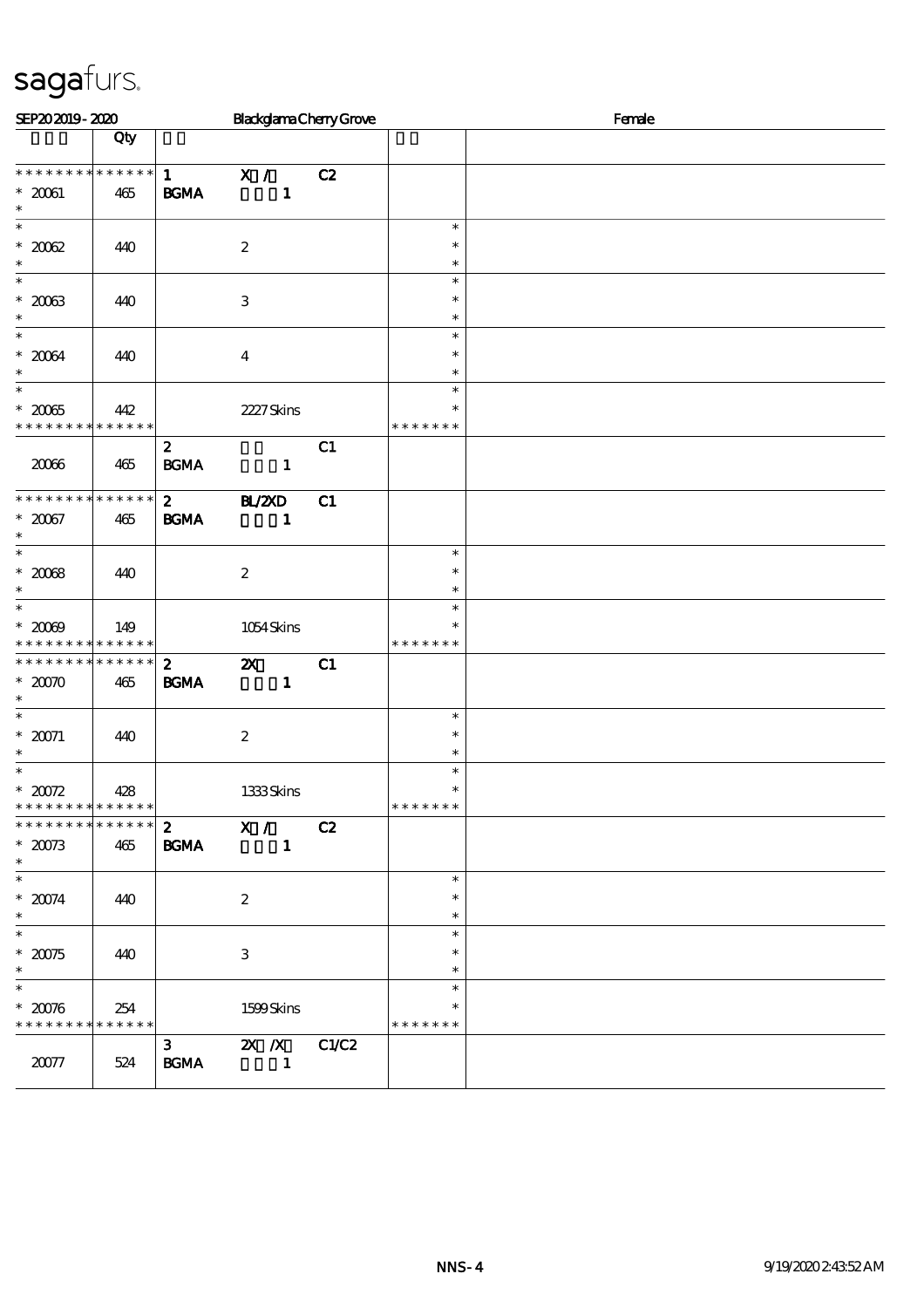| SEP202019-2020                                                    |     |                                 |                               | <b>Blackglama Woodmont</b> |                                   | Female |
|-------------------------------------------------------------------|-----|---------------------------------|-------------------------------|----------------------------|-----------------------------------|--------|
|                                                                   | Qty |                                 |                               |                            |                                   |        |
| 20081                                                             | 408 | $\mathbf{O}$<br><b>BGMA</b>     | $X$ $X$<br>$\mathbf{3}$       | C1/C2                      |                                   |        |
| * * * * * * * * * * * * * *<br>$*2002$<br>$\ast$                  | 465 | $\mathbf{1}$<br><b>BGMA</b>     | $\mathbf{3}$                  | C1                         |                                   |        |
| $\ast$<br>$*20083$<br>$\ast$<br>$\overline{\ast}$                 | 440 |                                 | $\boldsymbol{2}$              |                            | $\ast$<br>$\ast$<br>$\ast$        |        |
| $^\ast$ 20084<br>* * * * * * * * * * * * * *                      | 185 |                                 | 1090Skins                     |                            | $\ast$<br>∗<br>* * * * * * *      |        |
| ******** <mark>******</mark><br>$^\ast$ 20085<br>$\ast$           | 465 | $\mathbf{1}$<br><b>BGMA</b>     | BL/ZXD<br>$\mathbf{3}$        | C1                         |                                   |        |
| $\ast$<br>$^*$ 20086 $^{\circ}$<br>* * * * * * * * * * * * * *    | 161 |                                 | 626Skins                      |                            | $\ast$<br>$\ast$<br>* * * * * * * |        |
| 20087                                                             | 465 | $\mathbf{1}$<br><b>BCMA</b>     | X /<br>3                      | C2                         |                                   |        |
| * * * * * * * * * * * * * *<br>$^\ast$ 2008<br>$\ast$             | 465 | $\mathbf{z}$<br><b>BGMA</b>     | $\mathbf{3}$                  | C1                         |                                   |        |
| $\ast$<br>$* 2000$<br>$\ast$                                      | 440 |                                 | $\boldsymbol{2}$              |                            | $\ast$<br>$\ast$<br>$\ast$        |        |
| $\overline{\phantom{0}}$<br>$^\ast$ 2000<br>$\ast$                | 440 |                                 | $\,3$                         |                            | $\ast$<br>$\ast$<br>$\ast$        |        |
| $\overline{\ast}$<br>$^\ast$ 20091<br>* * * * * * * * * * * * * * | 432 |                                 | 1777Skins                     |                            | $\ast$<br>$\ast$<br>* * * * * * * |        |
| * * * * * * * * * * * * * *<br>$*2002$<br>$\ast$                  | 445 | $\boldsymbol{z}$<br><b>BGMA</b> | <b>H_/2XD</b><br>$\mathbf{3}$ | C1                         |                                   |        |
| $\ast$<br>$^\ast$ 2008<br>* * * * * * * * * * * * * *             | 63  |                                 | 508Skins                      |                            | $\ast$<br>$\ast$<br>* * * * * * * |        |
| * * * * * * * * * * * * * *<br>$*2004$<br>$\ast$                  | 349 | $\mathbf{z}$<br><b>BGMA</b>     | X /<br>$\mathbf{3}$           | C2                         |                                   |        |
| $\overline{\ast}$<br>$^\ast$ 2006<br>* * * * * * * * * * * * * *  | 266 |                                 | 615Skins                      |                            | $\ast$<br>$\ast$<br>* * * * * * * |        |
| 2006                                                              | 381 | $\boldsymbol{z}$<br><b>BGMA</b> | X /<br>$\mathbf{3}$           | C2                         |                                   |        |
| 20097                                                             | 203 | 3 <sub>1</sub><br><b>BGMA</b>   | $X$ $N$<br>$\mathbf{3}$       | C1/C2                      |                                   |        |
| 2008                                                              | 514 | $3^{\circ}$<br><b>BGMA</b>      | $X \, X$<br>$\mathbf{3}$      | C1/C2                      |                                   |        |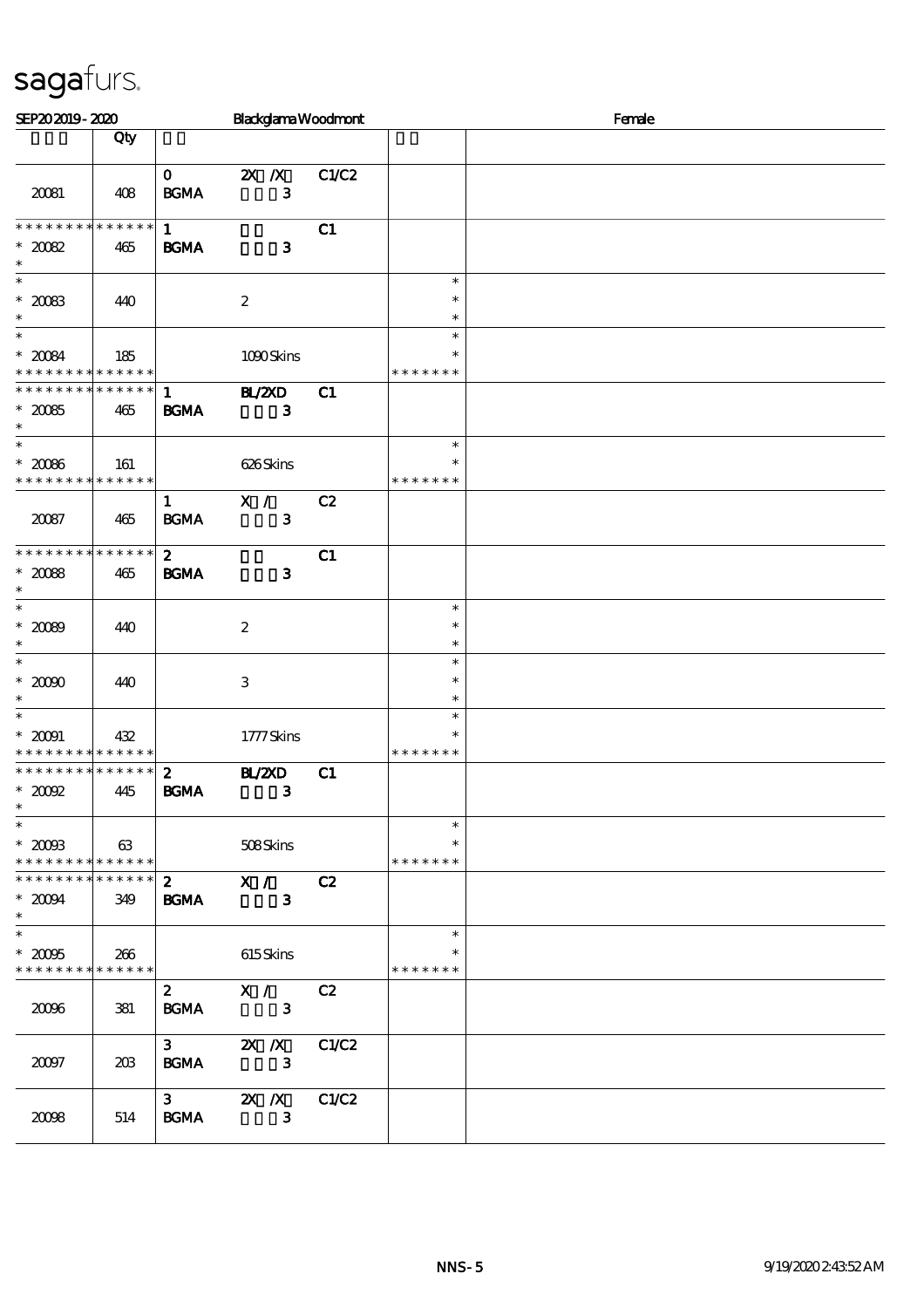| SEP202019-2020                                                                      |               |                                       | Blackglama Erickson-Hobbs          |       |                                   | Female |
|-------------------------------------------------------------------------------------|---------------|---------------------------------------|------------------------------------|-------|-----------------------------------|--------|
|                                                                                     | Qty           |                                       |                                    |       |                                   |        |
| 20101                                                                               | 135           | $1 \quad \blacksquare$<br><b>BGMA</b> | $2X$ /X<br>$\mathbf{1}$            | C1    |                                   |        |
| 20102                                                                               | 271           | $\mathbf{1}$<br><b>BGMA</b>           | $\sim$ 1                           | C2C3  |                                   |        |
| 20103                                                                               | 264           | $1 \qquad \qquad$<br>BGMA             | BL/2XD<br>$\boldsymbol{z}$         | C1    |                                   |        |
| 20104                                                                               | 342           | $1 \quad$<br><b>BGMA</b>              | $\mathbf x$<br>$\boldsymbol{z}$    | C1    |                                   |        |
| * * * * * * * * * * * * * *<br>$* 20105$<br>$\ast$                                  | 405           | $1 \quad$<br><b>BGMA</b>              | $\boldsymbol{z}$                   | C2    |                                   |        |
| $\overline{\phantom{0}}$<br>$* 20106$<br>* * * * * * * * <mark>* * * * * * *</mark> | $90^{\circ}$  |                                       | 495Skins                           |       | $\ast$<br>$\ast$<br>* * * * * * * |        |
| * * * * * * * * * * * * * *<br>$* 20107$<br>$\ast$                                  | 465           | $\mathbf{1}$<br><b>BGMA</b>           | $\boldsymbol{z}$                   | C3    |                                   |        |
| $\overline{\ }$<br>$* 20108$<br>* * * * * * * * * * * * * *                         | 71            |                                       | 536Skins                           |       | $\ast$<br>$\ast$<br>* * * * * * * |        |
| 20109                                                                               | 114           | $\mathbf{2}$<br>BGMA                  | <b>BL/2XD</b><br>$\boldsymbol{z}$  | C1    |                                   |        |
| * * * * * * * * * * * * * *<br>$* 20110$<br>$\ast$                                  | 465           | $\mathbf{2}$<br><b>BGMA</b>           | <b>HL/2XD</b><br>$\boldsymbol{z}$  | C1    |                                   |        |
| $\ast$<br>$* 20111$<br>$\ast$                                                       | 440           |                                       | $\boldsymbol{2}$                   |       | $\ast$<br>$\ast$<br>$\ast$        |        |
| $\ast$<br>$* 20112$<br>* * * * * * * * <mark>* * * * * * *</mark>                   | 194           |                                       | 1099Skins                          |       | $\ast$<br>$\ast$<br>* * * * * * * |        |
| * * * * * * * * * * * * * *<br>$* 20113$<br>$\ast$                                  | 465           | $\boldsymbol{z}$<br><b>BGMA</b>       | $\mathbf{x}$<br>$\boldsymbol{z}$   | C1    |                                   |        |
| $\overline{\phantom{0}}$<br>$* 20114$<br>$\ast$                                     | 440           |                                       | $\boldsymbol{2}$                   |       | $\ast$<br>$\ast$<br>$\ast$        |        |
| $\overline{\phantom{0}}$<br>$* 20115$<br>* * * * * * * * * * * * * *                | 276           |                                       | 1181 Skins                         |       | $\ast$<br>$\ast$<br>* * * * * * * |        |
| 20116                                                                               | 153           | $\mathbf{z}$<br><b>BGMA</b>           | $\mathbf{X}$ /<br>$\boldsymbol{z}$ | C1/C2 |                                   |        |
| * * * * * * * * * * * * * *<br>$* 20117$<br>$\ast$                                  | 465           | $\mathbf{z}$<br><b>BGMA</b>           | $\boldsymbol{z}$                   | C2    |                                   |        |
| $\ast$<br>$* 20118$<br>$\ast$                                                       | 440           |                                       | $\boldsymbol{2}$                   |       | $\ast$<br>$\ast$<br>$\ast$        |        |
| $\overline{\phantom{0}}$<br>$* 20119$<br>* * * * * * * * * * * * * *                | 448           |                                       | 1353Skins                          |       | $\ast$<br>$\ast$<br>* * * * * * * |        |
| * * * * * * * *<br>$*20120$<br>$\ast$                                               | ******<br>465 | $\boldsymbol{z}$<br><b>BGMA</b>       | $\boldsymbol{z}$                   | C3    |                                   |        |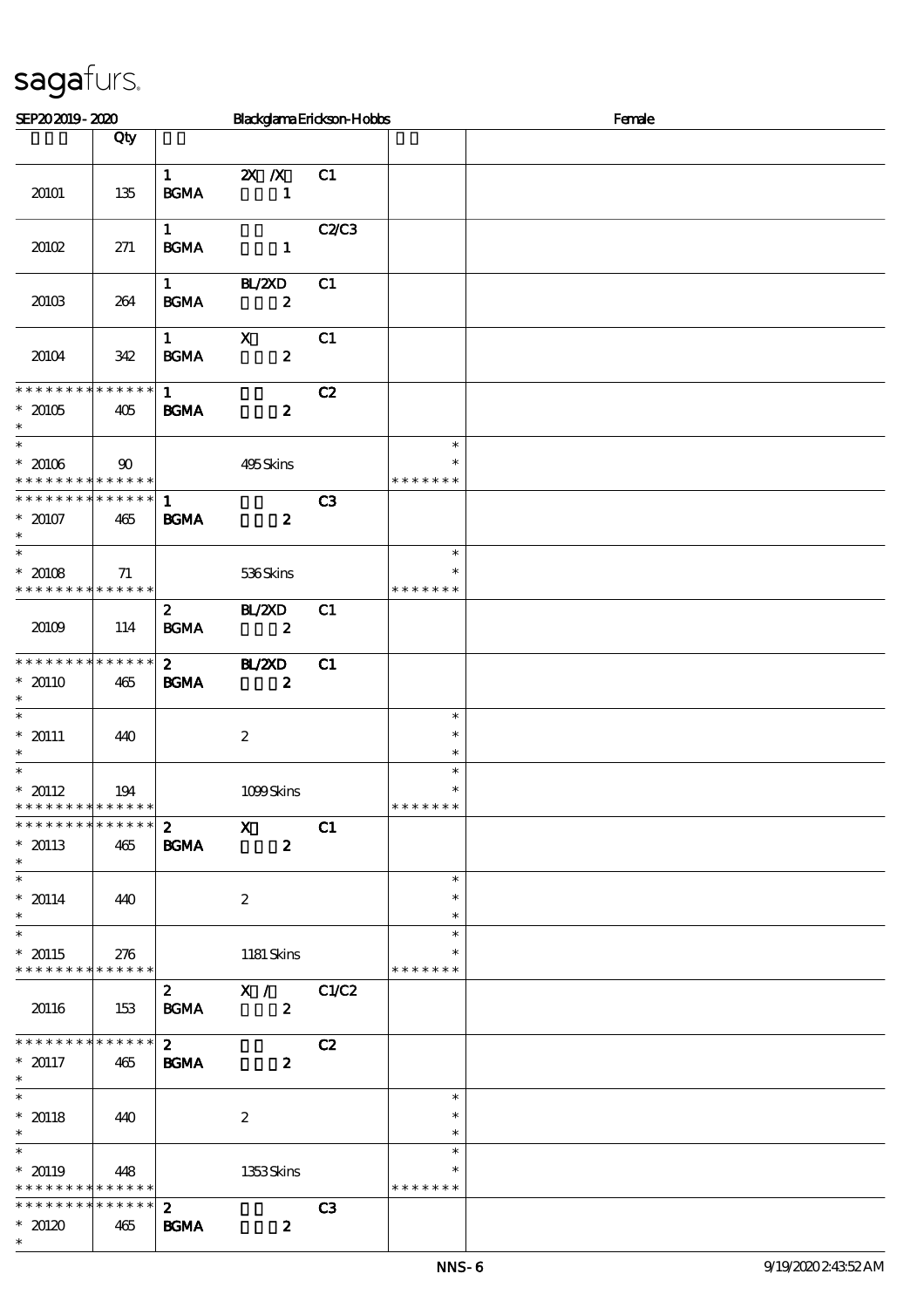| SEP202019-2020              |     | BlackglamaErickson-Hobbs |                | Female |  |  |
|-----------------------------|-----|--------------------------|----------------|--------|--|--|
|                             | Qty |                          |                |        |  |  |
| $\ast$                      |     | 2                        | C <sub>3</sub> |        |  |  |
| $*20121$                    | 440 | <b>BGMA</b><br>2         | $\ast$         |        |  |  |
| $\ast$                      |     |                          | $\ast$         |        |  |  |
| $\ast$                      |     |                          | $\ast$         |        |  |  |
| $*20122$                    | 283 | 1188Skins                | $\ast$         |        |  |  |
| * * * * * * * * * * * * * * |     |                          | *******        |        |  |  |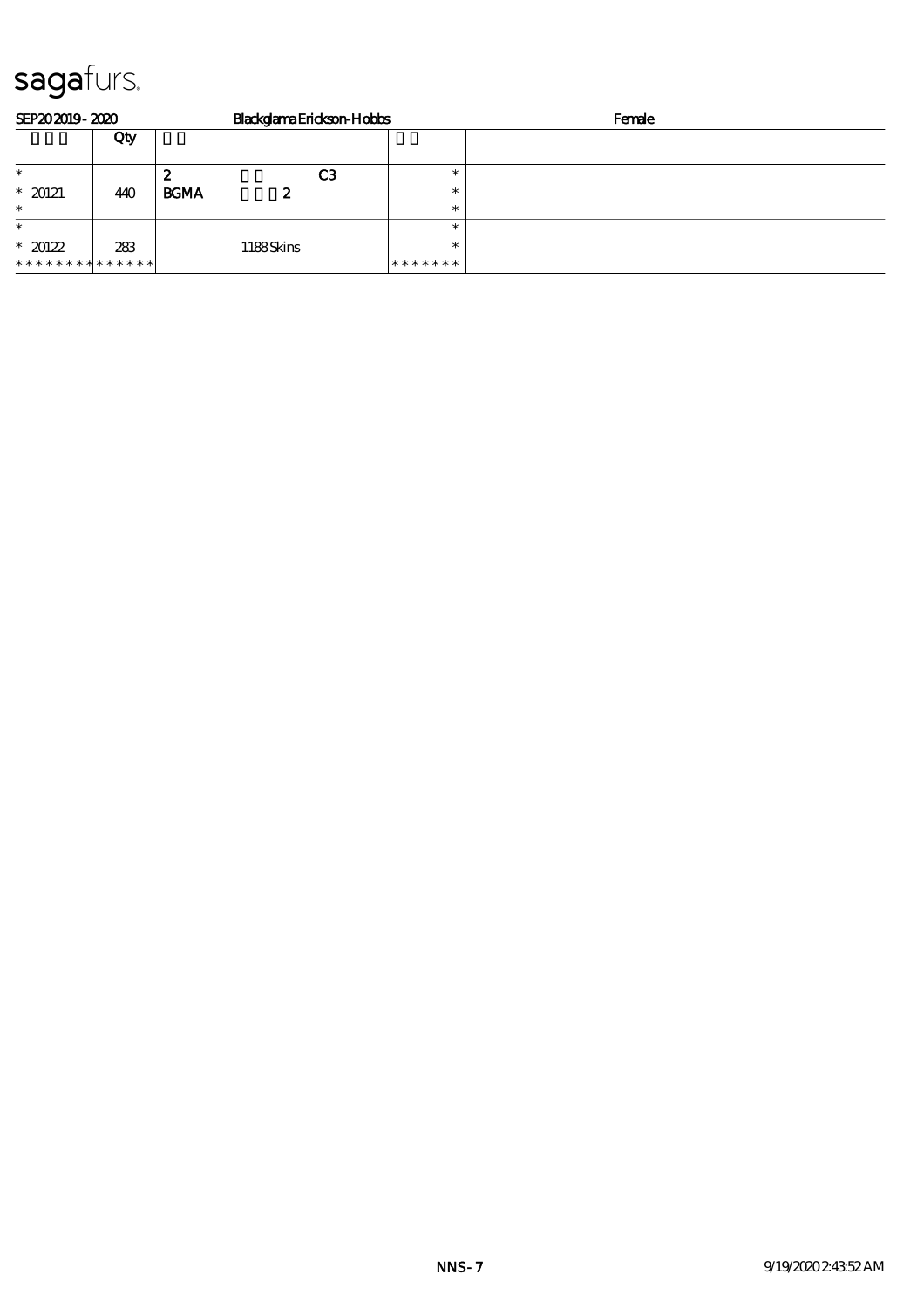| SEP202019-2020                                                                   |                    | BlackglamaSpringbrook                      |                                               |       | Female                            |  |
|----------------------------------------------------------------------------------|--------------------|--------------------------------------------|-----------------------------------------------|-------|-----------------------------------|--|
|                                                                                  | Qty                |                                            |                                               |       |                                   |  |
| 20141                                                                            | 145                | $\boldsymbol{\mathfrak{D}}$<br><b>BGMA</b> | $\mathbf{X}$ $\mathbf{X}$<br>$\boldsymbol{z}$ | C1/C2 |                                   |  |
| * * * * * * * *<br>$* 20142$<br>$\ast$                                           | $******$<br>425    | $\mathbf{0}$<br><b>BGMA</b>                | <b>HL/2XD</b><br>$\boldsymbol{z}$             | C1    |                                   |  |
| $\overline{\phantom{0}}$<br>$* 20143$<br>$\ast$                                  | 400                |                                            | $\boldsymbol{2}$                              |       | $\ast$<br>$\ast$<br>$\ast$        |  |
| $\overline{\phantom{0}}$<br>$* 20144$<br>* * * * * * * * * * * * * *             | 88                 |                                            | 913Skins                                      |       | $\ast$<br>$\ast$<br>* * * * * * * |  |
| * * * * * * * * * * * * * * *<br>$* 20145$<br>$\ast$<br>$\overline{\phantom{0}}$ | 316                | $\mathbf{O}$<br><b>BGMA</b>                | <b>H_/2XD</b><br>$\boldsymbol{z}$             | C1    |                                   |  |
| $* 20146$<br>* * * * * * * * <mark>* * * * * * *</mark>                          | 400                |                                            | 716Skins                                      |       | $\ast$<br>$\ast$<br>* * * * * * * |  |
| * * * * * * * * * * * * * * *<br>$* 20147$<br>$\ast$<br>$\overline{\phantom{0}}$ | 425                | $\mathbf{O}$<br><b>BGMA</b>                | X /<br>$\boldsymbol{z}$                       | C2    |                                   |  |
| $* 20148$<br>* * * * * * * * * * * * * *                                         | 173                |                                            | 598Skins                                      |       | $\ast$<br>$\ast$<br>* * * * * * * |  |
| * * * * * * * * * * * * * * *<br>$* 20149$<br>$\ast$<br>$\overline{\ast}$        | 325                | $\mathbf{O}$<br><b>BGMA</b>                | X /<br>$\boldsymbol{z}$                       | C2    |                                   |  |
| $*20150$<br>* * * * * * * * * * * * * *                                          | 189                |                                            | 514Skins                                      |       | $\ast$<br>$\ast$<br>* * * * * * * |  |
| * * * * * * * * * * * * * *<br>$* 20151$<br>$\ast$                               | 465                | $\mathbf{1}$<br><b>BGMA</b>                | $\boldsymbol{z}$                              | C1    |                                   |  |
| $\ast$<br>$* 20152$<br>$\ast$<br>$\ast$                                          | 440                |                                            | $\boldsymbol{2}$                              |       | $\ast$<br>$\ast$<br>$\ast$        |  |
| $* 20153$<br>$\ast$<br>$\ast$                                                    | 440                |                                            | $\,3$                                         |       | $\ast$<br>$\ast$<br>$\ast$        |  |
| $* 20154$<br>* * * * * * * * * * * * * *                                         | 256                |                                            | $1601$ Skins                                  |       | $\ast$<br>$\ast$<br>* * * * * * * |  |
| * * * * * * * *<br>$* 20155$<br>$\ast$<br>$\overline{\ast}$                      | * * * * * *<br>465 | $\mathbf{1}$<br><b>BGMA</b>                | $\boldsymbol{z}$                              | C1    |                                   |  |
| $^\ast$ 20156<br>$\ast$                                                          | 440                |                                            | $\boldsymbol{2}$                              |       | $\ast$<br>$\ast$<br>$\ast$        |  |
| $\ast$<br>$* 20157$<br>$\ast$                                                    | 440                |                                            | $\,3$                                         |       | $\ast$<br>$\ast$<br>$\ast$        |  |
| $\ast$<br>$* 20158$<br>$\ast$                                                    | 440                |                                            | $\boldsymbol{4}$                              |       | $\ast$<br>$\ast$<br>$\ast$        |  |
| $\ast$<br>$* 20159$<br>$\ast$                                                    | 440                |                                            | $\mathbf 5$                                   |       | $\ast$<br>$\ast$<br>$\ast$        |  |
| $\ast$<br>$* 20160$<br>* * * * * * * *                                           | 444<br>* * * * * * |                                            | 2669Skins                                     |       | $\ast$<br>*<br>* * * * * *        |  |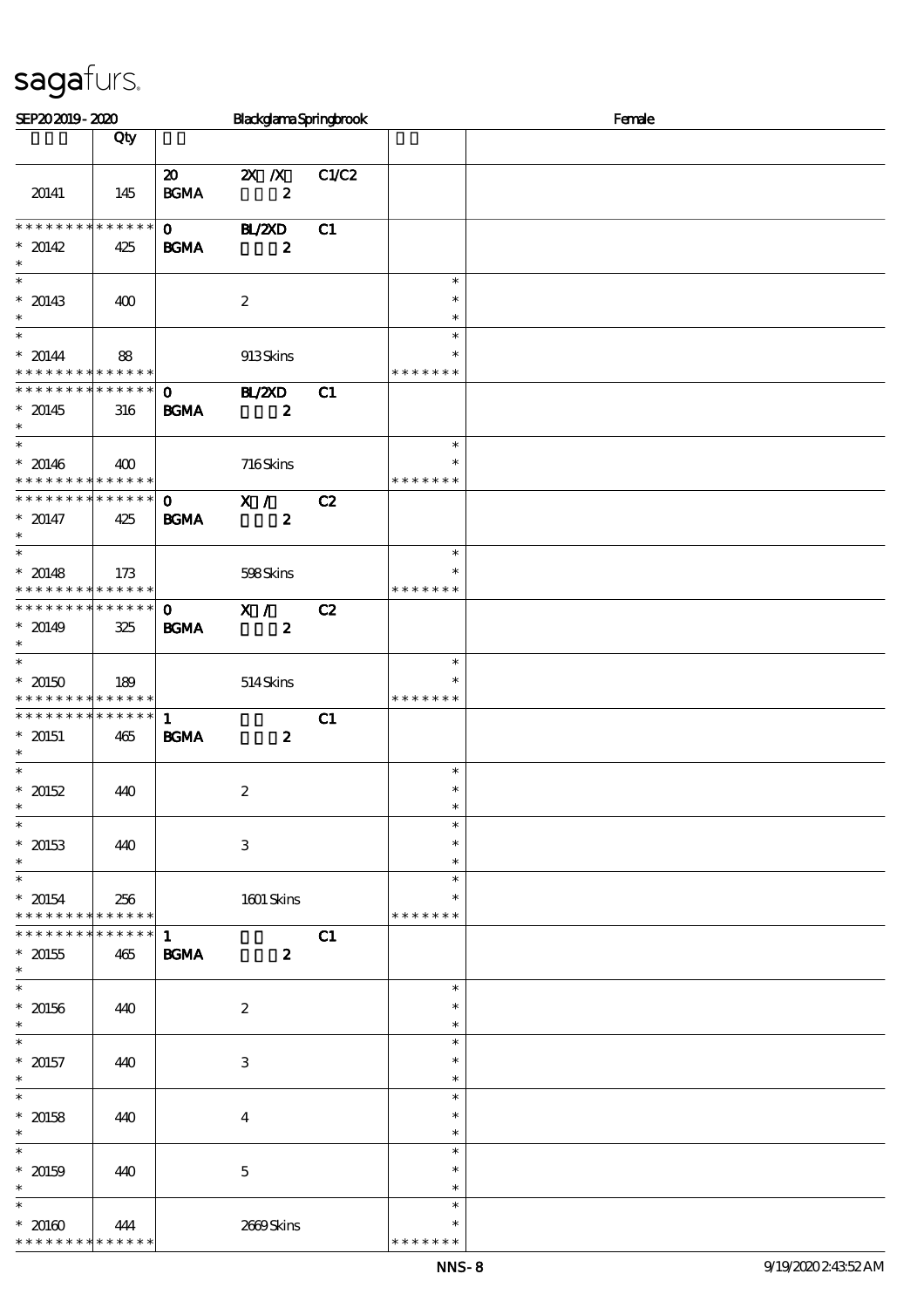| SEP202019-2020                                                                      |                        |                                   |                           |                  | BlackglamaSpringbrook |                                                 | Female |
|-------------------------------------------------------------------------------------|------------------------|-----------------------------------|---------------------------|------------------|-----------------------|-------------------------------------------------|--------|
|                                                                                     | Qty                    |                                   |                           |                  |                       |                                                 |        |
| * * * * * * * * * * * * * *<br>$* 20161$<br>$\ast$                                  | 465                    | $\mathbf{1}$<br>$\mathbf{B G MA}$ | $\boldsymbol{\mathsf{X}}$ | $\boldsymbol{z}$ | C1                    |                                                 |        |
| $\overline{\ast}$<br>$* 20162$<br>$\ast$                                            | 440                    |                                   | $\boldsymbol{2}$          |                  |                       | $\ast$<br>$\ast$<br>$\ast$                      |        |
| $\overline{\phantom{0}}$<br>$* 20163$<br>* * * * * * * * <mark>* * * * * * *</mark> | 260                    |                                   | 1165Skins                 |                  |                       | $\ast$<br>$\ast$<br>* * * * * * *               |        |
| * * * * * * *<br>$* 20164$<br>$\ast$                                                | $* * * * * * *$<br>465 | $\mathbf{1}$<br>$\mathbf{B G MA}$ | $\boldsymbol{\mathsf{X}}$ | $\boldsymbol{2}$ | C1                    |                                                 |        |
| $\overline{\phantom{0}}$<br>$* 20165$<br>$\ast$                                     | 440                    |                                   | $\boldsymbol{2}$          |                  |                       | $\ast$<br>$\ast$<br>$\ast$                      |        |
| $\ast$<br>$* 20166$<br>$\ast$                                                       | 440                    |                                   | $\,3\,$                   |                  |                       | $\ast$<br>$\ast$<br>$\ast$                      |        |
| $\overline{\ast}$<br>$* 20167$<br>$\ast$                                            | 440                    |                                   | $\boldsymbol{4}$          |                  |                       | $\ast$<br>$\ast$<br>$\ast$                      |        |
| $\overline{\phantom{0}}$<br>$* 20168$<br>$\ast$                                     | 440                    |                                   | $\mathbf 5$               |                  |                       | $\ast$<br>$\ast$<br>$\ast$                      |        |
| $\overline{\phantom{0}}$<br>$* 20169$<br>* * * * * * * *                            | 86<br>* * * * * *      |                                   | $2311$ Skins              |                  |                       | $\ast$<br>$\ast$<br>* * * *<br>$\ast$<br>$\ast$ |        |
| * * * * * * * * * * * * * *<br>$*$ 20170 $\,$<br>$\ast$                             | 465                    | $\mathbf{1}$<br>$\mathbf{B G MA}$ | X /                       | $\boldsymbol{z}$ | C2                    |                                                 |        |
| $\overline{\ast}$<br>$* 20171$<br>$\ast$                                            | 440                    |                                   | $\boldsymbol{2}$          |                  |                       | $\ast$<br>$\ast$<br>$\ast$                      |        |
| $\ast$<br>$* 20172$<br>* * * * * * * * <mark>* * * * * *</mark>                     | 244                    |                                   | 1149Skins                 |                  |                       | $\ast$<br>$\ast$<br>* * * * * * *               |        |
| * * * * * * * *<br>$*20173$<br>$\ast$                                               | ******<br>465          | <b>BGMA</b>                       | $\overline{1}$ X /        | $\boldsymbol{z}$ | C2                    |                                                 |        |
| $* 20174$<br>$\ast$                                                                 | 440                    |                                   | $\boldsymbol{2}$          |                  |                       | $\ast$<br>$\ast$<br>$\ast$                      |        |
| $* 20175$<br>$\ast$                                                                 | 280                    |                                   | $\,3\,$                   |                  |                       | $\ast$<br>$\ast$<br>$\ast$                      |        |
| $\overline{\ast}$<br>$* 20176$<br>$\ast$                                            | 440                    |                                   | $\boldsymbol{4}$          |                  |                       | $\ast$<br>$\ast$<br>$\ast$                      |        |
| $\overline{\phantom{0}}$<br>$* 20177$<br>$\ast$                                     | 440                    |                                   | $\mathbf 5$               |                  |                       | $\ast$<br>$\ast$<br>$\ast$                      |        |
| $\ast$<br>$* 20178$<br>* * * * * * * * * * * * * * *                                | 74                     |                                   | 2139Skins                 |                  |                       | $\ast$<br>$\ast$<br>* * * * * * *               |        |
| * * * * * * * *<br>$* 20179$<br>$\ast$                                              | $* * * * * * *$<br>465 | $\mathbf{z}$<br><b>BGMA</b>       |                           | $\boldsymbol{z}$ | C1                    |                                                 |        |
| $*$<br>$* 20180$<br>$\ast$                                                          | 440                    |                                   | $\boldsymbol{2}$          |                  |                       | $\ast$<br>$\ast$<br>$\ast$                      |        |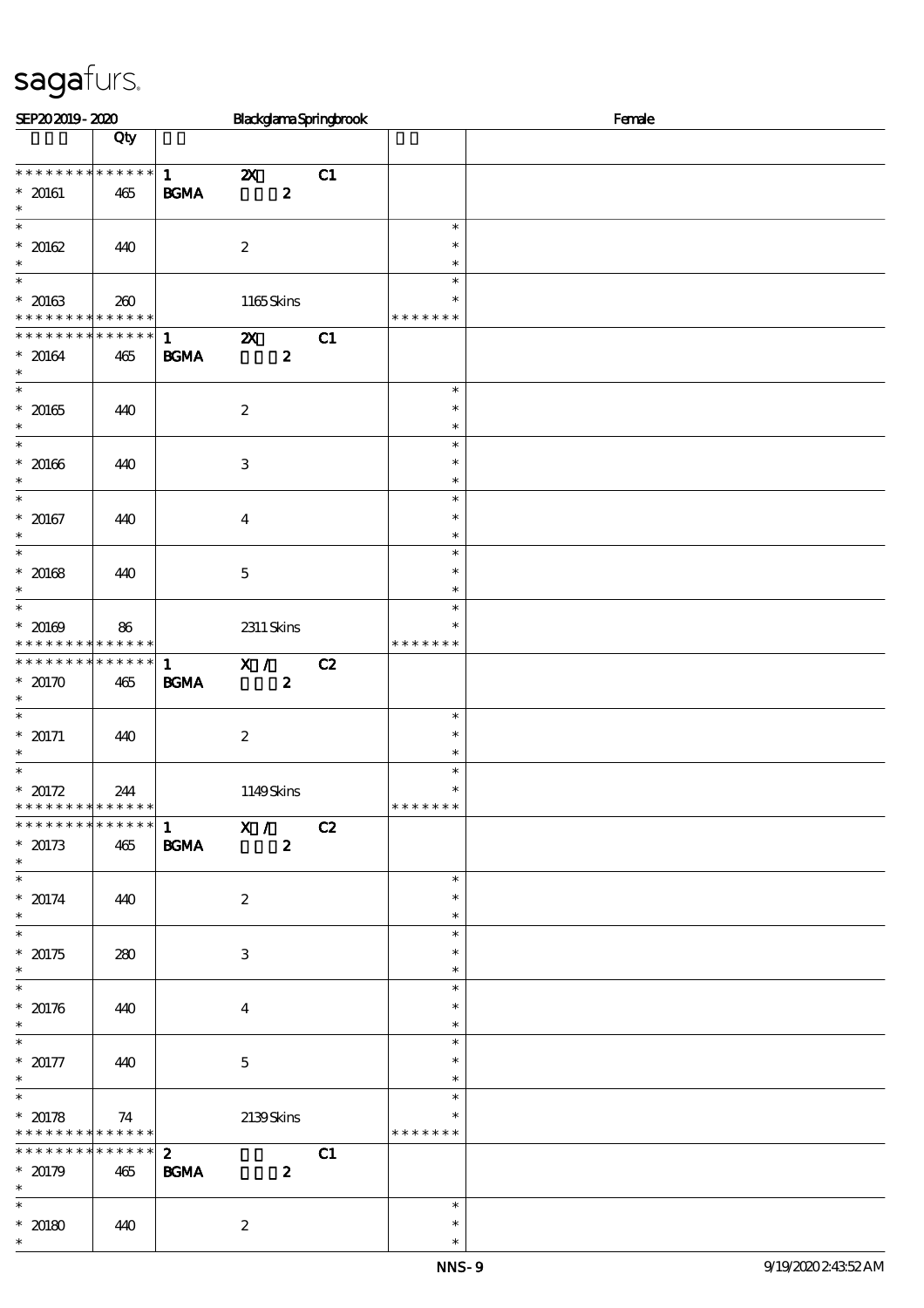| Qty<br>$\ast$<br>$\mathbf{z}$<br>C1<br>$\ast$<br>$* 20181$<br>$\mathbf{B}\mathbf{G}\mathbf{M}\mathbf{A}$<br>$\boldsymbol{z}$<br>$\ast$<br>440<br>$\ast$<br>$\ast$<br>$*20182$<br>185<br>$\ast$<br>$\boldsymbol{4}$<br>$\ast$<br>$\ast$<br>$\ast$<br>$\ast$<br>$* 20183$<br>$\mathbf 5$<br>$\ast$<br>440<br>$\ast$<br>$\overline{\ast}$<br>$\ast$<br>$* 20184$<br>$\,6\,$<br>440<br>$\ast$<br>$\ast$<br>$\ast$<br>$\ast$<br>$* 20185$<br>2781 Skins<br>371<br>$\ast$<br>* * * * * * * * * * * * * *<br>* * * * * * *<br>* * * * * * * * * * * * * *<br>$\mathbf{z}$<br>C1<br>$* 20186$<br><b>BGMA</b><br>$\boldsymbol{z}$<br>465<br>$\ast$<br>$\ast$<br>674Skins<br>209<br>* * * * * * * * <mark>* * * * * *</mark><br>* * * * * * *<br>* * * * * * * * * * * * * *<br>$\mathbf{z}$<br>$\boldsymbol{\mathsf{X}}$<br>C1<br><b>BGMA</b><br>$\boldsymbol{z}$<br>$* 20188$<br>465<br>$\ast$<br>$\boldsymbol{2}$<br>440<br>$\ast$<br>$\ast$<br>$\ast$<br>$\overline{\ast}$<br>$\ast$<br>$^*$ 20190 $\,$<br>$\,3$<br>$\ast$<br>121<br>$\ast$<br>$\ast$<br>$* 20191$<br>$\ast$<br>440<br>$\boldsymbol{4}$<br>$\ast$<br>$\ast$<br>$\ast$<br>$*20192$<br>$\ast$<br>440<br>$\mathbf 5$<br>$\ast$<br>$\overline{\phantom{0}}$<br>$\ast$<br>$* 20193$<br>2162Skins<br>256<br>$\ast$<br>* * * * * * * * * * * * * *<br>* * * * * * *<br>* * * * * * * * * * * * * * *<br>$\boldsymbol{z}$<br>$\boldsymbol{\mathsf{X}}$<br>C1<br><b>BGMA</b><br>$\boldsymbol{z}$<br>465<br>$\ast$<br>$* 20195$<br>$93$<br>558Skins<br>$\ast$<br>* * * * * * * * * * * * * *<br>* * * * * * *<br>* * * * * * * * * * * * * * *<br>$\overline{\mathbf{x}}$ /<br>$2^{\circ}$<br>C2<br><b>BGMA</b><br>$\boldsymbol{z}$<br>465<br>$\overline{\phantom{0}}$<br>$\ast$<br>$* 20197$<br>808Skins<br>343<br>$\ast$<br>* * * * * * * * <mark>* * * * * * *</mark><br>* * * * * * *<br>* * * * * * * * * * * * * *<br>3 <sup>1</sup><br>B/20<br>C1<br><b>BGMA</b><br>374<br>$\overline{\mathbf{z}}$<br>$\ast$<br>$\ast$<br>$* 20199$<br><b>705Skins</b><br>331<br>$\ast$<br>* * * * * * * * * * * * * *<br>* * * * * * *<br>3 <sup>1</sup><br>$\mathbf{X}$ $\mathbf{X}$<br>C1/C2<br><b>BGMA</b><br>20200<br>$\boldsymbol{z}$<br>376 | SEP202019-2020           |  | BlackglamaSpringbrook |  | Female |
|-------------------------------------------------------------------------------------------------------------------------------------------------------------------------------------------------------------------------------------------------------------------------------------------------------------------------------------------------------------------------------------------------------------------------------------------------------------------------------------------------------------------------------------------------------------------------------------------------------------------------------------------------------------------------------------------------------------------------------------------------------------------------------------------------------------------------------------------------------------------------------------------------------------------------------------------------------------------------------------------------------------------------------------------------------------------------------------------------------------------------------------------------------------------------------------------------------------------------------------------------------------------------------------------------------------------------------------------------------------------------------------------------------------------------------------------------------------------------------------------------------------------------------------------------------------------------------------------------------------------------------------------------------------------------------------------------------------------------------------------------------------------------------------------------------------------------------------------------------------------------------------------------------------------------------------------------------------------------------------------------------------------------------------------------------------------------------------------------------------------------------------------------------------------------------------------|--------------------------|--|-----------------------|--|--------|
|                                                                                                                                                                                                                                                                                                                                                                                                                                                                                                                                                                                                                                                                                                                                                                                                                                                                                                                                                                                                                                                                                                                                                                                                                                                                                                                                                                                                                                                                                                                                                                                                                                                                                                                                                                                                                                                                                                                                                                                                                                                                                                                                                                                           |                          |  |                       |  |        |
|                                                                                                                                                                                                                                                                                                                                                                                                                                                                                                                                                                                                                                                                                                                                                                                                                                                                                                                                                                                                                                                                                                                                                                                                                                                                                                                                                                                                                                                                                                                                                                                                                                                                                                                                                                                                                                                                                                                                                                                                                                                                                                                                                                                           |                          |  |                       |  |        |
|                                                                                                                                                                                                                                                                                                                                                                                                                                                                                                                                                                                                                                                                                                                                                                                                                                                                                                                                                                                                                                                                                                                                                                                                                                                                                                                                                                                                                                                                                                                                                                                                                                                                                                                                                                                                                                                                                                                                                                                                                                                                                                                                                                                           |                          |  |                       |  |        |
|                                                                                                                                                                                                                                                                                                                                                                                                                                                                                                                                                                                                                                                                                                                                                                                                                                                                                                                                                                                                                                                                                                                                                                                                                                                                                                                                                                                                                                                                                                                                                                                                                                                                                                                                                                                                                                                                                                                                                                                                                                                                                                                                                                                           | $\ast$                   |  |                       |  |        |
|                                                                                                                                                                                                                                                                                                                                                                                                                                                                                                                                                                                                                                                                                                                                                                                                                                                                                                                                                                                                                                                                                                                                                                                                                                                                                                                                                                                                                                                                                                                                                                                                                                                                                                                                                                                                                                                                                                                                                                                                                                                                                                                                                                                           | $\overline{\ast}$        |  |                       |  |        |
|                                                                                                                                                                                                                                                                                                                                                                                                                                                                                                                                                                                                                                                                                                                                                                                                                                                                                                                                                                                                                                                                                                                                                                                                                                                                                                                                                                                                                                                                                                                                                                                                                                                                                                                                                                                                                                                                                                                                                                                                                                                                                                                                                                                           |                          |  |                       |  |        |
|                                                                                                                                                                                                                                                                                                                                                                                                                                                                                                                                                                                                                                                                                                                                                                                                                                                                                                                                                                                                                                                                                                                                                                                                                                                                                                                                                                                                                                                                                                                                                                                                                                                                                                                                                                                                                                                                                                                                                                                                                                                                                                                                                                                           |                          |  |                       |  |        |
|                                                                                                                                                                                                                                                                                                                                                                                                                                                                                                                                                                                                                                                                                                                                                                                                                                                                                                                                                                                                                                                                                                                                                                                                                                                                                                                                                                                                                                                                                                                                                                                                                                                                                                                                                                                                                                                                                                                                                                                                                                                                                                                                                                                           |                          |  |                       |  |        |
|                                                                                                                                                                                                                                                                                                                                                                                                                                                                                                                                                                                                                                                                                                                                                                                                                                                                                                                                                                                                                                                                                                                                                                                                                                                                                                                                                                                                                                                                                                                                                                                                                                                                                                                                                                                                                                                                                                                                                                                                                                                                                                                                                                                           | $\ast$                   |  |                       |  |        |
|                                                                                                                                                                                                                                                                                                                                                                                                                                                                                                                                                                                                                                                                                                                                                                                                                                                                                                                                                                                                                                                                                                                                                                                                                                                                                                                                                                                                                                                                                                                                                                                                                                                                                                                                                                                                                                                                                                                                                                                                                                                                                                                                                                                           |                          |  |                       |  |        |
|                                                                                                                                                                                                                                                                                                                                                                                                                                                                                                                                                                                                                                                                                                                                                                                                                                                                                                                                                                                                                                                                                                                                                                                                                                                                                                                                                                                                                                                                                                                                                                                                                                                                                                                                                                                                                                                                                                                                                                                                                                                                                                                                                                                           |                          |  |                       |  |        |
|                                                                                                                                                                                                                                                                                                                                                                                                                                                                                                                                                                                                                                                                                                                                                                                                                                                                                                                                                                                                                                                                                                                                                                                                                                                                                                                                                                                                                                                                                                                                                                                                                                                                                                                                                                                                                                                                                                                                                                                                                                                                                                                                                                                           | $\overline{\ast}$        |  |                       |  |        |
|                                                                                                                                                                                                                                                                                                                                                                                                                                                                                                                                                                                                                                                                                                                                                                                                                                                                                                                                                                                                                                                                                                                                                                                                                                                                                                                                                                                                                                                                                                                                                                                                                                                                                                                                                                                                                                                                                                                                                                                                                                                                                                                                                                                           |                          |  |                       |  |        |
|                                                                                                                                                                                                                                                                                                                                                                                                                                                                                                                                                                                                                                                                                                                                                                                                                                                                                                                                                                                                                                                                                                                                                                                                                                                                                                                                                                                                                                                                                                                                                                                                                                                                                                                                                                                                                                                                                                                                                                                                                                                                                                                                                                                           |                          |  |                       |  |        |
|                                                                                                                                                                                                                                                                                                                                                                                                                                                                                                                                                                                                                                                                                                                                                                                                                                                                                                                                                                                                                                                                                                                                                                                                                                                                                                                                                                                                                                                                                                                                                                                                                                                                                                                                                                                                                                                                                                                                                                                                                                                                                                                                                                                           |                          |  |                       |  |        |
|                                                                                                                                                                                                                                                                                                                                                                                                                                                                                                                                                                                                                                                                                                                                                                                                                                                                                                                                                                                                                                                                                                                                                                                                                                                                                                                                                                                                                                                                                                                                                                                                                                                                                                                                                                                                                                                                                                                                                                                                                                                                                                                                                                                           |                          |  |                       |  |        |
|                                                                                                                                                                                                                                                                                                                                                                                                                                                                                                                                                                                                                                                                                                                                                                                                                                                                                                                                                                                                                                                                                                                                                                                                                                                                                                                                                                                                                                                                                                                                                                                                                                                                                                                                                                                                                                                                                                                                                                                                                                                                                                                                                                                           | $\ast$                   |  |                       |  |        |
|                                                                                                                                                                                                                                                                                                                                                                                                                                                                                                                                                                                                                                                                                                                                                                                                                                                                                                                                                                                                                                                                                                                                                                                                                                                                                                                                                                                                                                                                                                                                                                                                                                                                                                                                                                                                                                                                                                                                                                                                                                                                                                                                                                                           | $* 20187$                |  |                       |  |        |
|                                                                                                                                                                                                                                                                                                                                                                                                                                                                                                                                                                                                                                                                                                                                                                                                                                                                                                                                                                                                                                                                                                                                                                                                                                                                                                                                                                                                                                                                                                                                                                                                                                                                                                                                                                                                                                                                                                                                                                                                                                                                                                                                                                                           |                          |  |                       |  |        |
|                                                                                                                                                                                                                                                                                                                                                                                                                                                                                                                                                                                                                                                                                                                                                                                                                                                                                                                                                                                                                                                                                                                                                                                                                                                                                                                                                                                                                                                                                                                                                                                                                                                                                                                                                                                                                                                                                                                                                                                                                                                                                                                                                                                           |                          |  |                       |  |        |
|                                                                                                                                                                                                                                                                                                                                                                                                                                                                                                                                                                                                                                                                                                                                                                                                                                                                                                                                                                                                                                                                                                                                                                                                                                                                                                                                                                                                                                                                                                                                                                                                                                                                                                                                                                                                                                                                                                                                                                                                                                                                                                                                                                                           | $\ast$                   |  |                       |  |        |
|                                                                                                                                                                                                                                                                                                                                                                                                                                                                                                                                                                                                                                                                                                                                                                                                                                                                                                                                                                                                                                                                                                                                                                                                                                                                                                                                                                                                                                                                                                                                                                                                                                                                                                                                                                                                                                                                                                                                                                                                                                                                                                                                                                                           | $\overline{\phantom{0}}$ |  |                       |  |        |
|                                                                                                                                                                                                                                                                                                                                                                                                                                                                                                                                                                                                                                                                                                                                                                                                                                                                                                                                                                                                                                                                                                                                                                                                                                                                                                                                                                                                                                                                                                                                                                                                                                                                                                                                                                                                                                                                                                                                                                                                                                                                                                                                                                                           | $* 20189$                |  |                       |  |        |
|                                                                                                                                                                                                                                                                                                                                                                                                                                                                                                                                                                                                                                                                                                                                                                                                                                                                                                                                                                                                                                                                                                                                                                                                                                                                                                                                                                                                                                                                                                                                                                                                                                                                                                                                                                                                                                                                                                                                                                                                                                                                                                                                                                                           |                          |  |                       |  |        |
|                                                                                                                                                                                                                                                                                                                                                                                                                                                                                                                                                                                                                                                                                                                                                                                                                                                                                                                                                                                                                                                                                                                                                                                                                                                                                                                                                                                                                                                                                                                                                                                                                                                                                                                                                                                                                                                                                                                                                                                                                                                                                                                                                                                           |                          |  |                       |  |        |
|                                                                                                                                                                                                                                                                                                                                                                                                                                                                                                                                                                                                                                                                                                                                                                                                                                                                                                                                                                                                                                                                                                                                                                                                                                                                                                                                                                                                                                                                                                                                                                                                                                                                                                                                                                                                                                                                                                                                                                                                                                                                                                                                                                                           | $\ast$                   |  |                       |  |        |
|                                                                                                                                                                                                                                                                                                                                                                                                                                                                                                                                                                                                                                                                                                                                                                                                                                                                                                                                                                                                                                                                                                                                                                                                                                                                                                                                                                                                                                                                                                                                                                                                                                                                                                                                                                                                                                                                                                                                                                                                                                                                                                                                                                                           | $\ast$                   |  |                       |  |        |
|                                                                                                                                                                                                                                                                                                                                                                                                                                                                                                                                                                                                                                                                                                                                                                                                                                                                                                                                                                                                                                                                                                                                                                                                                                                                                                                                                                                                                                                                                                                                                                                                                                                                                                                                                                                                                                                                                                                                                                                                                                                                                                                                                                                           |                          |  |                       |  |        |
|                                                                                                                                                                                                                                                                                                                                                                                                                                                                                                                                                                                                                                                                                                                                                                                                                                                                                                                                                                                                                                                                                                                                                                                                                                                                                                                                                                                                                                                                                                                                                                                                                                                                                                                                                                                                                                                                                                                                                                                                                                                                                                                                                                                           | $\ast$                   |  |                       |  |        |
|                                                                                                                                                                                                                                                                                                                                                                                                                                                                                                                                                                                                                                                                                                                                                                                                                                                                                                                                                                                                                                                                                                                                                                                                                                                                                                                                                                                                                                                                                                                                                                                                                                                                                                                                                                                                                                                                                                                                                                                                                                                                                                                                                                                           |                          |  |                       |  |        |
|                                                                                                                                                                                                                                                                                                                                                                                                                                                                                                                                                                                                                                                                                                                                                                                                                                                                                                                                                                                                                                                                                                                                                                                                                                                                                                                                                                                                                                                                                                                                                                                                                                                                                                                                                                                                                                                                                                                                                                                                                                                                                                                                                                                           | $\ast$                   |  |                       |  |        |
|                                                                                                                                                                                                                                                                                                                                                                                                                                                                                                                                                                                                                                                                                                                                                                                                                                                                                                                                                                                                                                                                                                                                                                                                                                                                                                                                                                                                                                                                                                                                                                                                                                                                                                                                                                                                                                                                                                                                                                                                                                                                                                                                                                                           |                          |  |                       |  |        |
|                                                                                                                                                                                                                                                                                                                                                                                                                                                                                                                                                                                                                                                                                                                                                                                                                                                                                                                                                                                                                                                                                                                                                                                                                                                                                                                                                                                                                                                                                                                                                                                                                                                                                                                                                                                                                                                                                                                                                                                                                                                                                                                                                                                           |                          |  |                       |  |        |
|                                                                                                                                                                                                                                                                                                                                                                                                                                                                                                                                                                                                                                                                                                                                                                                                                                                                                                                                                                                                                                                                                                                                                                                                                                                                                                                                                                                                                                                                                                                                                                                                                                                                                                                                                                                                                                                                                                                                                                                                                                                                                                                                                                                           |                          |  |                       |  |        |
|                                                                                                                                                                                                                                                                                                                                                                                                                                                                                                                                                                                                                                                                                                                                                                                                                                                                                                                                                                                                                                                                                                                                                                                                                                                                                                                                                                                                                                                                                                                                                                                                                                                                                                                                                                                                                                                                                                                                                                                                                                                                                                                                                                                           | $* 20194$                |  |                       |  |        |
|                                                                                                                                                                                                                                                                                                                                                                                                                                                                                                                                                                                                                                                                                                                                                                                                                                                                                                                                                                                                                                                                                                                                                                                                                                                                                                                                                                                                                                                                                                                                                                                                                                                                                                                                                                                                                                                                                                                                                                                                                                                                                                                                                                                           | $\ast$                   |  |                       |  |        |
|                                                                                                                                                                                                                                                                                                                                                                                                                                                                                                                                                                                                                                                                                                                                                                                                                                                                                                                                                                                                                                                                                                                                                                                                                                                                                                                                                                                                                                                                                                                                                                                                                                                                                                                                                                                                                                                                                                                                                                                                                                                                                                                                                                                           |                          |  |                       |  |        |
|                                                                                                                                                                                                                                                                                                                                                                                                                                                                                                                                                                                                                                                                                                                                                                                                                                                                                                                                                                                                                                                                                                                                                                                                                                                                                                                                                                                                                                                                                                                                                                                                                                                                                                                                                                                                                                                                                                                                                                                                                                                                                                                                                                                           |                          |  |                       |  |        |
|                                                                                                                                                                                                                                                                                                                                                                                                                                                                                                                                                                                                                                                                                                                                                                                                                                                                                                                                                                                                                                                                                                                                                                                                                                                                                                                                                                                                                                                                                                                                                                                                                                                                                                                                                                                                                                                                                                                                                                                                                                                                                                                                                                                           |                          |  |                       |  |        |
|                                                                                                                                                                                                                                                                                                                                                                                                                                                                                                                                                                                                                                                                                                                                                                                                                                                                                                                                                                                                                                                                                                                                                                                                                                                                                                                                                                                                                                                                                                                                                                                                                                                                                                                                                                                                                                                                                                                                                                                                                                                                                                                                                                                           | $*20196$                 |  |                       |  |        |
|                                                                                                                                                                                                                                                                                                                                                                                                                                                                                                                                                                                                                                                                                                                                                                                                                                                                                                                                                                                                                                                                                                                                                                                                                                                                                                                                                                                                                                                                                                                                                                                                                                                                                                                                                                                                                                                                                                                                                                                                                                                                                                                                                                                           | $\ast$                   |  |                       |  |        |
|                                                                                                                                                                                                                                                                                                                                                                                                                                                                                                                                                                                                                                                                                                                                                                                                                                                                                                                                                                                                                                                                                                                                                                                                                                                                                                                                                                                                                                                                                                                                                                                                                                                                                                                                                                                                                                                                                                                                                                                                                                                                                                                                                                                           |                          |  |                       |  |        |
|                                                                                                                                                                                                                                                                                                                                                                                                                                                                                                                                                                                                                                                                                                                                                                                                                                                                                                                                                                                                                                                                                                                                                                                                                                                                                                                                                                                                                                                                                                                                                                                                                                                                                                                                                                                                                                                                                                                                                                                                                                                                                                                                                                                           |                          |  |                       |  |        |
|                                                                                                                                                                                                                                                                                                                                                                                                                                                                                                                                                                                                                                                                                                                                                                                                                                                                                                                                                                                                                                                                                                                                                                                                                                                                                                                                                                                                                                                                                                                                                                                                                                                                                                                                                                                                                                                                                                                                                                                                                                                                                                                                                                                           |                          |  |                       |  |        |
|                                                                                                                                                                                                                                                                                                                                                                                                                                                                                                                                                                                                                                                                                                                                                                                                                                                                                                                                                                                                                                                                                                                                                                                                                                                                                                                                                                                                                                                                                                                                                                                                                                                                                                                                                                                                                                                                                                                                                                                                                                                                                                                                                                                           | $* 20198$                |  |                       |  |        |
|                                                                                                                                                                                                                                                                                                                                                                                                                                                                                                                                                                                                                                                                                                                                                                                                                                                                                                                                                                                                                                                                                                                                                                                                                                                                                                                                                                                                                                                                                                                                                                                                                                                                                                                                                                                                                                                                                                                                                                                                                                                                                                                                                                                           | $\ast$                   |  |                       |  |        |
|                                                                                                                                                                                                                                                                                                                                                                                                                                                                                                                                                                                                                                                                                                                                                                                                                                                                                                                                                                                                                                                                                                                                                                                                                                                                                                                                                                                                                                                                                                                                                                                                                                                                                                                                                                                                                                                                                                                                                                                                                                                                                                                                                                                           |                          |  |                       |  |        |
|                                                                                                                                                                                                                                                                                                                                                                                                                                                                                                                                                                                                                                                                                                                                                                                                                                                                                                                                                                                                                                                                                                                                                                                                                                                                                                                                                                                                                                                                                                                                                                                                                                                                                                                                                                                                                                                                                                                                                                                                                                                                                                                                                                                           |                          |  |                       |  |        |
|                                                                                                                                                                                                                                                                                                                                                                                                                                                                                                                                                                                                                                                                                                                                                                                                                                                                                                                                                                                                                                                                                                                                                                                                                                                                                                                                                                                                                                                                                                                                                                                                                                                                                                                                                                                                                                                                                                                                                                                                                                                                                                                                                                                           |                          |  |                       |  |        |
|                                                                                                                                                                                                                                                                                                                                                                                                                                                                                                                                                                                                                                                                                                                                                                                                                                                                                                                                                                                                                                                                                                                                                                                                                                                                                                                                                                                                                                                                                                                                                                                                                                                                                                                                                                                                                                                                                                                                                                                                                                                                                                                                                                                           |                          |  |                       |  |        |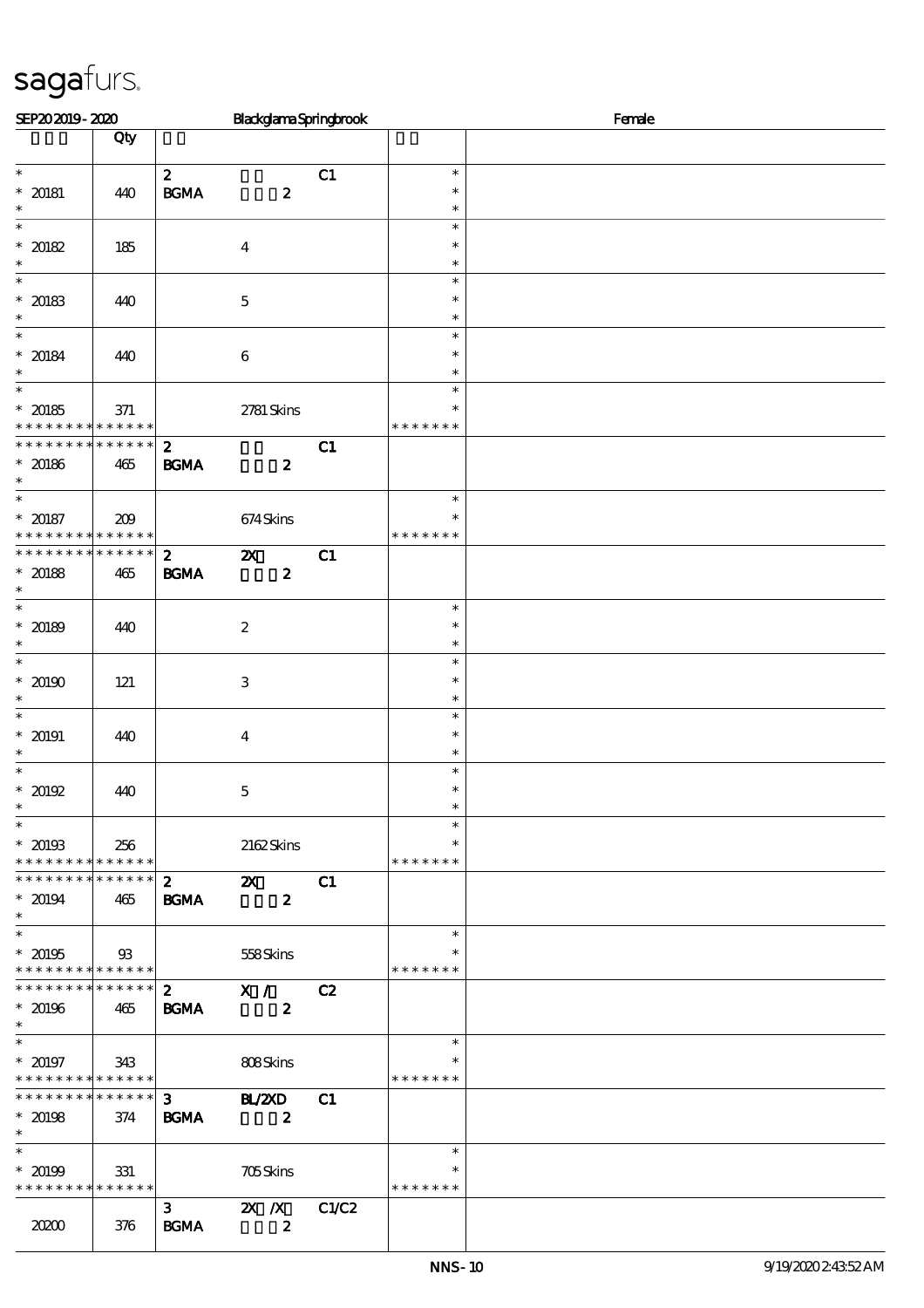| SEP202019-2020 |     |                  | BlackglamaSpringbrook |    | Female |  |
|----------------|-----|------------------|-----------------------|----|--------|--|
|                | Qty |                  |                       |    |        |  |
| 20201          | 284 | з<br><b>BGMA</b> | $\mathbf{x}$<br>F.    | C2 |        |  |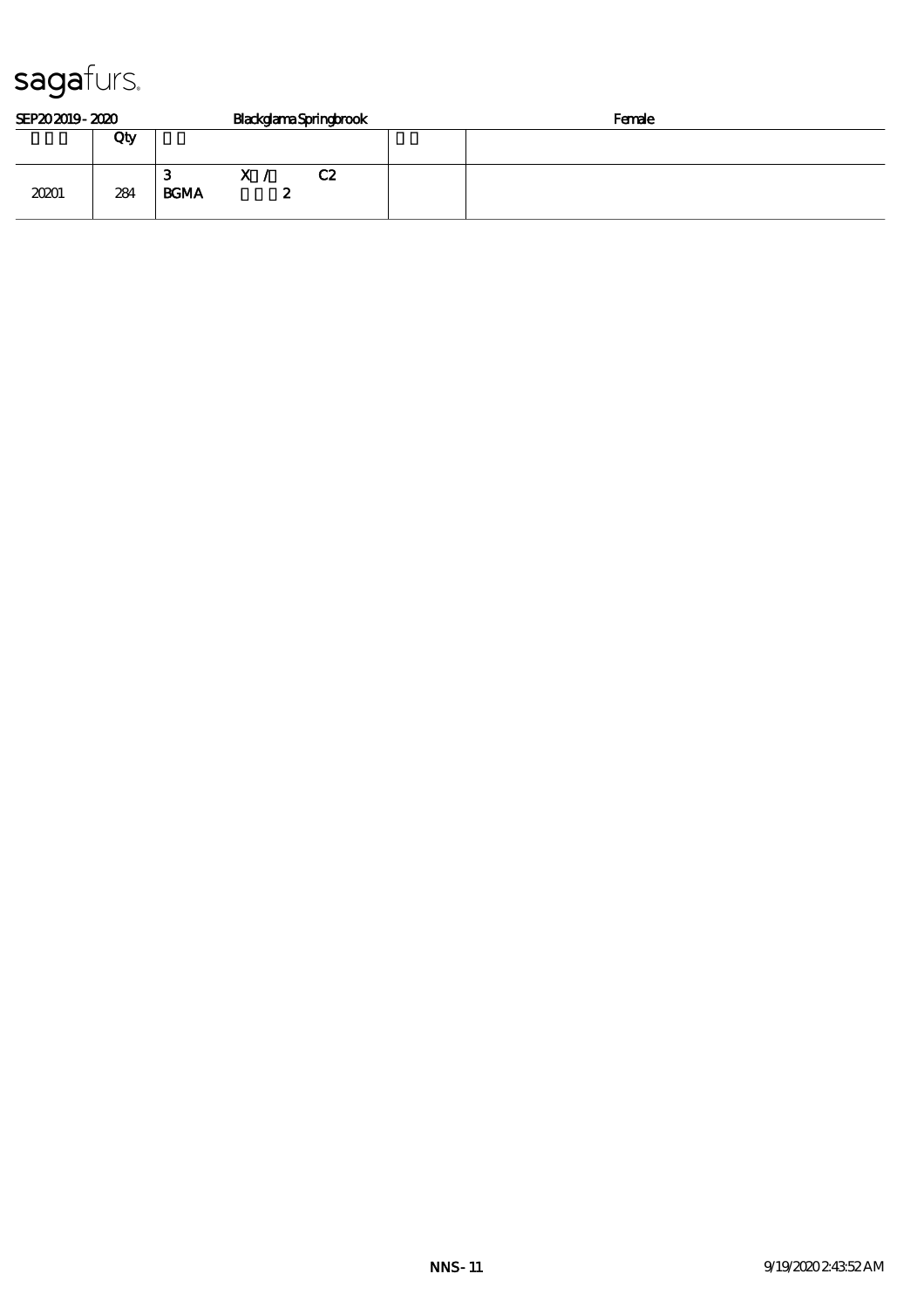| SEP202019-2020                                                               |                    |                                            |                                               | <b>Blackglama Ames Black Satin</b> |                                   | Female |
|------------------------------------------------------------------------------|--------------------|--------------------------------------------|-----------------------------------------------|------------------------------------|-----------------------------------|--------|
|                                                                              | Qty                |                                            |                                               |                                    |                                   |        |
| 20221                                                                        | 214                | $\boldsymbol{\mathfrak{D}}$<br><b>BGMA</b> | $\mathbf{X}$ $\mathbf{X}$<br>$\boldsymbol{z}$ | C1/C2                              |                                   |        |
| * * * * * * * *<br>$*20222$<br>$\ast$                                        | * * * * * *<br>425 | $\mathbf 0$<br><b>BGMA</b>                 | $\boldsymbol{z}$                              | C1                                 |                                   |        |
| $\overline{\phantom{0}}$<br>$*2023$<br>$\ast$                                | 172                |                                            | $\boldsymbol{2}$                              |                                    | $\ast$<br>$\ast$<br>$\ast$        |        |
| $\overline{\ast}$<br>$* 2024$<br>* * * * * * * * * * * * * *                 | 74                 |                                            | 671 Skins                                     |                                    | $\ast$<br>$\ast$<br>* * * * * * * |        |
| * * * * * * * * * * * * * *<br>$*2025$<br>$\ast$                             | 425                | $\mathbf{O}$<br><b>BGMA</b>                | <b>H_/2XD</b><br>$\boldsymbol{z}$             | C1                                 |                                   |        |
| $\ast$<br>$*2028$<br>$\ast$                                                  | 400                |                                            | $\boldsymbol{2}$                              |                                    | $\ast$<br>$\ast$<br>$\ast$        |        |
| $\overline{\ast}$<br>$* 20227$<br>* * * * * * * * <mark>* * * * * * *</mark> | 154                |                                            | 979Skins                                      |                                    | $\ast$<br>$\ast$<br>* * * * * * * |        |
| * * * * * * * * * * * * * *<br>$*2028$<br>$\ast$                             | 425                | $\mathbf 0$<br><b>BGMA</b>                 | $\boldsymbol{\alpha}$<br>$\boldsymbol{z}$     | C1                                 |                                   |        |
| $\overline{\ast}$<br>* $2029$<br>$\ast$                                      | 296                |                                            | $\boldsymbol{2}$                              |                                    | $\ast$<br>$\ast$<br>$\ast$        |        |
| $\overline{\ast}$<br>$*20230$<br>* * * * * * * * * * * * * *                 | 44                 |                                            | 765Skins                                      |                                    | $\ast$<br>$\ast$<br>* * * * * * * |        |
| * * * * * * * * * * * * * *<br>$* 20231$<br>$\ast$                           | 425                | $\mathbf 0$<br><b>BGMA</b>                 | X /<br>$\boldsymbol{z}$                       | C2                                 |                                   |        |
| $\ast$<br>$*20232$<br>* * * * * * * * <mark>* * * * * *</mark>               | 387                |                                            | 812Skins                                      |                                    | $\ast$<br>$\ast$<br>* * * * * * * |        |
| * * * * * * * * * * * * * * *<br>$*20233$<br>$\ast$                          | 425                | <b>BGMA</b>                                | $\overline{0}$ X /<br>$\boldsymbol{2}$        | C2                                 |                                   |        |
| $*20234$<br>$\ast$<br>$\overline{\phantom{0}}$                               | 176                |                                            | $\boldsymbol{2}$                              |                                    | $\ast$<br>$\ast$<br>$\ast$        |        |
| $^\ast$ 20235<br>* * * * * * * * * * * * * * *                               | 79                 |                                            | 680Skins                                      |                                    | $\ast$<br>$\ast$<br>* * * * * * * |        |
| * * * * * * * * * * * * * * *<br>$*20236$<br>$\ast$                          | 465                | $\mathbf{1}$<br><b>BGMA</b>                | $\boldsymbol{z}$                              | C1                                 |                                   |        |
| $\ast$<br>$* 20237$<br>$\ast$                                                | 440                |                                            | $\boldsymbol{2}$                              |                                    | $\ast$<br>$\ast$<br>$\ast$        |        |
| $\ast$<br>$^*$ 20238<br>$\ast$                                               | 440                |                                            | 3                                             |                                    | $\ast$<br>$\ast$<br>$\ast$        |        |
| $\overline{\phantom{0}}$<br>$*20239$<br>$\ast$                               | 440                |                                            | $\overline{\mathbf{4}}$                       |                                    | $\ast$<br>$\ast$<br>$\ast$        |        |
| $\ast$<br>$*20240$<br>* * * * * * * * * * * * * *                            | 175                |                                            | 1980Skins                                     |                                    | $\ast$<br>*<br>* * * * * * *      |        |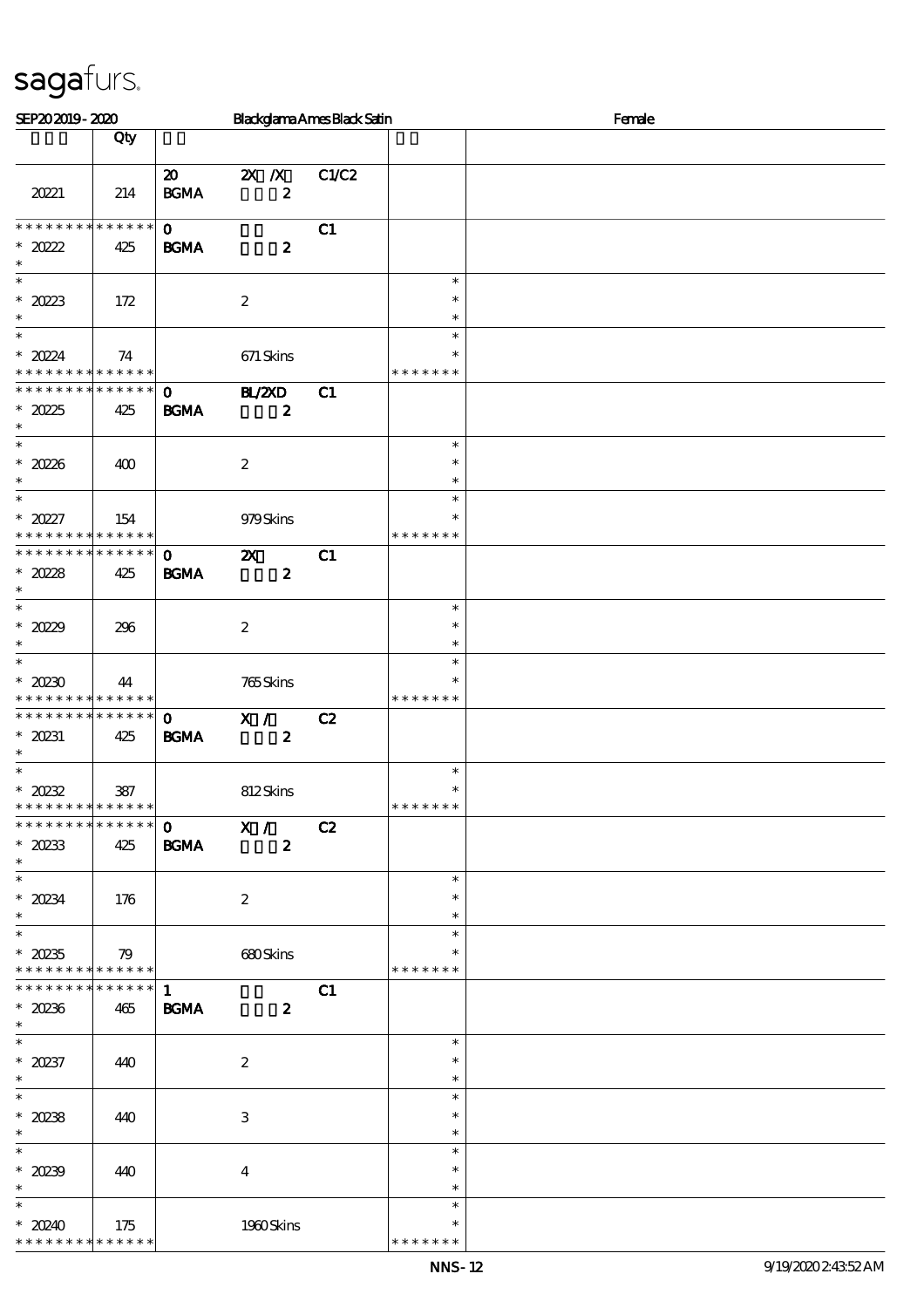| SEP202019-2020                                                                |                                   |                                   |                           |                  | <b>Blackglama Ames Black Satin</b> |                                   | Female |
|-------------------------------------------------------------------------------|-----------------------------------|-----------------------------------|---------------------------|------------------|------------------------------------|-----------------------------------|--------|
|                                                                               | Qty                               |                                   |                           |                  |                                    |                                   |        |
| * * * * * * * * * * * * * *<br>$* 20241$<br>$\ast$                            | $465$                             | $\mathbf{1}$<br><b>BGMA</b>       |                           | $\boldsymbol{z}$ | C1                                 |                                   |        |
| $\overline{\ast}$<br>$* 20242$<br>$\ast$                                      | 440                               |                                   | $\boldsymbol{2}$          |                  |                                    | $\ast$<br>$\ast$<br>$\ast$        |        |
| $\overline{\phantom{0}}$<br>$* 20243$<br>$\ast$                               | 440                               |                                   | $\,3\,$                   |                  |                                    | $\ast$<br>$\ast$<br>$\ast$        |        |
| $\overline{\ast}$<br>$* 20244$<br>$\ast$                                      | 440                               |                                   | $\boldsymbol{4}$          |                  |                                    | $\ast$<br>$\ast$<br>$\ast$        |        |
| $\overline{\ast}$<br>$* 20245$<br>$\ast$                                      | 440                               |                                   | $\mathbf 5$               |                  |                                    | $\ast$<br>$\ast$<br>$\ast$        |        |
| $\ast$<br>* 20246<br>$\ast$                                                   | 343                               |                                   | $\,6\,$                   |                  |                                    | $\ast$<br>$\ast$<br>$\ast$        |        |
| $\overline{\ast}$<br>$* 20247$<br>* * * * * * * *                             | 255<br>* * * * * *                |                                   | 2823Skins                 |                  |                                    | $\ast$<br>$\ast$<br>* * * * * * * |        |
| * * * * * * * *<br>$*20248$<br>$\ast$                                         | $\ast\ast\ast\ast\ast\ast$<br>465 | $\mathbf{1}$<br><b>BGMA</b>       | $\boldsymbol{\mathsf{z}}$ | $\boldsymbol{z}$ | C1                                 |                                   |        |
| $\overline{\ast}$<br>$* 20249$<br>$\ast$                                      | 440                               |                                   | $\boldsymbol{2}$          |                  |                                    | $\ast$<br>$\ast$<br>$\ast$        |        |
| $\overline{\ast}$<br>$*20250$<br>$\ast$                                       | 440                               |                                   | $\,3\,$                   |                  |                                    | $\ast$<br>$\ast$<br>$\ast$        |        |
| $\ast$<br>$* 20251$<br>* * * * * * * * * * * * * *                            | 369                               |                                   | 1714Skins                 |                  |                                    | $\ast$<br>$\ast$<br>* * * * * * * |        |
| * * * * * * * * * * * * * *<br>$*20252$<br>$\ast$<br>$\overline{\phantom{0}}$ | 465                               | $\mathbf{1}$<br>$\mathbf{B G MA}$ | $\boldsymbol{\mathsf{z}}$ | $\pmb{2}$        | C1                                 |                                   |        |
| $* 20253$<br>$\ast$                                                           | 440                               |                                   | $\boldsymbol{2}$          |                  |                                    | $\ast$<br>$\ast$<br>$\ast$        |        |
| $\overline{\ast}$<br>$* 20254$<br>$\ast$                                      | 440                               |                                   | $\,3$                     |                  |                                    | $\ast$<br>$\ast$<br>$\ast$        |        |
| $\overline{\ast}$<br>$^\ast$ 20255<br>$\ast$                                  | 440                               |                                   | $\boldsymbol{4}$          |                  |                                    | $\ast$<br>$\ast$<br>$\ast$        |        |
| $\overline{\ast}$<br>$* 20256$<br>$\ast$                                      | 440                               |                                   | $\mathbf 5$               |                  |                                    | $\ast$<br>$\ast$<br>$\ast$        |        |
| $\overline{\ast}$<br>$* 20257$<br>$\ast$                                      | 440                               |                                   | $\,6\,$                   |                  |                                    | $\ast$<br>$\ast$<br>$\ast$        |        |
| $\ast$<br>$*20258$<br>* * * * * * * *                                         | 396<br>$\ast\ast\ast\ast\ast\ast$ |                                   | $3061\,$ Skins            |                  |                                    | $\ast$<br>$\ast$<br>* * * * * * * |        |
| * * * * * * * *<br>$*20259$<br>$\ast$                                         | * * * * * *<br>465                | $\mathbf{1}$<br><b>BGMA</b>       | X /                       | $\boldsymbol{z}$ | C2                                 |                                   |        |
| $\ast$<br>$^\ast$ 20260<br>$\ast$                                             | 440                               |                                   | $\boldsymbol{2}$          |                  |                                    | $\ast$<br>$\ast$<br>$\ast$        |        |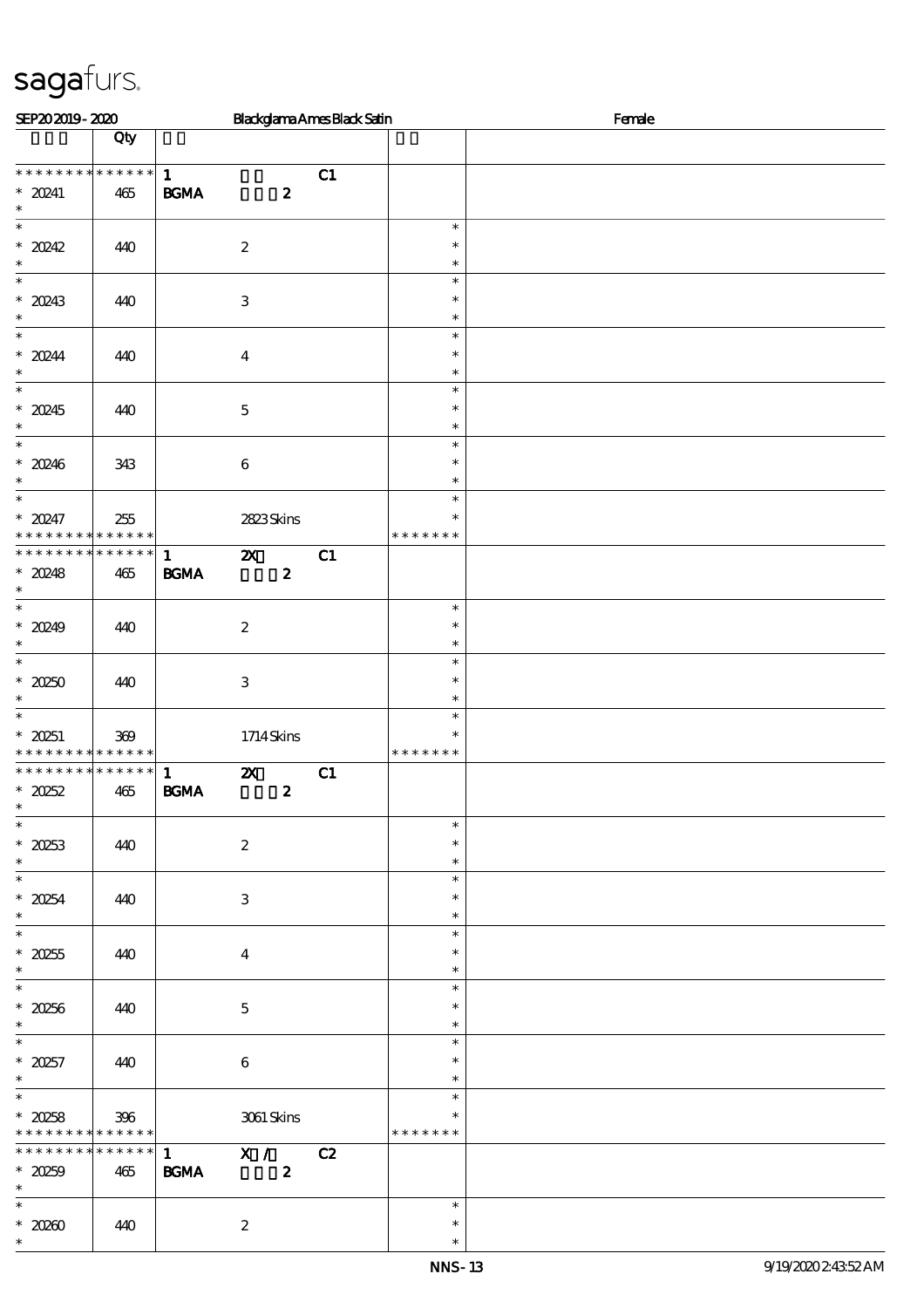| SEP202019-2020                                                       |                    |                                   |                                               | <b>Blackglama Ames Black Satin</b> |                                   | Female |
|----------------------------------------------------------------------|--------------------|-----------------------------------|-----------------------------------------------|------------------------------------|-----------------------------------|--------|
|                                                                      | Qty                |                                   |                                               |                                    |                                   |        |
| $\ast$<br>$* 20261$                                                  | 440                | $\mathbf{1}$<br><b>BGMA</b>       | X /<br>$\boldsymbol{z}$                       | C2                                 | $\ast$<br>$\ast$                  |        |
| $\ast$<br>$\overline{\ast}$                                          |                    |                                   |                                               |                                    | $\ast$<br>$\ast$                  |        |
| $* 20002$<br>* * * * * * * * <mark>* * * * * * *</mark>              | 240                |                                   | 1585Skins                                     |                                    | ∗<br>* * * * * * *                |        |
| * * * * * * * *                                                      | * * * * * *        | $\mathbf{1}$                      | X /                                           | C2                                 |                                   |        |
| $*20263$<br>$\ast$<br>$\overline{\ast}$                              | 465                | <b>BGMA</b>                       | $\boldsymbol{z}$                              |                                    |                                   |        |
| $* 2084$<br>$\ast$                                                   | 440                | $\boldsymbol{2}$                  |                                               |                                    | $\ast$<br>$\ast$<br>$\ast$        |        |
| $\overline{\ast}$<br>$^\ast$ 20265<br>$\ast$                         | 440                | $\,3$                             |                                               |                                    | $\ast$<br>$\ast$<br>$\ast$        |        |
| $\ast$<br>$* 2006$                                                   | 440                | $\boldsymbol{4}$                  |                                               |                                    | $\ast$<br>$\ast$                  |        |
| $\overline{\ast}$<br>$* 20267$                                       | 440                | $\mathbf 5$                       |                                               |                                    | $\ast$<br>$\ast$<br>$\ast$        |        |
| $\ast$<br>$\overline{\phantom{0}}$                                   |                    |                                   |                                               |                                    | $\ast$<br>$\ast$                  |        |
| $* 20268$<br>$\ast$                                                  | 448                | $\,6\,$                           |                                               |                                    | $\ast$<br>$\ast$                  |        |
| $\overline{\phantom{0}}$<br>$* 20209$<br>* * * * * * * * * * * * * * | 425                |                                   | 308Skins                                      |                                    | $\ast$<br>$\ast$<br>* * * * * * * |        |
| * * * * * * * * * * * * * *<br>$*20270$<br>$\ast$                    | 465                | $\boldsymbol{2}$<br><b>BGMA</b>   | $\boldsymbol{z}$                              | C1                                 |                                   |        |
| $\ast$<br>* $20271$<br>$\ast$                                        | 440                | $\boldsymbol{2}$                  |                                               |                                    | $\ast$<br>$\ast$<br>$\ast$        |        |
| $\ast$<br>$\hspace{0.1cm}^*$ 20272<br>$\ast$                         | 440                | $\,3$                             |                                               |                                    | $\ast$<br>$\ast$<br>$\ast$        |        |
| $\overline{\phantom{0}}$<br>$*20273$<br>$\ast$                       | 440                | $\boldsymbol{4}$                  |                                               |                                    | $\ast$<br>$\ast$<br>$\ast$        |        |
| $\overline{\phantom{0}}$<br>* $20274$<br>$\ast$                      | 440                | $\mathbf 5$                       |                                               |                                    | $\ast$<br>$\ast$<br>$\ast$        |        |
| $\overline{\phantom{0}}$<br>$*2275$                                  | 418                | $\bf 6$                           |                                               |                                    | $\ast$<br>$\ast$<br>$\ast$        |        |
| $\overline{\phantom{0}}$<br>$*20276$<br>* * * * * * * *              | 223<br>* * * * * * |                                   | 2866Skins                                     |                                    | $\ast$<br>$\ast$<br>* * * * * * * |        |
| ******** <mark>*******</mark><br>$*20277$                            | 465                | $\mathbf{2}$<br>$\mathbf{B G MA}$ | $\boldsymbol{\mathsf{Z}}$<br>$\boldsymbol{z}$ | C1                                 |                                   |        |
| $\ast$<br>$\overline{\phantom{0}}$                                   |                    |                                   |                                               |                                    | $\ast$                            |        |
| $^\ast$ 20278                                                        | 440                | $\boldsymbol{2}$                  |                                               |                                    | $\ast$<br>$\ast$                  |        |
| $\overline{\phantom{0}}$<br>$*20279$<br>$\ast$                       | 440                | 3                                 |                                               |                                    | $\ast$<br>$\ast$<br>$\ast$        |        |
| $\ast$<br>$* 20280$<br>$\ast$                                        | 440                | $\boldsymbol{4}$                  |                                               |                                    | $\ast$<br>$\ast$<br>$\ast$        |        |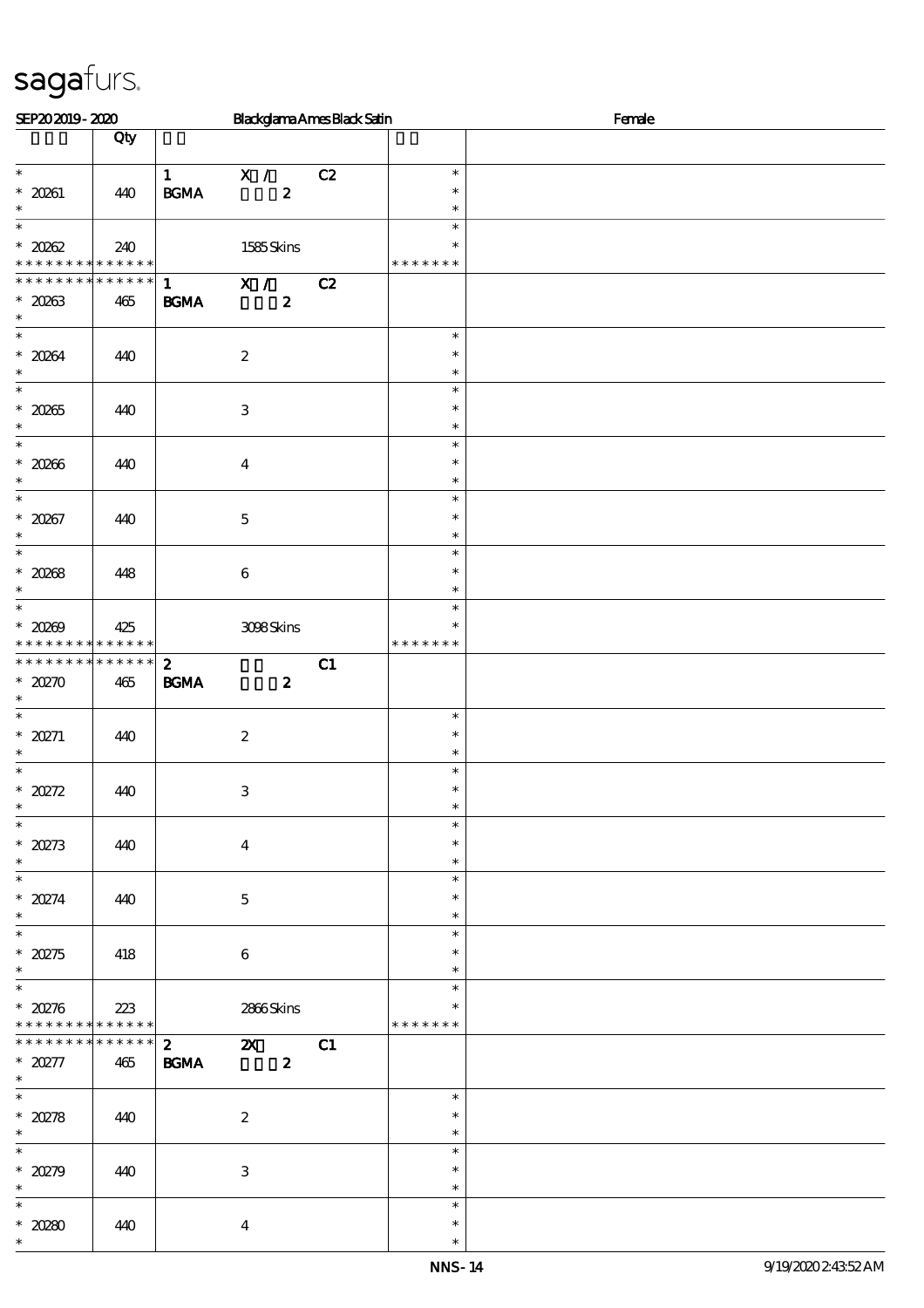| SEP202019-2020                                                            |             |                                            |                                  | <b>Blackglama Ames Black Satin</b> |                  | Female |
|---------------------------------------------------------------------------|-------------|--------------------------------------------|----------------------------------|------------------------------------|------------------|--------|
|                                                                           | Qty         |                                            |                                  |                                    |                  |        |
| $\ast$                                                                    |             | $\boldsymbol{z}$                           | $\boldsymbol{\mathsf{Z}}$        | C1                                 | $\ast$           |        |
| $* 20281$                                                                 | 440         | $\mathbf{B}\mathbf{G}\mathbf{M}\mathbf{A}$ | $\boldsymbol{z}$                 |                                    | $\ast$           |        |
| $\ast$<br>$\ast$                                                          |             |                                            |                                  |                                    | $\ast$<br>$\ast$ |        |
| $\hspace{0.1cm}^*$ 20282                                                  | 389         |                                            | $\,6\,$                          |                                    | $\ast$           |        |
| $\ast$<br>$\overline{\phantom{0}}$                                        |             |                                            |                                  |                                    | $\ast$           |        |
| $\hspace{0.1cm}^*$ 20283                                                  | 234         |                                            | 2848Skins                        |                                    | $\ast$<br>$\ast$ |        |
| * * * * * * * * <mark>* * * * * *</mark> *                                |             |                                            |                                  |                                    | * * * * * * *    |        |
| * * * * * * * *                                                           | * * * * * * | $\mathbf{2}$                               | $\mathbf{X}$ /                   | C2                                 |                  |        |
| $*20284$<br>$\ast$                                                        | 465         | $\mathbf{B G MA}$                          | $\boldsymbol{z}$                 |                                    |                  |        |
| $\ast$                                                                    |             |                                            |                                  |                                    | $\ast$           |        |
| $^\ast$ 20285                                                             | 440         |                                            | $\boldsymbol{2}$                 |                                    | $\ast$           |        |
| $\ast$<br>$\ast$                                                          |             |                                            |                                  |                                    | $\ast$<br>$\ast$ |        |
| $* 20286$                                                                 | 440         |                                            | $\,3$                            |                                    | $\ast$           |        |
| $\ast$<br>$\overline{\ast}$                                               |             |                                            |                                  |                                    | $\ast$<br>$\ast$ |        |
| $* 20287$                                                                 | 440         |                                            | $\boldsymbol{4}$                 |                                    | $\ast$           |        |
| $\ast$                                                                    |             |                                            |                                  |                                    | $\ast$           |        |
| $\ast$<br>$*20288$                                                        |             |                                            |                                  |                                    | $\ast$<br>$\ast$ |        |
| $\ast$                                                                    | 440         |                                            | $\mathbf 5$                      |                                    | $\ast$           |        |
| $\overline{\phantom{0}}$                                                  |             |                                            |                                  |                                    | $\ast$           |        |
| $* 20289$<br>$\ast$                                                       | 440         |                                            | $\,6\,$                          |                                    | $\ast$<br>$\ast$ |        |
| $\overline{\phantom{0}}$                                                  |             |                                            |                                  |                                    | $\ast$           |        |
| $* 20200$                                                                 | 420         |                                            | $\boldsymbol{7}$                 |                                    | $\ast$           |        |
| $\ast$<br>$\ast$                                                          |             |                                            |                                  |                                    | $\ast$<br>$\ast$ |        |
| $* 20291$                                                                 | 331         |                                            | 3416Skins                        |                                    | $\ast$           |        |
| * * * * * * * * <mark>* * * * * *</mark> *<br>* * * * * * * * * * * * * * |             | $\mathbf{3}$                               |                                  |                                    | * * * * * * *    |        |
| $*20292$                                                                  | 525         | $\mathbf{B G MA}$                          | B ZCD<br>$\boldsymbol{z}$        | C1                                 |                  |        |
| $\ast$<br>$\overline{\phantom{a}^*}$                                      |             |                                            |                                  |                                    |                  |        |
| $*20293$                                                                  | 324         |                                            | 849Skins                         |                                    | $\ast$<br>$\ast$ |        |
| * * * * * * * * * * * * * *                                               |             |                                            |                                  |                                    | * * * * * * *    |        |
| * * * * * * * * * * * * * *                                               |             | $3^{\circ}$                                | B/20                             | C1                                 |                  |        |
| $* 20294$<br>$\ast$                                                       | 525         | <b>BGMA</b>                                | $\sim$ 2                         |                                    |                  |        |
|                                                                           |             |                                            |                                  |                                    | $\ast$           |        |
| $^\ast$ 20295                                                             | 352         |                                            | $\boldsymbol{2}$                 |                                    | $\ast$           |        |
| $\ast$<br>$\overline{\phantom{0}}$                                        |             |                                            |                                  |                                    | $\ast$<br>$\ast$ |        |
| $^\ast$ 20296                                                             | 46          |                                            | 923Skins                         |                                    | $\ast$           |        |
| * * * * * * * * * * * * * *<br>* * * * * * * * * * * * * * *              |             |                                            |                                  |                                    | * * * * * * *    |        |
| $* 20297$                                                                 | 525         | <b>BGMA</b>                                | $3 \times 1$<br>$\boldsymbol{z}$ | C2                                 |                  |        |
| $\ast$                                                                    |             |                                            |                                  |                                    |                  |        |
| $\ast$<br>$* 20298$                                                       |             |                                            |                                  |                                    | $\ast$<br>$\ast$ |        |
| * * * * * * * * * * * * * * *                                             | 328         |                                            | 853Skins                         |                                    | * * * * * * *    |        |
|                                                                           |             |                                            | 3 X / C2                         |                                    |                  |        |
| 20299                                                                     | 525         | <b>BGMA</b>                                | $\boldsymbol{2}$                 |                                    |                  |        |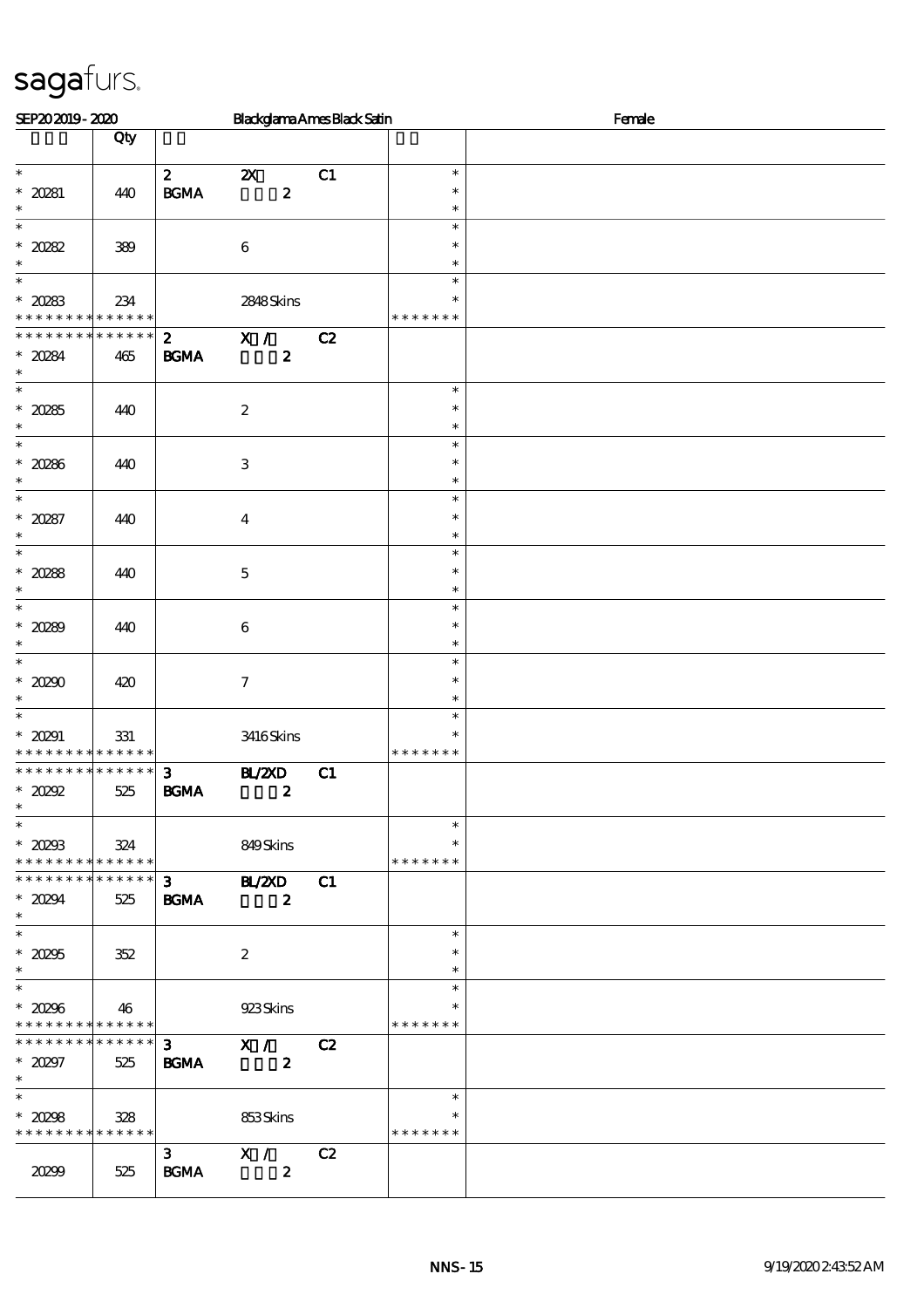| SEP202019-2020                                               |                        |                                             | BlackglamaC&AMinkRanch                        |       |                                   | Female |
|--------------------------------------------------------------|------------------------|---------------------------------------------|-----------------------------------------------|-------|-----------------------------------|--------|
|                                                              | Qty                    |                                             |                                               |       |                                   |        |
| 20301                                                        | $307$                  | $\mathbf{0}$<br>$\mathbf{B G MA}$           | $X$ $X$<br>$\boldsymbol{z}$                   | C1/C2 |                                   |        |
| * * * * * * * *<br>$^\ast$ 2002<br>$\ast$                    | ******<br>465          | $1 \quad \blacksquare$<br>$\mathbf{B G MA}$ | <b>HL/2XD</b><br>$\boldsymbol{z}$             | C1    |                                   |        |
| $\overline{\phantom{0}}$<br>$^\ast$ 2003<br>$\ast$           | 440                    |                                             | $\boldsymbol{2}$                              |       | $\ast$<br>$\ast$<br>$\ast$        |        |
| $\overline{\ast}$<br>$^*$ 20004 $\,$<br>$\ast$               | 440                    |                                             | $\ensuremath{\mathbf{3}}$                     |       | $\ast$<br>$\ast$<br>$\ast$        |        |
| $\ast$<br>$^\ast$ 2005<br>$\ast$                             | 440                    |                                             | $\boldsymbol{4}$                              |       | $\ast$<br>$\ast$<br>$\ast$        |        |
| $\ast$<br>$^\ast$ 2006<br>$\ast$                             | 440                    |                                             | $\mathbf 5$                                   |       | $\ast$<br>$\ast$<br>$\ast$        |        |
| $\overline{\ast}$<br>$* 20007$<br>$\ast$                     | 440                    |                                             | $\boldsymbol{6}$                              |       | $\ast$<br>$\ast$<br>$\ast$        |        |
| $\overline{\ast}$<br>$*20008$<br>* * * * * * * * * * * * * * | 122                    |                                             | 2787Skins                                     |       | $\ast$<br>$\ast$<br>* * * * * * * |        |
| * * * * * * * * * * * * * * *<br>$*2000$<br>$\ast$           | 465                    | $\mathbf{1}$<br>$\mathbf{B G MA}$           | $\overline{\mathbf{x}}$ /<br>$\boldsymbol{z}$ | C2    |                                   |        |
| $\overline{\ast}$<br>$*20310$<br>$\ast$                      | 440                    |                                             | $\boldsymbol{2}$                              |       | $\ast$<br>$\ast$<br>$\ast$        |        |
| $\ast$<br>$* 20311$<br>* * * * * * * * * * * * * * *         | 246                    |                                             | $1151$ Skins                                  |       | $\ast$<br>$\ast$<br>* * * * * * * |        |
| * * * * * * * * * * * * * * *<br>$* 20312$<br>$\ast$         | 465                    | $\boldsymbol{z}$<br><b>BGMA</b>             | <b>H_/2XD</b><br>$\boldsymbol{z}$             | C1    |                                   |        |
| $\overline{\ast}$<br>$*$ 20313<br>$\ast$                     | 440                    |                                             | $\boldsymbol{2}$                              |       | $\ast$<br>$\ast$<br>$\ast$        |        |
| $\overline{\phantom{0}}$<br>$* 20314$<br>$\ast$              | 440                    |                                             | 3                                             |       | $\ast$<br>$\ast$<br>$\ast$        |        |
| $\ast$<br>$* 20315$<br>$\ast$                                | 440                    |                                             | $\overline{4}$                                |       | $\ast$<br>$\ast$<br>$\ast$        |        |
| $\overline{\ast}$<br>$\,^*$ 20316<br>$\ast$                  | 440                    |                                             | $\mathbf 5$                                   |       | $\ast$<br>$\ast$<br>$\ast$        |        |
| $\ast$<br>$* 20317$<br>******** <mark>*******</mark>         | 249                    |                                             | 2474Skins                                     |       | $\ast$<br>$\ast$<br>* * * * * * * |        |
| * * * * * * * *<br>$^\ast$ 20318<br>$\ast$                   | $* * * * * * *$<br>465 | <b>BGMA</b>                                 | 2 X / C2<br>$\boldsymbol{z}$                  |       |                                   |        |
| $\overline{\ast}$<br>$* 20319$<br>$\ast$                     | 420                    |                                             | $\boldsymbol{2}$                              |       | $\ast$<br>$\ast$<br>$\ast$        |        |
| $\ast$<br>$*2030$<br>* * * * * * * *                         | 48<br>* * * * * *      |                                             | 933Skins                                      |       | $\ast$<br>$\ast$<br>* * * * * * * |        |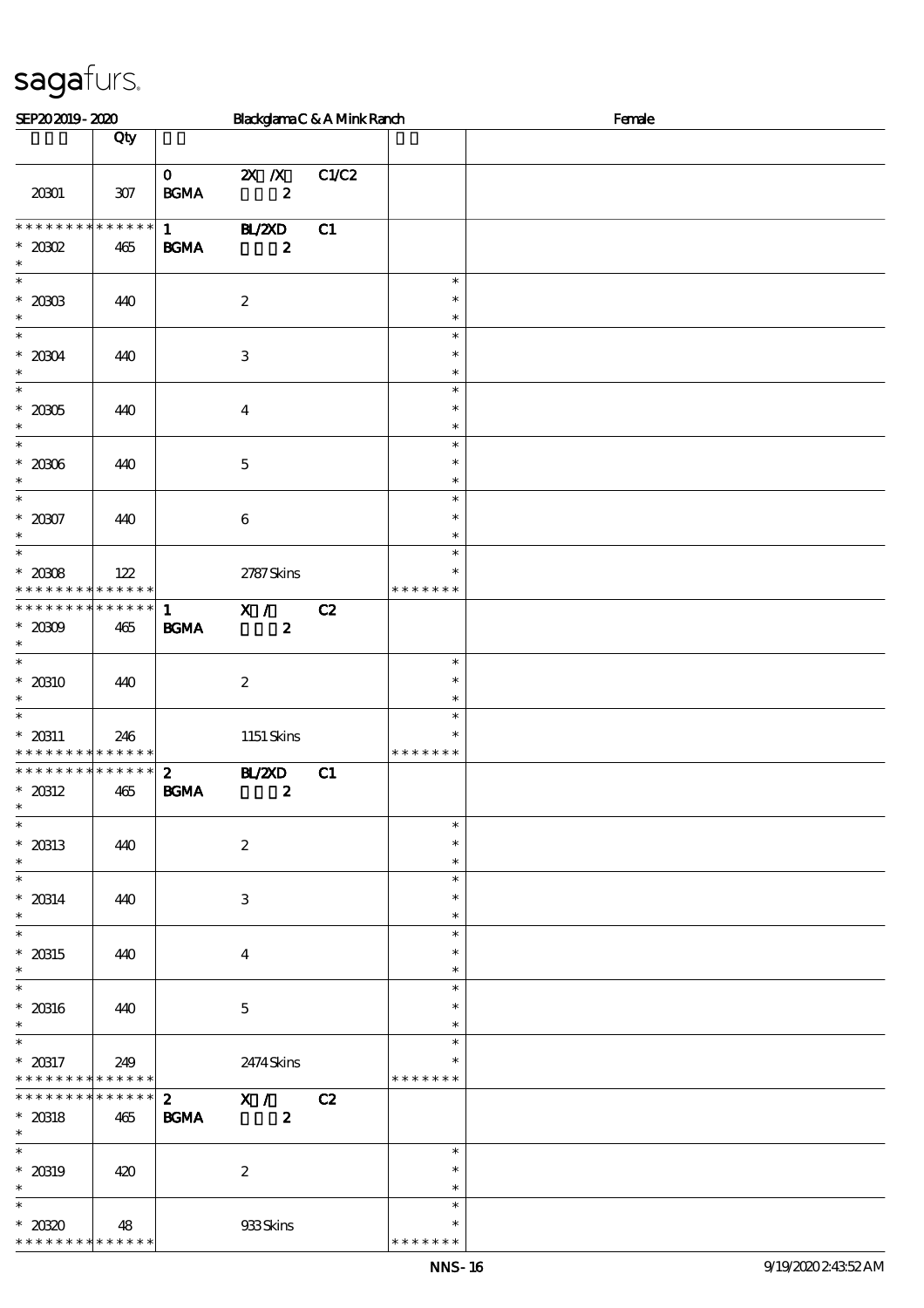| SEP202019-2020 |                 | Blackglama C & A Mink Ranch |  |           |       |  | Female |
|----------------|-----------------|-----------------------------|--|-----------|-------|--|--------|
|                | Qty             |                             |  |           |       |  |        |
| 20321          | 30 <sup>3</sup> | З<br><b>BGMA</b>            |  | ZX X<br>∼ | C1/C2 |  |        |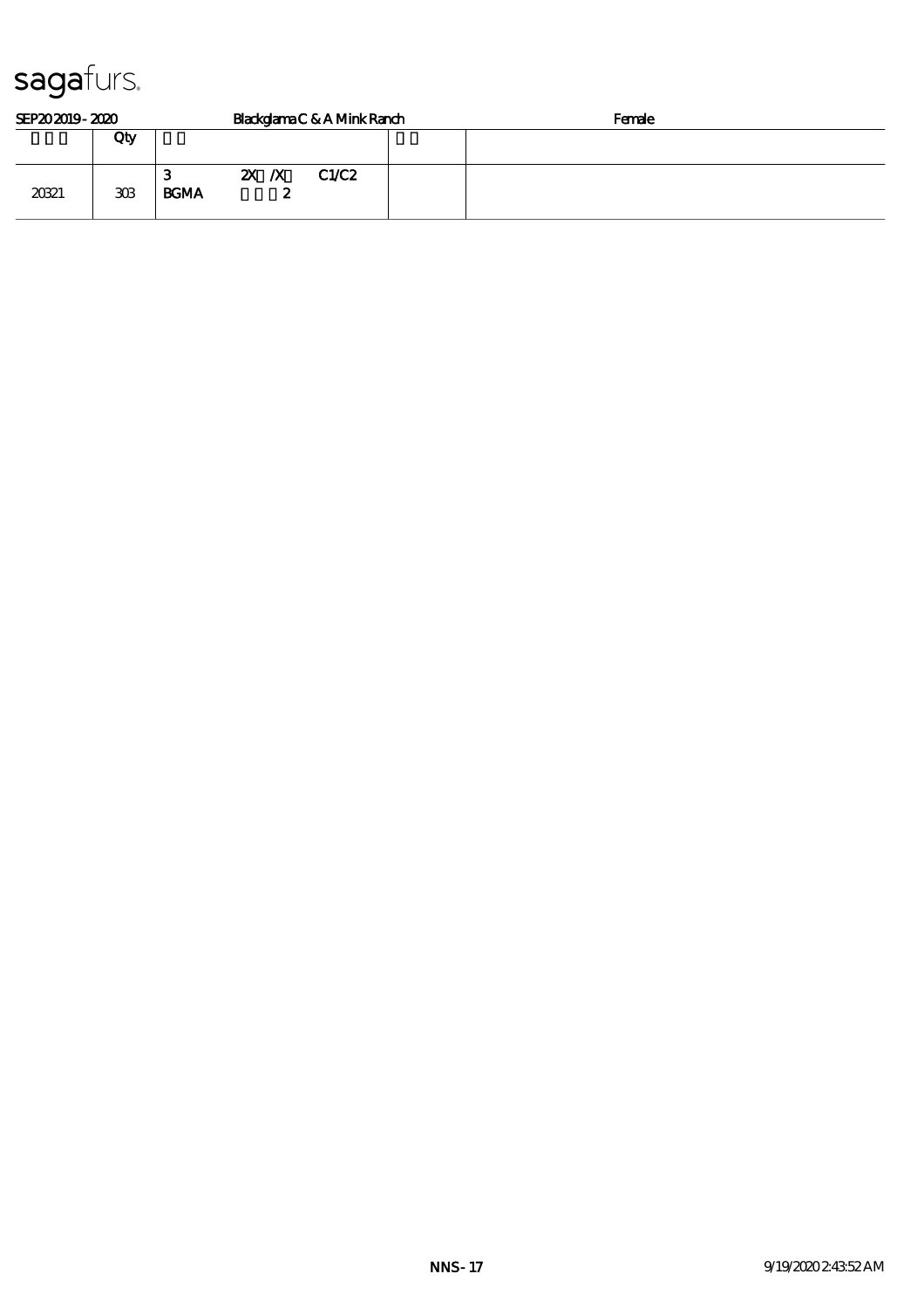| SEP202019-2020                                                                     |     |                                 | <b>Blackglama Wegerer</b>                     |    |                                   | Female |  |  |
|------------------------------------------------------------------------------------|-----|---------------------------------|-----------------------------------------------|----|-----------------------------------|--------|--|--|
|                                                                                    | Qty |                                 |                                               |    |                                   |        |  |  |
| **************<br>$^\ast$ 20341<br>$\ast$                                          | 465 | 1<br><b>BGMA</b>                | <b>H_/2XD</b><br>$\boldsymbol{z}$             | C1 |                                   |        |  |  |
| $\ast$<br>$* 20342$<br>* * * * * * * * * * * * * *                                 | 131 |                                 | 596Skins                                      |    | $\ast$<br>*<br>* * * * * * *      |        |  |  |
| * * * * * * * * * * * * * * *<br>$*$ 20343<br>$\ast$                               | 465 | $\mathbf{1}$<br><b>BGMA</b>     | X /<br>$\boldsymbol{z}$                       | C2 |                                   |        |  |  |
| $\ast$<br>$* 20344$<br>* * * * * * * * * * * * * *                                 | 64  |                                 | 529Skins                                      |    | $\ast$<br>*<br>* * * * * * *      |        |  |  |
| * * * * * * * * * * * * * *<br>$* 20345$<br>$\ast$                                 | 465 | $\mathbf{z}$<br><b>BGMA</b>     | $\boldsymbol{z}$                              | C1 |                                   |        |  |  |
| $\ast$<br>$* 20346$<br>* * * * * * * * <mark>* * * * * * *</mark>                  | 438 |                                 | 908Skins                                      |    | $\ast$<br>* * * * * * *           |        |  |  |
| * * * * * * * * * * * * * * *<br>$* 20347$<br>$\ast$                               | 465 | $\mathbf{2}$<br><b>BGMA</b>     | $\boldsymbol{\mathsf{Z}}$<br>$\boldsymbol{2}$ | C1 |                                   |        |  |  |
| $\ast$<br>$* 20348$<br>$\ast$                                                      | 440 |                                 | $\boldsymbol{2}$                              |    | $\ast$<br>$\ast$<br>$\ast$        |        |  |  |
| $\overline{\ast}$<br>$* 20349$<br>* * * * * * * * * * * * * *                      | 170 |                                 | 1075Skins                                     |    | $\ast$<br>$\ast$<br>* * * * * * * |        |  |  |
| * * * * * * * * * * * * * * *<br>$* 2050$<br>$\ast$                                | 465 | $\boldsymbol{z}$<br><b>BGMA</b> | X /<br>$\boldsymbol{z}$                       | C2 |                                   |        |  |  |
| $\ast$<br>$* 20351$<br>$\ast$                                                      | 440 |                                 | $\boldsymbol{2}$                              |    | $\ast$<br>$\ast$<br>$\ast$        |        |  |  |
| $\overline{\phantom{0}}$<br>$* 2052$<br>* * * * * * * * <mark>* * * * * * *</mark> | 50  |                                 | 955Skins                                      |    | $\ast$<br>$\ast$<br>* * * * * * * |        |  |  |
| 2063                                                                               | 520 | 3 <sup>7</sup><br><b>BGMA</b>   | <b>BL/ZXD</b><br>$\overline{\mathbf{z}}$      | C1 |                                   |        |  |  |
| 20354                                                                              | 242 | $3^{\circ}$<br><b>BGMA</b>      | X /<br>$\boldsymbol{z}$                       | C2 |                                   |        |  |  |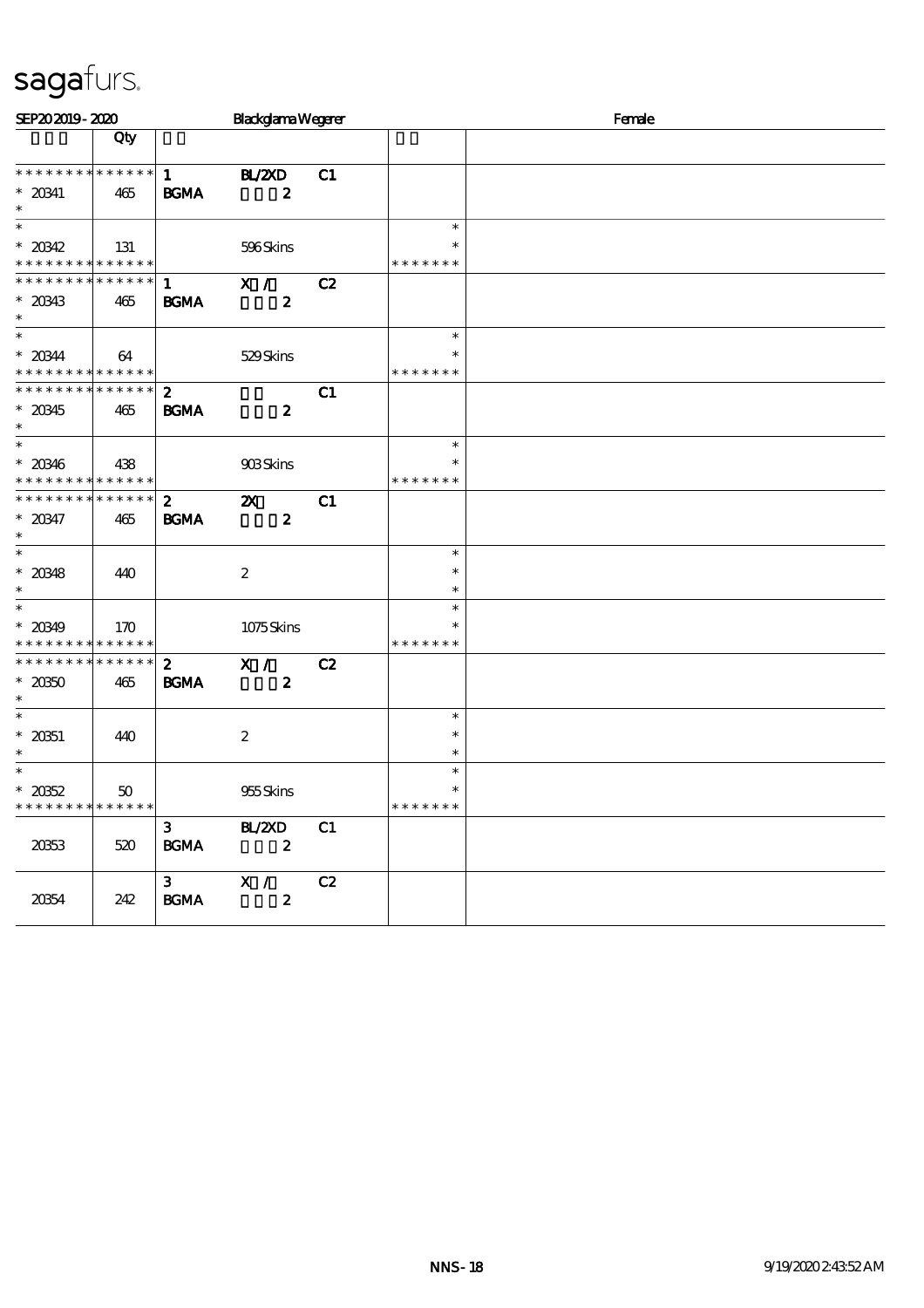| SEP202019-2020                                                       |                    |                             | <b>BlackglamaDavidDittrich</b>                |    | Female                                    |  |  |  |  |
|----------------------------------------------------------------------|--------------------|-----------------------------|-----------------------------------------------|----|-------------------------------------------|--|--|--|--|
|                                                                      | Qty                |                             |                                               |    |                                           |  |  |  |  |
| * * * * * * * * * * * * * *<br>$* 20361$<br>$\ast$                   | 425                | $\mathbf{o}$<br><b>BGMA</b> | $\boldsymbol{z}$                              | C1 |                                           |  |  |  |  |
| $\ast$<br>$* 2082$<br>$\ast$                                         | 400                |                             | $\boldsymbol{2}$                              |    | $\ast$<br>$\ast$<br>$\ast$                |  |  |  |  |
| $\overline{\phantom{0}}$<br>$* 20363$<br>$\ast$                      | 400                |                             | $\,3$                                         |    | $\ast$<br>$\ast$<br>$\ast$                |  |  |  |  |
| $\overline{\ast}$<br>$* 20364$<br>$\ast$                             | 400                |                             | $\boldsymbol{4}$                              |    | $\ast$<br>$\ast$<br>$\ast$                |  |  |  |  |
| $\ast$<br>$^\ast$ 20365<br>$\ast$                                    | 400                |                             | $\mathbf 5$                                   |    | $\ast$<br>$\ast$<br>$\ast$                |  |  |  |  |
| $\ast$<br>$* 20006$<br>$\ast$                                        | 400                |                             | $\,6\,$                                       |    | $\ast$<br>$\ast$<br>$\ast$                |  |  |  |  |
| $\overline{\ast}$<br>$* 20067$<br>$\ast$                             | 400                |                             | $\boldsymbol{7}$                              |    | $\ast$<br>$\ast$<br>$\ast$                |  |  |  |  |
| $\ast$<br>$* 20008$<br>* * * * * * * *                               | 49<br>* * * * * *  |                             | 2874Skins                                     |    | $\ast$<br>$\ast$<br>* * * * * *<br>$\ast$ |  |  |  |  |
| * * * * * * * *<br>$* 2000$<br>$\ast$                                | * * * * * *<br>425 | $\mathbf{o}$<br><b>BGMA</b> | $\boldsymbol{z}$                              | C1 |                                           |  |  |  |  |
| $\overline{\ast}$<br>$*20370$<br>$\ast$                              | 400                |                             | $\boldsymbol{2}$                              |    | $\ast$<br>$\ast$<br>$\ast$                |  |  |  |  |
| $\ast$<br>* $20371$<br>$\ast$                                        | 400                |                             | $\,3$                                         |    | $\ast$<br>$\ast$<br>$\ast$                |  |  |  |  |
| $\ast$<br>$* 20372$<br>* * * * * * * * <mark>* * * * * * *</mark>    | 66                 |                             | 1291 Skins                                    |    | $\ast$<br>$\ast$<br>* * * * * * *         |  |  |  |  |
| * * * * * * * * * * * * * *<br>$* 20373$<br>$\ast$                   | 425                | $0$ BL/2XD<br><b>BGMA</b>   | $\boldsymbol{z}$                              | C1 |                                           |  |  |  |  |
| $* 20374$<br>* * * * * * * * * * * * * *                             | 376                |                             | 801 Skins                                     |    | $\ast$<br>$\ast$<br>* * * * * * *         |  |  |  |  |
| * * * * * * * * * * * * * *<br>$* 20375$<br>$\ast$                   | 425                | $\mathbf{O}$<br><b>BGMA</b> | $\boldsymbol{\mathsf{Z}}$<br>$\boldsymbol{z}$ | C1 |                                           |  |  |  |  |
| $\overline{\phantom{0}}$<br>$^\ast$ 20376<br>$\ast$                  | 396                |                             | $\boldsymbol{2}$                              |    | $\ast$<br>$\ast$<br>$\ast$                |  |  |  |  |
| $\overline{\ast}$<br>$^\ast$ 20377<br>$\ast$                         | 400                |                             | $\ensuremath{\mathbf{3}}$                     |    | $\ast$<br>$\ast$<br>$\ast$                |  |  |  |  |
| $\ast$<br>* $20378$<br>$\ast$                                        | 400                |                             | $\boldsymbol{4}$                              |    | $\ast$<br>$\ast$<br>$\ast$                |  |  |  |  |
| $\overline{\phantom{0}}$<br>$* 20379$<br>* * * * * * * * * * * * * * | 276                |                             | 1897Skins                                     |    | $\ast$<br>∗<br>* * * * * * *              |  |  |  |  |
| * * * * * * * * * * * * * *<br>$* 2080$<br>$\ast$                    | 425                | $\mathbf{O}$<br><b>BGMA</b> | X /<br>$\boldsymbol{z}$                       | C2 |                                           |  |  |  |  |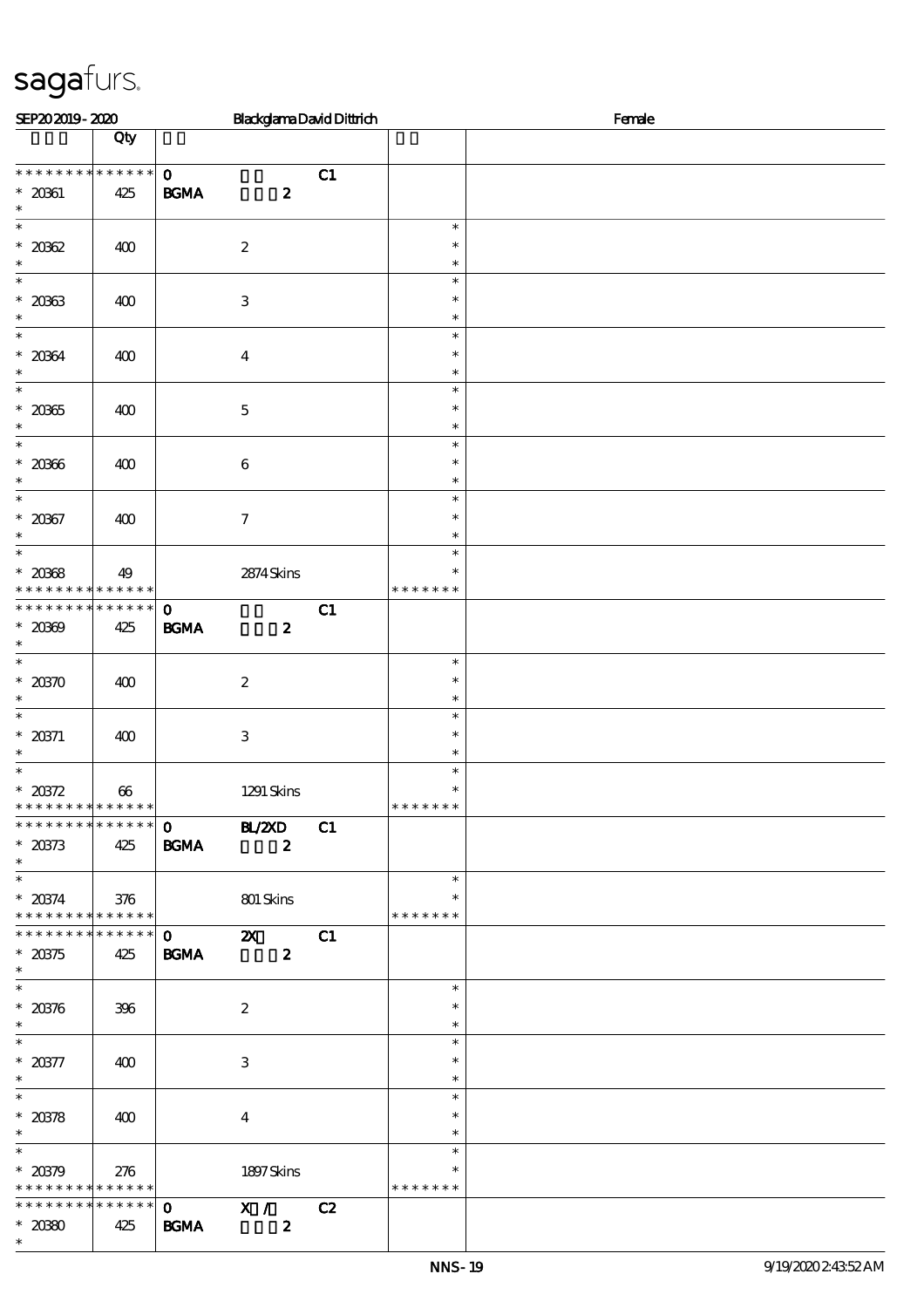| SEP202019-2020                                                      |                             |                                              | <b>BlackglamaDavidDittrich</b>                |    |                                   | Female |
|---------------------------------------------------------------------|-----------------------------|----------------------------------------------|-----------------------------------------------|----|-----------------------------------|--------|
|                                                                     | Qty                         |                                              |                                               |    |                                   |        |
| $\ast$<br>$* 20331$<br>* * * * * * * * <mark>* * * * * * *</mark>   | 248                         | $\mathbf{O}$<br>$\mathbf{B G MA}$            | X /<br>$\boldsymbol{z}$                       | C2 | $\ast$<br>∗<br>* * * * * * *      |        |
| * * * * * * * * * * * * * * *<br>$*2082$<br>$\ast$                  | 425                         | $\mathbf{0}$<br><b>BGMA</b>                  | $\overline{\mathbf{x}}$ /<br>$\boldsymbol{z}$ | C2 |                                   |        |
| $\overline{\phantom{0}}$<br>$^\ast$ 2083<br>$\ast$                  | 400                         |                                              | $\boldsymbol{2}$                              |    | $\ast$<br>$\ast$<br>$\ast$        |        |
| $\overline{\ast}$<br>$* 2084$<br>* * * * * * * * * * * * * *        | 391                         |                                              | 1216Skins                                     |    | $\ast$<br>* * * * * * *           |        |
| * * * * * * * * * * * * * * *<br>$^\ast$ 20385<br>$\ast$            | 425                         | $\mathbf{O}$ and $\mathbf{O}$<br><b>BGMA</b> | X /<br>$\boldsymbol{z}$                       | C2 |                                   |        |
| $\overline{\ast}$<br>$^\ast$ 2086<br>$\ast$                         | 400                         |                                              | $\boldsymbol{2}$                              |    | $\ast$<br>$\ast$<br>$\ast$        |        |
| $\ast$<br>$* 2087$<br>* * * * * * * * * * * * * *                   | 115                         |                                              | 940Skins                                      |    | $\ast$<br>$\ast$<br>* * * * * * * |        |
| * * * * * * * * * * * * * * *<br>$* 2088$<br>$\ast$                 | 465                         | $\mathbf{1}$<br><b>BGMA</b>                  | $\boldsymbol{z}$                              | C1 |                                   |        |
| $* 2089$<br>$\ast$                                                  | 440                         |                                              | $\boldsymbol{2}$                              |    | $\ast$<br>$\ast$<br>$\ast$        |        |
| $\overline{\phantom{0}}$<br>$^\ast$ 20300<br>$\ast$                 | 440                         |                                              | $\,3$                                         |    | $\ast$<br>$\ast$<br>$\ast$        |        |
| $\ast$<br>$* 20001$<br>$\ast$                                       | 440                         |                                              | $\overline{\mathbf{4}}$                       |    | $\ast$<br>$\ast$<br>$\ast$        |        |
| $\ast$<br>$^\ast$ 20392<br>$\ast$                                   | 440                         |                                              | $\mathbf 5$                                   |    | $\ast$<br>$\ast$<br>$\ast$        |        |
| $\overline{\phantom{0}}$<br>$*20903$<br>* * * * * * * * * * * * * * | 221                         |                                              | 2446Skins                                     |    | $\ast$<br>* * * * * * *           |        |
| 20394                                                               | $\boldsymbol{\mathfrak{D}}$ | $\mathbf{1}$<br><b>BGMA</b>                  | $\boldsymbol{2}$                              | C1 |                                   |        |
| * * * * * * * * * * * * * *<br>$^\ast$ 20395<br>$\ast$              | 465                         | $\mathbf{1}$<br><b>BGMA</b>                  | $\boldsymbol{z}$                              | C1 |                                   |        |
| $\overline{\ast}$<br>$^\ast$ 20396<br>$\ast$                        | 440                         |                                              | $\boldsymbol{2}$                              |    | $\ast$<br>$\ast$<br>$\ast$        |        |
| $\overline{\ast}$<br>$* 20007$<br>$\ast$                            | 440                         |                                              | $\,3\,$                                       |    | $\ast$<br>$\ast$<br>$\ast$        |        |
| $\overline{\phantom{0}}$<br>$^\ast$ 2098<br>$\ast$                  | 440                         |                                              | $\boldsymbol{4}$                              |    | $\ast$<br>$\ast$<br>$\ast$        |        |
| $\ast$<br>$* 2000$<br>$\ast$                                        | 440                         |                                              | $\mathbf 5$                                   |    | $\ast$<br>$\ast$<br>$\ast$        |        |
| $\ast$<br>$*20400$<br>$\ast$                                        | 440                         |                                              | $\bf 6$                                       |    | $\ast$<br>$\ast$<br>$\ast$        |        |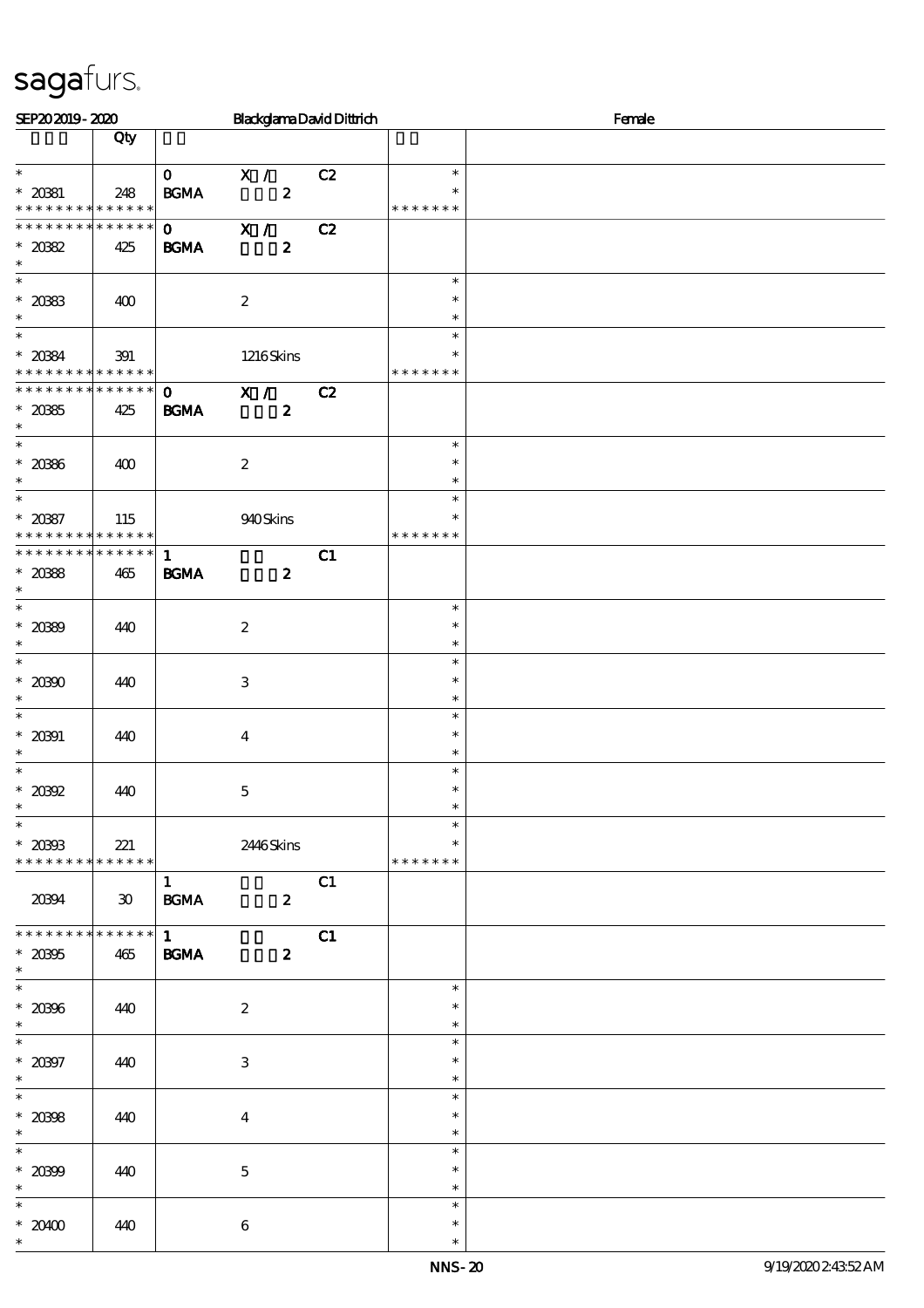| SEP202019-2020                                                              |     | <b>BlackglamaDavidDittrich</b>                              |                                   | Female |
|-----------------------------------------------------------------------------|-----|-------------------------------------------------------------|-----------------------------------|--------|
|                                                                             | Qty |                                                             |                                   |        |
| $\overline{\phantom{0}}$<br>$* 20401$<br>$\ast$                             | 440 | $\mathbf{1}$<br>C1<br>$\mathbf{B G MA}$<br>$\boldsymbol{z}$ | $\ast$<br>$\ast$<br>$\ast$        |        |
| $\ast$<br>$*2002$<br>$\ast$                                                 | 440 | $\bf 8$                                                     | $\ast$<br>$\ast$<br>$\ast$        |        |
| $\overline{\phantom{0}}$<br>$* 20403$<br>$\ast$                             | 440 | $\boldsymbol{9}$                                            | $\ast$<br>$\ast$<br>$\ast$        |        |
| $\overline{\phantom{0}}$<br>$^\ast$ 20104<br>$\ast$                         | 440 | $10\,$                                                      | $\ast$<br>$\ast$<br>$\ast$        |        |
| $\ast$<br>$* 20405$<br>$\ast$                                               | 440 | $11\,$                                                      | $\ast$<br>$\ast$<br>$\ast$        |        |
| $\overline{\phantom{0}}$<br>$^\ast$ 20406<br>$\ast$                         | 440 | $12\,$                                                      | $\ast$<br>$\ast$<br>$\ast$        |        |
| $\overline{\ast}$<br>$* 20407$<br>$\ast$                                    | 440 | $13\,$                                                      | $\ast$<br>$\ast$<br>$\ast$        |        |
| $\overline{\ast}$<br>$* 2008$<br>$\ast$                                     | 440 | $14\,$                                                      | $\ast$<br>$\ast$<br>$\ast$        |        |
| $\overline{\phantom{0}}$<br>$* 20409$<br>$\ast$                             | 440 | $15\,$                                                      | $\ast$<br>$\ast$<br>$\ast$        |        |
| $\overline{\phantom{0}}$<br>$* 20410$<br>$\ast$                             | 440 | $16\,$                                                      | $\ast$<br>$\ast$<br>$\ast$        |        |
| $\overline{\ast}$<br>$* 20411$<br>* * * * * * * * * * * * * * *             | 196 | $7261$ Skins                                                | $\ast$<br>$\ast$<br>* * * * * * * |        |
| ******** <mark>*******</mark><br>$* 20412$<br>$\ast$<br>$\overline{\ast}$   | 465 | $\mathbf{1}$<br>C1<br>$\mathbf{B G MA}$<br>$\pmb{2}$        |                                   |        |
| $*20413$<br>$\ast$<br>$\overline{\phantom{0}}$                              | 440 | $\boldsymbol{2}$                                            | $\ast$<br>$\ast$<br>$\ast$        |        |
| $* 20414$<br>$\ast$<br>$\overline{\phantom{0}}$                             | 440 | $\ensuremath{\mathbf{3}}$                                   | $\ast$<br>$\ast$<br>$\ast$        |        |
| $* 20415$<br>$\ast$<br>$\overline{\phantom{a}^*}$                           | 440 | $\boldsymbol{4}$                                            | $\ast$<br>$\ast$<br>$\ast$        |        |
| $* 20416$<br>$\ast$                                                         | 440 | $\mathbf 5$                                                 | $\ast$<br>$\ast$<br>$\ast$        |        |
| $\overline{\phantom{0}}$<br>$* 20417$<br>$\ast$<br>$\overline{\phantom{0}}$ | 440 | $\bf 6$                                                     | $\ast$<br>$\ast$<br>$\ast$        |        |
| $* 20418$<br>$\ast$<br>$\overline{\phantom{0}}$                             | 440 | $\tau$                                                      | $\ast$<br>$\ast$<br>$\ast$        |        |
| $*20419$<br>$\ast$                                                          | 440 | 8                                                           | $\ast$<br>$\ast$<br>$\ast$        |        |
| $\overline{\ast}$<br>$* 20420$<br>$\ast$                                    | 440 | $\boldsymbol{9}$                                            | $\ast$<br>$\ast$<br>$\ast$        |        |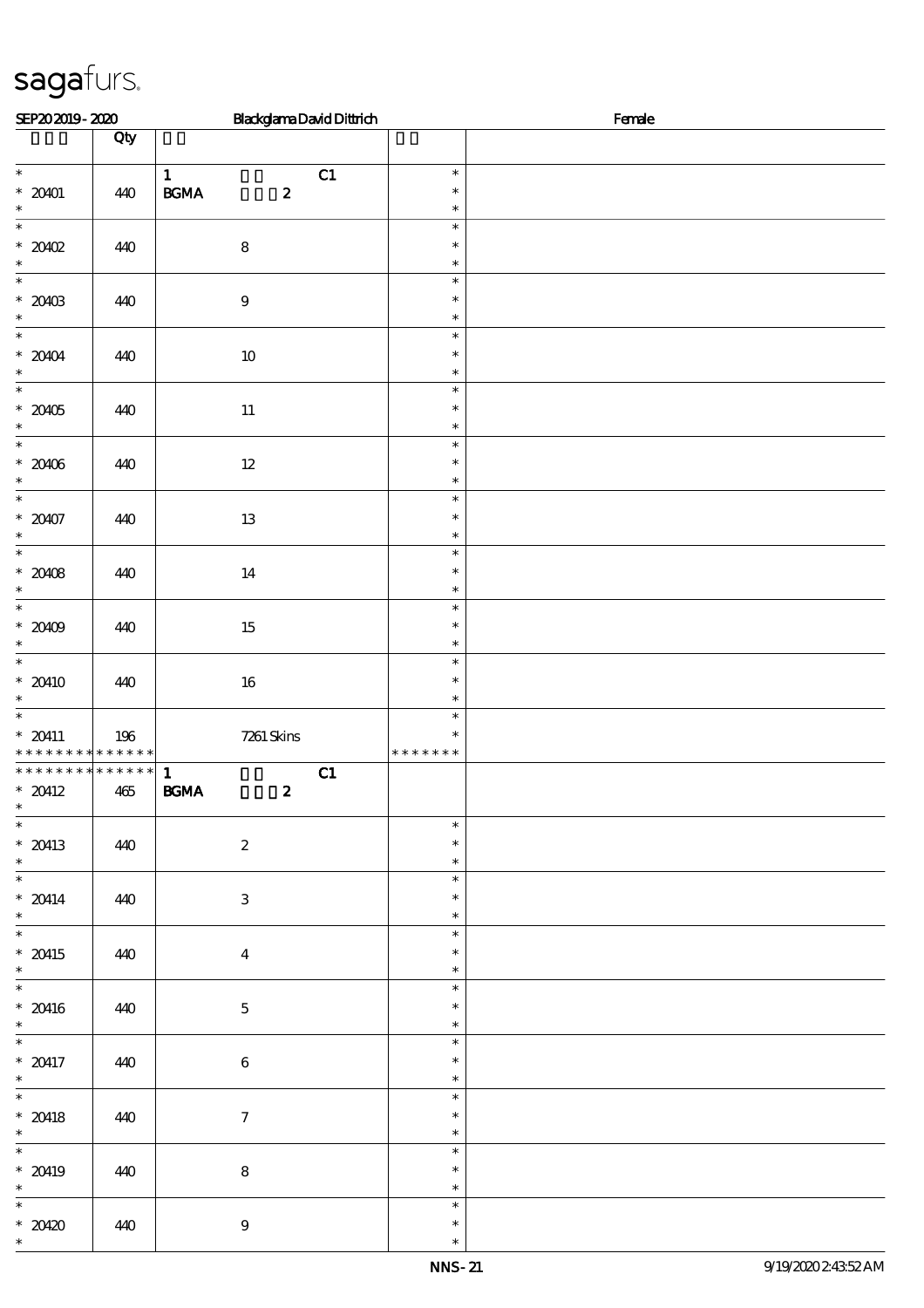| SEP202019-2020                 |                    |                   |                           |                  | <b>BlackglamaDavidDittrich</b> | Female           |  |  |  |
|--------------------------------|--------------------|-------------------|---------------------------|------------------|--------------------------------|------------------|--|--|--|
|                                | Qty                |                   |                           |                  |                                |                  |  |  |  |
| $\ast$                         |                    | $\mathbf{1}$      |                           |                  | C1                             | $\ast$           |  |  |  |
| $* 20421$                      | 308                | $\mathbf{B G MA}$ |                           | $\boldsymbol{z}$ |                                | $\ast$           |  |  |  |
| $\ast$<br>$\overline{\ast}$    |                    |                   |                           |                  |                                | $\ast$<br>$\ast$ |  |  |  |
| $* 20422$                      | 283                |                   | 4571 Skins                |                  |                                | $\ast$           |  |  |  |
| * * * * * * * * * * * * * *    |                    |                   |                           |                  |                                | * * * * * * *    |  |  |  |
| * * * * * * * *                | * * * * * *        | $\mathbf{1}$      | $\mathbf{x}$              |                  | C1                             |                  |  |  |  |
| $*20423$<br>$\ast$             | 465                | BGMA              |                           | $\pmb{2}$        |                                |                  |  |  |  |
|                                |                    |                   |                           |                  |                                | $\ast$           |  |  |  |
| $* 20424$<br>$\ast$            | 440                |                   | $\boldsymbol{2}$          |                  |                                | $\ast$<br>$\ast$ |  |  |  |
| $\overline{\phantom{0}}$       |                    |                   |                           |                  |                                | $\ast$           |  |  |  |
| $*20425$                       | 438                |                   | $\,3$                     |                  |                                | $\ast$           |  |  |  |
| $\ast$<br>$\ast$               |                    |                   |                           |                  |                                | $\ast$<br>$\ast$ |  |  |  |
| $* 20426$                      | 440                |                   | $\boldsymbol{4}$          |                  |                                | $\ast$           |  |  |  |
| $\ast$                         |                    |                   |                           |                  |                                | $\ast$           |  |  |  |
| $\overline{\ast}$              |                    |                   |                           |                  |                                | $\ast$<br>$\ast$ |  |  |  |
| $* 20427$<br>* * * * * * * *   | 271<br>* * * * * * |                   | 2054Skins                 |                  |                                | * * * * * * *    |  |  |  |
| * * * * * * * *                | $* * * * * * *$    | $\mathbf{1}$      | $\boldsymbol{\mathsf{X}}$ |                  | C1                             |                  |  |  |  |
| $* 20428$<br>$\ast$            | 465                | <b>BGMA</b>       |                           | $\boldsymbol{z}$ |                                |                  |  |  |  |
|                                |                    |                   |                           |                  |                                | $\ast$           |  |  |  |
| $* 20429$                      | 440                |                   | $\boldsymbol{2}$          |                  |                                | $\ast$           |  |  |  |
| $\ast$<br>$\overline{\ast}$    |                    |                   |                           |                  |                                | $\ast$<br>$\ast$ |  |  |  |
| $* 20430$                      | 440                |                   | $\,3\,$                   |                  |                                | $\ast$           |  |  |  |
| $\ast$                         |                    |                   |                           |                  |                                | $\ast$           |  |  |  |
| $\ast$                         |                    |                   |                           |                  |                                | $\ast$<br>$\ast$ |  |  |  |
| $* 20431$<br>$\ast$            | 440                |                   | $\boldsymbol{4}$          |                  |                                | $\ast$           |  |  |  |
| $\ast$                         |                    |                   |                           |                  |                                | $\ast$           |  |  |  |
| $* 20432$<br>$\ast$            | 440                |                   | $\mathbf 5$               |                  |                                | $\ast$<br>$\ast$ |  |  |  |
| $\overline{\phantom{0}}$       |                    |                   |                           |                  |                                | $\ast$           |  |  |  |
| $* 20433$                      | 440                |                   | $\bf 6$                   |                  |                                | $\ast$           |  |  |  |
| $\ast$<br>$\overline{\ast}$    |                    |                   |                           |                  |                                | $\ast$<br>$\ast$ |  |  |  |
| $^\ast$ 20434                  | 440                |                   | $\boldsymbol{\tau}$       |                  |                                | $\ast$           |  |  |  |
| $\ast$                         |                    |                   |                           |                  |                                | $\ast$           |  |  |  |
| $\overline{\ast}$<br>$* 20435$ | 440                |                   | ${\bf 8}$                 |                  |                                | $\ast$<br>$\ast$ |  |  |  |
| $\ast$                         |                    |                   |                           |                  |                                | $\ast$           |  |  |  |
| $\overline{\ast}$              |                    |                   |                           |                  |                                | $\ast$           |  |  |  |
| $* 20436$<br>$\ast$            | 440                |                   | $\boldsymbol{9}$          |                  |                                | $\ast$<br>$\ast$ |  |  |  |
| $\overline{\phantom{0}}$       |                    |                   |                           |                  |                                | $\ast$           |  |  |  |
| $* 20437$                      | 440                |                   | 10                        |                  |                                | $\ast$           |  |  |  |
| $\ast$<br>$\ast$               |                    |                   |                           |                  |                                | $\ast$<br>$\ast$ |  |  |  |
| $* 20438$                      | 312                |                   | 4737Skins                 |                  |                                | $\ast$           |  |  |  |
| * * * * * * * *                | * * * * * *        |                   |                           |                  |                                | * * * * * * *    |  |  |  |
| * * * * * * * *                | $* * * * * * *$    | $\mathbf{1}$      | $\mathbf{X}$              | $\boldsymbol{z}$ | C1                             |                  |  |  |  |
| $* 20439$<br>$\ast$            | 440                | <b>BGMA</b>       |                           |                  |                                |                  |  |  |  |
| $\ast$                         |                    |                   |                           |                  |                                | $\ast$           |  |  |  |
| $* 2040$<br>$\ast$             | 440                |                   | $\boldsymbol{2}$          |                  |                                | $\ast$<br>$\ast$ |  |  |  |
|                                |                    |                   |                           |                  |                                |                  |  |  |  |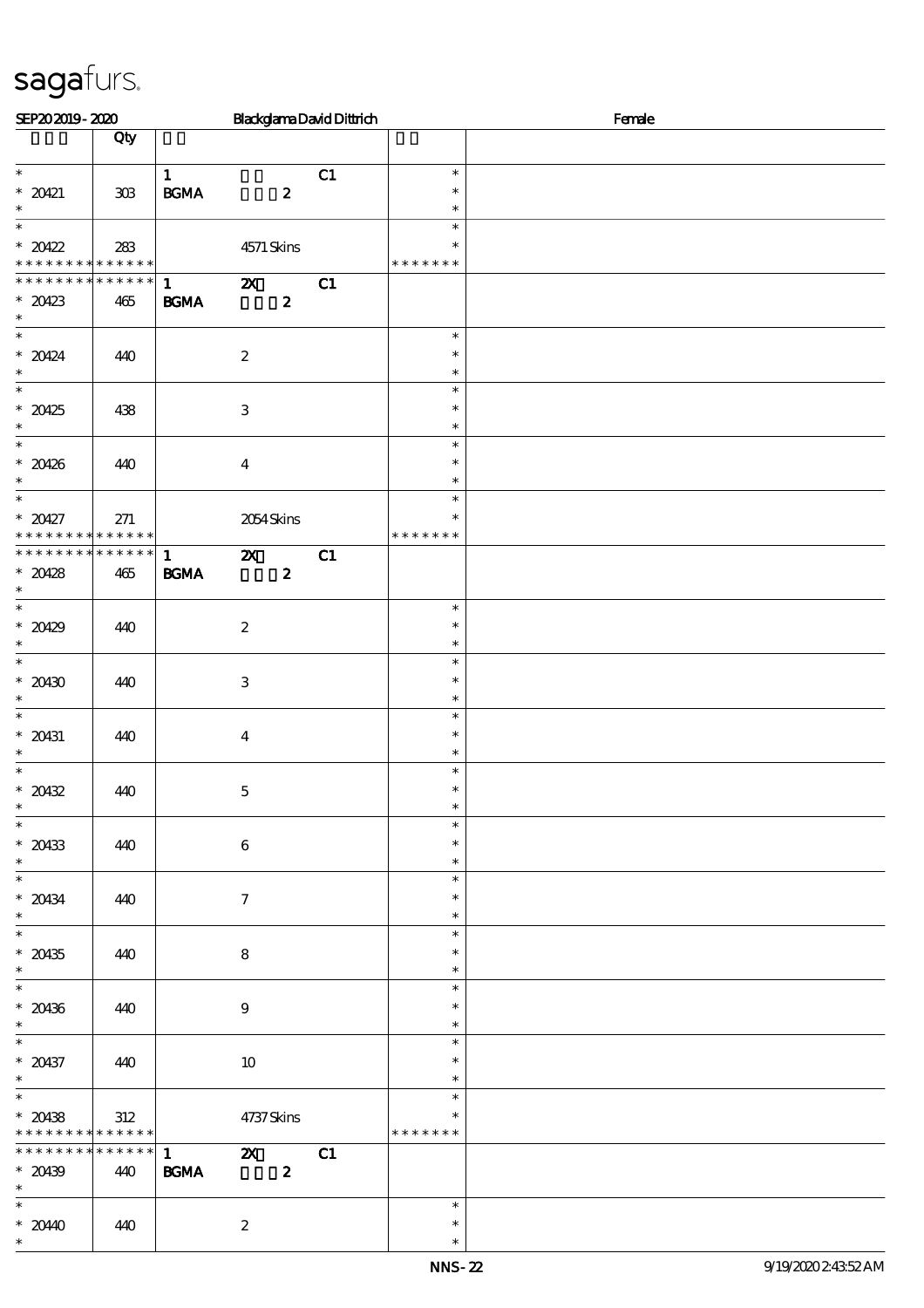| SEP202019-2020                                                         |                    |                                                            |                           |                  | <b>BlackglamaDavidDittrich</b> | Female                            |  |  |  |
|------------------------------------------------------------------------|--------------------|------------------------------------------------------------|---------------------------|------------------|--------------------------------|-----------------------------------|--|--|--|
|                                                                        | Qty                |                                                            |                           |                  |                                |                                   |  |  |  |
| $\ast$<br>$* 2041$<br>$\ast$                                           | 440                | $\mathbf{1}$<br>$\mathbf{B}\mathbf{G}\mathbf{M}\mathbf{A}$ | $\boldsymbol{\alpha}$     | $\boldsymbol{z}$ | C1                             | $\ast$<br>$\ast$<br>$\ast$        |  |  |  |
| $\ast$<br>$*2042$<br>$\ast$                                            | 440                |                                                            | $\boldsymbol{4}$          |                  |                                | $\ast$<br>$\ast$<br>$\ast$        |  |  |  |
| $\ast$<br>$* 2043$<br>$\ast$                                           | 313                |                                                            | $\mathbf 5$               |                  |                                | $\ast$<br>$\ast$<br>$\ast$        |  |  |  |
| $\ast$<br>$*20444$<br>* * *                                            | 235<br>* * * * * * |                                                            | 2308Skins                 |                  |                                | $\ast$<br>$\ast$<br>* * * * * * * |  |  |  |
| * * * * * * * * * * * * * * *<br>$*2045$<br>$\ast$                     | 465                | $\mathbf{1}$<br>$\mathbf{B G MA}$                          | $\mathbf{x}$              | $\boldsymbol{z}$ | C2                             |                                   |  |  |  |
| $\ast$<br>$* 2046$<br>$\ast$                                           | 440                |                                                            | $\boldsymbol{2}$          |                  |                                | $\ast$<br>$\ast$<br>$\ast$        |  |  |  |
| $\ast$<br>$* 20447$<br>$\ast$                                          | 440                |                                                            | $\ensuremath{\mathbf{3}}$ |                  |                                | $\ast$<br>$\ast$<br>$\ast$        |  |  |  |
| $\overline{\ast}$<br>$* 2048$<br>$\ast$                                | 440                |                                                            | $\boldsymbol{4}$          |                  |                                | $\ast$<br>$\ast$<br>$\ast$        |  |  |  |
| $\ast$<br>$* 2049$<br>$\ast$                                           | 440                |                                                            | $\mathbf 5$               |                  |                                | $\ast$<br>$\ast$<br>$\ast$        |  |  |  |
| $\overline{\ast}$<br>$* 20450$<br>$\ast$                               | 440                |                                                            | $\bf 6$                   |                  |                                | $\ast$<br>$\ast$<br>$\ast$        |  |  |  |
| $\ast$<br>$* 20451$<br>$\ast$                                          | 386                |                                                            | $\boldsymbol{7}$          |                  |                                | $\ast$<br>$\ast$<br>$\ast$        |  |  |  |
| $\ast$<br>$* 20452$<br>* * * * * * * * <mark>* * * * * * *</mark>      | 224                |                                                            | 3275Skins                 |                  |                                | $\ast$<br>$\ast$<br>* * * * * * * |  |  |  |
| **************<br>$* 20453$<br>$\ast$                                  | 465                | $\frac{1}{1}$ X /<br><b>BGMA</b>                           |                           | $\boldsymbol{z}$ | C2                             |                                   |  |  |  |
| $* 20454$<br>$\ast$                                                    | 440                |                                                            | $\boldsymbol{2}$          |                  |                                | $\ast$<br>$\ast$<br>$\ast$        |  |  |  |
| $^\ast$ 20455<br>$\ast$                                                | 440                |                                                            | 3                         |                  |                                | $\ast$<br>$\ast$<br>$\ast$        |  |  |  |
| $\overline{\phantom{0}}$<br>$* 20456$<br>$\ast$                        | 440                |                                                            | $\bf{4}$                  |                  |                                | $\ast$<br>$\ast$<br>$\ast$        |  |  |  |
| $\overline{\phantom{0}}$<br>$* 20457$<br>$\ast$                        | 440                |                                                            | $\mathbf 5$               |                  |                                | $\ast$<br>$\ast$<br>$\ast$        |  |  |  |
| $\overline{\phantom{0}}$<br>$* 20458$<br>* * * * * * * * * * * * * * * | 359                |                                                            | 2584Skins                 |                  |                                | $\ast$<br>$\ast$<br>* * * * * * * |  |  |  |
| **************<br>$* 20459$<br>$\ast$                                  | 440                | $1$ X / C2<br><b>BGMA</b>                                  |                           | $\boldsymbol{z}$ |                                |                                   |  |  |  |
| $\overline{\ast}$<br>$* 20400$<br>$\ast$                               | 440                |                                                            | $\boldsymbol{z}$          |                  |                                | $\ast$<br>$\ast$<br>$\ast$        |  |  |  |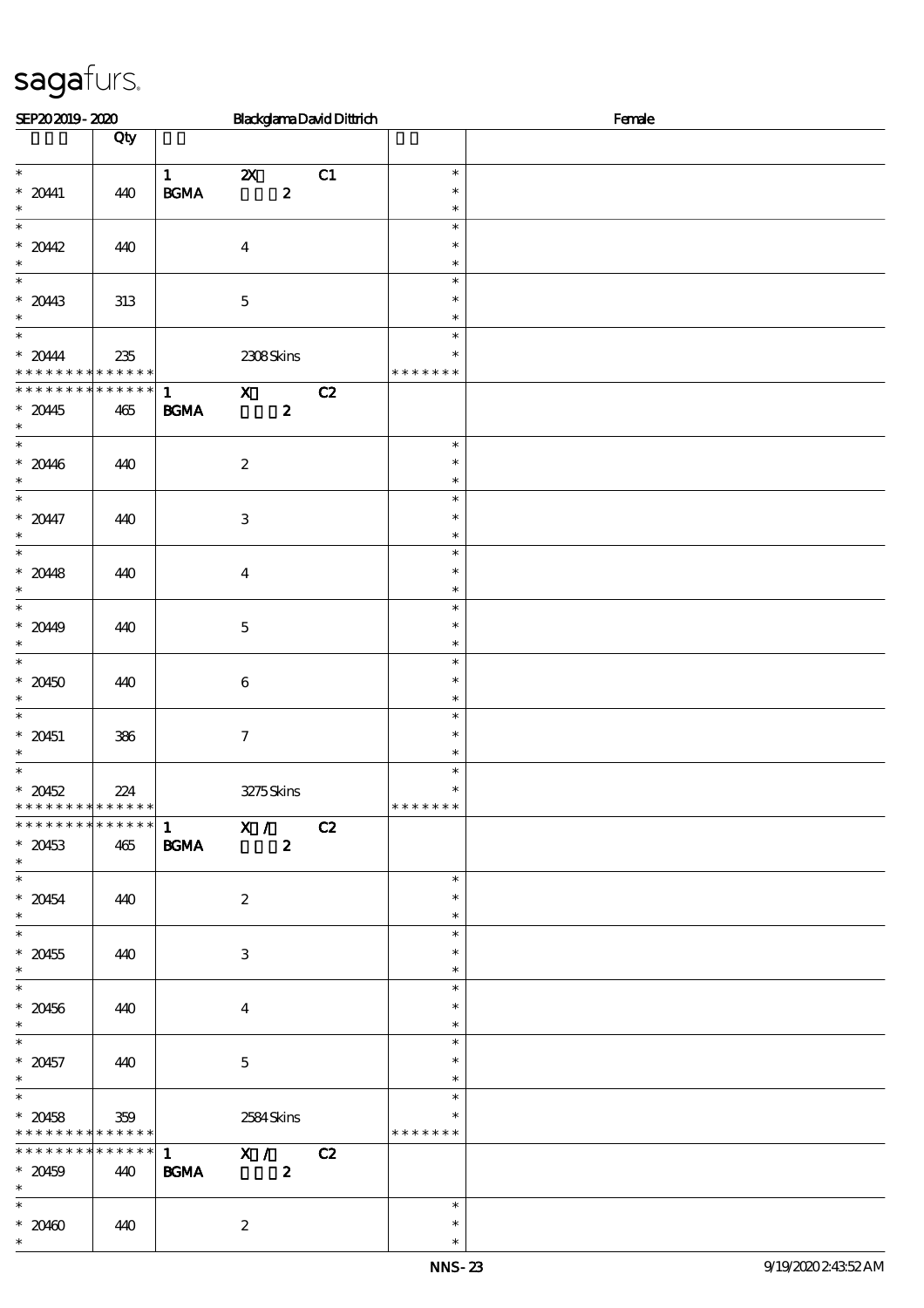| SEP202019-2020                             |     |                                                            | <b>BlackglamaDavidDittrich</b> |    | Female           |  |  |  |  |
|--------------------------------------------|-----|------------------------------------------------------------|--------------------------------|----|------------------|--|--|--|--|
|                                            | Qty |                                                            |                                |    |                  |  |  |  |  |
| $\ast$                                     |     |                                                            |                                |    | $\ast$           |  |  |  |  |
| $* 20461$                                  | 440 | $\mathbf{1}$<br>$\mathbf{B}\mathbf{G}\mathbf{M}\mathbf{A}$ | X /<br>$\boldsymbol{z}$        | C2 | $\ast$           |  |  |  |  |
| $\ast$                                     |     |                                                            |                                |    | $\ast$           |  |  |  |  |
| $\ast$                                     |     |                                                            |                                |    | $\ast$           |  |  |  |  |
| $* 20462$                                  | 440 |                                                            | $\boldsymbol{4}$               |    | $\ast$           |  |  |  |  |
| $\ast$<br>$\overline{\phantom{a}^*}$       |     |                                                            |                                |    | $\ast$           |  |  |  |  |
| $* 20463$                                  | 248 |                                                            | 2008Skins                      |    | $\ast$<br>$\ast$ |  |  |  |  |
| * * * * * * * * * * * * * *                |     |                                                            |                                |    | * * * * * * *    |  |  |  |  |
| * * * * * * * * * * * * * * *              |     | $\mathbf{1}$                                               |                                | C2 |                  |  |  |  |  |
| $* 20464$                                  | 465 | <b>BGMA</b>                                                | $\boldsymbol{z}$               |    |                  |  |  |  |  |
| $\ast$                                     |     |                                                            |                                |    |                  |  |  |  |  |
| $\ast$<br>$* 20465$                        |     |                                                            |                                |    | $\ast$<br>$\ast$ |  |  |  |  |
| $\ast$                                     | 440 |                                                            | $\boldsymbol{2}$               |    | $\ast$           |  |  |  |  |
| $\ast$                                     |     |                                                            |                                |    | $\ast$           |  |  |  |  |
| $* 20466$                                  | 440 |                                                            | $\,3$                          |    | $\ast$           |  |  |  |  |
| $\ast$                                     |     |                                                            |                                |    | $\ast$           |  |  |  |  |
| $\overline{\phantom{0}}$                   |     |                                                            |                                |    | $\ast$<br>$\ast$ |  |  |  |  |
| $* 20467$<br>$\ast$                        | 410 |                                                            | $\boldsymbol{4}$               |    | $\ast$           |  |  |  |  |
| $\ast$                                     |     |                                                            |                                |    | $\ast$           |  |  |  |  |
| $* 20468$                                  | 353 |                                                            | 2108Skins                      |    | $\ast$           |  |  |  |  |
| * * * * * * * * <mark>* * * * * *</mark>   |     |                                                            |                                |    | * * * * * * *    |  |  |  |  |
| * * * * * * * * * * * * * *                |     | $\boldsymbol{z}$                                           |                                | C1 |                  |  |  |  |  |
| $* 20469$<br>$\ast$                        | 465 | <b>BGMA</b>                                                | $\boldsymbol{z}$               |    |                  |  |  |  |  |
| $\overline{\ast}$                          |     |                                                            |                                |    | $\ast$           |  |  |  |  |
| $*20470$                                   | 440 |                                                            | $\boldsymbol{2}$               |    | $\ast$           |  |  |  |  |
| $\ast$                                     |     |                                                            |                                |    | $\ast$           |  |  |  |  |
| $\ast$                                     |     |                                                            |                                |    | $\ast$           |  |  |  |  |
| * $20471$                                  | 440 |                                                            | $\,3$                          |    | $\ast$           |  |  |  |  |
| $\ast$<br>$\ast$                           |     |                                                            |                                |    | $\ast$<br>$\ast$ |  |  |  |  |
| $* 20472$                                  | 309 |                                                            | 1654Skins                      |    | $\ast$           |  |  |  |  |
| * * * * * * * * <mark>* * * * * * *</mark> |     |                                                            |                                |    | * * * * * * *    |  |  |  |  |
| * * * * * * * * * * * * * *                |     | $\boldsymbol{z}$                                           |                                | C1 |                  |  |  |  |  |
| $* 20473$                                  | 465 | <b>BGMA</b>                                                | $\boldsymbol{z}$               |    |                  |  |  |  |  |
| $\ast$                                     |     |                                                            |                                |    | $\ast$           |  |  |  |  |
| $* 20474$                                  | 440 |                                                            | $\boldsymbol{2}$               |    | $\ast$           |  |  |  |  |
| $\ast$                                     |     |                                                            |                                |    | $\ast$           |  |  |  |  |
|                                            |     |                                                            |                                |    | $\ast$           |  |  |  |  |
| $* 20475$                                  | 440 |                                                            | $\ensuremath{\mathbf{3}}$      |    | $\ast$           |  |  |  |  |
| $\ast$<br>$\overline{\phantom{0}}$         |     |                                                            |                                |    | $\ast$           |  |  |  |  |
| $* 20476$                                  |     |                                                            |                                |    | $\ast$<br>$\ast$ |  |  |  |  |
| * * * * * * * * * * * * * *                | 437 |                                                            | 1782Skins                      |    | * * * * * * *    |  |  |  |  |
| ******** <mark>******</mark>               |     | 2 <sup>1</sup>                                             | $\boldsymbol{\mathsf{Z}}$      | C1 |                  |  |  |  |  |
| $* 20477$                                  | 465 | <b>BGMA</b>                                                | $\boldsymbol{z}$               |    |                  |  |  |  |  |
| $\ast$                                     |     |                                                            |                                |    |                  |  |  |  |  |
| $\ast$                                     |     |                                                            |                                |    | $\ast$           |  |  |  |  |
| $* 20478$<br>$\ast$                        | 440 |                                                            | $\boldsymbol{z}$               |    | $\ast$<br>$\ast$ |  |  |  |  |
| $\overline{\phantom{0}}$                   |     |                                                            |                                |    | $\ast$           |  |  |  |  |
| $* 20479$                                  | 440 |                                                            | 3                              |    | $\ast$           |  |  |  |  |
| $\ast$                                     |     |                                                            |                                |    | $\ast$           |  |  |  |  |
| $\ast$                                     |     |                                                            |                                |    | $\ast$           |  |  |  |  |
| $* 20480$                                  | 191 |                                                            | 1536Skins                      |    | $\ast$           |  |  |  |  |
| * * * * * * * * * * * * * *                |     |                                                            |                                |    | * * * * * * *    |  |  |  |  |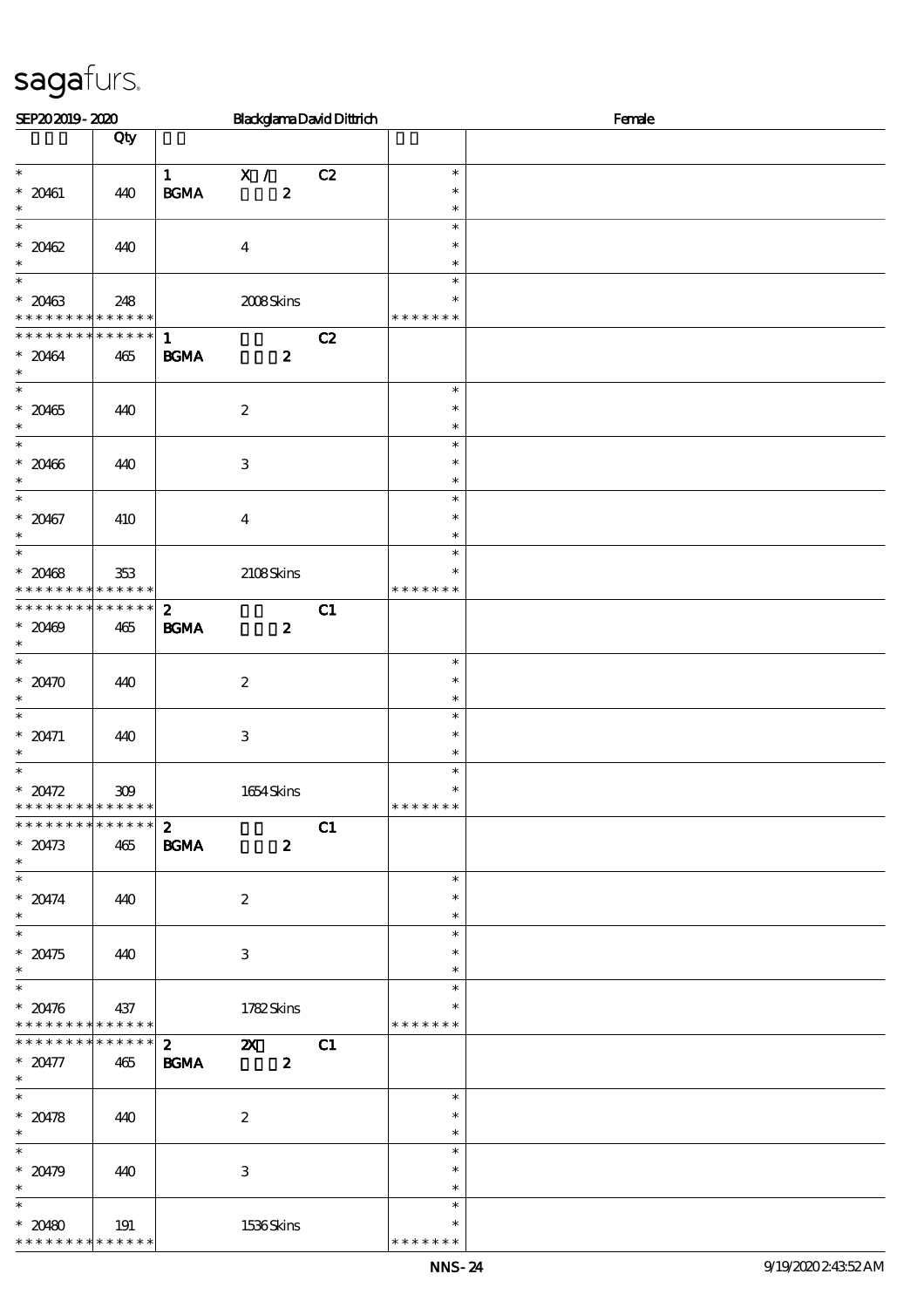| SEP202019-2020                                                        |                                   |                             |                           |                  | <b>BlackglamaDavidDittrich</b> |                                   | Female |
|-----------------------------------------------------------------------|-----------------------------------|-----------------------------|---------------------------|------------------|--------------------------------|-----------------------------------|--------|
|                                                                       | Qty                               |                             |                           |                  |                                |                                   |        |
| * * * * * * * * * * * * * *<br>$* 20481$<br>$\ast$                    | 465                               | $\mathbf{2}$<br><b>BGMA</b> | $\boldsymbol{\mathsf{X}}$ | $\boldsymbol{z}$ | C1                             |                                   |        |
| $\overline{\phantom{0}}$<br>$* 20482$<br>$\ast$                       | 440                               |                             | $\boldsymbol{2}$          |                  |                                | $\ast$<br>$\ast$<br>$\ast$        |        |
| $\ast$<br>$* 20483$<br>$\ast$                                         | 440                               |                             | $\,3$                     |                  |                                | $\ast$<br>$\ast$<br>$\ast$        |        |
| $\overline{\ast}$<br>$* 20484$<br>$\ast$                              | 440                               |                             | $\boldsymbol{4}$          |                  |                                | $\ast$<br>$\ast$<br>$\ast$        |        |
| $\overline{\ast}$<br>$* 20485$<br>$\ast$                              | 440                               |                             | $\mathbf 5$               |                  |                                | $\ast$<br>$\ast$<br>$\ast$        |        |
| $\ast$<br>$* 20486$<br>$\ast$                                         | 440                               |                             | $\,6\,$                   |                  |                                | $\ast$<br>$\ast$<br>$\ast$        |        |
| $\overline{\ast}$<br>$* 20487$<br>* * *                               | 394<br>$\ast\ast\ast\ast\ast\ast$ |                             | 3059Skins                 |                  |                                | $\ast$<br>$\ast$<br>* * * * * * * |        |
| * * * * * * * *<br>$* 20488$<br>$\ast$                                | * * * * * *<br>465                | $\mathbf{z}$<br><b>BGMA</b> | $\mathbf{x}$              | $\boldsymbol{z}$ | C2                             |                                   |        |
| $\overline{\ast}$<br>$* 20489$<br>$\ast$                              | 440                               |                             | $\boldsymbol{2}$          |                  |                                | $\ast$<br>$\ast$<br>$\ast$        |        |
| $\overline{\phantom{0}}$<br>$* 20490$<br>$\ast$                       | 440                               |                             | $\,3$                     |                  |                                | $\ast$<br>$\ast$<br>$\ast$        |        |
| $\ast$<br>$* 20491$<br>$\ast$                                         | 440                               |                             | $\boldsymbol{4}$          |                  |                                | $\ast$<br>$\ast$<br>$\ast$        |        |
| $\ast$<br>$*20492$<br>$\ast$                                          | 440                               |                             | $\mathbf 5$               |                  |                                | $\ast$<br>$\ast$<br>$\ast$        |        |
| $\overline{\phantom{0}}$<br>$*20493$<br>* * * * * * * * * * * * * * * | 145                               |                             | 2370Skins                 |                  |                                | $\ast$<br>$\ast$<br>* * * * * * * |        |
| * * * * * * * * * * * * * * *<br>$* 20494$<br>$\ast$                  | 465                               | $\mathbf{z}$<br><b>BGMA</b> | $\overline{\mathbf{x}}$ / | $\boldsymbol{z}$ | C2                             |                                   |        |
| $*$<br>$^\ast$ 20495<br>$\ast$                                        | 440                               |                             | $\boldsymbol{2}$          |                  |                                | $\ast$<br>$\ast$<br>$\ast$        |        |
| $*$<br>$* 20496$<br>$\ast$                                            | 440                               |                             | $\,3$                     |                  |                                | $\ast$<br>$\ast$<br>$\ast$        |        |
| $\overline{\ast}$<br>$* 20497$<br>$\ast$                              | 440                               |                             | $\overline{\mathbf{4}}$   |                  |                                | $\ast$<br>$\ast$<br>$\ast$        |        |
| $\ast$<br>$* 20498$<br>* * * * * * * * <mark>* * * * * * *</mark>     | 40                                |                             | 1825Skins                 |                  |                                | $\ast$<br>$\ast$<br>* * * * * * * |        |
| * * * * * * * * * * * * * * *<br>$* 20499$<br>$\ast$                  | 465                               | $\mathbf{2}$<br><b>BGMA</b> |                           | $\boldsymbol{2}$ | C2                             |                                   |        |
| $*$<br>$^\ast$ 20500<br>$\ast$                                        | 440                               |                             | $\boldsymbol{2}$          |                  |                                | $\ast$<br>$\ast$<br>$\ast$        |        |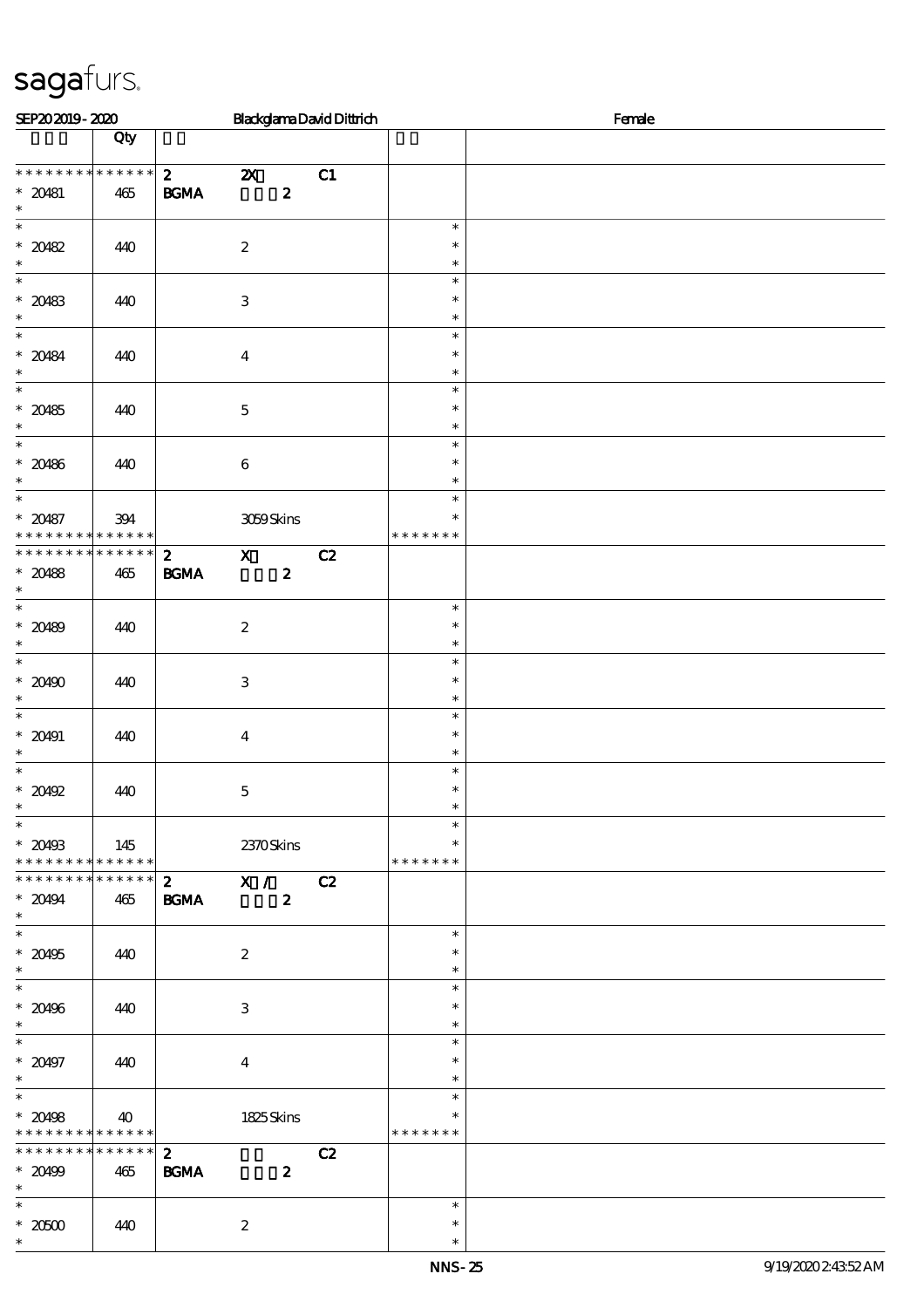| SEP202019-2020              |         |                               | <b>BlackglamaDavidDittrich</b> |    |                  | Female |
|-----------------------------|---------|-------------------------------|--------------------------------|----|------------------|--------|
|                             | Qty     |                               |                                |    |                  |        |
| $\ast$                      |         | $\boldsymbol{z}$              |                                | C2 | $\ast$           |        |
| $* 20501$                   | 433     | <b>BGMA</b>                   | $\boldsymbol{z}$               |    | $\ast$           |        |
| $\ast$                      |         |                               |                                |    | $\ast$           |        |
| $\ast$                      |         |                               |                                |    | $\ast$           |        |
| $*2002$<br>$\ast$           | 420     |                               | $\overline{\mathbf{4}}$        |    | $\ast$<br>$\ast$ |        |
| $\ast$                      |         |                               |                                |    | $\ast$           |        |
| $* 20503$                   | 57      |                               | 1815Skins                      |    | $\ast$           |        |
| * * * * * * * * * * * * * * |         |                               |                                |    | * * * * * * *    |        |
| **************              |         | 3 <sup>1</sup>                | <b>BL/2XD</b>                  | C1 |                  |        |
| $*20504$<br>$\ast$          | 525     | <b>BGMA</b>                   | $\boldsymbol{z}$               |    |                  |        |
| $\ast$                      |         |                               |                                |    | $\ast$           |        |
| $*20005$                    | 265     |                               | $\boldsymbol{2}$               |    | $\ast$           |        |
| $\ast$                      |         |                               |                                |    | $\ast$           |        |
| $\ast$                      |         |                               |                                |    | $\ast$           |        |
| $*2000$                     | $500\,$ |                               | 3                              |    | $\ast$           |        |
| $\ast$                      |         |                               |                                |    | $\ast$           |        |
| $\ast$                      |         |                               |                                |    | $\ast$           |        |
| $* 2007$                    | 118     |                               | 1408Skins                      |    | $\ast$           |        |
| * * * * * * * * * * * * * * |         |                               |                                |    | * * * * * * *    |        |
| 20508                       | 525     | 3 <sup>1</sup><br><b>BGMA</b> | X / C2<br>$\boldsymbol{2}$     |    |                  |        |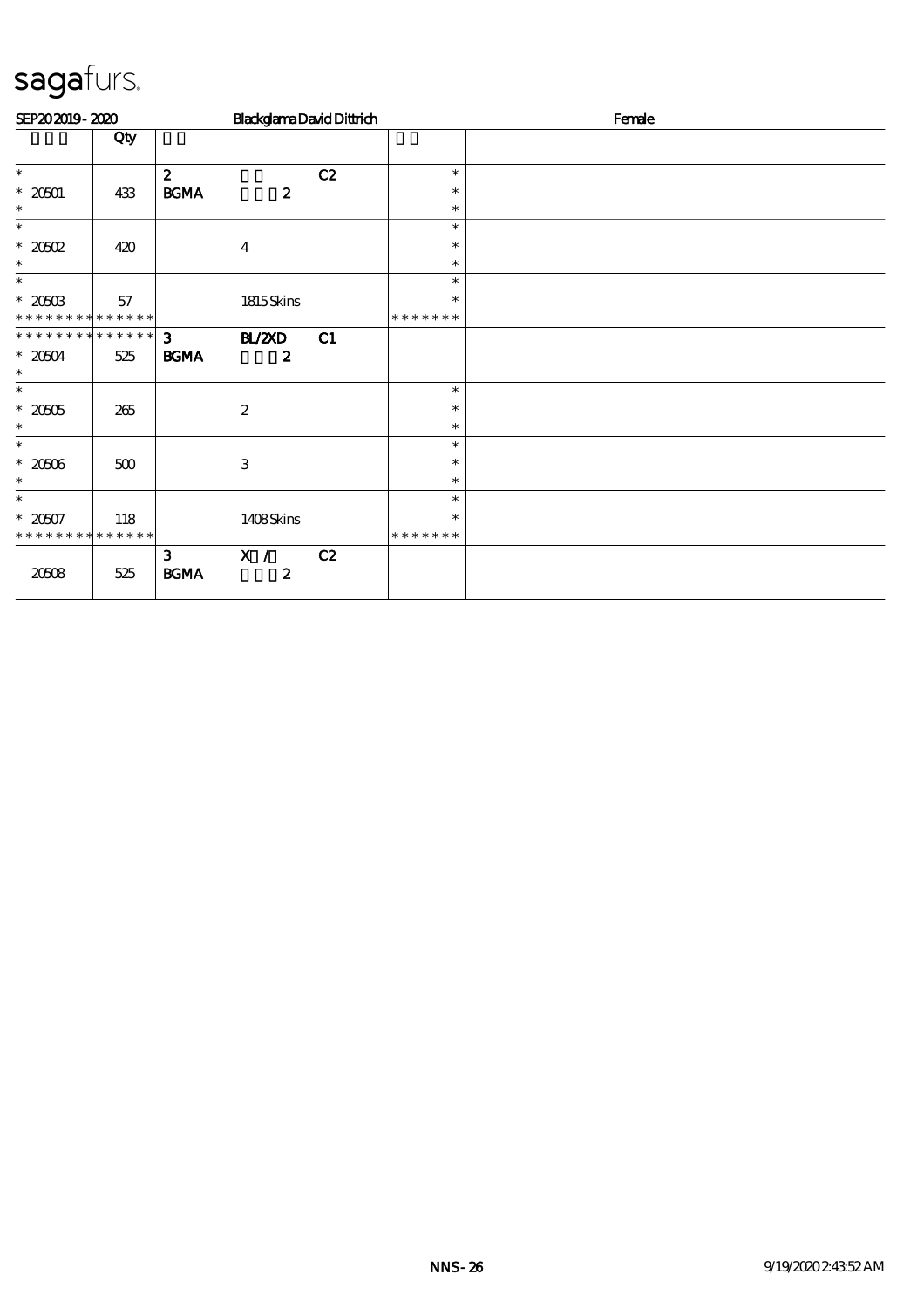| SEP202019-2020                                                               |     |                                            | Blackglama E&M Dittrich                                    |       |                                   | Female |
|------------------------------------------------------------------------------|-----|--------------------------------------------|------------------------------------------------------------|-------|-----------------------------------|--------|
|                                                                              | Qty |                                            |                                                            |       |                                   |        |
| * * * * * * * * * * * * * *<br>$* 20521$<br>$\ast$                           | 405 | $\boldsymbol{\mathfrak{D}}$<br><b>BGMA</b> | $\mathbb{Z}$ $\mathbb{Z}$ $\mathbb{Z}$<br>$\boldsymbol{z}$ | C1/C2 |                                   |        |
| $\overline{\ast}$<br>$* 20522$<br>* * * * * * * * <mark>* * * * * * *</mark> | 53  |                                            | 458Skins                                                   |       | $\ast$<br>∗<br>* * * * * * *      |        |
| * * * * * * * * * * * * * *<br>$* 20523$<br>$\ast$                           | 425 | $\mathbf{O}$<br><b>BGMA</b>                | <b>BL/2XD</b><br>$\boldsymbol{z}$                          | C1    |                                   |        |
| $*$<br>$* 20524$<br>$\ast$                                                   | 400 |                                            | $\boldsymbol{2}$                                           |       | $\ast$<br>$\ast$<br>$\ast$        |        |
| $\overline{\ast}$<br>$* 20525$<br>$\ast$                                     | 400 |                                            | $\,3$                                                      |       | $\ast$<br>$\ast$<br>$\ast$        |        |
| $\ast$<br>$* 20526$<br>* * * * * * * * * * * * * *                           | 346 |                                            | 1571 Skins                                                 |       | $\ast$<br>∗<br>* * * * * * *      |        |
| ******** <mark>*******</mark><br>$*20527$<br>$\ast$                          | 425 | $\mathbf{O}$<br><b>BGMA</b>                | X /<br>$\boldsymbol{z}$                                    | C2    |                                   |        |
| $\overline{\phantom{0}}$<br>$* 20528$<br>* * * * * * * * * * * * * *         | 347 |                                            | 772Skins                                                   |       | $\ast$<br>$\ast$<br>* * * * * * * |        |
| * * * * * * * * * * * * * *<br>$* 20529$<br>$\ast$                           | 465 | $\mathbf{1}$<br><b>BGMA</b>                | $\boldsymbol{z}$                                           | C1    |                                   |        |
| $*$<br>$* 20530$<br>$\ast$                                                   | 440 |                                            | $\boldsymbol{2}$                                           |       | $\ast$<br>$\ast$<br>$\ast$        |        |
| $\ast$<br>$^\ast$ 20531<br>$\ast$                                            | 440 |                                            | $\,3$                                                      |       | $\ast$<br>$\ast$<br>$\ast$        |        |
| $\ast$<br>$^\ast$ 20532<br>$\ast$                                            | 440 |                                            | $\boldsymbol{4}$                                           |       | $\ast$<br>$\ast$<br>$\ast$        |        |
| $\overline{\phantom{0}}$<br>$^\ast$ 20533<br>$\ast$                          | 440 |                                            | $\mathbf 5$                                                |       | $\ast$<br>$\ast$<br>$\ast$        |        |
| $\overline{\phantom{0}}$<br>$* 20534$<br>* * * * * * * * * * * * * *         | 326 |                                            | 2551 Skins                                                 |       | $\ast$<br>$\ast$<br>* * * * * * * |        |
| * * * * * * * * * * * * * *<br>$* 20535$<br>$\ast$                           | 440 | $\mathbf{1}$<br><b>BGMA</b>                | $\boldsymbol{\mathsf{Z}}$<br>$\boldsymbol{z}$              | C1    |                                   |        |
| $\overline{\phantom{0}}$<br>$* 20536$<br>$\ast$                              | 440 |                                            | $\boldsymbol{2}$                                           |       | $\ast$<br>$\ast$<br>$\ast$        |        |
| $\overline{\ast}$<br>$* 20537$<br>$\ast$                                     | 440 |                                            | $\,3\,$                                                    |       | $\ast$<br>$\ast$<br>$\ast$        |        |
| $\ast$<br>$^\ast$ 20538<br>* * * * * * * * * * * * * *                       | 189 |                                            | 1509Skins                                                  |       | $\ast$<br>∗<br>* * * * * * *      |        |
| * * * * * * * * * * * * * *<br>$* 20539$<br>$\ast$                           | 465 | $\mathbf{1}$<br><b>BGMA</b>                | X /<br>$\boldsymbol{z}$                                    | C2    |                                   |        |
| $\ast$<br>$* 20540$<br>$\ast$                                                | 440 |                                            | $\boldsymbol{2}$                                           |       | $\ast$<br>$\ast$<br>$\ast$        |        |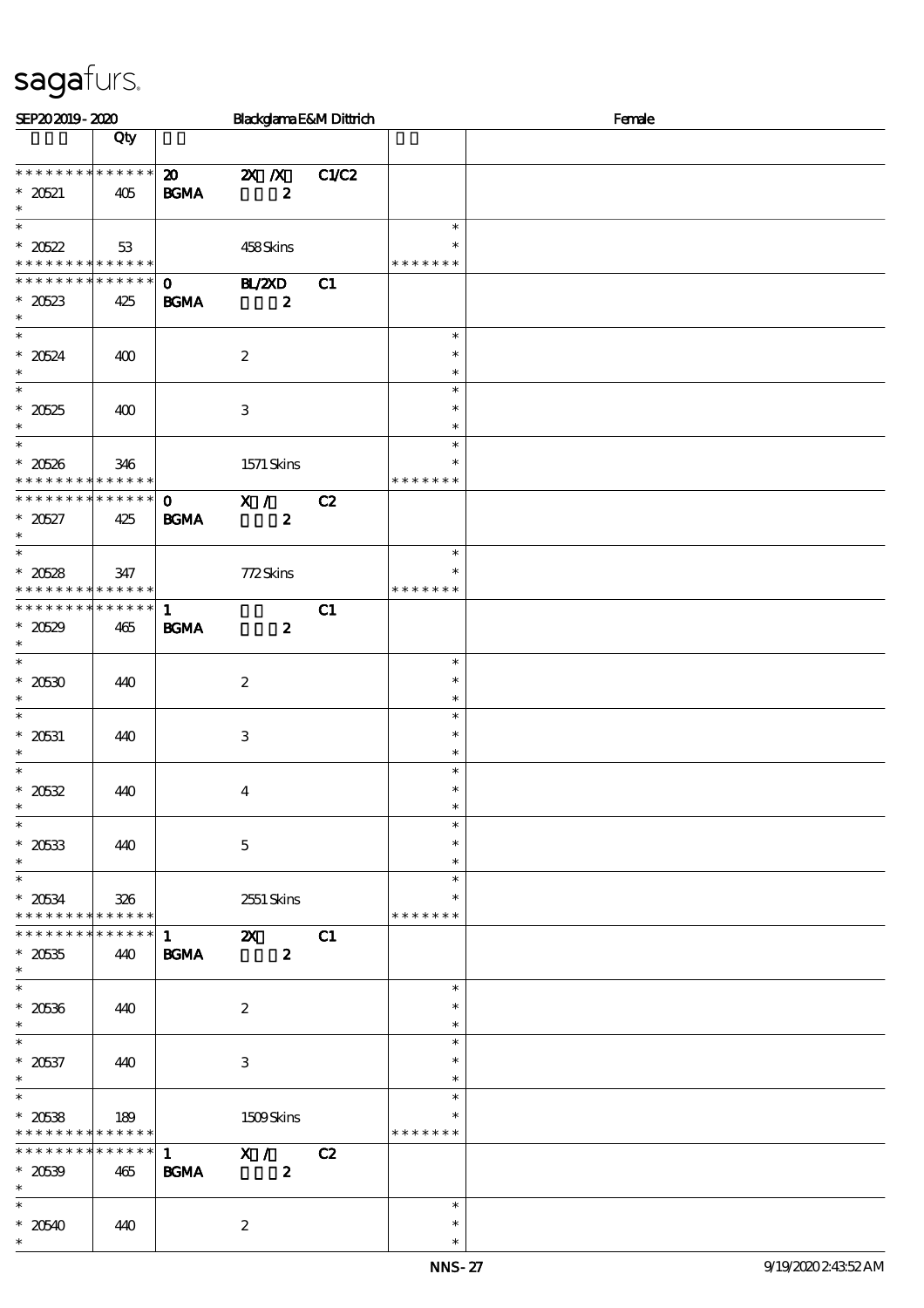| SEP202019-2020                             |     |                   |                           |                  | Blackglama E&M Dittrich |                  | Female |  |  |  |
|--------------------------------------------|-----|-------------------|---------------------------|------------------|-------------------------|------------------|--------|--|--|--|
|                                            | Qty |                   |                           |                  |                         |                  |        |  |  |  |
| $\ast$                                     |     | $\mathbf{1}$      | X /                       |                  | C2                      | $\ast$           |        |  |  |  |
| $^\ast$ 20541                              | 440 | $\mathbf{B G MA}$ |                           | $\boldsymbol{z}$ |                         | $\ast$           |        |  |  |  |
| $\ast$                                     |     |                   |                           |                  |                         | $\ast$           |        |  |  |  |
| $\ast$                                     |     |                   |                           |                  |                         | $\ast$           |        |  |  |  |
| $* 20542$<br>$\ast$                        | 440 |                   | $\overline{\mathbf{4}}$   |                  |                         | $\ast$           |        |  |  |  |
| $_*^-$                                     |     |                   |                           |                  |                         | $\ast$<br>$\ast$ |        |  |  |  |
| $* 20543$                                  | 402 |                   | 2187Skins                 |                  |                         | $\ast$           |        |  |  |  |
| * * * * * * * * * * * * * *                |     |                   |                           |                  |                         | * * * * * * *    |        |  |  |  |
| * * * * * * * * * * * * * *                |     | $\mathbf{2}$      |                           |                  | C1                      |                  |        |  |  |  |
| $*20544$                                   | 465 | <b>BGMA</b>       |                           | $\boldsymbol{z}$ |                         |                  |        |  |  |  |
| $\ast$                                     |     |                   |                           |                  |                         |                  |        |  |  |  |
| $\overline{\ast}$                          |     |                   |                           |                  |                         | $\ast$           |        |  |  |  |
| $* 20545$<br>$\ast$                        | 440 |                   | $\boldsymbol{2}$          |                  |                         | $\ast$<br>$\ast$ |        |  |  |  |
| $\overline{\phantom{a}}$                   |     |                   |                           |                  |                         | $\ast$           |        |  |  |  |
| $* 20546$                                  | 440 |                   | 1345Skins                 |                  |                         | $\ast$           |        |  |  |  |
| * * * * * * * * * * * * * *                |     |                   |                           |                  |                         | * * * * * * *    |        |  |  |  |
| * * * * * * * * * * * * * *                |     | $\mathbf{z}$      | $\boldsymbol{\mathsf{z}}$ |                  | C1                      |                  |        |  |  |  |
| $* 20547$                                  | 465 | $\mathbf{B G MA}$ |                           | $\boldsymbol{z}$ |                         |                  |        |  |  |  |
| $\ast$                                     |     |                   |                           |                  |                         |                  |        |  |  |  |
| $\overline{\ast}$                          |     |                   |                           |                  |                         | $\ast$           |        |  |  |  |
| $* 20548$<br>$\ast$                        | 440 |                   | $\boldsymbol{2}$          |                  |                         | $\ast$<br>$\ast$ |        |  |  |  |
| $\ast$                                     |     |                   |                           |                  |                         | $\ast$           |        |  |  |  |
| $* 20549$                                  | 440 |                   | 3                         |                  |                         | $\ast$           |        |  |  |  |
| $\ast$                                     |     |                   |                           |                  |                         | $\ast$           |        |  |  |  |
| $\overline{\phantom{0}}$                   |     |                   |                           |                  |                         | $\ast$           |        |  |  |  |
| $^\ast$ 2050                               | 207 |                   | 1552Skins                 |                  |                         | $\ast$           |        |  |  |  |
| * * * * * * * * <mark>* * * * * * *</mark> |     |                   |                           |                  |                         | * * * * * * *    |        |  |  |  |
| * * * * * * * * * * * * * *                |     | $\mathbf{z}$      | X /                       |                  | C2                      |                  |        |  |  |  |
| $* 2051$<br>$\ast$                         | 465 | <b>BGMA</b>       |                           | $\boldsymbol{z}$ |                         |                  |        |  |  |  |
| $\ast$                                     |     |                   |                           |                  |                         | $\ast$           |        |  |  |  |
| $* 2052$                                   | 445 |                   | 910Skins                  |                  |                         | $\ast$           |        |  |  |  |
| * * * * * * * * * * * * * *                |     |                   |                           |                  |                         | * * * * * * *    |        |  |  |  |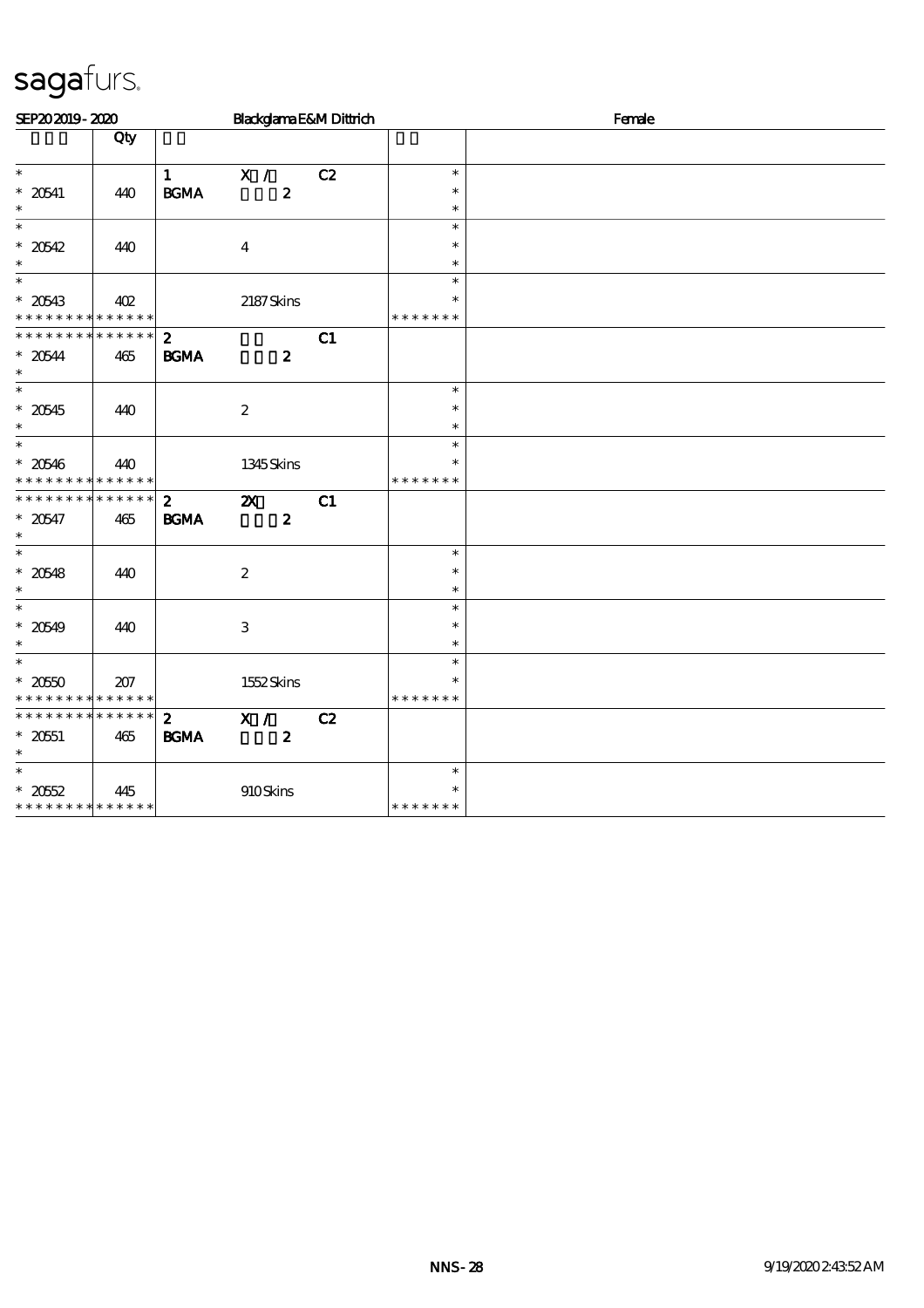| SEP202019-2020                                                         |     |                             | <b>Blackglama Patrick</b>          |    |                                   | Female |
|------------------------------------------------------------------------|-----|-----------------------------|------------------------------------|----|-----------------------------------|--------|
|                                                                        | Qty |                             |                                    |    |                                   |        |
| * * * * * * * * * * * * * * *<br>$* 20601$<br>$\ast$                   | 425 | <b>BGMA</b>                 | $0$ BL/2XD<br>$\boldsymbol{z}$     | C1 |                                   |        |
| $\overline{\ast}$<br>$* 2062$<br>$\ast$                                | 400 |                             | $\boldsymbol{2}$                   |    | $\ast$<br>$\ast$<br>$\ast$        |        |
| $\overline{\phantom{0}}$<br>$* 20563$<br>$\ast$                        | 400 |                             | 3                                  |    | $\ast$<br>$\ast$<br>$\ast$        |        |
| $\overline{\ast}$<br>$* 20564$<br>$\ast$                               | 400 |                             | $\boldsymbol{4}$                   |    | $\ast$<br>$\ast$<br>$\ast$        |        |
| $\overline{\ast}$<br>$^\ast$ 20565<br>$\ast$                           | 400 |                             | $\mathbf 5$                        |    | $\ast$<br>$\ast$<br>$\ast$        |        |
| $\ast$<br>$* 20666$<br>* * * * * * * * * * * * * * *                   | 72  |                             | 2097Skins                          |    | $\ast$<br>∗<br>* * * * * * *      |        |
| * * * * * * * * * * * * * * *<br>$* 20567$<br>$\ast$                   | 425 | $\mathbf{O}$<br><b>BGMA</b> | <b>BL/2XD</b><br>$\boldsymbol{z}$  | C1 |                                   |        |
| $\overline{\phantom{a}^*}$<br>$* 20568$<br>* * * * * * * * * * * * * * | 400 |                             | 825Skins                           |    | $\ast$<br>$\ast$<br>* * * * * * * |        |
| ******** <mark>******</mark><br>$* 20569$<br>$\ast$                    | 425 | $\mathbf{O}$<br><b>BGMA</b> | $\mathbf{X}$ /<br>$\boldsymbol{z}$ | C2 |                                   |        |
| $^\ast$ 20570<br>$\ast$                                                | 400 |                             | $\boldsymbol{2}$                   |    | $\ast$<br>$\ast$<br>$\ast$        |        |
| $\ast$<br>* 20571<br>$\ast$                                            | 400 |                             | $\,3$                              |    | $\ast$<br>$\ast$<br>$\ast$        |        |
| $\ast$<br>$* 20572$<br>$\ast$                                          | 400 |                             | $\boldsymbol{4}$                   |    | $\ast$<br>$\ast$<br>$\ast$        |        |
| $\overline{\ast}$<br>$* 20573$<br>* * * * * * * * * * * * * * *        | 218 |                             | 1843Skins                          |    | $\ast$<br>∗<br>* * * * * * *      |        |
| 20574                                                                  | 425 | $\mathbf{0}$<br><b>BGMA</b> | $\mathbf{X}$ /<br>$\boldsymbol{z}$ | C2 |                                   |        |
| * * * * * * * * * * * * * *<br>$*20575$<br>$\ast$                      | 440 | $1 \quad$<br><b>BGMA</b>    | $\boldsymbol{z}$                   | C1 |                                   |        |
| $\overline{\ast}$<br>$* 20576$<br>$\ast$                               | 440 |                             | $\boldsymbol{2}$                   |    | $\ast$<br>$\ast$<br>$\ast$        |        |
| $\overline{\phantom{0}}$<br>$* 20577$<br>$\ast$                        | 440 |                             | $\,3$                              |    | $\ast$<br>$\ast$<br>$\ast$        |        |
| $\overline{\phantom{0}}$<br>$^\ast$ 20578<br>$\ast$                    | 440 |                             | $\boldsymbol{4}$                   |    | $\ast$<br>$\ast$<br>$\ast$        |        |
| $\ast$<br>$* 20579$<br>$\ast$                                          | 440 |                             | $\mathbf 5$                        |    | $\ast$<br>$\ast$<br>$\ast$        |        |
| $\ast$<br>$* 20580$<br>$\ast$                                          | 440 |                             | $\bf 6$                            |    | $\ast$<br>$\ast$<br>$\ast$        |        |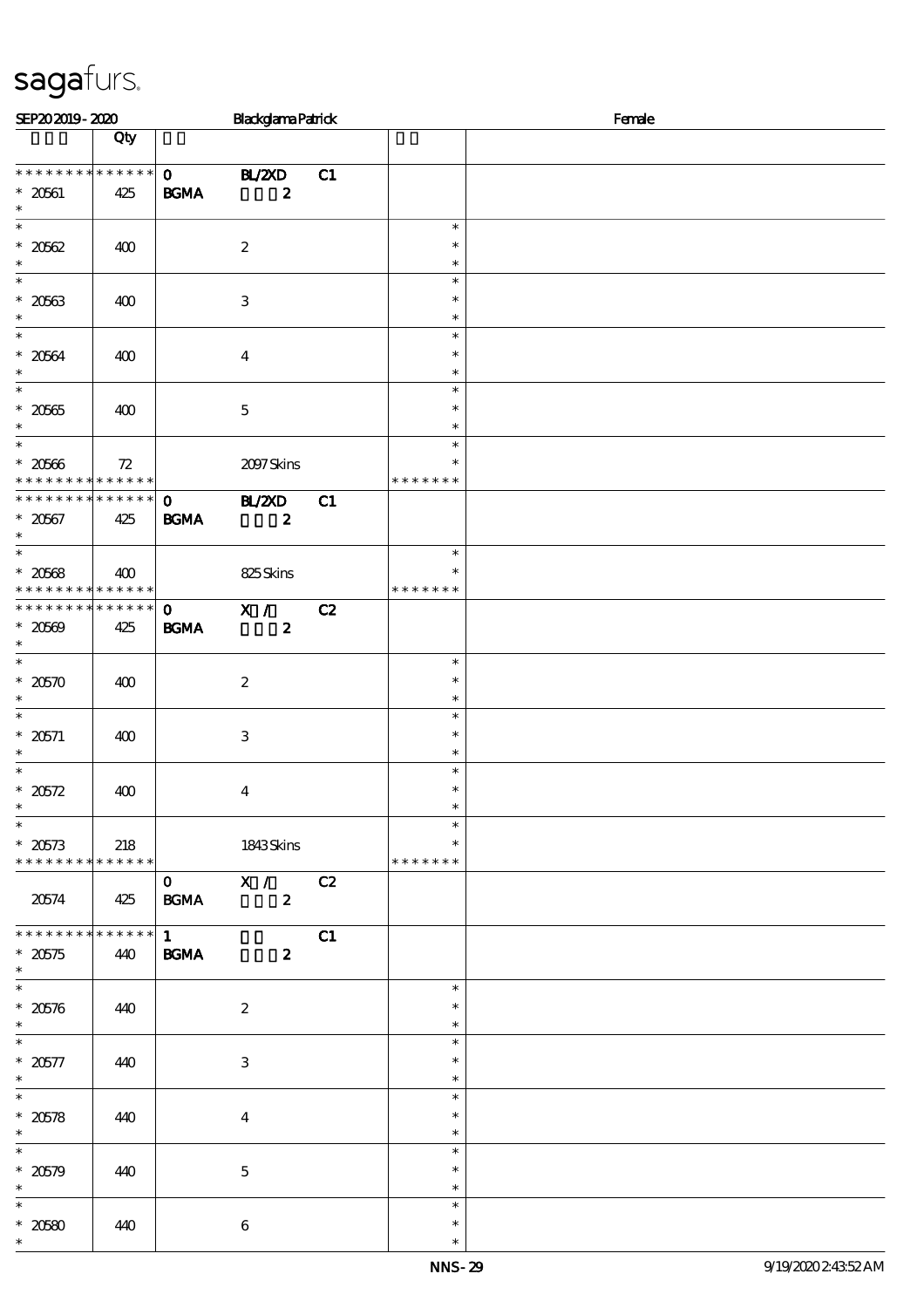| SEP202019-2020                                                                   |                          |                             | <b>Blackglama Patrick</b>                     |    |                                   | Female |  |  |
|----------------------------------------------------------------------------------|--------------------------|-----------------------------|-----------------------------------------------|----|-----------------------------------|--------|--|--|
|                                                                                  | Qty                      |                             |                                               |    |                                   |        |  |  |
| $\ast$<br>$* 20581$<br>$\ast$                                                    | 440                      | $\mathbf{1}$<br><b>BGMA</b> | $\boldsymbol{z}$                              | C1 | $\ast$<br>$\ast$<br>$\ast$        |        |  |  |
| $\overline{\ast}$<br>$* 20582$<br>$\ast$                                         | 440                      |                             | $\bf 8$                                       |    | $\ast$<br>$\ast$<br>$\ast$        |        |  |  |
| $\ast$<br>$* 20583$<br>$\ast$                                                    | 440                      |                             | $\boldsymbol{9}$                              |    | $\ast$<br>$\ast$<br>$\ast$        |        |  |  |
| $\overline{\ast}$<br>$* 20584$<br>* * *                                          | 440<br>* * * * * * * * * |                             | 4400Skins                                     |    | $\ast$<br>$\ast$<br>* * * * * * * |        |  |  |
| * * * * * * * * * * * * * *<br>$^\ast$ 20585<br>$\ast$                           | 465                      | $\mathbf{1}$<br><b>BGMA</b> | $\boldsymbol{z}$                              | C1 |                                   |        |  |  |
| $\ast$<br>$^\ast$ 20586<br>$\ast$                                                | 440                      |                             | $\boldsymbol{2}$                              |    | $\ast$<br>$\ast$<br>$\ast$        |        |  |  |
| $\ast$<br>$* 20587$<br>$\ast$                                                    | 440                      |                             | $\,3$                                         |    | $\ast$<br>$\ast$<br>$\ast$        |        |  |  |
| $\overline{\ast}$<br>$* 20588$<br>$\ast$                                         | 440                      |                             | $\boldsymbol{4}$                              |    | $\ast$<br>$\ast$<br>$\ast$        |        |  |  |
| $\overline{\phantom{0}}$<br>$* 20589$<br>$\ast$                                  | 440                      |                             | $\mathbf 5$                                   |    | $\ast$<br>$\ast$<br>$\ast$        |        |  |  |
| $\overline{\ast}$<br>$* 20500$<br>$\ast$                                         | 440                      |                             | $\,6\,$                                       |    | $\ast$<br>$\ast$<br>$\ast$        |        |  |  |
| $\ast$<br>$* 20001$<br>$\ast$                                                    | 440                      |                             | $\boldsymbol{7}$                              |    | $\ast$<br>$\ast$<br>$\ast$        |        |  |  |
| $\ast$<br>$\hspace{0.1cm}^*$ 20592<br>* * * * * * * * <mark>* * * * * * *</mark> | 359                      |                             | 3464Skins                                     |    | $\ast$<br>$\ast$<br>* * * * * * * |        |  |  |
| **************<br>$^\ast$ 20593<br>$\ast$                                        | 465                      | $\mathbf 1$<br><b>BGMA</b>  | $\boldsymbol{z}$                              | C1 |                                   |        |  |  |
| $\overline{\phantom{0}}$<br>$* 20594$<br>* * * * * * * * * * * * * *             | 415                      |                             | 880Skins                                      |    | $\ast$<br>$\ast$<br>* * * * * * * |        |  |  |
| * * * * * * * * * * * * * *<br>$* 20005$<br>$\ast$                               | 440                      | $\mathbf{1}$<br><b>BGMA</b> | $\mathbf{X}$<br>$\boldsymbol{z}$              | C1 |                                   |        |  |  |
| $^\ast$ 20596<br>$\ast$                                                          | 440                      |                             | $\boldsymbol{2}$                              |    | $\ast$<br>$\ast$<br>$\ast$        |        |  |  |
| $\overline{\phantom{0}}$<br>$^\ast$ 20597<br>* * * * * * * * * * * * * *         | 357                      |                             | 1237 Skins                                    |    | $\ast$<br>$\ast$<br>* * * * * * * |        |  |  |
| * * * * * * * * * * * * * *<br>$^\ast$ 20608<br>$\ast$                           | 465                      | $\mathbf{1}$<br><b>BGMA</b> | $\boldsymbol{\mathsf{Z}}$<br>$\boldsymbol{z}$ | C1 |                                   |        |  |  |
| $\overline{\phantom{0}}$<br>$* 20509$<br>* * * * * * * * * * * * * *             | 50                       |                             | 515Skins                                      |    | $\ast$<br>$\ast$<br>* * * * * * * |        |  |  |
| * * * * * * * * * * * * * * *<br>$*2000$<br>$\ast$                               | 465                      | 1<br><b>BGMA</b>            | X /<br>$\boldsymbol{z}$                       | C2 |                                   |        |  |  |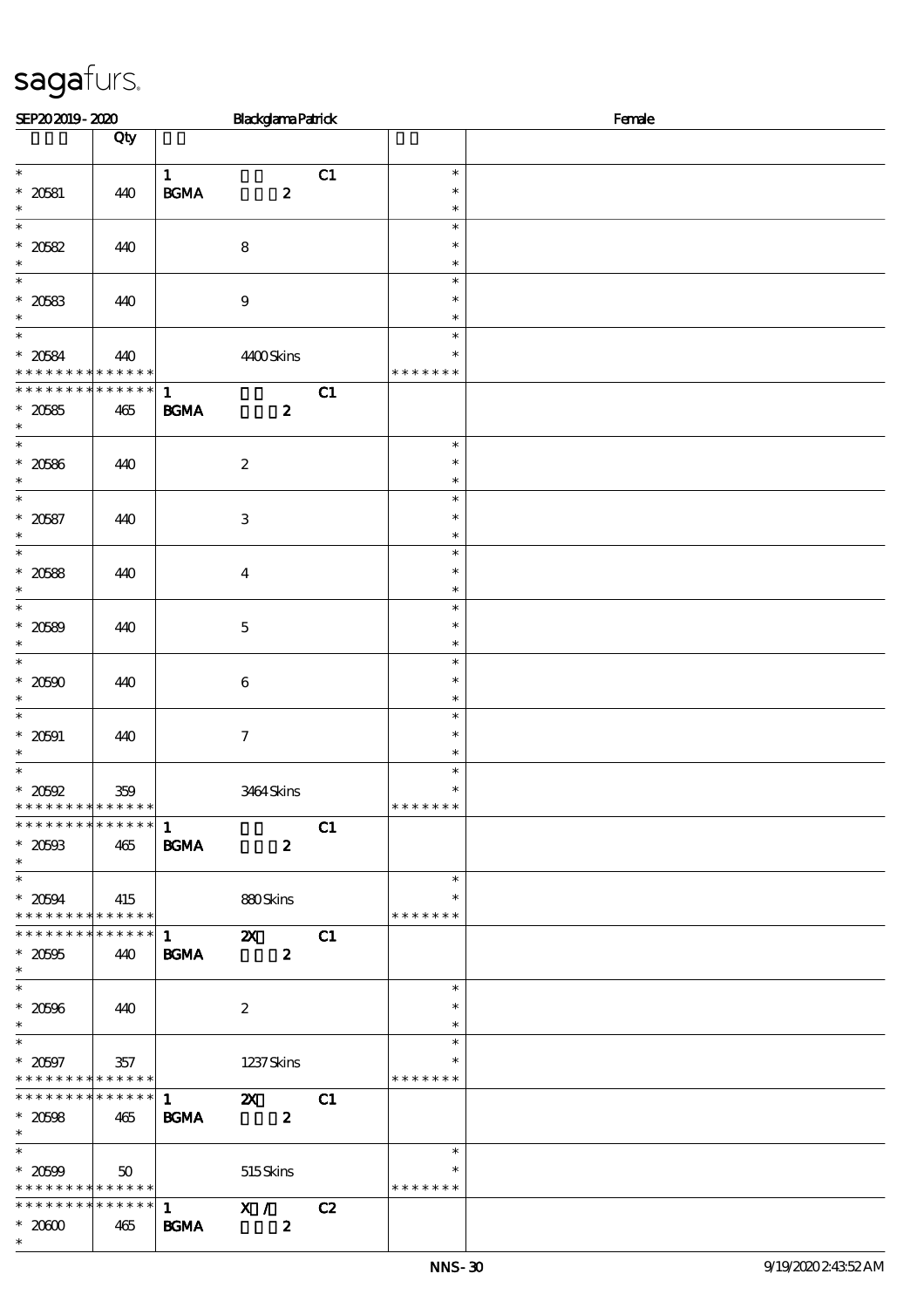| SEP202019-2020                                                                  |     | <b>Blackglama Patrick</b>                                                                                |                                   | Female |
|---------------------------------------------------------------------------------|-----|----------------------------------------------------------------------------------------------------------|-----------------------------------|--------|
|                                                                                 | Qty |                                                                                                          |                                   |        |
| $\overline{\ast}$<br>$^\ast$ 20001                                              | 440 | $\overline{X}$ /<br>C2<br>$\mathbf{1}$<br>$\mathbf{B}\mathbf{G}\mathbf{M}\mathbf{A}$<br>$\boldsymbol{z}$ | $\ast$<br>$\ast$                  |        |
| $\ast$<br>$\overline{\ast}$                                                     |     |                                                                                                          | $\ast$<br>$\ast$                  |        |
| $*20002$<br>$\ast$                                                              | 440 | $\ensuremath{\mathbf{3}}$                                                                                | $\ast$<br>$\ast$                  |        |
| $\ast$<br>$^\ast$ 2003<br>$\ast$                                                | 440 | $\boldsymbol{4}$                                                                                         | $\ast$<br>$\ast$<br>$\ast$        |        |
| $\overline{\ast}$<br>$^\ast$ 2004<br>$\ast$                                     | 440 | $\bf 5$                                                                                                  | $\ast$<br>$\ast$<br>$\ast$        |        |
| $\overline{\ast}$<br>$^\ast$ 2005<br>$\ast$                                     | 440 | $\,6\,$                                                                                                  | $\ast$<br>$\ast$<br>$\ast$        |        |
| $\ast$<br>$^\ast$ 2006                                                          | 440 | $\boldsymbol{\tau}$                                                                                      | $\ast$<br>$\ast$<br>$\ast$        |        |
| $\overline{\ast}$<br>$* 20007$<br>$\ast$                                        | 440 | $\bf8$                                                                                                   | $\ast$<br>$\ast$<br>$\ast$        |        |
| $\overline{\ast}$<br>$^\ast$ 2008<br>$\ast$                                     | 440 | $\boldsymbol{9}$                                                                                         | $\ast$<br>$\ast$<br>$\ast$        |        |
| $\overline{\phantom{0}}$<br>$^\ast$ 2009<br>$\ast$                              | 440 | $10\,$                                                                                                   | $\ast$<br>$\ast$<br>$\ast$        |        |
| $\overline{\phantom{0}}$<br>$* 20610$<br>$\ast$                                 | 440 | $11\,$                                                                                                   | $\ast$<br>$\ast$<br>$\ast$        |        |
| $\ast$<br>$^*$ 20611<br>$\ast$                                                  | 440 | $12\,$                                                                                                   | $\ast$<br>$\ast$<br>$\ast$        |        |
| $\ast$<br>$* 20612$<br>$\ast$                                                   | 440 | $13\,$                                                                                                   | $\ast$<br>$\ast$<br>$\ast$        |        |
| $\overline{\phantom{0}}$<br>$* 20613$<br>* * * * * * * * * * * * * *            | 440 | 6185Skins                                                                                                | $\ast$<br>$\ast$<br>* * * * * * * |        |
| * * * * * * * * * * * * * * *<br>$* 20614$<br>$\ast$                            | 465 | X /<br>C2<br>$\mathbf{1}$<br><b>BGMA</b><br>$\boldsymbol{z}$                                             |                                   |        |
| $\overline{\phantom{0}}$<br>$^\ast$ 20615<br>$\ast$<br>$\overline{\phantom{a}}$ | 440 | $\boldsymbol{2}$                                                                                         | $\ast$<br>$\ast$<br>$\ast$        |        |
| $^\ast$ 20616<br>* * * * * * * * * * * * * *                                    | 161 | 1066Skins                                                                                                | $\ast$<br>$\ast$<br>* * * * * * * |        |
| * * * * * * * * * * * * * * *<br>$* 20617$<br>$\ast$                            | 465 | $\overline{\mathbf{x}}$ /<br>$\mathbf{1}$<br>C2<br><b>BGMA</b><br>$\boldsymbol{z}$                       |                                   |        |
| $\ast$<br>$* 20618$<br>* * * * * * * * * * * * * *                              | 156 | $621$ Skins                                                                                              | $\ast$<br>$\ast$<br>* * * * * * * |        |
| * * * * * * * * * * * * * * *<br>$* 20619$<br>$\ast$                            | 465 | $\mathbf{2}$<br>C1<br><b>BGMA</b><br>$\boldsymbol{z}$                                                    |                                   |        |
| $\overline{\ast}$<br>$*2030$<br>$\ast$                                          | 440 | $\boldsymbol{z}$                                                                                         | $\ast$<br>$\ast$<br>$\ast$        |        |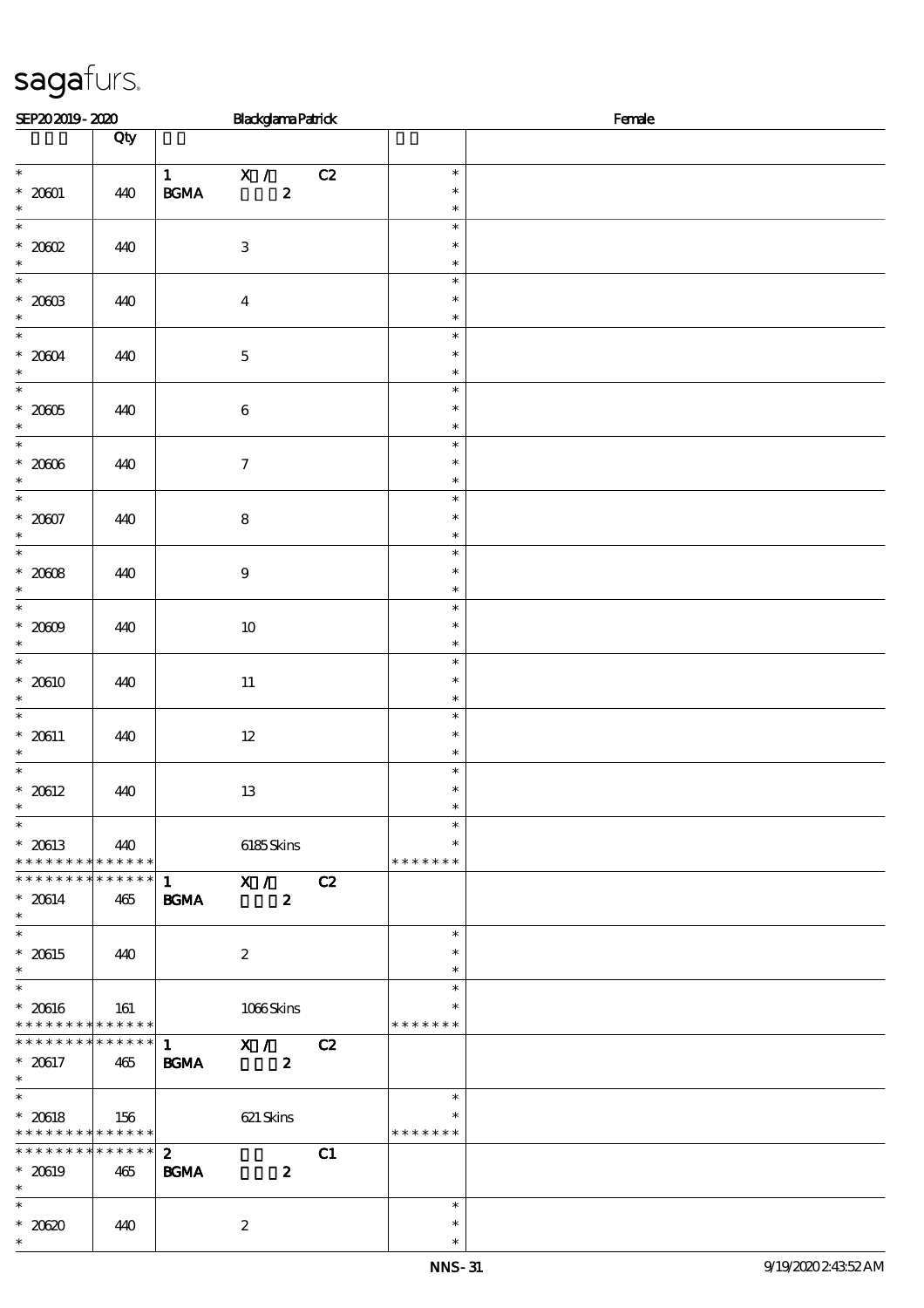| SEP202019-2020                                 |          |                                            | <b>Blackglama Patrick</b> |                  |    |                         | Female |
|------------------------------------------------|----------|--------------------------------------------|---------------------------|------------------|----|-------------------------|--------|
|                                                | Qty      |                                            |                           |                  |    |                         |        |
| $\overline{\phantom{0}}$                       |          | $\mathbf{z}$                               |                           |                  | C1 | $\ast$<br>$\ast$        |        |
| $* 2021$<br>$\ast$                             | 440      | $\mathbf{B G MA}$                          |                           | $\boldsymbol{z}$ |    | $\ast$                  |        |
| $\overline{\ast}$<br>$* 20622$                 | 440      |                                            | $\boldsymbol{4}$          |                  |    | $\ast$<br>$\ast$        |        |
| $\ast$                                         |          |                                            |                           |                  |    | $\ast$                  |        |
| $\overline{\phantom{0}}$<br>$* 20623$          | 440      |                                            | $\mathbf 5$               |                  |    | $\ast$<br>$\ast$        |        |
| $\ast$<br>$\overline{\ast}$                    |          |                                            |                           |                  |    | $\ast$                  |        |
| $* 20624$                                      | 440      |                                            | $\,6\,$                   |                  |    | $\ast$<br>$\ast$        |        |
| $\ast$<br>$\overline{\ast}$                    |          |                                            |                           |                  |    | $\ast$<br>$\ast$        |        |
| $* 2025$                                       | 440      |                                            | $\boldsymbol{7}$          |                  |    | $\ast$                  |        |
| $\ast$<br>$\overline{\phantom{0}}$             |          |                                            |                           |                  |    | $\ast$<br>$\ast$        |        |
| $^\ast$ 2036                                   | 440      |                                            | $\bf 8$                   |                  |    | $\ast$                  |        |
| $\overline{\phantom{0}}$                       |          |                                            |                           |                  |    | $\ast$<br>$\ast$        |        |
| $* 20627$                                      | 440      |                                            | $\boldsymbol{9}$          |                  |    | $\ast$                  |        |
| $\ast$<br>$\overline{\phantom{a}}$             |          |                                            |                           |                  |    | $\ast$<br>$\ast$        |        |
| $* 20628$<br>$\ast$                            | 440      |                                            | $10\,$                    |                  |    | $\ast$<br>$\ast$        |        |
| $\overline{\phantom{0}}$                       |          |                                            |                           |                  |    | $\ast$                  |        |
| $* 20629$<br>* * * * * * * * * * * * * * *     | 440      |                                            | 4865Skins                 |                  |    | $\ast$<br>* * * * * * * |        |
| ******** <mark>*******</mark>                  |          | $\mathbf{2}$                               |                           |                  | C1 |                         |        |
| $^*$ 20630 $\,$<br>$\ast$                      | 465      | $\mathbf{B}\mathbf{G}\mathbf{M}\mathbf{A}$ |                           | $\boldsymbol{z}$ |    |                         |        |
| $\overline{\phantom{0}}$                       |          |                                            |                           |                  |    | $\ast$                  |        |
| $^\ast$ 20631<br>* * * * * * * * * * * * * * * | 375      |                                            | 840Skins                  |                  |    | $\ast$<br>* * * * * * * |        |
| ******** <mark>*******</mark><br>$^\ast$ 20632 | 465      | $\mathbf{z}$<br><b>BGMA</b>                | $\boldsymbol{\mathsf{z}}$ | $\boldsymbol{z}$ | C1 |                         |        |
| $\ast$                                         |          |                                            |                           |                  |    |                         |        |
| $\overline{\ast}$<br>$^\ast$ 20633             | 440      |                                            | $\boldsymbol{2}$          |                  |    | $\ast$<br>$\ast$        |        |
| $\ast$                                         |          |                                            |                           |                  |    | $\ast$                  |        |
| $\ast$<br>$* 20634$                            | 440      |                                            | $\,3$                     |                  |    | $\ast$<br>$\ast$        |        |
| $\ast$<br>$\overline{\phantom{0}}$             |          |                                            |                           |                  |    | $\ast$<br>$\ast$        |        |
| $^\ast$ 20635                                  | 440      |                                            | $\boldsymbol{4}$          |                  |    | $\ast$                  |        |
| $\ast$<br>$\overline{\ast}$                    |          |                                            |                           |                  |    | $\ast$<br>$\ast$        |        |
| $^\ast$ 20636                                  | 440      |                                            | $\mathbf 5$               |                  |    | $\ast$                  |        |
| $\ast$<br>$\overline{\phantom{0}}$             |          |                                            |                           |                  |    | $\ast$<br>$\ast$        |        |
| $* 20637$                                      | 440      |                                            | $\boldsymbol{6}$          |                  |    | $\ast$                  |        |
| $\ast$<br>$\overline{\ast}$                    |          |                                            |                           |                  |    | $\ast$<br>$\ast$        |        |
| $^\ast$ 20638<br>* * * * * * * * * * * * * * * | 440      |                                            | 3105Skins                 |                  |    | $\ast$<br>* * * * * * * |        |
| * * * * * * * *                                | $******$ | $\mathbf{2}$                               | $\mathbf{z}$              |                  | C1 |                         |        |
| $* 20639$<br>$\ast$                            | 465      | <b>BGMA</b>                                |                           | $\boldsymbol{z}$ |    |                         |        |
| $\ast$                                         |          |                                            |                           |                  |    | $\ast$                  |        |
| $* 20640$<br>$\ast$                            | 420      |                                            | $\boldsymbol{z}$          |                  |    | $\ast$<br>$\ast$        |        |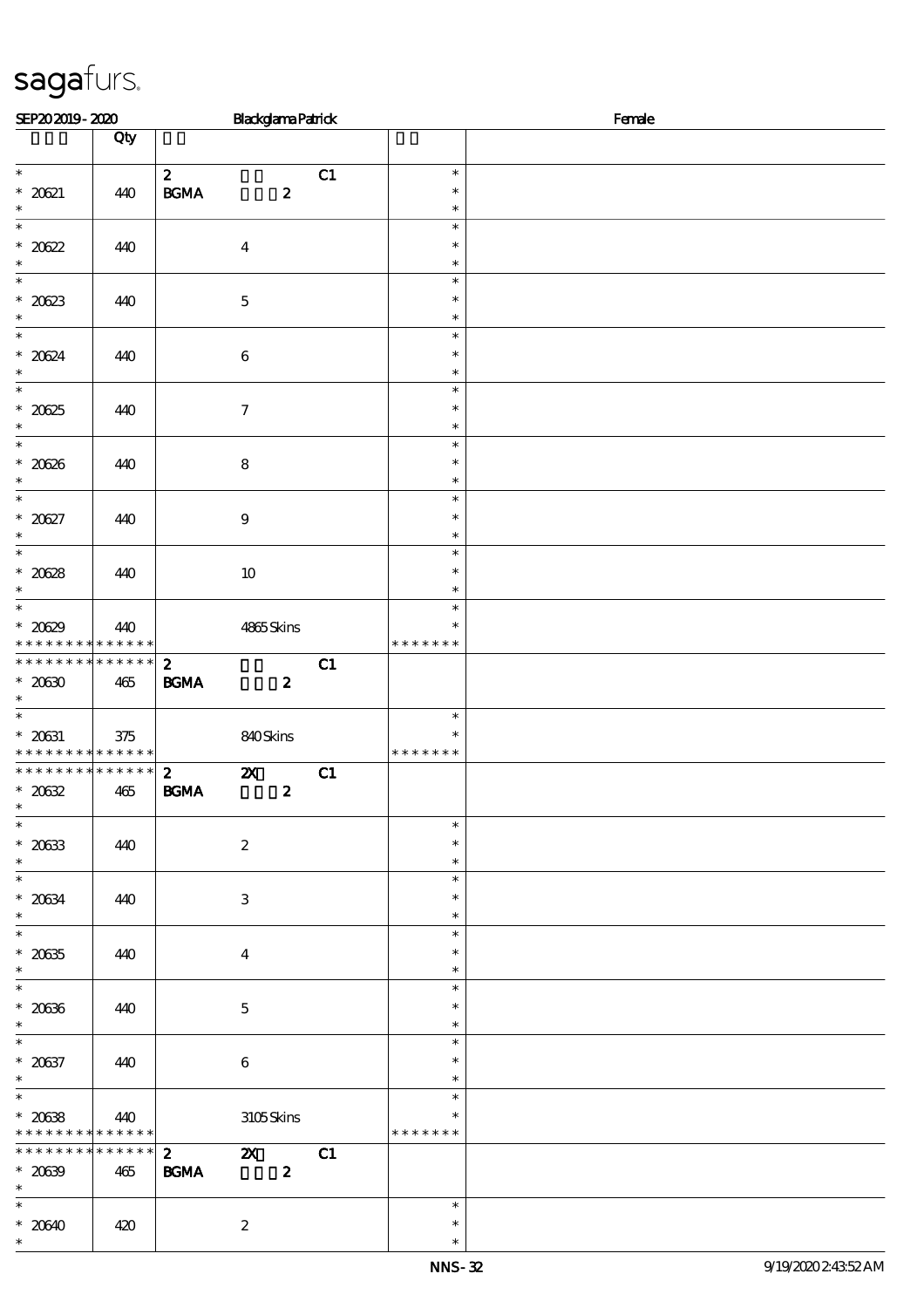| SEP202019-2020                                 |        | <b>BlackglamaPatrick</b>                  |    |                         | Female |  |  |
|------------------------------------------------|--------|-------------------------------------------|----|-------------------------|--------|--|--|
|                                                | Qty    |                                           |    |                         |        |  |  |
| $\ast$                                         |        | $\mathbf{2}$<br>$\boldsymbol{\mathsf{Z}}$ | C1 | $\ast$                  |        |  |  |
| $^\ast$ 20641<br>******** <mark>*******</mark> | $66\,$ | $\mathbf{B G MA}$<br>$\boldsymbol{z}$     |    | $\ast$<br>* * * * * * * |        |  |  |
| * * * * * * * * * * * * * * *                  |        | $\overline{z}$ $\overline{x}$ /           | C2 |                         |        |  |  |
| $* 20642$<br>$\ast$                            | 465    | <b>BGMA</b><br>$\boldsymbol{z}$           |    |                         |        |  |  |
| $\overline{\phantom{0}}$                       |        |                                           |    | $\ast$                  |        |  |  |
| $* 20643$<br>$\ast$                            | 440    | $\boldsymbol{2}$                          |    | $\ast$<br>$\ast$        |        |  |  |
| $\ast$                                         |        |                                           |    | $\ast$                  |        |  |  |
| $* 20644$<br>$\ast$                            | 108    | $\ensuremath{\mathbf{3}}$                 |    | $\ast$<br>$\ast$        |        |  |  |
| $\overline{\phantom{0}}$                       |        |                                           |    | $\ast$                  |        |  |  |
| $* 20645$<br>$\ast$                            | 440    | $\boldsymbol{4}$                          |    | $\ast$<br>$\ast$        |        |  |  |
| $\overline{\phantom{0}}$                       |        |                                           |    | $\ast$                  |        |  |  |
| $* 20646$<br>$\ast$                            | 440    | $\bf 5$                                   |    | $\ast$<br>$\ast$        |        |  |  |
| $\ast$                                         |        |                                           |    | $\ast$                  |        |  |  |
| $* 20647$<br>$\ast$                            | 440    | $\,6\,$                                   |    | $\ast$<br>$\ast$        |        |  |  |
| $\overline{\ast}$                              |        |                                           |    | $\ast$                  |        |  |  |
| $* 20648$<br>$\ast$                            | 440    | $\boldsymbol{7}$                          |    | $\ast$<br>$\ast$        |        |  |  |
| $\overline{\ast}$                              |        |                                           |    | $\ast$                  |        |  |  |
| $* 20649$<br>$\ast$                            | 440    | $\bf8$                                    |    | $\ast$<br>$\ast$        |        |  |  |
| $\overline{\ast}$                              |        |                                           |    | $\ast$                  |        |  |  |
| $* 2050$                                       | 440    | $\boldsymbol{9}$                          |    | $\ast$                  |        |  |  |
| $\ast$<br>$\overline{\phantom{0}}$             |        |                                           |    | $\ast$<br>$\ast$        |        |  |  |
| $* 20651$                                      | 440    | $10\,$                                    |    | $\ast$                  |        |  |  |
| $\ast$<br>$\overline{\ast}$                    |        |                                           |    | $\ast$<br>$\ast$        |        |  |  |
| $* 2062$                                       | 340    | 4433Skins                                 |    | $\ast$                  |        |  |  |
| * * * * * * * * <mark>* * * * * * *</mark>     |        |                                           |    | * * * * * * *           |        |  |  |
| * * * * * * * * * * * * * *                    |        | X /<br>$\mathbf{2}$                       | C2 |                         |        |  |  |
| $* 2063$<br>$\ast$                             | 465    | <b>BGMA</b><br>$\boldsymbol{z}$           |    |                         |        |  |  |
| $\overline{\phantom{0}}$                       |        |                                           |    | $\ast$                  |        |  |  |
| $* 20654$<br>* * * * * * * * * * * * * * *     | 89     | 554Skins                                  |    | $\ast$<br>* * * * * * * |        |  |  |
|                                                |        | $\mathbf{3}$<br>BL/ZXD                    | C1 |                         |        |  |  |
| 20655                                          | 486    | <b>BGMA</b><br>$\overline{\mathbf{z}}$    |    |                         |        |  |  |
|                                                |        | $3^{\circ}$<br>$X / \sqrt{2}$             | C2 |                         |        |  |  |
| 20666                                          | 277    | <b>BGMA</b><br>$\boldsymbol{z}$           |    |                         |        |  |  |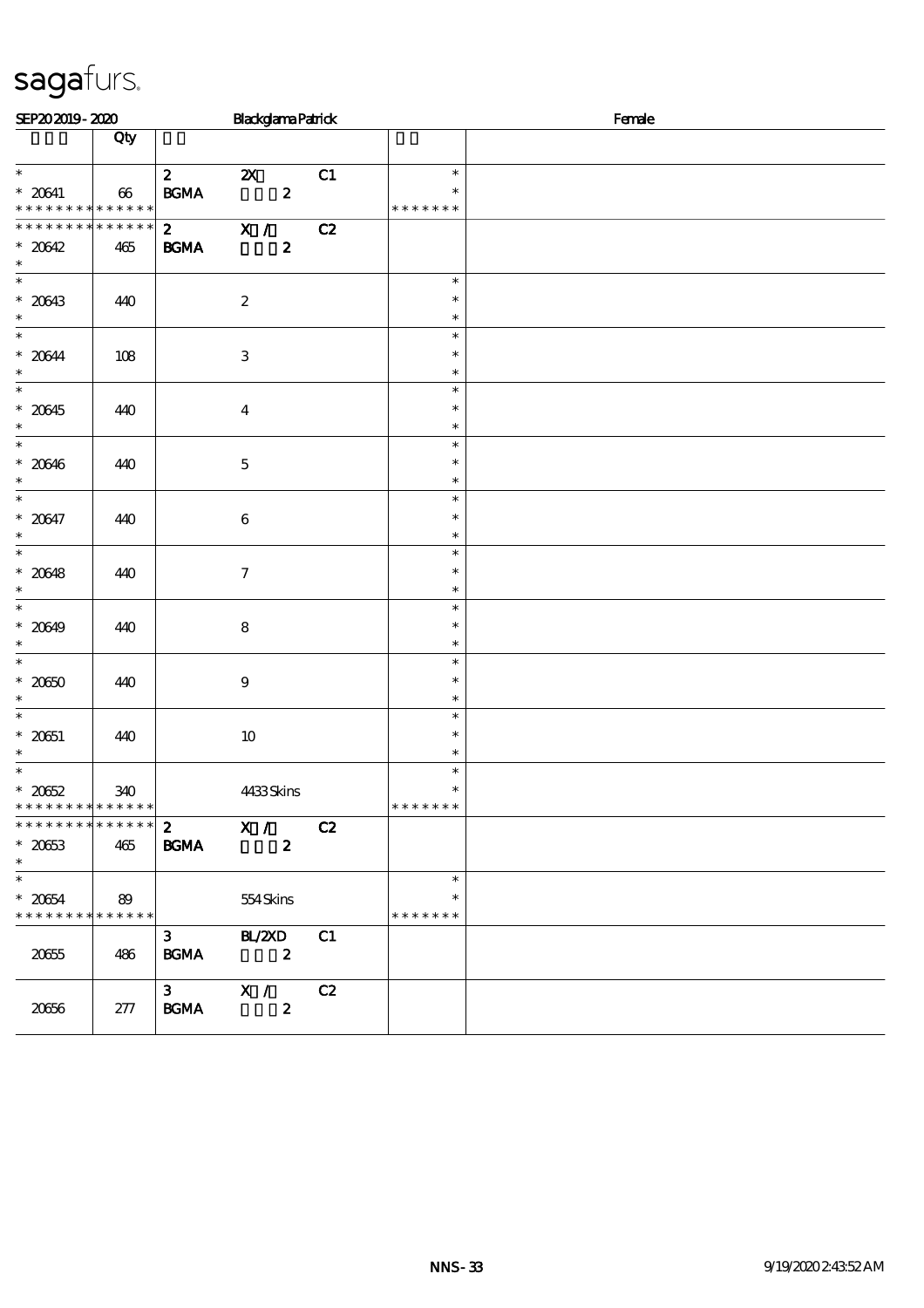| Blackglama Zimbal Mink<br>SEP202019-2020                               |                    |                                   |                         |                  |    | Female                            |  |
|------------------------------------------------------------------------|--------------------|-----------------------------------|-------------------------|------------------|----|-----------------------------------|--|
|                                                                        | Qty                |                                   |                         |                  |    |                                   |  |
| 20661                                                                  | 388                | $\mathbf{0}$<br>$\mathbf{B G MA}$ | $\mathbf{x}$            | $\boldsymbol{z}$ | C2 |                                   |  |
| * * * * * * * *                                                        | $******$           | $1 \quad \blacksquare$            | $\mathbf{x}$            |                  | C2 |                                   |  |
| $* 2062$<br>$\ast$                                                     | 465                | $\mathbf{B G MA}$                 |                         | $\boldsymbol{z}$ |    |                                   |  |
| $\overline{\phantom{0}}$<br>$^\ast$ 2063<br>$\ast$                     | 440                |                                   | $\boldsymbol{2}$        |                  |    | $\ast$<br>$\ast$<br>$\ast$        |  |
| $\overline{\ast}$<br>$* 2064$<br>$\ast$                                | 440                |                                   | $\,3$                   |                  |    | $\ast$<br>$\ast$<br>$\ast$        |  |
| $\ast$<br>$^\ast$ 2065<br>$\ast$                                       | 440                |                                   | $\boldsymbol{4}$        |                  |    | $\ast$<br>$\ast$<br>$\ast$        |  |
| $\ast$<br>$^\ast$ 20066<br>$\ast$                                      | 440                |                                   | $\mathbf 5$             |                  |    | $\ast$<br>$\ast$<br>$\ast$        |  |
| $\overline{\ast}$<br>$* 2067$<br>$\ast$                                | 440                |                                   | $\,6\,$                 |                  |    | $\ast$<br>$\ast$<br>$\ast$        |  |
| $\overline{\phantom{a}^*}$<br>$* 2068$<br>* * * * * * * *              | 358<br>* * * * * * |                                   | 3023Skins               |                  |    | $\ast$<br>$\ast$<br>* * * * * * * |  |
| * * * * * * * *<br>$* 20009$<br>$\ast$                                 | * * * * * *<br>465 | $\mathbf{z}$<br>$\mathbf{B G MA}$ |                         | $\boldsymbol{z}$ | C1 |                                   |  |
| $\overline{\ast}$<br>$^\ast$ 20570<br>$\ast$                           | 440                |                                   | $\boldsymbol{2}$        |                  |    | $\ast$<br>$\ast$<br>$\ast$        |  |
| $\ast$<br>* $20671$<br>$\ast$                                          | 440                |                                   | 3                       |                  |    | $\ast$<br>$\ast$<br>$\ast$        |  |
| $\ast$<br>* $20572$<br>$\ast$                                          | 440                |                                   | $\boldsymbol{4}$        |                  |    | $\ast$<br>$\ast$<br>$\ast$        |  |
| $\overline{\phantom{a}^*}$<br>$* 20673$<br>* * * * * * * * * * * * * * | 230                |                                   | 2015Skins               |                  |    | $\ast$<br>$\ast$<br>* * * * * * * |  |
| ******** <mark>*******</mark><br>$* 20674$<br>$\ast$                   | 465                | $\mathbf{2}$<br><b>BGMA</b>       | $\mathbf{X}$            | $\boldsymbol{z}$ | C1 |                                   |  |
| $\overline{\ast}$<br>$* 20575$<br>$\ast$                               | 440                |                                   | $\boldsymbol{2}$        |                  |    | $\ast$<br>$\ast$<br>$\ast$        |  |
| $\overline{\ast}$<br>$* 20576$<br>$\ast$                               | 440                |                                   | $\,3$                   |                  |    | $\ast$<br>$\ast$<br>$\ast$        |  |
| $\overline{\phantom{0}}$<br>$* 20577$<br>$\ast$                        | 440                |                                   | $\overline{\mathbf{4}}$ |                  |    | $\ast$<br>$\ast$<br>$\ast$        |  |
| $\ast$<br>$* 20578$<br>* * * * * * * * * * * * * * *                   | 233                |                                   | 2018Skins               |                  |    | $\ast$<br>* * * * * * *           |  |
| ******** <mark>******</mark><br>$* 20679$<br>$\ast$                    | 425                | $\mathbf{2}$<br><b>BGMA</b>       | $\mathbf X$             | $\boldsymbol{2}$ | C2 |                                   |  |
| $\overline{\phantom{0}}$<br>$* 2000$<br>* * * * * * * * * * * * * *    | 53                 |                                   | 478Skins                |                  |    | $\ast$<br>*<br>* * * * * * *      |  |